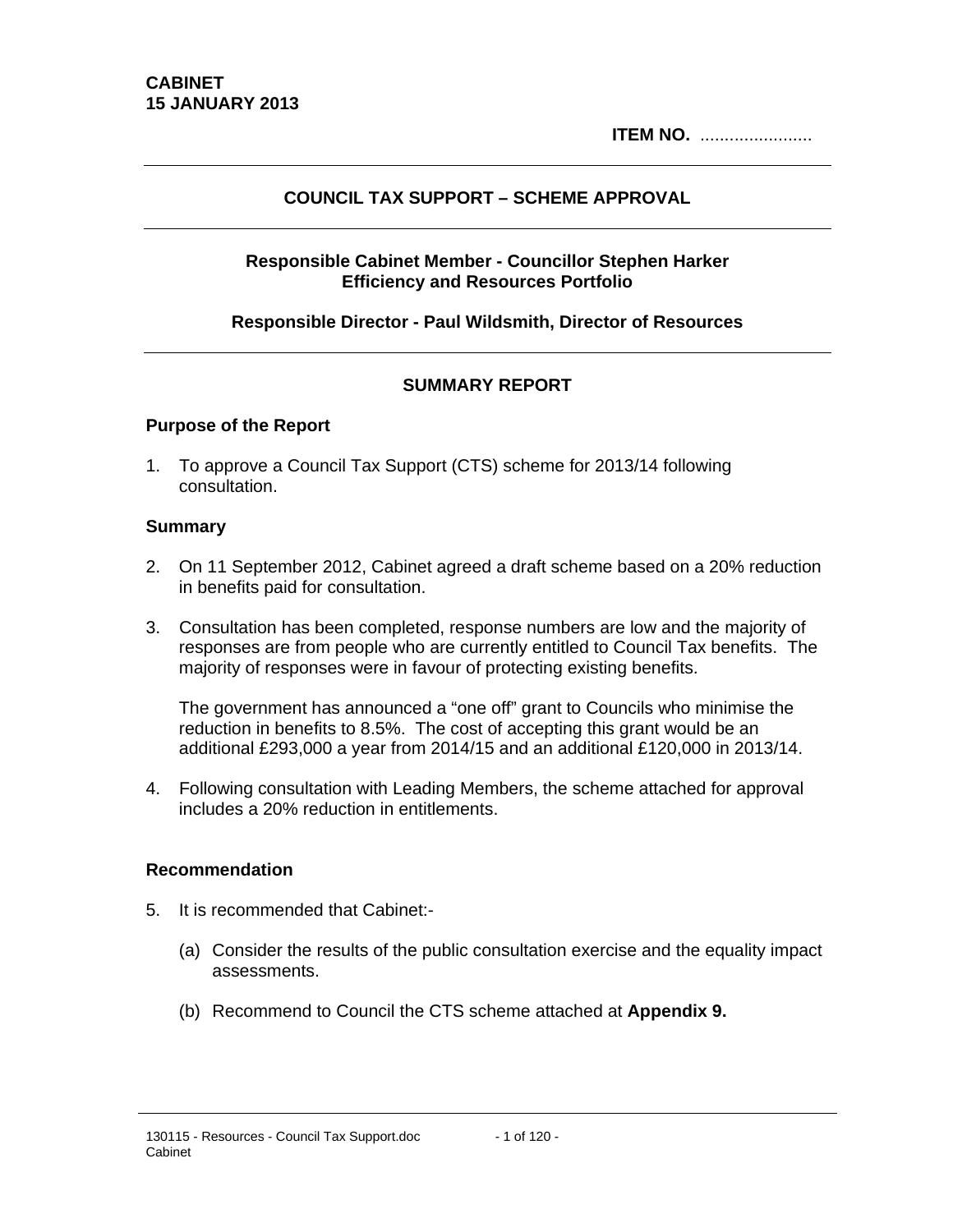#### **Reasons**

6. The recommendations are supported as the Council is required to publish a local CTS scheme by 31st January, 2013.

### **Paul Wildsmith Director of Resources**

### **Background Papers**

Local Government Finance Bill 2012 Council Tax Reduction Schemes (Prescribed Requirements) Regulations 2012

Anthony Sandys: Extension 2512

| S17 Crime and Disorder             | There are no issues                             |
|------------------------------------|-------------------------------------------------|
| <b>Health and Well Being</b>       | The reduction in Council Tax Benefit (CTB)      |
|                                    | may have an adverse impact on the health and    |
|                                    | well-being of low income groups                 |
| Sustainability                     | There is no environmental impact in this report |
| Diversity                          | Low income groups in receipt of CTB may be      |
|                                    | adversely affected by these changes. An         |
|                                    | equality impact assessment has been             |
|                                    | undertaken                                      |
| <b>Wards Affected</b>              | All wards are affected, but in particular those |
|                                    | with higher numbers of people claiming CTB      |
| <b>Groups Affected</b>             | Anyone claiming CTB may be affected by          |
|                                    | these changes, although pensioners will be      |
|                                    | protected                                       |
| <b>Budget and Policy Framework</b> | The issues contained within this report do      |
|                                    | represent change to Council budget and they     |
|                                    | will be considered by Full Council              |
| <b>Key Decision</b>                | This is a key decision                          |
| <b>Urgent Decision</b>             | This is not an Executive decision.              |
| One Darlington: Perfectly          | This report has implications for the 'Healthy   |
| Placed                             | Darlington' and 'Prosperous Darlington' themes  |
|                                    | of the Sustainable Community Strategy.          |
| Efficiency                         | The reforms to the CTB scheme represent a       |
|                                    | significant financial challenge to the Council  |
|                                    | and other precepting authorities.               |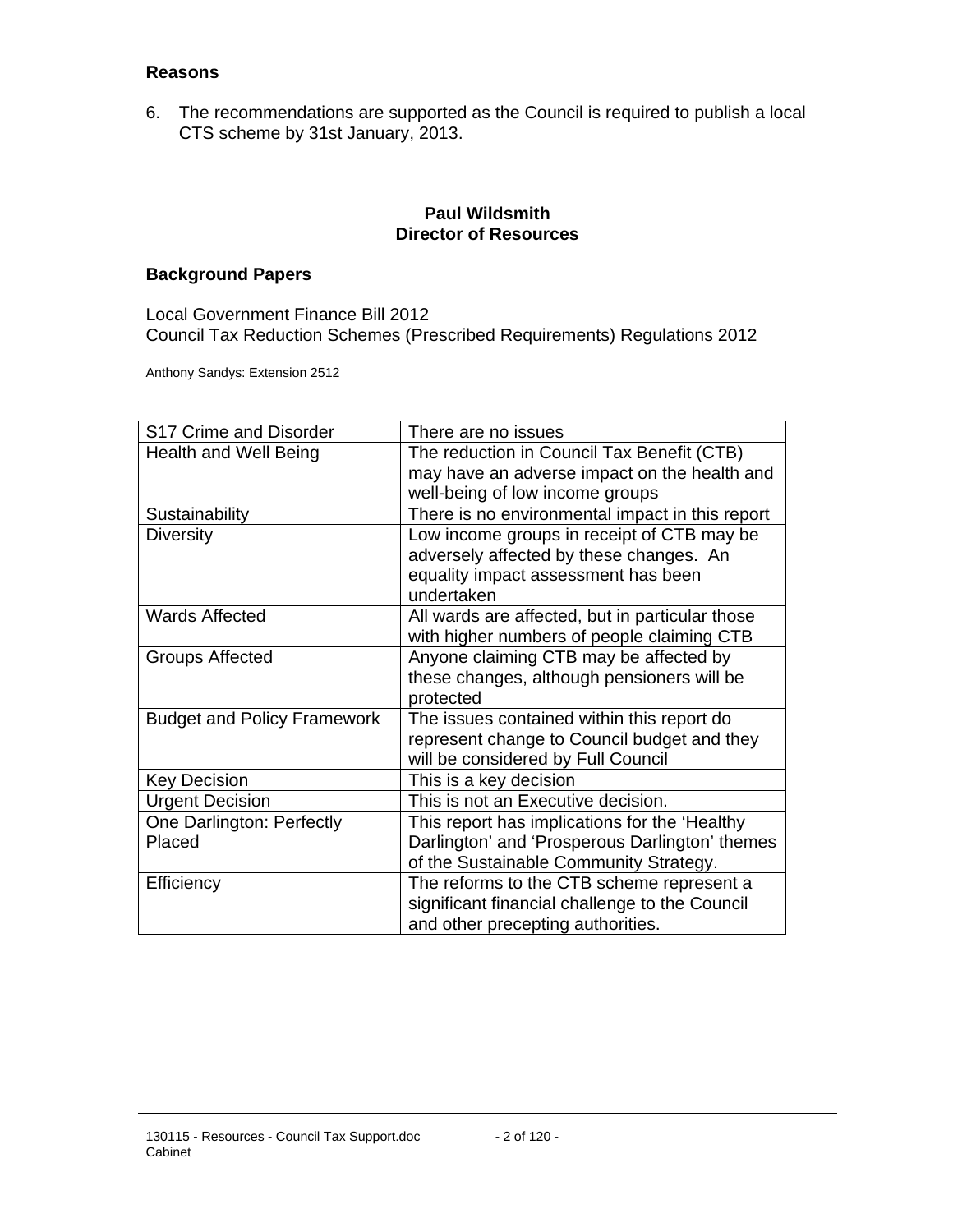### **Information and Analysis**

#### **Background**

7. Cabinet at its meeting on 11 September 2012 considered the report "Council Tax Support", the main part of the report is attached at **Appendix 1**. Cabinet approved a draft scheme for consultation which included a 20% reduction in discounts for all recipients except pensioners who are protected from any reduction in entitlement by legislation.

#### **Consultation**

- 8. Consultation on the draft CTS scheme has been undertaken in the following ways:
	- (a) Details on the Darlington Borough Council website including an on-line survey
	- (b) Meetings with advice and support agencies
	- (c) Writing to those existing CTB recipients potentially affected by the proposals
	- (d) Writing to the Police and Fire authorities
	- (e) Articles in the October and November editions of the Darlington Together magazine and in the Autumn edition of Hot News.
- 9. The Council has received the following responses to its consultation:
	- (a) 841 responses to the paper survey sent to existing CTB recipients
	- (b) 38 responses to the on-line survey
	- (c) 8 other responses in writing
	- (d) A response from the Police Authority
- 10. The Council presented 3 options to residents, as follows:
	- (a) Option 1 All people of working age should be protected from any cuts. People of working age who currently get CTB will get the same amount they get under the new scheme.
	- (b) Option 2 All people of working age should pay some Council Tax. People of working age who currently get CTB will have to pay more towards their Council Tax - this amount will be a set amount for all people.
	- (c) Option 3 Some people of working age should be protected from any cuts. This option would see some people of working age have their CTS cut, but not others. This means some people would have to pay more towards their Council Tax bill.
- 11. The results of the consultation on these 3 options are as follows:

|          | <b>Paper</b><br>survev | On-line<br><b>survey</b> | <b>Other</b> | <b>Total</b> | Percentage |
|----------|------------------------|--------------------------|--------------|--------------|------------|
| Option 1 | 306                    |                          | ົ<br>ັ       | 319          | 36%        |
| Option 2 | 130                    |                          | ⌒<br>ັ       | 141          | 16%        |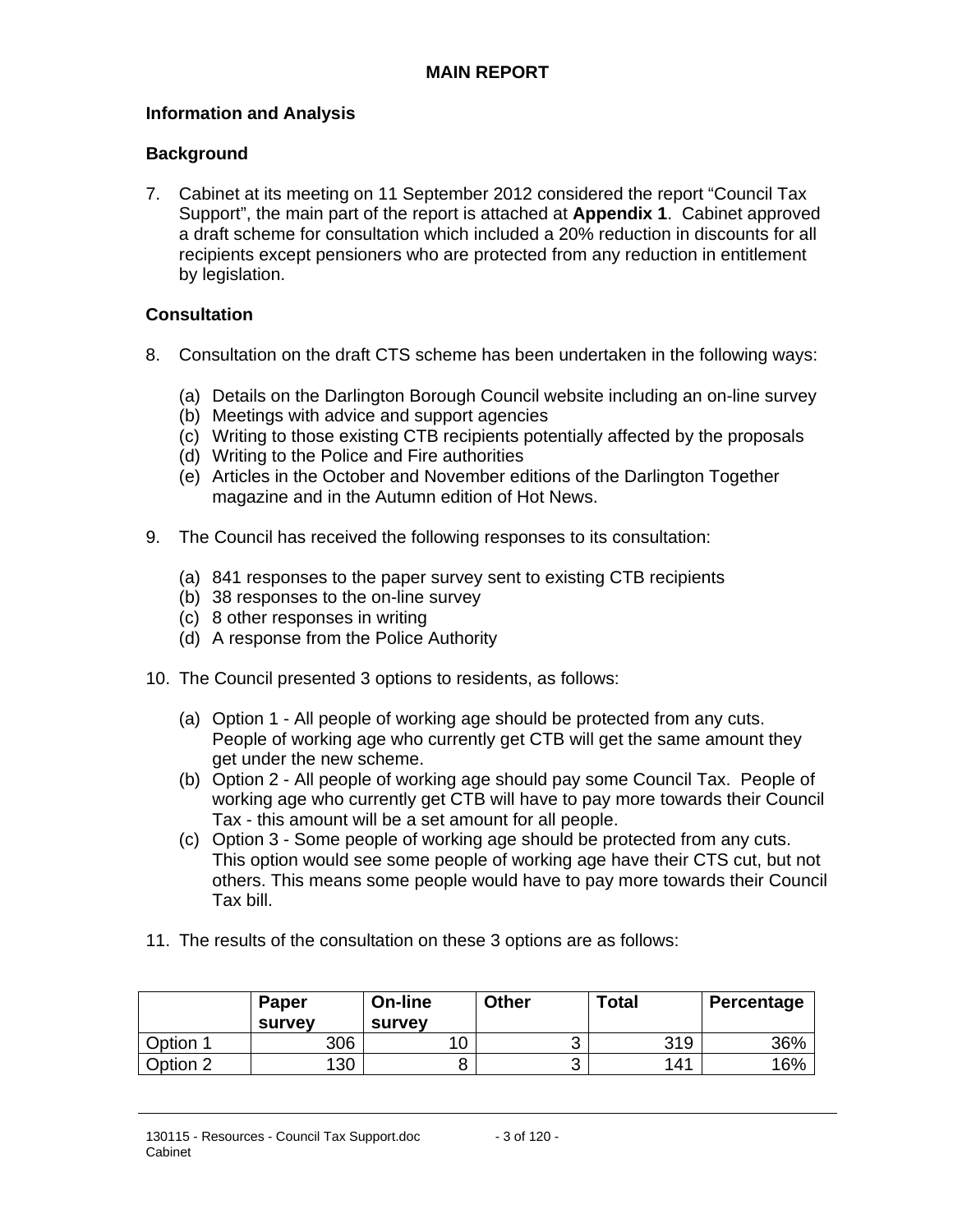| $\sim$<br>Option 3 | 240<br>ັ | - |   | 336         | 200/<br>၁ဝ |
|--------------------|----------|---|---|-------------|------------|
| No<br>answer       | 86       |   | _ | $\sim$<br>ັ | 0%<br>טי   |

- 12. Overall response to the consultation exercise has been low. Most of the responses have been received from the current CTB recipients via the paper survey and they have favoured the options that protect existing entitlement to benefit.
- 13. Option 1: Full details of all the responses received in relation to option 1 are given at **Appendix 2**.
- 14. Option 2: Respondents were asked that if they supported option 2, to indicate what percentage of reduction in benefit should be applied. Responses were received as follows:

| <b>Percentage reduction</b> | <b>Number of responses</b> |
|-----------------------------|----------------------------|
| 5%                          |                            |
| 10%                         | 12                         |
| 20%                         | 13                         |
| 25%                         |                            |
| 30%                         | 2                          |
| 50%                         | 3                          |
| Not answered                |                            |

- 15. Full details of all the responses received in relation to option 2 are given at **Appendix 3**.
- 16. Option 3: Respondents were asked that if they supported option 3, to indicate what particular groups should be protected. Responses were received as follows (some respondents indicated more than one group to be protected):

| Type of group                                | <b>Number of responses</b> |
|----------------------------------------------|----------------------------|
| Disabled people                              | 127                        |
| Low income / receiving benefits / unemployed | 68                         |
| Families / lone parents                      | 50                         |
| Low earners / part-time employed             | 37                         |
| Carers                                       |                            |
| People receiving second adult rebate         | ◠                          |
| Not answered                                 | 94                         |

- 17. Full details of all the responses received in relation to option 3 are given at **Appendix 4**.
- 18. Full details of all other responses where the respondent did not select an option are given at **Appendix 5**.
- 19. The second part of the questionnaire asked if the respondent had any other comments to make about the proposed CTS scheme, particularly in relation to:
	- (a) Self-employed earnings
	- (b) Work incentives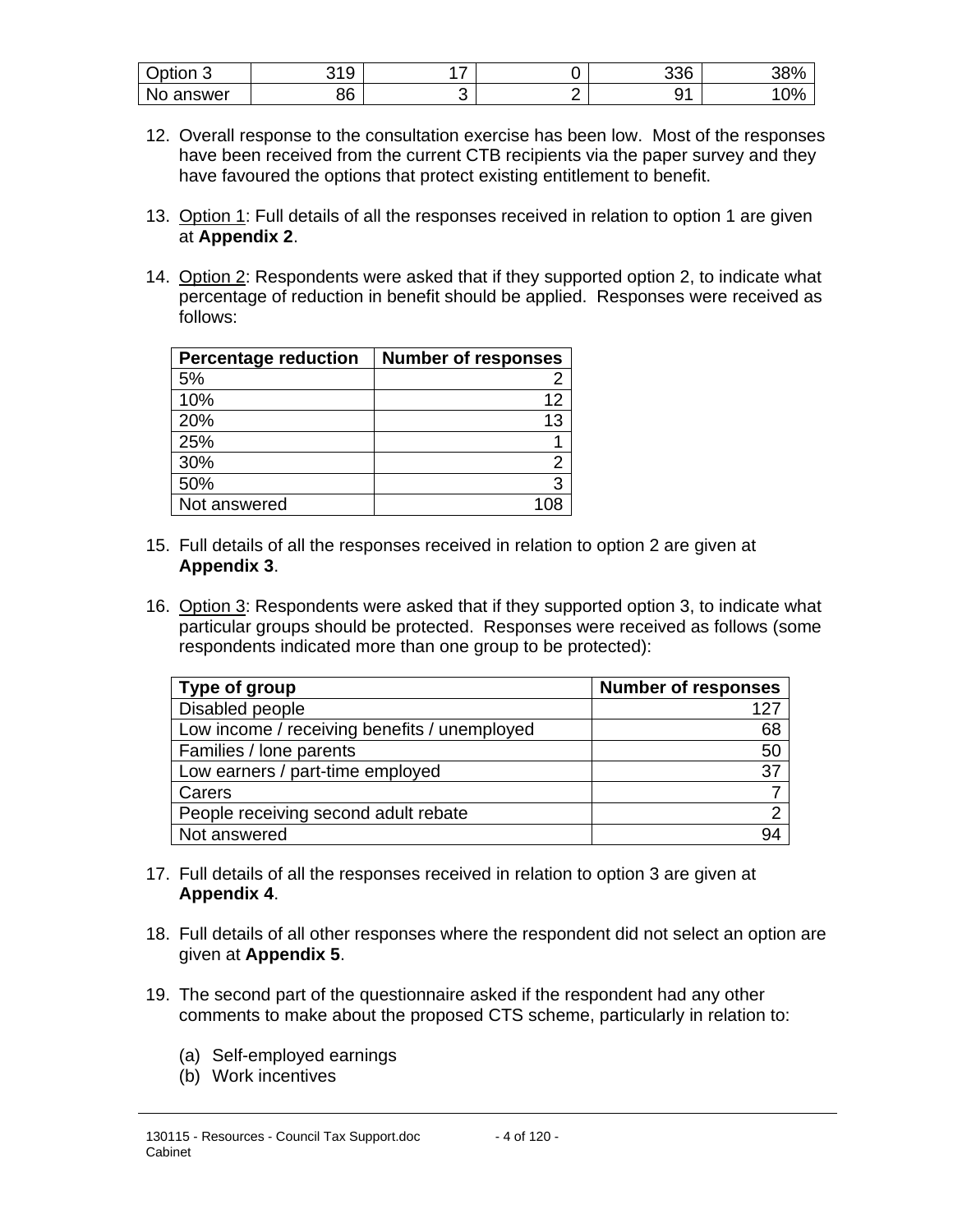- (c) Backdating
- (d) Second Adult Rebate
- 20. Full details of all the responses to these questions are given at **Appendix 6**. It is recommended not to implement the original proposal to change the way selfemployed earnings are assessed. This is because the change cannot be accommodated by the Council's Benefits IT system. It is estimated that this change will have negligible financial impact on these proposals.
- 21. The final section of the questionnaire requested details about the respondent and the answers are given at **Appendix 7**.
- 22. A response has been received from Durham Constabulary, as follows:

"Thank you for the opportunity to respond to your consultation regarding local council tax support. Firstly the Police Authority is disappointed that the government has decided to reduce council tax support for some of the most vulnerable citizens within the Force area. It is unclear at this stage what impact it will have on each individual household in terms of their financial well-being in the future, and more widely, what impact it may have upon the Constabulary in terms of increased service demand. Secondly the Police Authority is supportive of any attempts which the council can take to mitigate lost council tax income through the review of council tax exemptions given. Thirdly the Police Authority does not agree with it having to contribute to the costs of council tax benefit as this reduces the amount of resource it has for frontline policing."

- 23. An equality impact assessment has been undertaken and this is given at **Appendix 8**. Details of the potential impacts are contained within this assessment and responses from the consultation exercise have been used to identify the potential impacts. Most of the respondents are currently in receipt of CTB and believed they will be negatively impacted by these proposals. Some respondents believed strongly that certain groups of people should be protected from any cuts to benefit entitlement and in particular, disabled people and familes with children. These groups are also likely to be affected by the cumulative impacts of other welfare reforms being introduced in April 2013, such as the benefit cap and the size criteria for social sector tenants.
- 24. However, the impact assessment also identified that these groups with protected characteristics will be treated differently in the assessment of their benefit entitlement, as certain types of income will be disregarded in the process. These include:
	- (a) Disability Living Allowance
	- (b) Child Benefit and Child Maintenance
	- (c) War Widow's and War Disablement Pensions
- 25. It is felt that these income disregards will mitigate against some of the negative financial impacts on these groups. In addition, the Council will take a fair and equitable approach to Council Tax recovery and will take into account a person's means to pay, where they are making reasonable attempts to pay their Council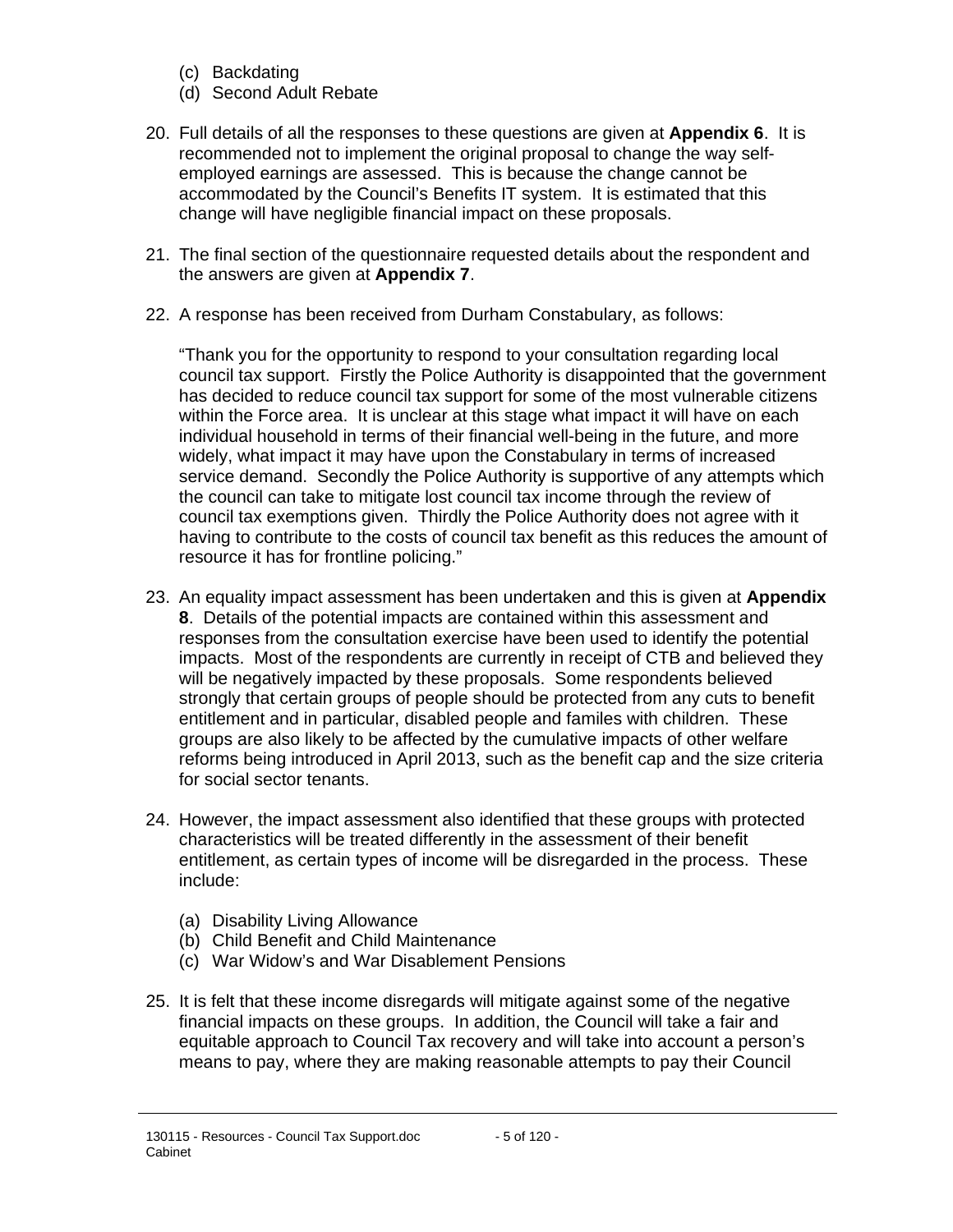Tax.

26. In summary the consultation response has been low and the vast majority of responses are from current recipients who do not wish to see reductions in their entitlements. Members will understand these concerns and as set out in the original report, Members have to consider the impacts of the draft scheme against the impact on other Council services as if no reduction is made to the CTS scheme the Council services will see budget reductions of circa £1.1m and this is in the context of the Council needing to reduce overall budgets in the region of £15m.

# **Additional government funding**

- 27. In November 2012, the Department for Communities and Local Government announced that it is making available an additional £100m for one year to support local authorities in "developing well-designed council tax support schemes and maintain positive incentives to work."
- 28. The grant will be payable in March 2013 to those authorities who adopt schemes that comply with criteria set by the Government to ensure that low income households do not face an extensive increase in their Council Tax liability in 2013/2014.
- 29. To apply for the grant, billing authorities must adopt schemes which ensure that those who would be entitled to 100% support under the current CTB arrangements would pay no more than 8.5% of their Council Tax liability.The amount of grant available for Darlington is £172,915 for 2013/2014 only, and can only be applied for once the Council has approved its CTS scheme.
- 30. Set out below is the key financial information comparing the option of accepting the government grant with the Cabinet's preferred scheme of a 20% reduction.

|                                                                     | 8.5%           | <b>20%</b>     |
|---------------------------------------------------------------------|----------------|----------------|
|                                                                     | Reduction in   | Reduction in   |
|                                                                     | <b>Benefit</b> | <b>Benefit</b> |
| Average annual increase in Council Tax to be<br>paid by recipients. | 68             | 160            |
| Cost to the Council of the scheme                                   |                |                |
| 2013/14                                                             | 712,000        | 592,000        |
| 2014/15                                                             | 885,000        | 592,000        |

# **Financial Implications**

31. The estimated cost to the Council of implementing the new CTS scheme is £686,000 and this cost has been built in to the latest MTFP. It is difficult to accurately estimate the full cost as the number of recipients and pensioner who are protected from any reductions will vary year on year. The largest potential for variance in cost is the level of collection achieved and at this stage an estimated collection level of 50% has been used. The cost of the scheme will be monitored and reported to members. The grant payable from the Government in respect of the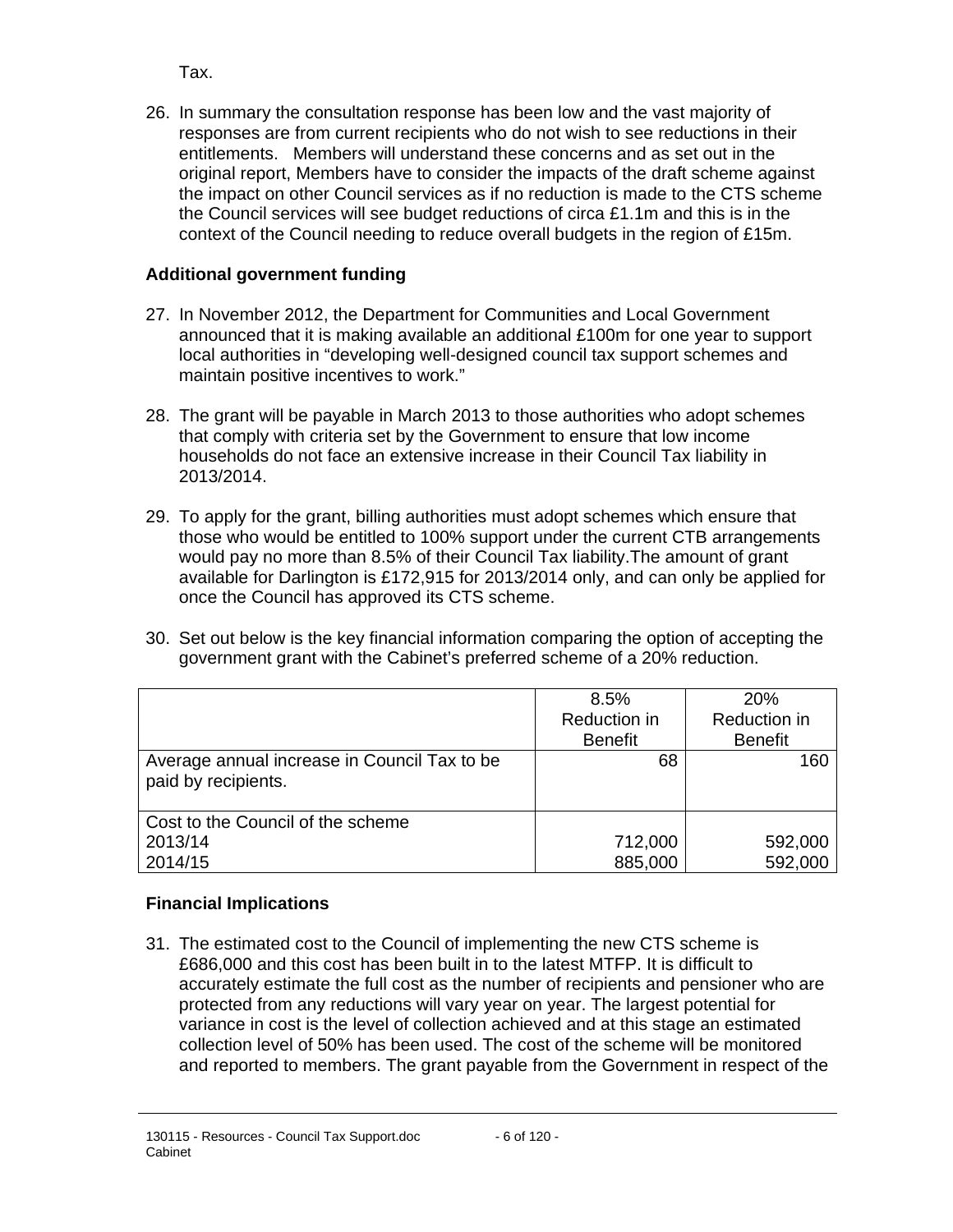scheme will not vary with the number and make up of recipients during 2013/4. In future years the grant has been incorporated in to mainstream local government funding and will be subject to adjustments in line with Government financial policy. It is estimated that as a result of this approach the funding will reduce by 26% by 2016/7.

### **Conclusion**

32. In consultation with leading Members the recommendations in this report are to approve a 20% reduction in benefits in line with the preferred option selected in September and in common with emerging schemes elsewhere in the Tees Valley.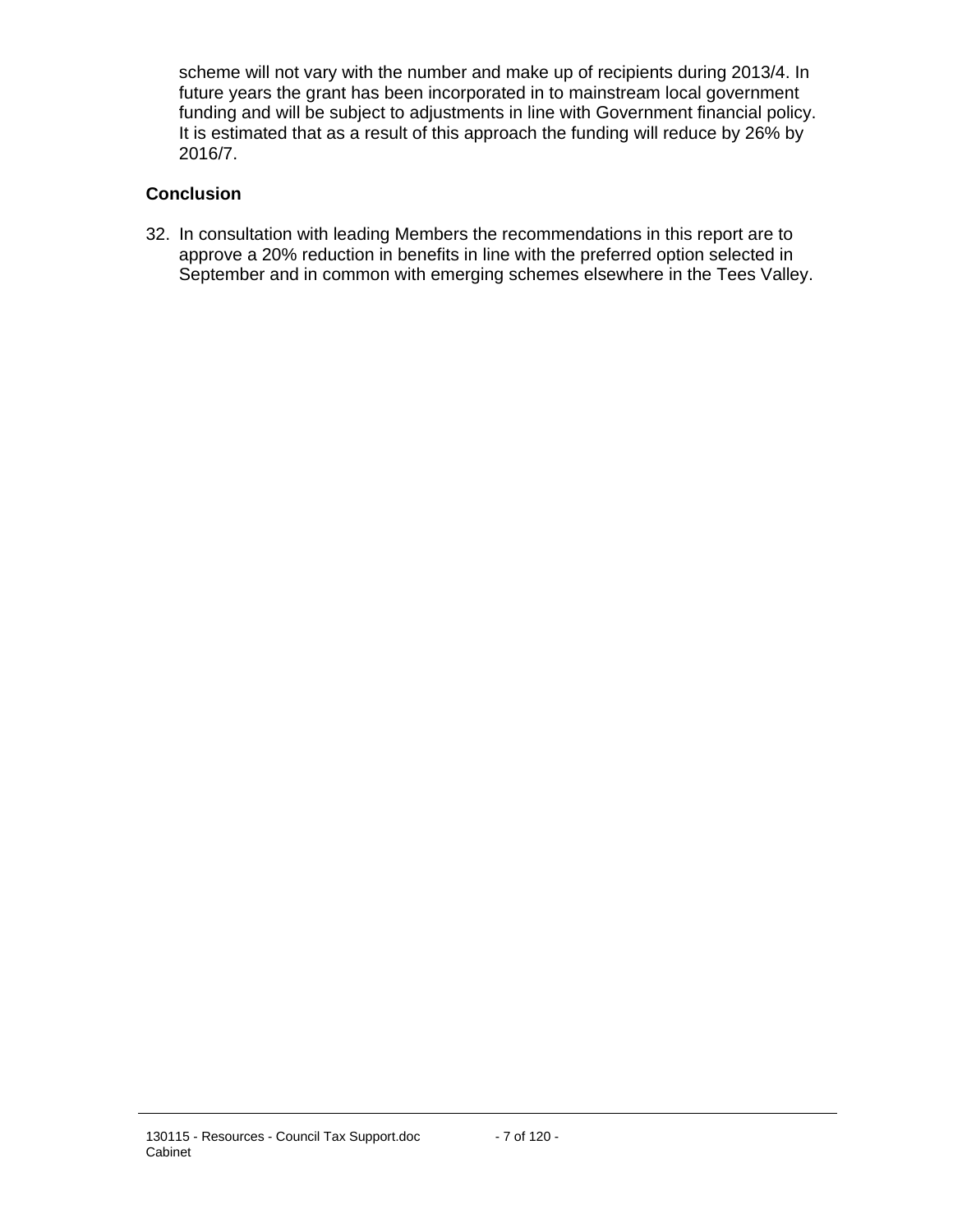**ITEM NO. 7 (a)**

### **COUNCIL TAX SUPPORT**

#### **Responsible Cabinet Member – Councillor Stephen Harker Efficiency and Resources Portfolio**

#### **Responsible Director – Paul Wildsmith, Director of Resources**

#### **SUMMARY REPORT**

#### **Purpose of the Report**

33. To seek approval for a draft Council Tax Support (CTS) scheme prior to consultation with residents within the borough.

#### **Summary**

- 34. From April 2013, the Government is replacing Council Tax Benefit (CTB) with new local CTS schemes, designed and administered by local authorities. Grants will be paid to local authorities to fund the new scheme, but the overall amount will be cut by 10% from projected expenditure levels, although in reality the figure is more likely to be around 12%.
- 35. The Council will need to design and publish a new scheme by  $31<sup>st</sup>$  January 2013, in time to implement for annual Council Tax billing in 2013/2014. A full public consultation exercise will need to be undertaken on the proposed scheme. The government has recently published a statement of intent and draft regulations, which set out the proposals for how CTS schemes should be developed.
- 36. In preparation for this work, and given the very short timescales to deliver this project, this report sets out options for delivery and in particular, whether the cut in funding should be passed on to the CTS recipients who would see a reduction in benefit. The figures are based on estimated expenditure for 2012/2013.
- 37. This is a significant policy and budget decision about whether or not to pass on the Government grant reduction to claimants and if so whether to pass the reduction on in total or in part. Given the impact of the decision on people across the Borough consultation with leading Members has taken place to assist in the preparation of options. Members were made aware that if a decision was made not to pass on the total cost then other Council budgets would need to be reduced to accommodate the loss of government grants. Set out below is a summary of a range of options for consideration.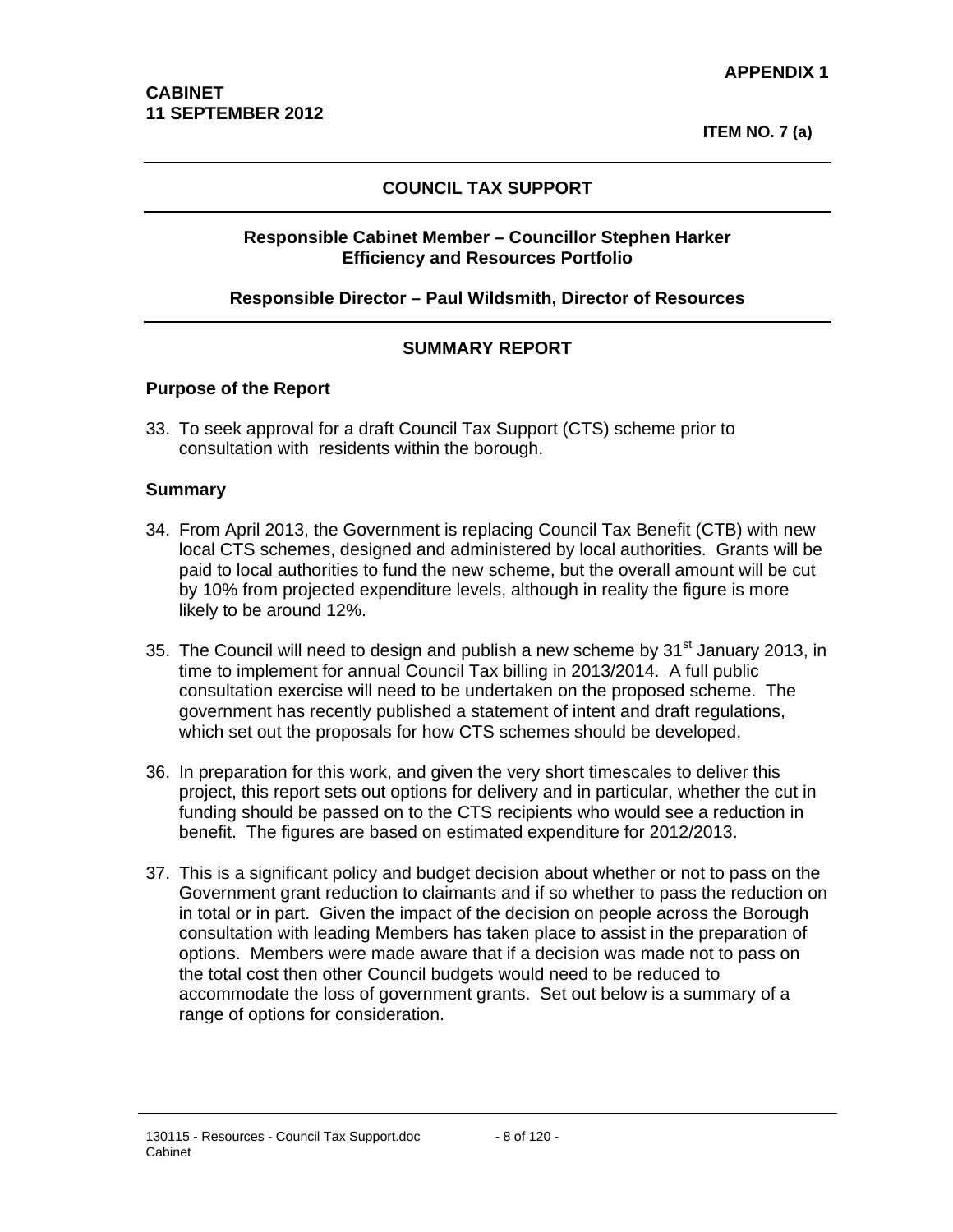38.

| <b>Option</b> | <b>Maximum</b><br><b>Entitlement to</b><br><b>Council Tax</b><br><b>Support %</b> | Loss of<br><b>Entitlement</b><br>% | Cost to the<br><b>Council</b><br>£'Ms |
|---------------|-----------------------------------------------------------------------------------|------------------------------------|---------------------------------------|
|               | 100                                                                               | -                                  | 1.140                                 |
| ◠             | 90                                                                                | 10                                 | 0.913                                 |
| 3             | 80                                                                                | 20                                 | 0.686                                 |
|               | 70                                                                                | 30                                 | 0.462                                 |
| 5             | 48                                                                                | 52                                 | <b>NIL</b>                            |

- 39. Appendix 7 includes option 3 as the preferred option for the purpose of consultation.
- 40. One option to offset the net cost of the new scheme is to review council tax exemptions following new guidance from Government which has the potential to raise £680,000 per annum.

### **Recommendation**

- 41. It is recommended that Cabinet:-
	- (a) Approves the draft CTS scheme at **Appendix 7**, for public consultation
	- (b) A report be presented to a future Cabinet meeting on options to review Council Tax exemptions.
- 42. The recommendations are supported by the following reasons:-
	- (a) The Council is required to publish a local CTS scheme by  $31<sup>st</sup>$  January 2013;
	- (b) A full public consultation is required on the proposals, prior to approval of the final scheme.
	- (c) To enable Members to consider options to change to the current scheme for Council Tax exemptions.

### **Paul Wildsmith Director of Resources**

#### **Background Papers**

Localising support for council tax in England: A Statement of Intent Local Government Finance Bill 2012

Anthony Sandys - Extension 2512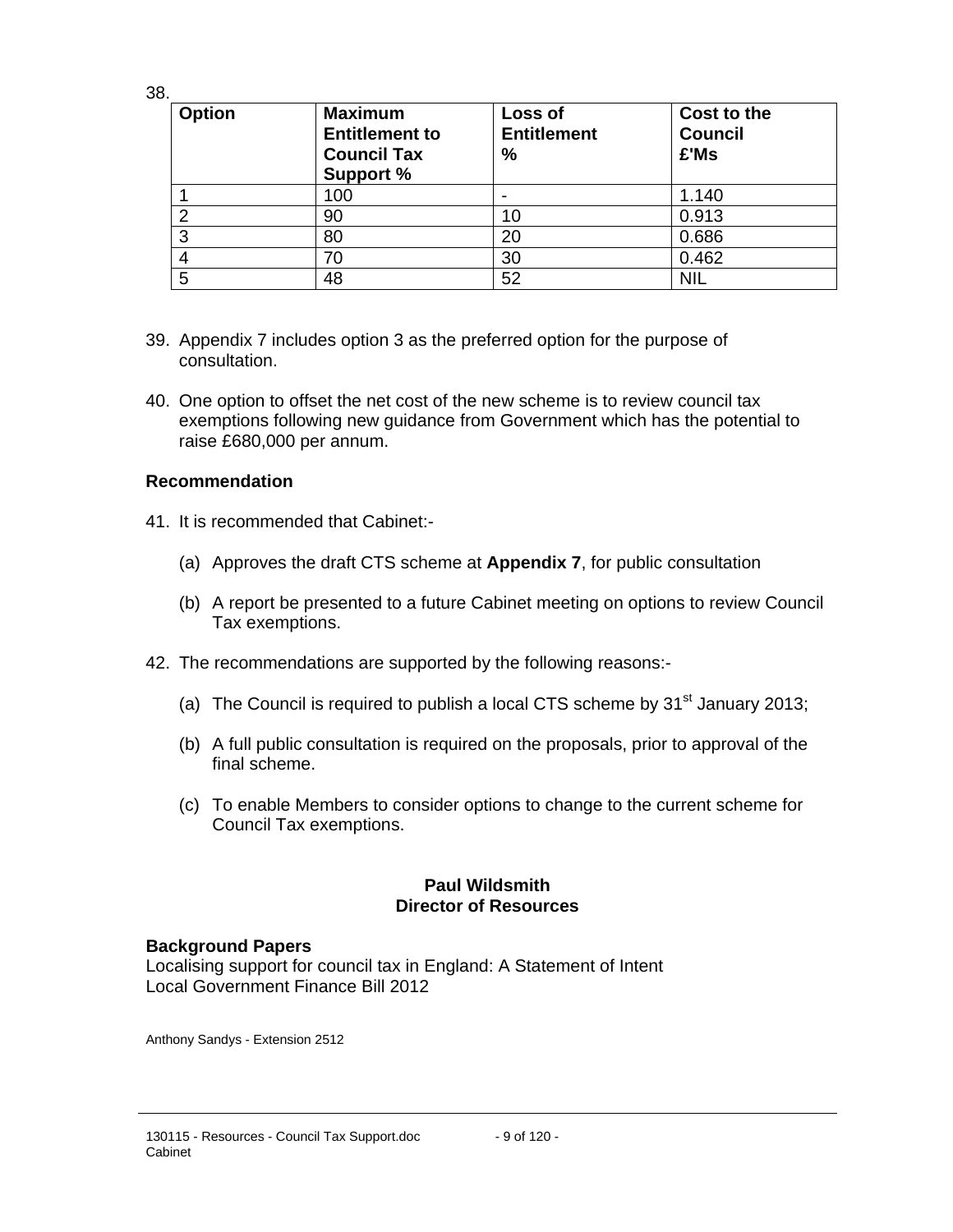| S17 Crime and Disorder             | There are no issues                             |
|------------------------------------|-------------------------------------------------|
| <b>Health and Well Being</b>       | The reduction in CTB may have an adverse        |
|                                    | impact on the health and well-being of low      |
|                                    | income groups                                   |
| Carbon Impact                      | There are no carbon impact implications in this |
|                                    | report                                          |
| <b>Diversity</b>                   | Low income groups in receipt of CTB may be      |
|                                    | adversely affected by these changes             |
| <b>Wards Affected</b>              | All wards are affected, but in particular those |
|                                    | with higher numbers of people claiming CTB      |
| <b>Groups Affected</b>             | Anyone claiming CTB may be affected by          |
|                                    | these changes, although pensioners will be      |
|                                    | protected                                       |
| <b>Budget and Policy Framework</b> | The issues contained within this report do not  |
|                                    | represent change to Council budget or the       |
|                                    | Council's policy framework.                     |
| <b>Key Decision</b>                | This is a key decision                          |
| <b>Urgent Decision</b>             | For the purpose of the 'Call-in' procedure this |
|                                    | does not represent an urgent decision.          |
| One Darlington: Perfectly          | This report has implications for the 'Healthy   |
| Placed                             | Darlington' and 'Prosperous Darlington' themes  |
|                                    | of the Sustainable Community Strategy.          |
| Efficiency                         | The reforms to the CTB scheme represent a       |
|                                    | significant financial challenge to the Council  |
|                                    | and other precepting authorities.               |

### **MAIN REPORT**

### **Information and Analysis**

### **CTB – the existing system**

- 43. CTB is an income related benefit which may be claimed by an eligible person who is liable to pay Council Tax in respect of their sole or main residence. CTB is a national benefit with policy and rules set by central Government, but administered by local authorities. Administration is linked to the Council Tax billing arrangements and usually takes the form of a reduction to the Council Tax a person would otherwise be liable to pay.
- 44. The amount of CTB entitlement is calculated on a weekly basis according to a person's daily liability for Council Tax after deducting any disability reductions, discounts or transitional relief. Entitlement takes into account the means of the person claiming and of their household. The means test for CTB follows the rules for other income related benefits such as Income Support and income-based Jobseeker's Allowance, and is based on a system of applicable amounts for living expenses set according to the circumstances of the family unit. The person's applicable amount is compared to their income and capital, including that belonging to any partner.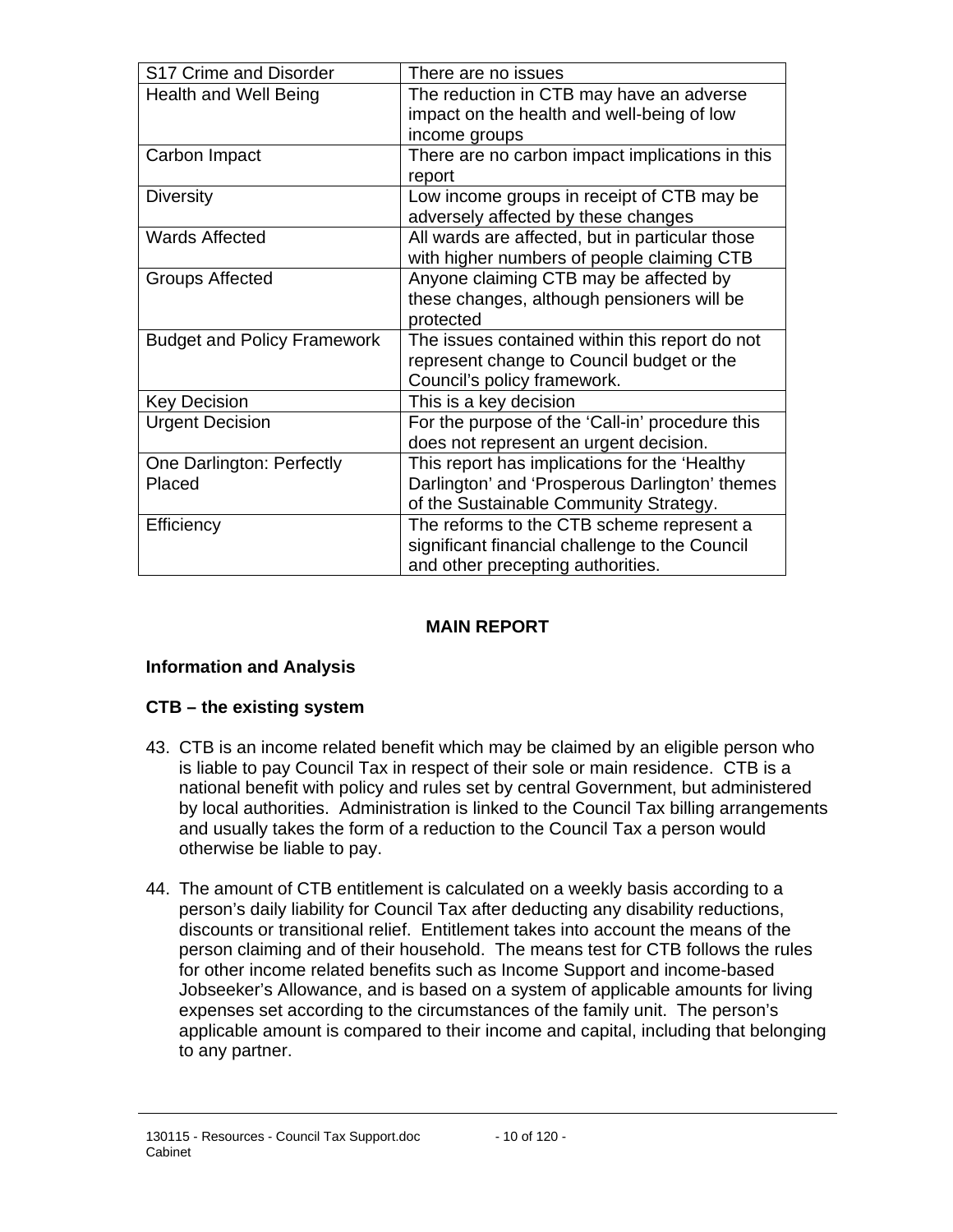- 45. People with income at, or below, the level of the applicable amount are entitled to maximum CTB. This is the whole of their weekly eligible Council Tax less any set contributions assumed in respect of non-dependant adults who live in the household, but are not themselves liable for Council Tax. People who are not claiming income related benefits, including people who are working, may get CTB subject to an income taper. Claimants lose 20 pence in CTB for each additional pound of income that exceeds their applicable amount.
- 46. In CTB there is a lower capital limit; £6,000 for people of working age and £10,000 for pensioners, above which an assumed income from capital is taken into account. CTB is not payable to people with capital above the upper limit of £16,000 unless they are entitled to one of the income-related benefits.
- 47. Alternative maximum CTB, more commonly known as 'Second Adult Rebate', may be awarded to the claimant if they would be better off with this than with CTB under the main rules. Second Adult Rebate may apply when the claimant, as the owner or tenant of a property, shares their home with a non-dependant person (aged 18 or over) who has no responsibility to pay Council Tax and is not on the list of disregarded persons. The amount of the rebate is based on the gross income of the non-dependant person excluding any income related benefits, Attendance Allowance or Disability Living Allowance. The claimant's own income is ignored and the maximum amount of Second Adult Rebate is limited to 25% of Council Tax liability.

# **Funding CTB**

48. The cost of CTB is currently met by the Department for Work and Pensions (DWP) out of their Annually Managed Expenditure and is paid to local authorities as a reimbursement of their expenditure according to nationally-set criteria. Local authorities are reimbursed at 100% for correctly processed claims which they incur on behalf of eligible claimants. Payments are made to local authorities on a monthly basis, based on initial estimates submitted to the DWP during the year. Nationally, expenditure on CTB has more than doubled between 1997-98 and 2009-10.

## **The rationale for localising support**

- 49. The rationale for localising assistance with council tax payments was set out in the August 2011 consultation paper, *'Localising Support for Council Tax in England'*:
	- (a) To give local authorities a greater stake in the economic future of their local area, and so support the Government's wider agenda to enable stronger, balanced economic growth across the country.
	- (b) To provide local authorities with the opportunity to reform the system of support for working age claimants. In particular it will enable local authorities to align the system of support for working age households much more closely with the existing system of Council Tax discounts and exemptions, simplifying the complex system of criteria and allowances.
	- (c) To reinforce local control over Council Tax. Enabling decisions to be taken locally about the provision of support with Council Tax is consistent with a drive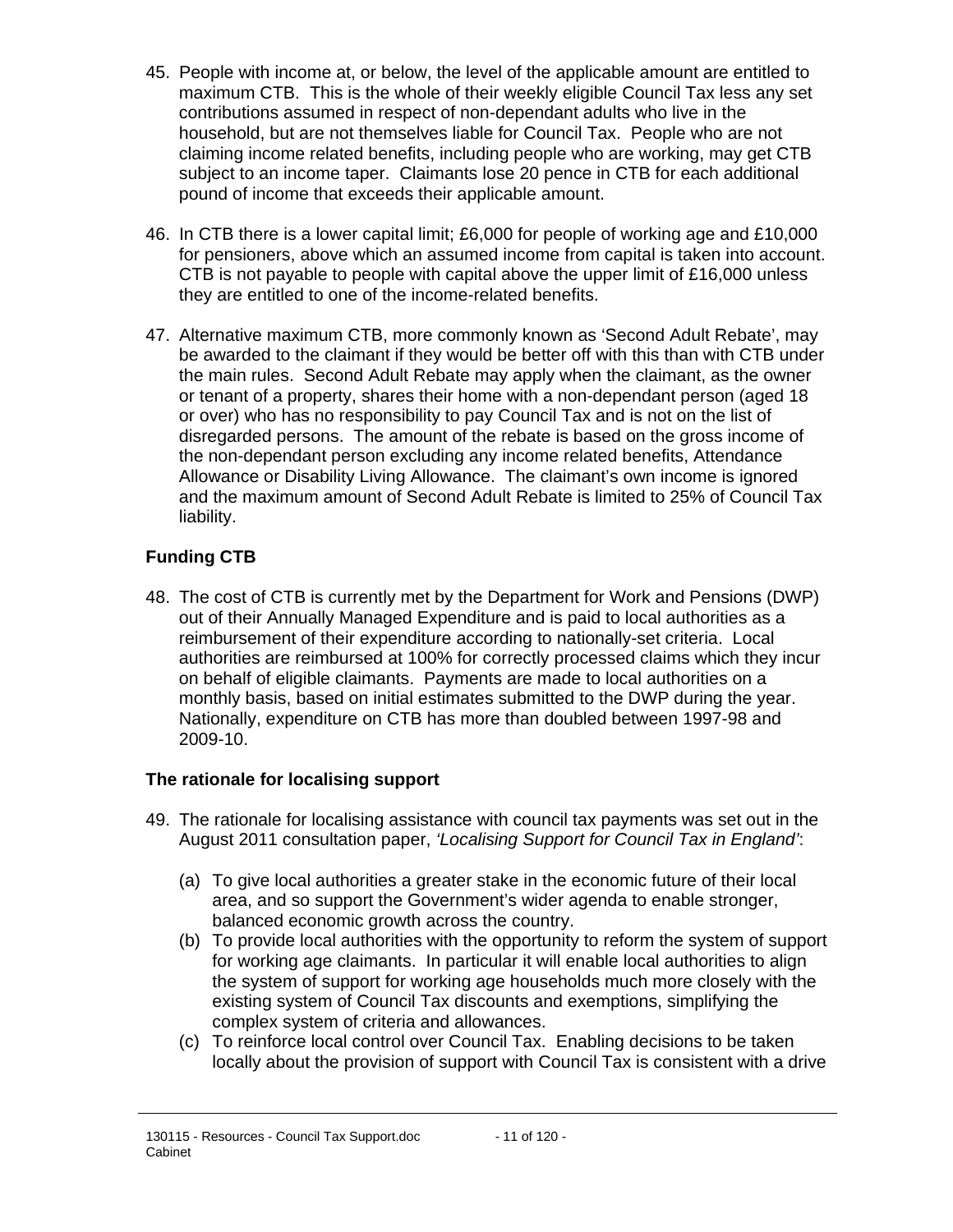for greater local financial accountability and decision-making, including the Government's proposals for local referendums on Council Tax levels.

- (d) To give local authorities a significant degree of control over how a 10% reduction in expenditure on the current CTB bill is achieved, allowing councils to balance local priorities and their own financial circumstances. Reducing the costs of support for Council Tax is a contribution to the Government's programme of deficit reduction. Localisation is intended to help deliver savings of around £500m a year nationally on the current CTB bill.
- (e) To give local authorities a financial stake in the provision of support for Council Tax. This reform will create stronger incentives for councils to get people back into work and so support the positive work incentives that will be introduced through the Government's plans for Universal Credit.

### **CTS schemes**

50. The *Local Government Finance Bill 2010-2012* provides for a new section in the *Local Government and Finance Act 1992,* which will mean that a person's liability to pay Council Tax will be reduced in accordance with the billing authority's CTS scheme. Liability may be reduced "to such an extent as the billing authority thinks fit." Billing authorities will be able to apply a reduction in particular cases or by determining a class of case. Billing authorities will be required to have a CTS scheme in place by  $31<sup>st</sup>$  January 2013, with a view to implementation in the 2013-2014 financial year.

### **Prescribed requirements**

- 51. The requirements for CTS schemes are set out in an amendment to the Local Government Finance Act 1992, under schedule 1A. This includes, that before making a scheme, the Council must (in the following order):
	- (a) Consult major precepting authorities, which have a power to issue a precept to it.
	- (b) Publish a draft scheme in such a manner as it thinks fit.
	- (c) Consult such other persons as it considers are likely to have an interest in the operation of the scheme.
- 52. There are a number of prescribed requirements that will apply to all local CTS schemes and will therefore not be included in Darlington's local scheme. These are set out in the Government's draft *Council Tax Reduction Schemes (Prescribed Requirements) Regulations 2012*, a copy of which can be found at:

http://www.communities.gov.uk/publications/localgovernment/draftprescribedreqsre gs

- 53. A summary of the key features of the draft regulations are as follows:
	- (a) There will be a prescribed scheme for persons who have reached the qualifying age for state retirement pension, which will be similar to the existing CTB scheme. It should be noted that out of a total of 12,172 current CTB recipients in Darlington, 5,341 (44%) are pensioners. (See Appendix 1 for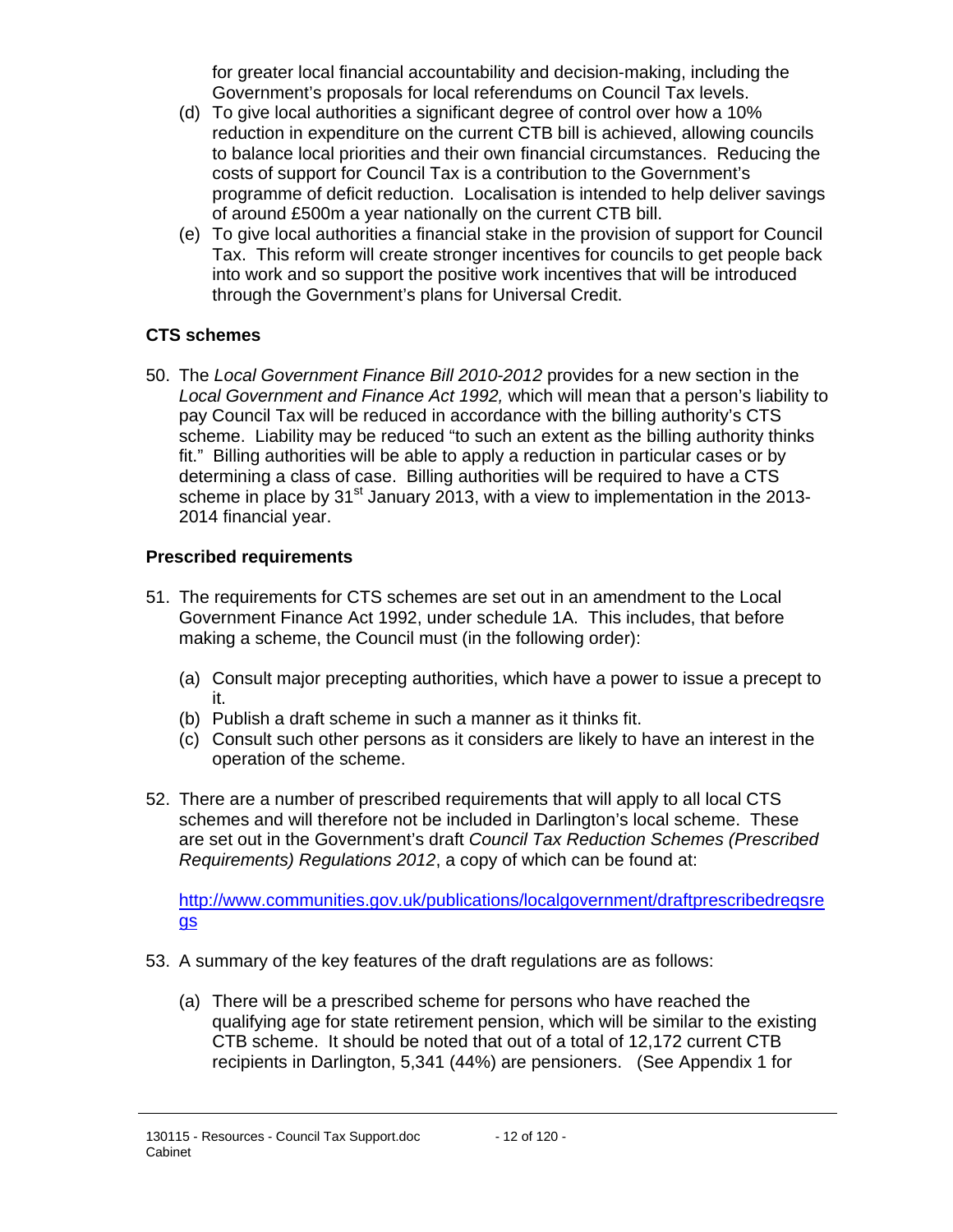further details).

- (b) There will be the same restrictions as exist under the current CTB scheme to exclude foreign nationals with limited immigration status and non-economically active European Union individuals.
- (c) Individuals with refugee status, humanitarian protection, discretionary or exceptional leave to remain granted outside the immigration rules and who are exempt from the habitual residence test will continue to be entitled to support with their Council Tax.
- (d) Regulations will allow current arrangements for a person to act on behalf of another, for example where a person has been granted a power of attorney over a liable Council Tax payer.
- (e) Regulations will provide that a person who is in receipt of CTB, or who is waiting for a decision about a claim for CTB, immediately before  $1<sup>st</sup>$  April 2013 is to be treated as having made an application for reduction under the local CTS scheme.
- (f) Formal rights of appeal will be set out in regulations. It is proposed that appeals will be heard by Valuation Tribunals.
- (g) Billing authorities are required to consider whether to revise or replace their CTS schemes each year and under such circumstances, to consider what transitional arrangements may be required to move from an existing local scheme to a replacement scheme. Schemes cannot be amended within a financial year.

## **Funding CTS**

- 54. It is the Government's intention that grants will be paid to the billing and major precepting authorities (using existing powers), thus reducing each authority's Council Tax requirement and off-setting partially or fully the reduction on the Council Tax base as a result of the new CTS. Provisional allocations have recently been published, as part of a technical consultation paper on funding, setting out the grant proposals. The Government intends to make funding available based on 90% of the forecast for CTB expenditure in 2013/2014, but will take account of what provision might be needed for authorities facing the greatest pressures. Consideration will be given to a new basis for distributing grant (other than previous expenditure) from 2015/2016.
- 55. Grant allocations will be based on 2013/2014 projected expenditure levels, but this will not take into account:
	- (a) Any increases in the number of people claiming support with their Council Tax
	- (b) The Council Tax increase for 2012/2013
	- (c) Any Council Tax increase for 2013/2014.
- 56. Therefore, based on the provisional figures in the technical consultation document for the grant distribution, Darlington's funding is likely to reduce by approximately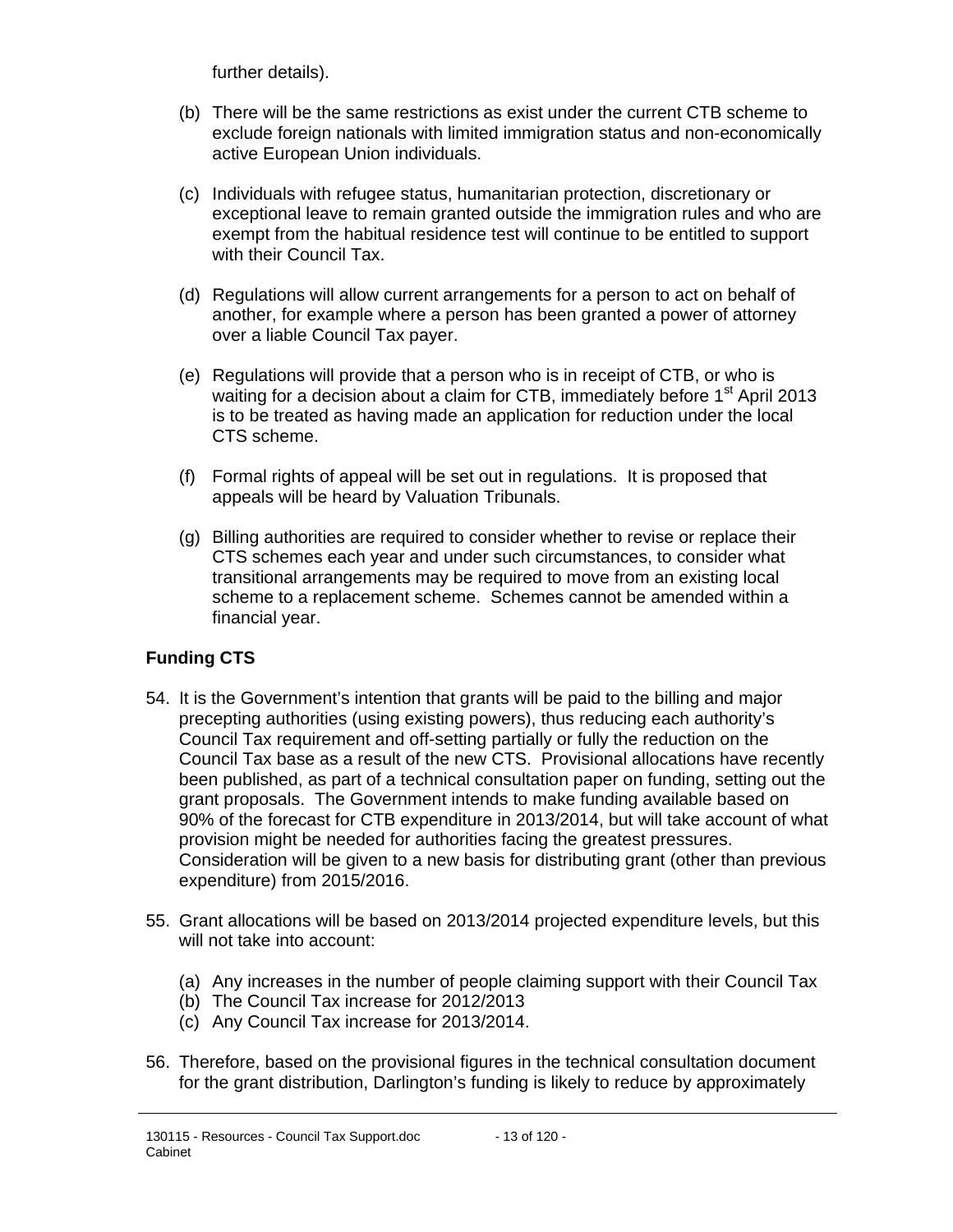12%.

# **Risk sharing**

57. The Government is proposing that any deficit or surplus should be shared between the billing and major precepting authorities at the beginning of the following financial year. Any deficit will either be absorbed as a reduction in the Council Tax requirement the following year, or through a general increase in Council Tax.

# **Options for delivery**

- 58. **Annexes 1 and 2** set out the relevant information about current volumes of claims for member's information, before considering options for delivery.
- 59. There are essentially three broad options to consider for the delivery of the new local CTS scheme, as follows:
	- (a) **Option 1**: Develop a CTS scheme, but decide not to pass any reduction in government grant on to the recipients. This will mean that the 12% reduction in grant will have to be absorbed by the Council, together with any additional growth in CTB recipients and benefit rates etc. This amount is likely to be around £1.14m in 2013/2014 and may increase in future years (see Annex 3).
	- (b) **Option 2**: Develop a CTS scheme and decide to pass on some or all of the 12% reduction to CTS recipients**.** Annex 4 provides a number of examples. Members will note that to achieve 100% recovery of the grant reduction, a flat rate reduction of 52% in CTS entitlement is required.
	- (c) **Option 3**: Develop a CTS scheme and decide to pass the 12% reduction in grant on to the recipients in part or full, but protect certain groups. For example, some councils are protecting all disabled people and families with children under 5. The impact of protecting particular groups will either further increase the cost of the scheme to the Council or increase the reduction for other working aged recipients. For example, if in Darlington the above groups were fully protected and the 12% reduction in grant was fully passed on to CTS recipients, non-protected groups would see a reduction in benefit of at least 30%. In addition, these groups already receive additional entitlement under the scheme as:
		- (i) People with dependent children are protected as Child Benefit and Child maintenance are fully disregarded in the assessment of CTB.
		- (ii) People in work are protected as earnings and Working Tax Credits are partially disregarded in the assessment of CTB. Four week extended payments of CTB are awarded to people taking up work after periods of long term unemployment.
		- (iii) Disabled people are protected as Attendance Allowance and Disability Living Allowance are fully disregarded in the assessment of CTB, and additional premiums are added into the calculation.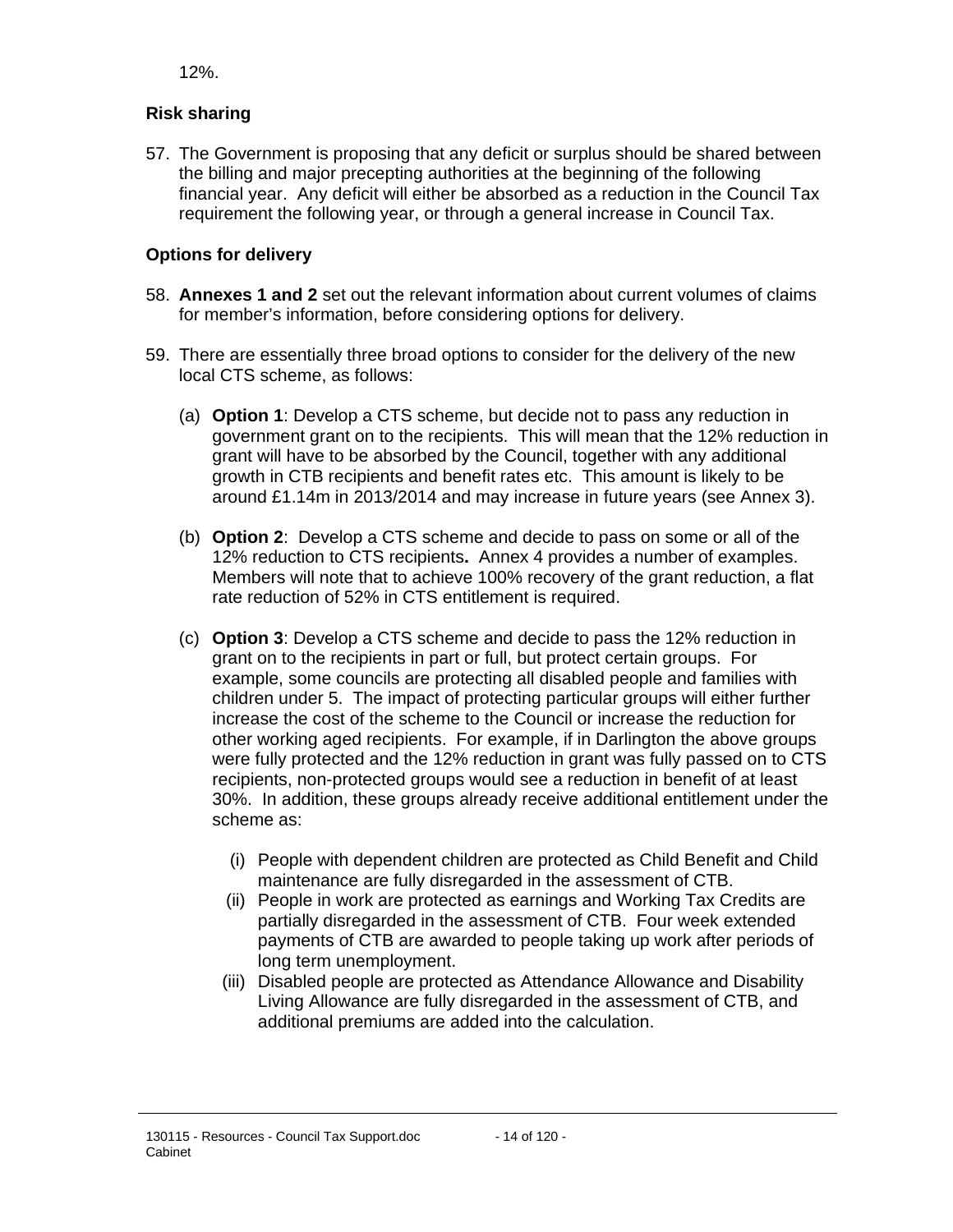60. Cabinet are responsible for proposing the Council's MTFP and the decision required in this report represents a significant element of the next revision to the MTFP. Due to the timescale for implementation, consultation needs to commence now prior to the final decision being taken by Council in January 2013. Because of the responsibilities of Cabinet, the recommendations in this report has been drafted under the guidance of members of Cabinet. It is recommended that consultation with the public should include the five options but with a preferred option being Option 3 and it is Option 3 that is included in the appended scheme..

### **Draft CTS scheme**

61. Darlington Borough Council has been working with the other Tees Valley authorities in developing a draft CTS scheme, which is attached at Appendix 7. The draft scheme seeks, where possible, to simplify the existing CTB regulations. Some additional proposals to modify the CTB scheme are set out in the executive summary of the scheme and will form the basis of the public consultation exercise.

### **Consultation and impact assessments**

- 62. Consultation has already been undertaken with the major preceptors, the Police and Fire Authorities. Officer's opinion from the Police and Fire Authorities is that the reduction in government funding should be passed on to the CTS recipients in full. However, both authorities expressed a desire for their members to be consulted on the draft scheme, once it is published, as part of the public consultation exercise.
- 63. An internal officer impact assessment has recently been undertaken, to identify the potential effects of a reduction in CTS entitlement on individuals. Appendix 8 provides the case studies used in this exercise. The main impacts identified from this exercise are:
	- (a) Older people are protected by central government from the impact of these proposals
	- (b) However, this means that the impact on other protected characteristics is greater than it would otherwise have been
	- (c) The impact on people who are single and under the age of 35 years is greatest, as this group has been affected most by changes to Housing Benefit, Tax Credits and a number of other proposals relating to welfare benefit changes
	- (d) If members agree to protect other groups such as lone parents, this could result in a disproportionate effect elsewhere
	- (e) Larger families may be impacted upon too, which could have implications for some religious and faith groups.
- 64. Once a draft scheme has been approved, a full public consultation exercise will be undertaken, including the options for delivering the scheme (i.e. those options approved by members in paragraph 20). Consultation will then be undertaken in the following ways:
	- (a) Details on the Darlington Borough Council website including an on-line survey
	- (b) Meetings with advice and support agencies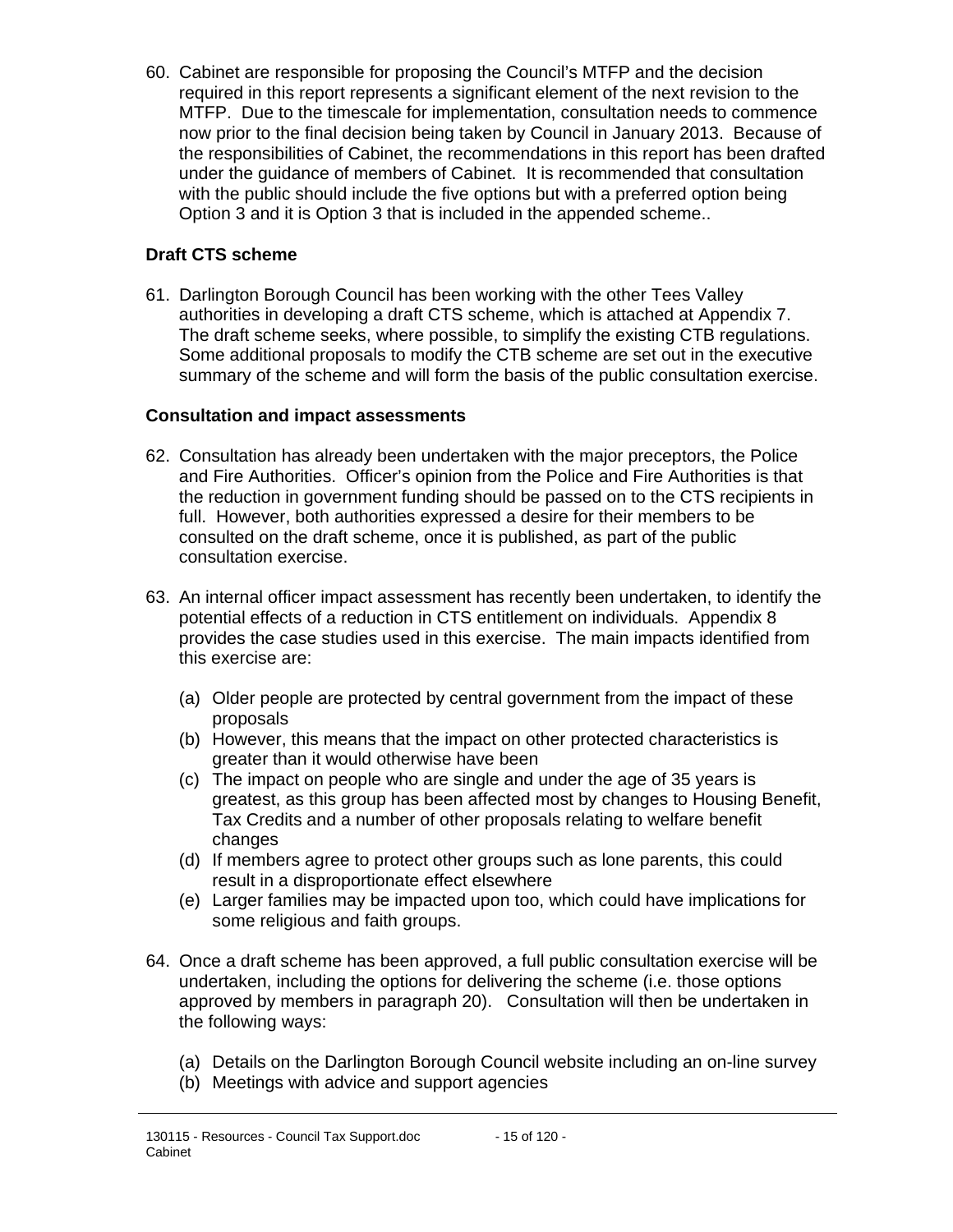- (c) Writing to those existing CTB recipients potentially affected by the proposals
- (d) Writing to the Police and Fire authorities
- (e) Writing to Parish Councils
- (f) Focus group meetings with CTB recipients and Council Taxpayers
- (g) An article in the October edition of the Darlington Together magazine
- 65. Full equalities impact assessments will be undertaken as part of the public consultation exercise. Details of the outcome of consultation and the impact assessments will be presented to members in the January 2013 Cabinet meeting.

# **Council Tax discount and exemption reform**

- 66. The Department for Communities and Local Government (DCLG) have issued a statement of intent on technical reforms of Council Tax that could help to mitigate the costs of the CTS scheme. In summary, the changes being proposed include:
	- (a) Giving billing authorities power to levy up to full Council Tax on second homes
	- (b) Replacing class A and class C empty dwelling exemptions with discounts, the amount of which would be for billing authorities to decide
	- (c) Abolishing class L exemptions, and making mortgagees in possession of empty dwellings liable for Council Tax
	- (d) Allowing billing authorities to levy an 'empty homes premium' for dwellings which have been empty for two years or more
	- (e) Allowing Council Taxpayers to pay by 12 monthly instalments, by default, rather than 10 (as is currently the case)
	- (f) Allowing billing authorities to publish on-line the information to be supplied with demand notices
	- (g) Changes to eliminate potential tax complications from arrangements involving third party suppliers where solar panels are placed on the roofs of dwellings
	- (h) Changes to the way 'granny annexes' are separately rated for Council Tax, when they are no longer occupied as a separate unit of accommodation.
- 67. Based on the information contained in the statement of intent (and assuming legislation will be passed this year), the changes could generate additional income for Darlington of up to £680k per year. This will impact on people with empty properties who, at the moment, are exempt for Council Tax for the first 6 months. An example of how this potential income could be generated is given at **Appendix 6**. Once more information is available, a report setting out the financial implications of the proposed changes will be made. However, if adopted, these options provide the Council with an opportunity to recover and mitigate against lost income if a decision was made whereby some or all of the reduction in Government grant is not passed onto CTS recipients. At the same time many of the changes identified in paragraph 29 will be beneficial in terms of tackling empty homes and bringing them back into use.

# **Financial context**

68. The Council's current MTFP estimates the Council will need to reduce its spending by approximately £9.4m from a net budget of £80m, which represents a significant challenge for the Council. Included in projections is a provision of £1m to cover the projected loss of government grant in respect of CTB. Therefore, should members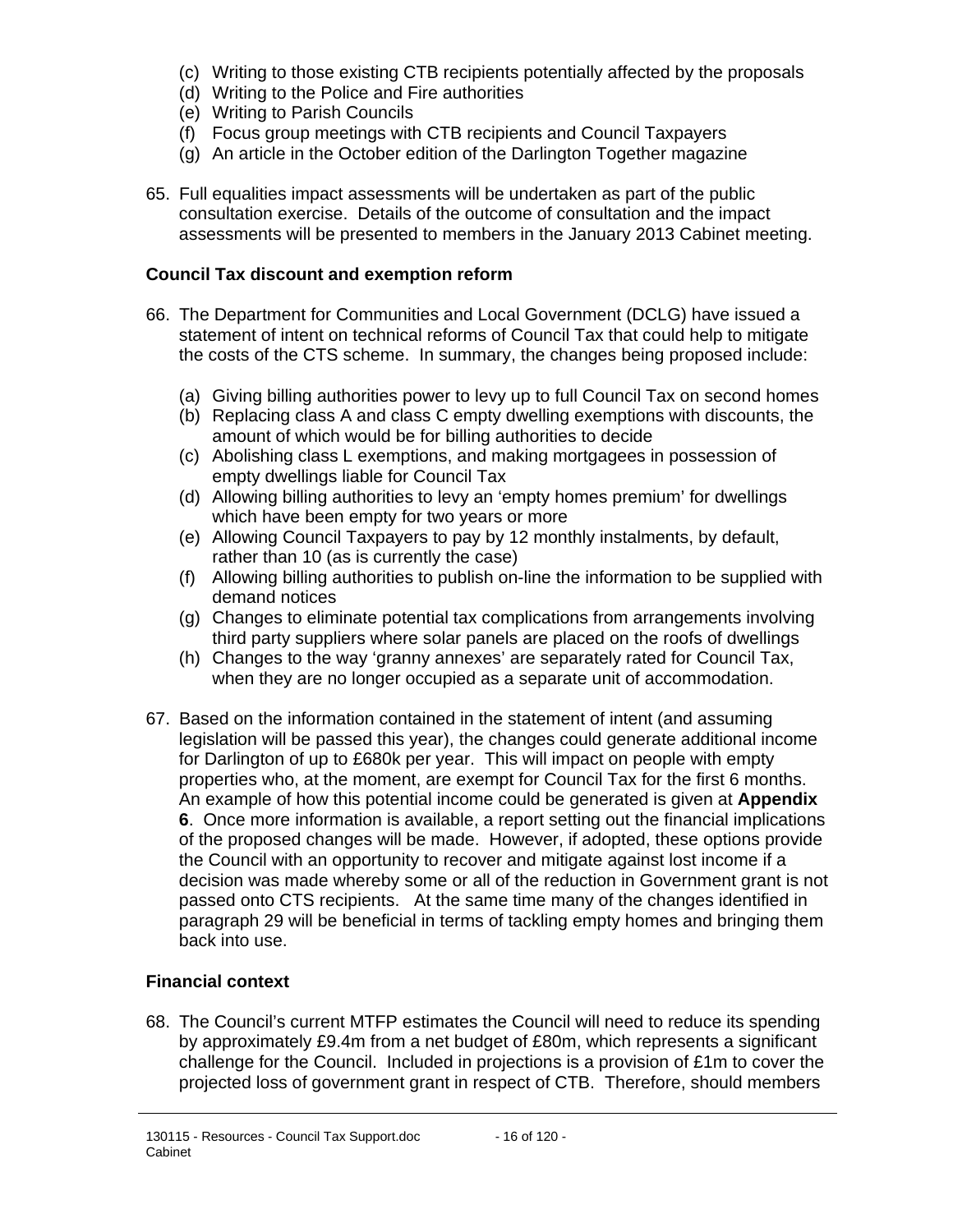choose not to pass on the grant reduction to CTS recipients, the estimated budget reductions required will remain at £10m. Any passing of the grant reduction to CTS recipients will reduce the £10m and therefore reduce the need to further cut Council services.

### **Conclusion**

- 69. The Government's decision to localise CTS with an estimated reduction of funding of 12% (£1.14m in Darlington), represents a significant challenge to local authorities. Councillors have a difficult decision to make, they either:
	- (a) Reduce the cost of CTS by reducing the amount of support they provide within a new scheme therefore reducing the available income to residents already deemed unable to pay Council tax under the existing scheme

### **OR**

- (b) Retain the existing scheme and therefore fund the 12% (£1.14m) by reducing other services provided by the Council. Given the severe reduction in government funding already experienced and anticipated in the future this is a significant amount.
- 70. The impact of this change is disproportionate across the country, councils with greater deprivation and therefore more CTS claimants will face more significant challenges, the Government's decision to protect pensioners from any loss of support means the impact of reducing the cost of the scheme by 12% will impact more on non-pensioner groups, again across the country the impact of pensioner protection is different in local authorities depending on the number and income levels of the pensioners.
- 71. In a period of austerity, it is likely that the number of claimants for CTS may increase despite all the best efforts of the Council to stimulate the local economy, the cost of such an increase in numbers would appear to fall 100% on the Council although there is a lack of clarity in Government guidance.
- 72. All Billing authorities, Unitary, Metropolitan and District Councils are currently considering similar reports to this one, however at this stage there are no emerging pictures about what other Councils are doing. It is clear there could well be a "postcode lottery" in relation to CTS as Councils will undoubtedly make decisions based on their priorities, CTS claimant make up and their financial position.
- 73. The calculations attached at Appendix 4 illustrate the estimated impacts on CTS claimants of 10%, 20%,30% and 52% reductions, there are an infinite range of reductions that could be applied but the key points would remain around the impact on claimants and the ability to successfully collect small amounts from residents on low income.
- 74. Members when considering this report at this stage will understand the implications of reducing the funding of CTS, what is harder to understand is the impact of a £1.14m reduction in services in the context of the Council needing to reduce expenditure in the region of £9.4m by 2016/2017. It is an option to leave the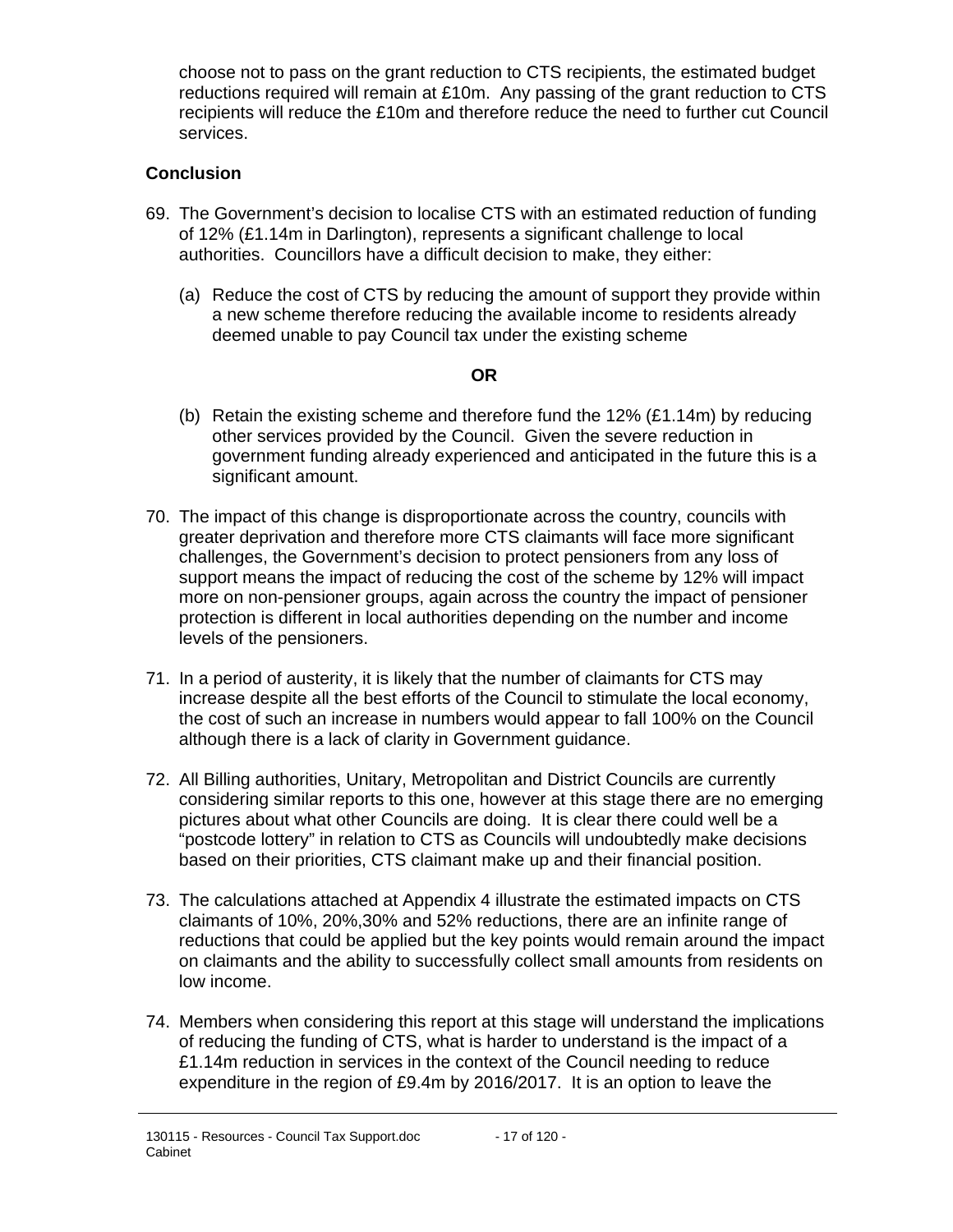existing scheme in place for a period of time whilst a greater understanding is gained of what the impact may be, however if this route was chosen, a protection scheme would be put in place which would mean it would take some time to achieve any savings, at this time guidance on a protection scheme is unclear.

75. Reference is made in the report to the potential to increase income form Council Tax by up to £680k from changes to Council Tax discounts A separate report will be presented to members outlining the options available to change the arrangements for empty property discounts and exemptions.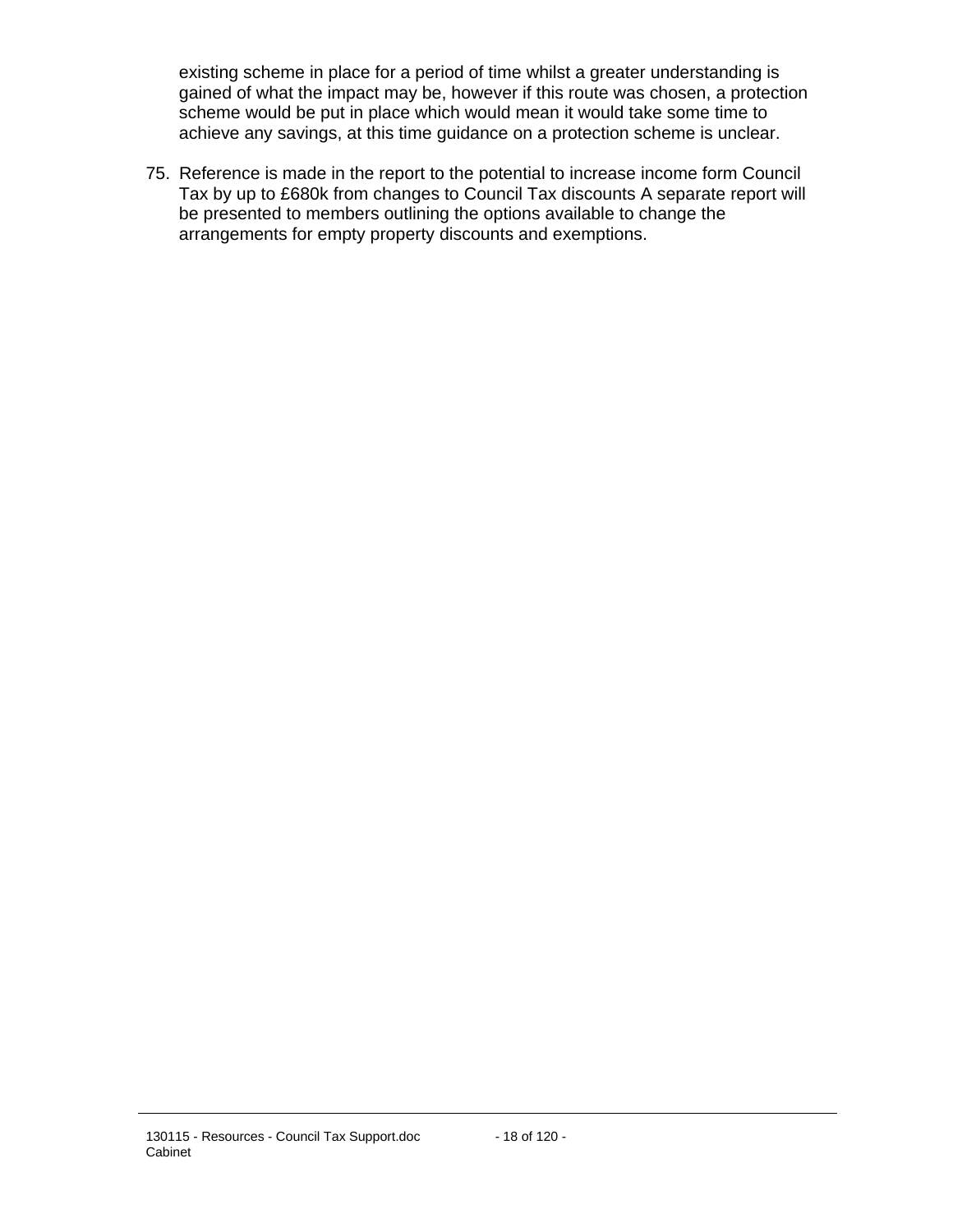## **ESTIMATED GROSS CTB EXPENDITURE FOR 2012/2013**

| Group               | No. of<br><b>Recipient</b><br>s | Average<br><b>Weekly CTB</b> | <b>Estimated</b><br>Annual<br><b>Expenditure</b><br>(E'000) | Percentage<br>оf<br><b>Caseload</b> | Percentage<br>οf<br><b>Expenditure</b> |
|---------------------|---------------------------------|------------------------------|-------------------------------------------------------------|-------------------------------------|----------------------------------------|
| Pensioners          | 5,341                           | £14.52                       | £4,033                                                      | 43.88%                              | 44.45%                                 |
| <b>Working Aged</b> | 6,831                           | £14.19                       | £5,040                                                      | 56.12%                              | 55.55%                                 |
| <b>Total</b>        | 12,172                          | £14.33                       | £9,073                                                      |                                     |                                        |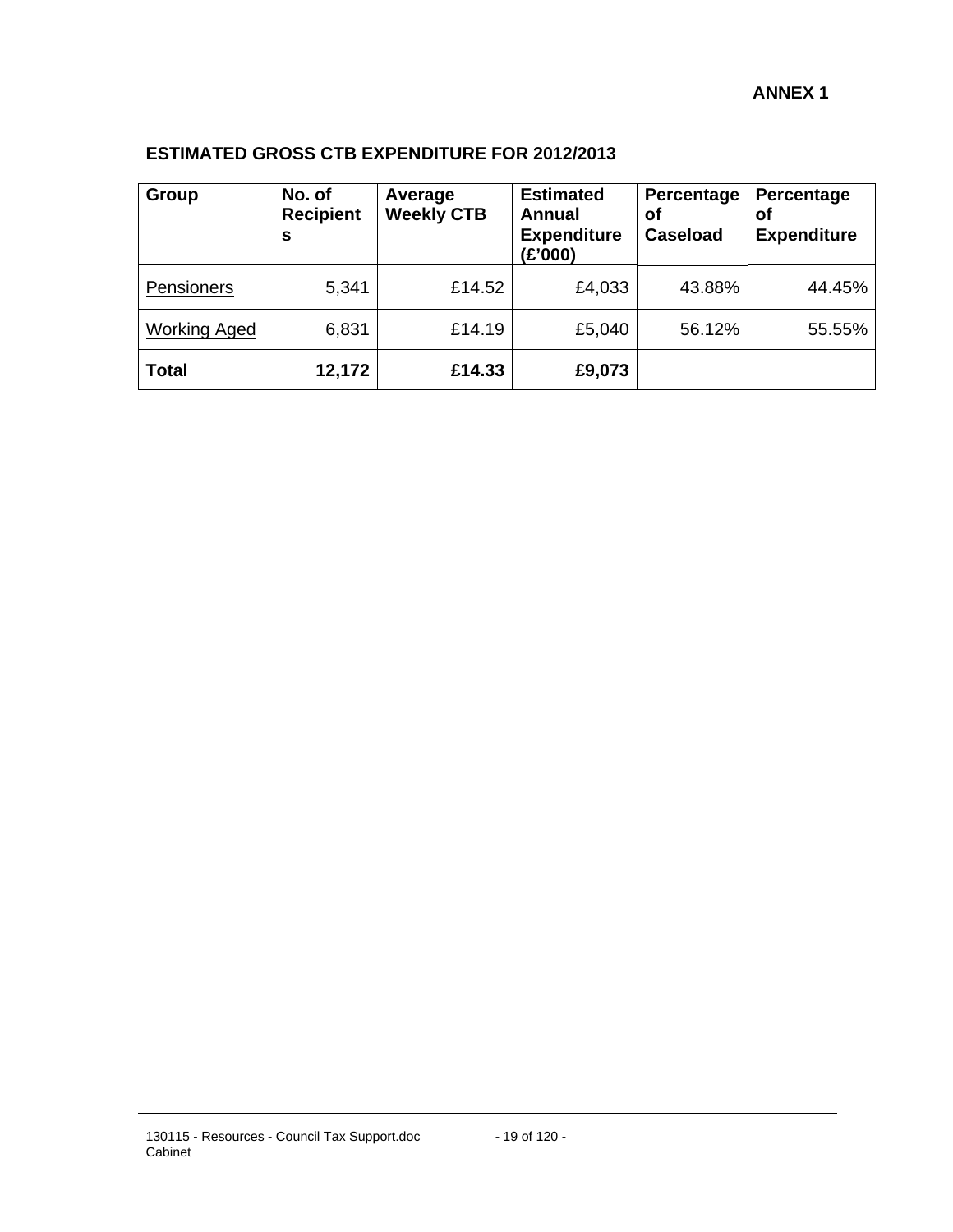| <b>Band</b>                     | <b>Pensioners</b> | <b>Working Aged</b><br>Passported* | <b>Working Aged</b><br>Vulnerable** | Working<br>Aged<br><b>Other</b> | <b>Total</b> |
|---------------------------------|-------------------|------------------------------------|-------------------------------------|---------------------------------|--------------|
| A                               | 3,765             | 3,828                              | 400                                 | 1,361                           | 9,354        |
| B                               | 943               | 441                                | 81                                  | 280                             | 1,745        |
| C                               | 409               | 118                                | 21                                  | 121                             | 669          |
| D                               | 146               | 56                                 | 11                                  | 56                              | 269          |
| E                               | 69                | 11                                 | 6                                   | 18                              | 104          |
| F                               | 5                 | 9                                  | 3                                   | 5                               | 22           |
| G                               | 4                 |                                    | 1                                   | $\overline{2}$                  | 8            |
| H                               | 0                 |                                    | 0                                   | 0                               |              |
| <b>Total</b>                    | 5,341             | 4,465                              | 523                                 | 1,843                           | 12,172       |
|                                 |                   |                                    |                                     |                                 |              |
| Average<br>weekly<br><b>CTB</b> | £14.52            | £15.30                             | £13.67                              | £11.64                          | £14.33       |

### **NUMBERS OF CTB RECIPIENTS BY GROUP AND COUNCIL TAX BAND**

\*Working Aged Passported includes anyone who is in receipt of either:

- Income Support, or
- Income based Jobseekers Allowance, or
- Income related Employment and Support Allowance

\*\*Working Aged Vulnerable includes anyone who is in receipt of either:

- War Widows Pension, or
- War Disablement Pension, or
- A disability related benefit, such as Incapacity Benefit or Disability Living Allowance

**NOTE:** Some recipients of a disability related benefit will be included in the passported claims (for example, a person may be getting Incapacity Benefit, topped up with Income Support). It is not known at this stage how many of these claims are included in the figures, as this information is not held by Darlington Borough Council.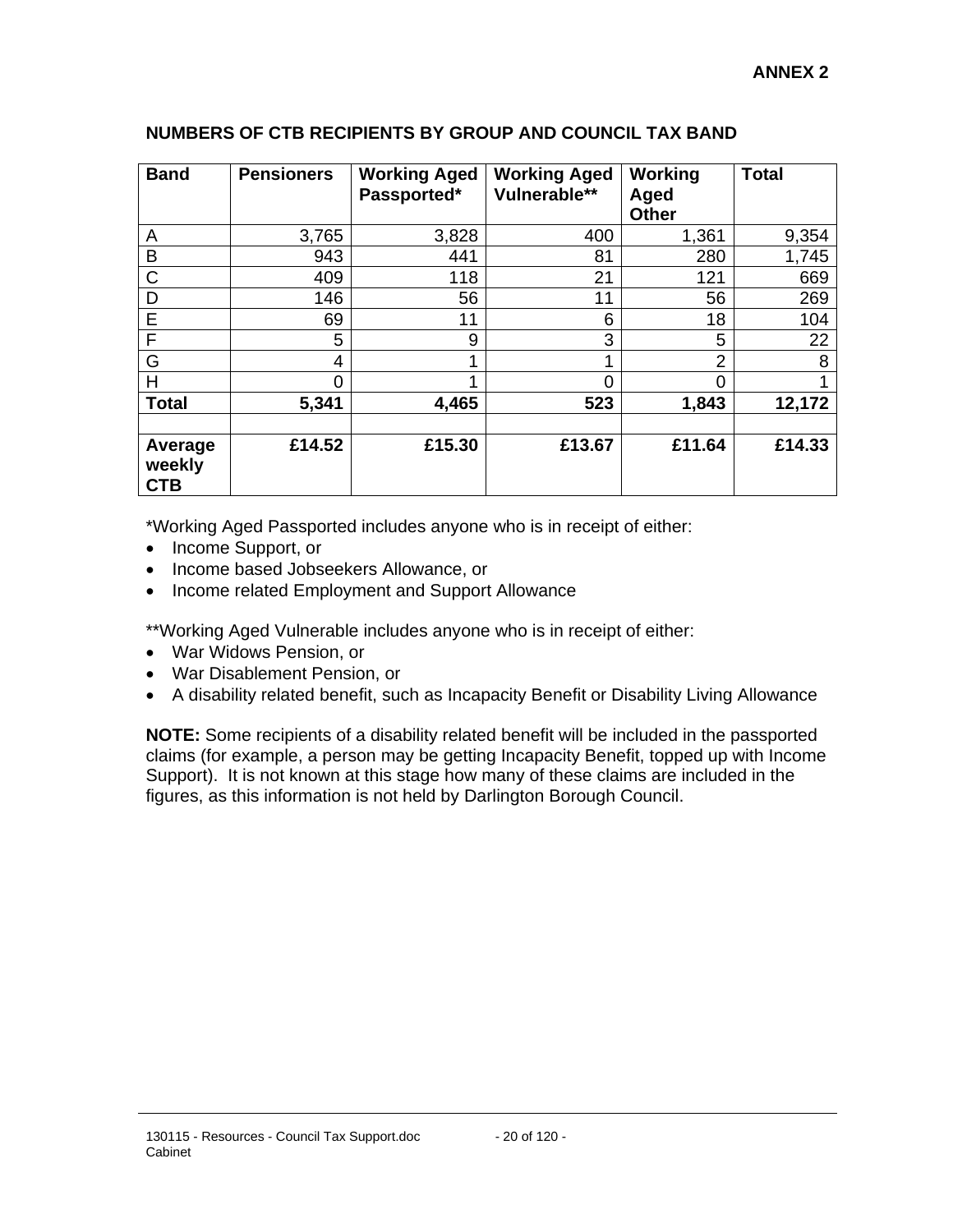# **IMPACT OF A 0% REDUCTION IN CTB ENTITLEMENT FOR ALL WORKING AGED RECIPIENTS**

| (FIGURES ARE BASED ON CURRENT ENTITLEMENT LEVELS) |  |
|---------------------------------------------------|--|
|---------------------------------------------------|--|

| Group                             | No. of<br><b>Recipients</b> | <b>Maximum</b><br><b>Entitlement</b> | Average<br>Weekly<br><b>CTB</b><br><b>Entitlement</b> | <b>Estimated</b><br><b>Extra</b><br><b>Annual</b><br><b>Council</b><br>Tax to Pay | <b>Estimated</b><br>Annual<br><b>Expenditure</b><br>(E'000) |
|-----------------------------------|-----------------------------|--------------------------------------|-------------------------------------------------------|-----------------------------------------------------------------------------------|-------------------------------------------------------------|
| Pensioners                        | 5,341                       | 100%                                 | £14.52                                                | £0                                                                                | £4,033                                                      |
| <b>Working Aged</b><br>Passported | 4,465                       | 100%                                 | £15.30                                                | £0                                                                                | £3,552                                                      |
| <b>Working Aged</b><br>Vulnerable | 523                         | 100%                                 | £13.67                                                | £0                                                                                | £372                                                        |
| <b>Working Aged</b><br>Other      | 1,843                       | 100%                                 | £11.64                                                | £0                                                                                | £1,116                                                      |
| <b>Total</b>                      | 12,172                      |                                      |                                                       |                                                                                   | £9,073                                                      |

### **Impact on Darlington Borough Council**

| A            | Estimated expenditure 2012/2013 (£'000)                      | £9,073 |
|--------------|--------------------------------------------------------------|--------|
| B            | Estimated reduced expenditure (£'000)                        | £9,073 |
| $\mathsf{C}$ | Estimated reduction: $A - B$ (£'000)                         | £0     |
| D            | Percentage reduced                                           | 0.00%  |
| E            | Uncollected Council Tax: assume 50% collection rate: C x 50% | £0     |
|              | (£'000)                                                      |        |
| F.           | Estimated government grant (£'000)*                          | £7,699 |
| G            | Annual gross cost: $B - F + E$ (£'000)                       | £1,374 |
| H            | Annual cost to Darlington Borough Council: G x 83%           | £1,140 |
|              | (£'000)**                                                    |        |

\*Extrapolated from the government projections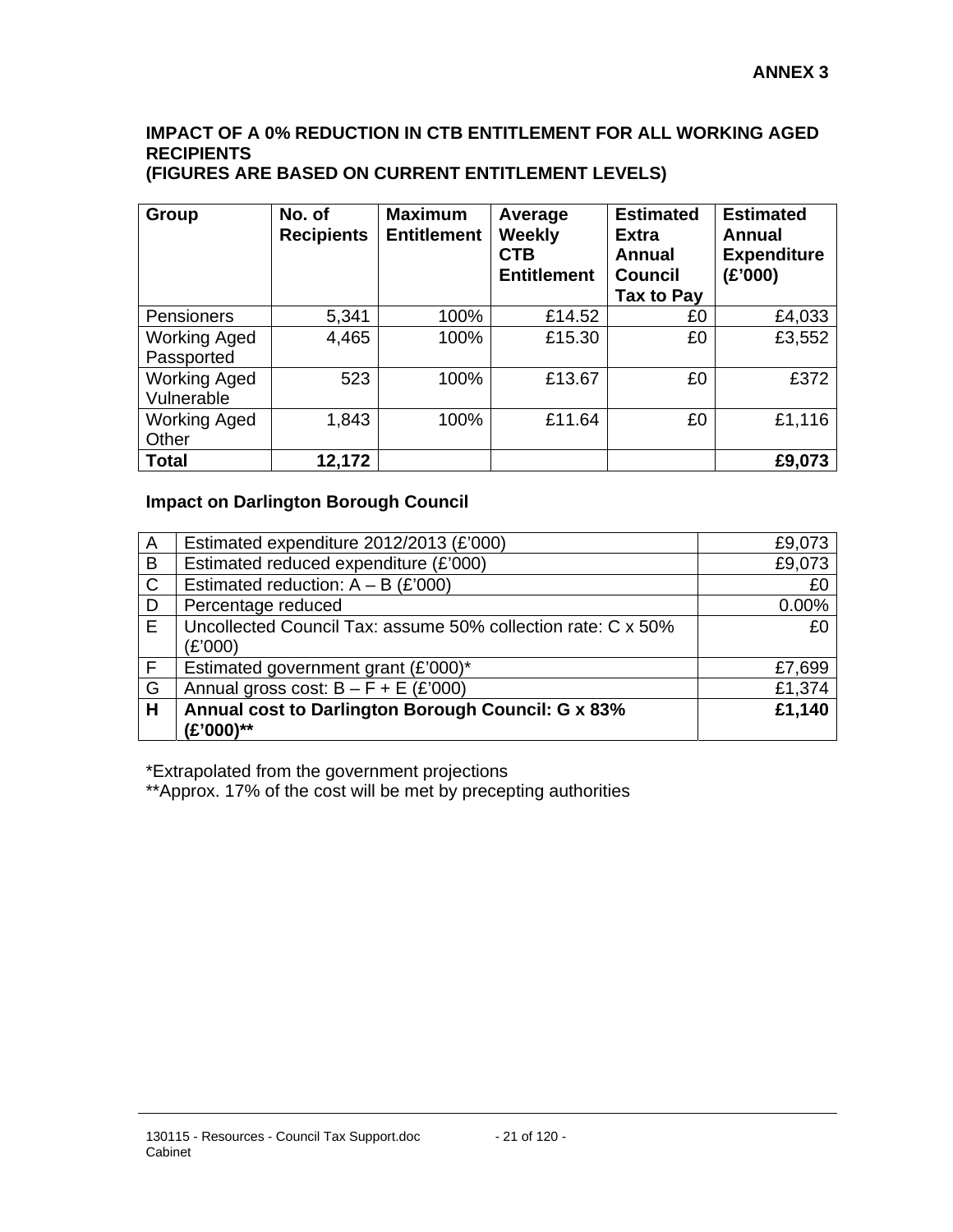#### **IMPACT OF A 10% REDUCTION IN CTB ENTITLEMENT FOR ALL WORKING AGED RECIPIENTS (FIGURES ARE BASED ON CURRENT ENTITLEMENT LEVELS)**

| Group                             | No. of<br><b>Recipients</b> | <b>Maximum</b><br><b>Entitlement</b> | Average<br>Weekly<br><b>CTB</b><br><b>Entitlement</b> | <b>Estimated</b><br><b>Extra</b><br><b>Annual</b><br><b>Council</b><br>Tax to Pay | <b>Estimated</b><br>Annual<br><b>Expenditure</b><br>(E'000) |
|-----------------------------------|-----------------------------|--------------------------------------|-------------------------------------------------------|-----------------------------------------------------------------------------------|-------------------------------------------------------------|
| <b>Pensioners</b>                 | 5,341                       | 100%                                 | £14.52                                                | £0                                                                                | £4,033                                                      |
| <b>Working Aged</b><br>Passported | 4,465                       | 90%                                  | £13.76                                                | £80                                                                               | £3,195                                                      |
| <b>Working Aged</b><br>Vulnerable | 523                         | 90%                                  | £12.02                                                | £86                                                                               | £327                                                        |
| <b>Working Aged</b><br>Other      | 1,843                       | 90%                                  | £10.09                                                | £81                                                                               | £967                                                        |
| <b>Total</b>                      |                             |                                      |                                                       |                                                                                   | £8,522                                                      |

### **Impact on Darlington Borough Council**

| A            | Estimated expenditure 2012/2013 (£'000)                      | £9,073 |
|--------------|--------------------------------------------------------------|--------|
| B            | Estimated reduced expenditure (£'000)                        | £8,522 |
| $\mathsf{C}$ | Estimated reduction: $A - B$ (£'000)                         | £551   |
| D            | Percentage reduced                                           | 6.07%  |
| E            | Uncollected Council Tax: assume 50% collection rate: C x 50% | £277   |
|              | (E'000)                                                      |        |
| F.           | Estimated government grant (£'000)*                          | £7,699 |
| G            | Annual gross cost: $B - F + E$ (£'000)                       | £1,100 |
| H            | Annual cost to Darlington Borough Council: G x 83%           | £913   |
|              | (£'000)**                                                    |        |

\*Extrapolated from the government projections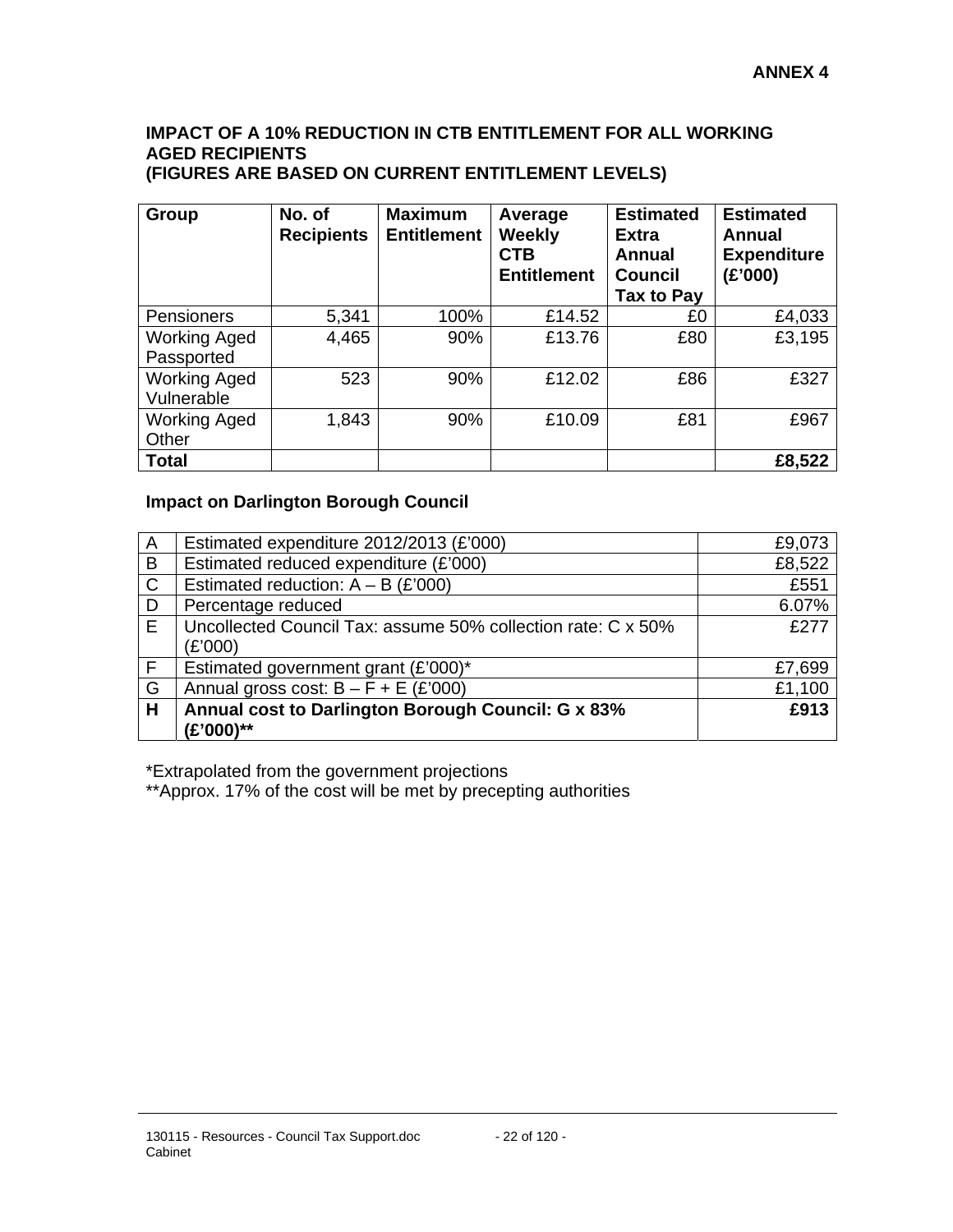# **IMPACT OF A 20% REDUCTION IN CTB ENTITLEMENT FOR ALL WORKING AGED RECIPIENTS**

**(FIGURES ARE BASED ON CURRENT ENTITLEMENT LEVELS)** 

| Group                             | No. of<br><b>Recipients</b> | <b>Maximum</b><br><b>Entitlement</b> | Average<br>Weekly<br><b>CTB</b><br><b>Entitlement</b> | <b>Estimated</b><br><b>Extra</b><br><b>Annual</b><br><b>Council</b><br>Tax to Pay | <b>Estimated</b><br>Annual<br><b>Expenditure</b><br>(£'000) |
|-----------------------------------|-----------------------------|--------------------------------------|-------------------------------------------------------|-----------------------------------------------------------------------------------|-------------------------------------------------------------|
| Pensioners                        | 5,341                       | 100%                                 | £14.52                                                | £0                                                                                | £4,033                                                      |
| <b>Working Aged</b><br>Passported | 4,465                       | 80%                                  | £12.22                                                | £160                                                                              | £2,837                                                      |
| <b>Working Aged</b><br>Vulnerable | 523                         | 80%                                  | £10.43                                                | £168                                                                              | £284                                                        |
| <b>Working Aged</b><br>Other      | 1,843                       | 80%                                  | £8.59                                                 | £159                                                                              | £823                                                        |
| <b>Total</b>                      |                             |                                      |                                                       |                                                                                   | £7,977                                                      |

# **Impact on Darlington Borough Council**

| $\overline{A}$ | Estimated expenditure 2012/2013 (£'000)                      | £9,073 |
|----------------|--------------------------------------------------------------|--------|
| B              | Estimated reduced expenditure (£'000)                        | £7,977 |
| $\mathsf{C}$   | Estimated reduction: $A - B$ (£'000)                         | £1,096 |
| D              | Percentage reduced                                           | 12.08% |
| E              | Uncollected Council Tax: assume 50% collection rate: C x 50% | £548   |
|                | (£'000)                                                      |        |
| F.             | Estimated government grant (£'000)*                          | £7,699 |
| G              | Annual gross cost: $B - F + E$ (£'000)                       | £826   |
| H              | Annual cost to Darlington Borough Council: G x 83%           | £686   |
|                | (£'000)**                                                    |        |

\*Extrapolated from the government projections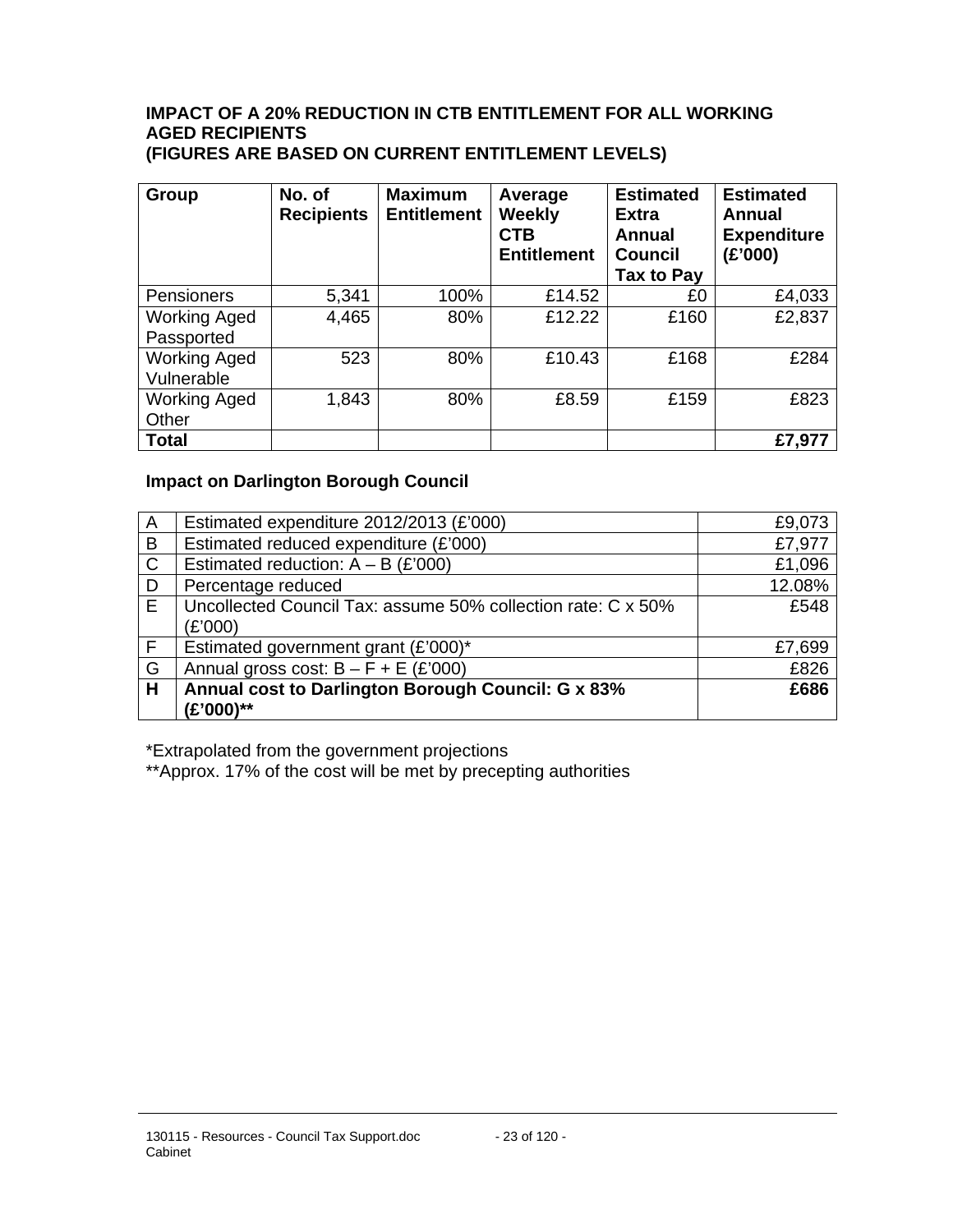# **IMPACT OF A 30% REDUCTION IN CTB ENTITLEMENT FOR ALL WORKING AGED RECIPIENTS**

**(FIGURES ARE BASED ON CURRENT ENTITLEMENT LEVELS)** 

| Group                             | No. of<br><b>Recipients</b> | <b>Maximum</b><br><b>Entitlement</b> | Average<br>Weekly<br><b>CTB</b><br><b>Entitlement</b> | <b>Estimated</b><br><b>Extra</b><br><b>Annual</b><br><b>Council</b><br>Tax to Pay | <b>Estimated</b><br>Annual<br><b>Expenditure</b><br>(£'000) |
|-----------------------------------|-----------------------------|--------------------------------------|-------------------------------------------------------|-----------------------------------------------------------------------------------|-------------------------------------------------------------|
| Pensioners                        | 5,341                       | 100%                                 | £14.52                                                | £0                                                                                | £4,033                                                      |
| <b>Working Aged</b><br>Passported | 4,465                       | 70%                                  | £10.67                                                | £241                                                                              | £2,477                                                      |
| <b>Working Aged</b><br>Vulnerable | 523                         | 70%                                  | £8.86                                                 | £250                                                                              | £241                                                        |
| <b>Working Aged</b><br>Other      | 1,843                       | 70%                                  | £7.17                                                 | £232                                                                              | £687                                                        |
| <b>Total</b>                      |                             |                                      |                                                       |                                                                                   | £7,438                                                      |

# **Impact on Darlington Borough Council**

| A            | Estimated expenditure 2012/2013 (£'000)                      | £9,073 |
|--------------|--------------------------------------------------------------|--------|
| $\mathsf B$  | Estimated reduced expenditure (£'000)                        | £7,438 |
| $\mathsf{C}$ | Estimated reduction: $A - B$ (£'000)                         | £1,635 |
| D            | Percentage reduced                                           | 18.02% |
| E            | Uncollected Council Tax: assume 50% collection rate: C x 50% | £818   |
|              | (£'000)                                                      |        |
| F.           | Estimated government grant (£'000)*                          | £7,699 |
| G            | Annual gross cost: $B - F + E$ (£'000)                       | £557   |
| H            | Annual cost to Darlington Borough Council: G x 83%           | £462   |
|              | (£'000)**                                                    |        |

\*Extrapolated from the government projections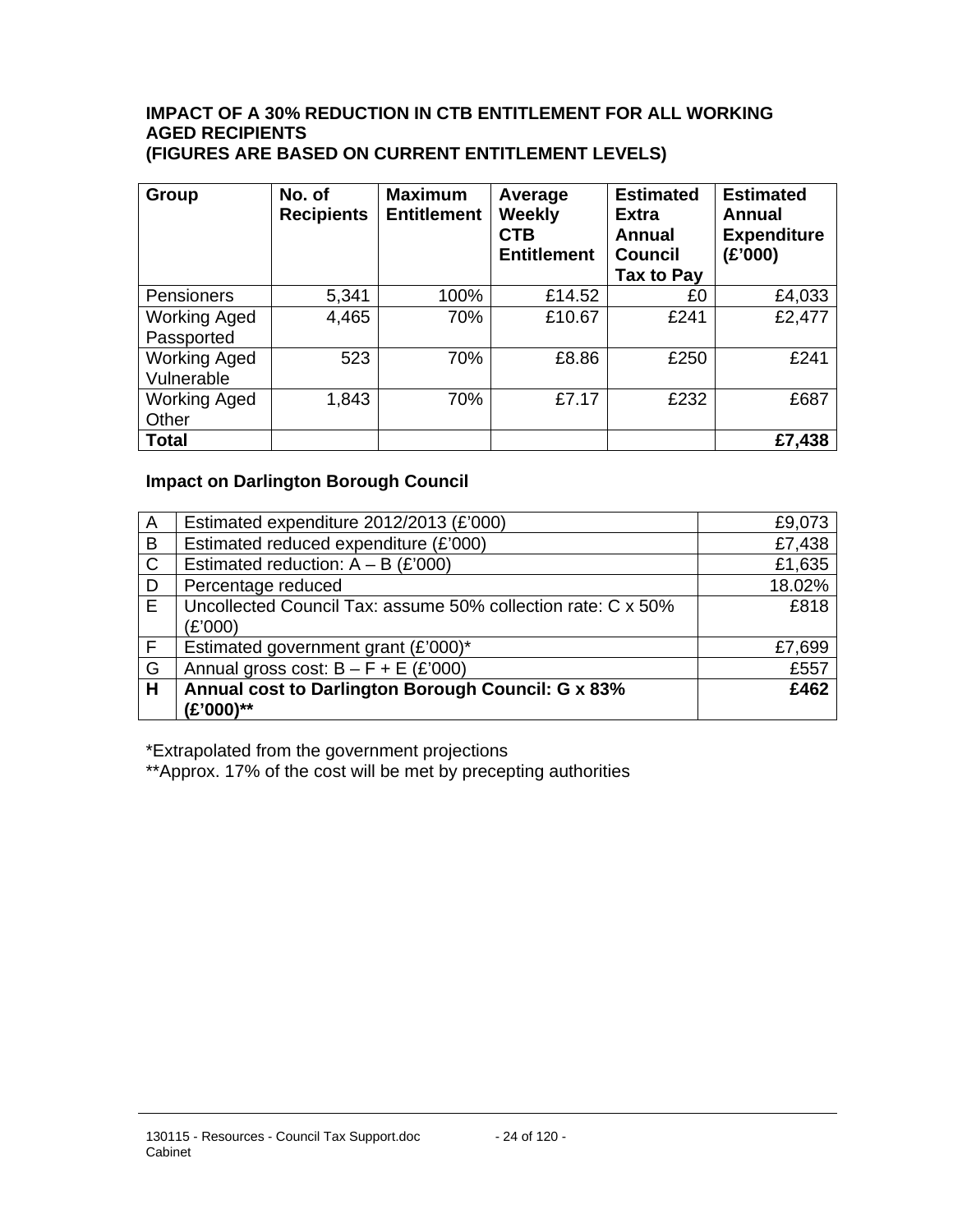#### **IMPACT OF ACHIEVING FULL RECOVERY OF THE GRANT FUNDING REDUCTION FROM CTS RECIPIENTS (FIGURES ARE BASED ON CURRENT ENTITLEMENT LEVELS)**

| <b>Group</b>                      | No. of<br><b>Recipients</b> | <b>Maximum</b><br><b>Entitlement</b> | Average<br><b>Weekly</b><br><b>CTB</b><br><b>Entitlement</b> | <b>Estimated</b><br><b>Extra</b><br>Annual<br><b>Council</b><br>Tax to Pay | <b>Estimated</b><br>Annual<br><b>Expenditure</b><br>(£'000) |
|-----------------------------------|-----------------------------|--------------------------------------|--------------------------------------------------------------|----------------------------------------------------------------------------|-------------------------------------------------------------|
| Pensioners                        | 5,341                       | 100%                                 | £14.52                                                       | £0                                                                         | £4,033                                                      |
| <b>Working Aged</b><br>Passported | 4,465                       | 48%                                  | £7.28                                                        | £417                                                                       | £1,690                                                      |
| <b>Working Aged</b><br>Vulnerable | 523                         | 48%                                  | £5.62                                                        | £419                                                                       | £153                                                        |
| <b>Working Aged</b><br>Other      | 1,843                       | 48%                                  | £4.40                                                        | £376                                                                       | £422                                                        |
| <b>Total</b>                      |                             |                                      |                                                              |                                                                            | £6,298                                                      |

### **Impact on Darlington Borough Council**

| A              | Estimated expenditure 2012/2013 (£'000)                      | £9,073 |
|----------------|--------------------------------------------------------------|--------|
| B              | Estimated reduced expenditure (£'000)                        | £6,298 |
| $\overline{c}$ | Estimated reduction: $A - B$ (£'000)                         | £2,775 |
| D              | Percentage reduced                                           | 30.59% |
| E              | Uncollected Council Tax: assume 50% collection rate: C x 50% | £1,388 |
|                | (£'000)                                                      |        |
| F.             | Estimated government grant (£'000)*                          | £7,699 |
| G              | Annual gross cost: $B - F + E$ (£'000)                       | $-E13$ |
| Н              | Annual cost to Darlington Borough Council: G x 83%           | $-E11$ |
|                | (£'000)**                                                    |        |

\*Extrapolated from the government projections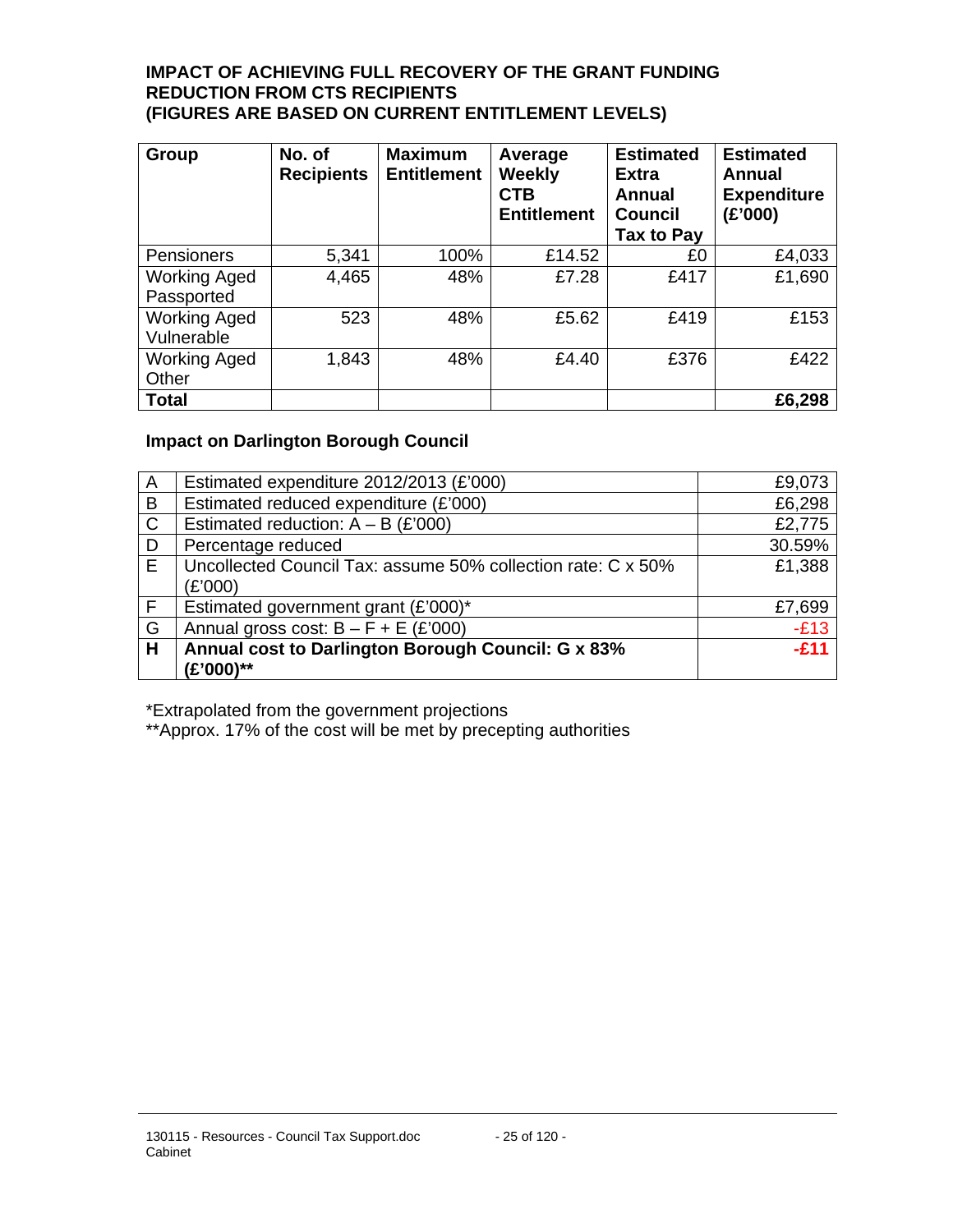### **Comments in support of option 1**

Unless the government is going to increase benefit to cover the 20%, the cost of council tax would take a person under the amount the law says a person needs to live on. Furthermore I do not see why a pensioner should be exempt as they receive higher rate of benefit regardless of whether they have worked or not.

People can't cut the price of food or there energy bills. Local councils could do more by savings made within.

Because life for most people is a struggle week to week and cutting benefits for the majority of good people will make living a nightmare, more than it is already. Ask gaffers in the top offices to take bigger cuts rather than bigger wages and bonuses. You won't though as it is easier to persecute the little man and make everyone's lives miserable. Go and pat yourselves on the back. I don't feel I get value as it is.

I am a single parent, get no help from my son's father. I'm looking for work. Out of my benefits I pay gas, electric, food, clothes plus the price of school uniforms and kit for school is expensive and I go without to clothe and feed my son, there is no way without me finding a job I could pay towards council tax. I have worked since I was 12 and gave up work to have my son in 2008. I couldn't go back to work as company closed down.

Because personally I struggle to pay bills as it is and could find myself in debt in the future.

Wheelchair disabled not the one with a bad back.

Anybody on benefits and low income people who cannot afford to pay out more money when they can't afford it because we certainly can't.

I believe all people of working age should be protected. The way our economy is at the moment everyone needs every penny they have.

Council tax would go up but their income remain static

Due to circumstances families face not being guaranteed no-one can foresee needing help. Having completed years of hard study to become a teacher I am now faced with finding employment, I have every intention of returning to work and paying all my council tax myself, however until this happens my family find it hard to cover the bills. By reducing the help we receive would only push us further into debt. We have always paid our council tax ourselves until I became a student, when my lack of income had huge implications. Wanted to better myself should not be punished.

How are people on JSA able to afford it?

If someone is on benefits they will be struggling anyways. I am and only receive jobseekers. I may for the first time in 38 years have to go into a council house as I've been out of work for almost a year and my saving have gone.

Everyone should be protected, if we had to pay more it would be unfair.

I should be protected from any council tax from the Darlington Borough Council. And that's should be the end of it all.

I like most people simply cannot afford to pay anymore. If you raise the amount I and other people like me, we will be fighting to keep our homes!

People should be protected from any cuts because people are not earning enough to pay for bills now, as wages are not enough for the rise in food and utility bills.

Because if you are on a minimum wage you are already paying taxes more taxes the less money we have to live on and already being taxed enough.

This country always takes from the lower class families. People who are in the higher bracket should pay more, I'm a single parent of work to keep s roof over my families head. Reducing housing benefits for me would have a terrible result.

A one payment everybody on band A property should be considered.

I am a carer and cannot afford to pay full rent.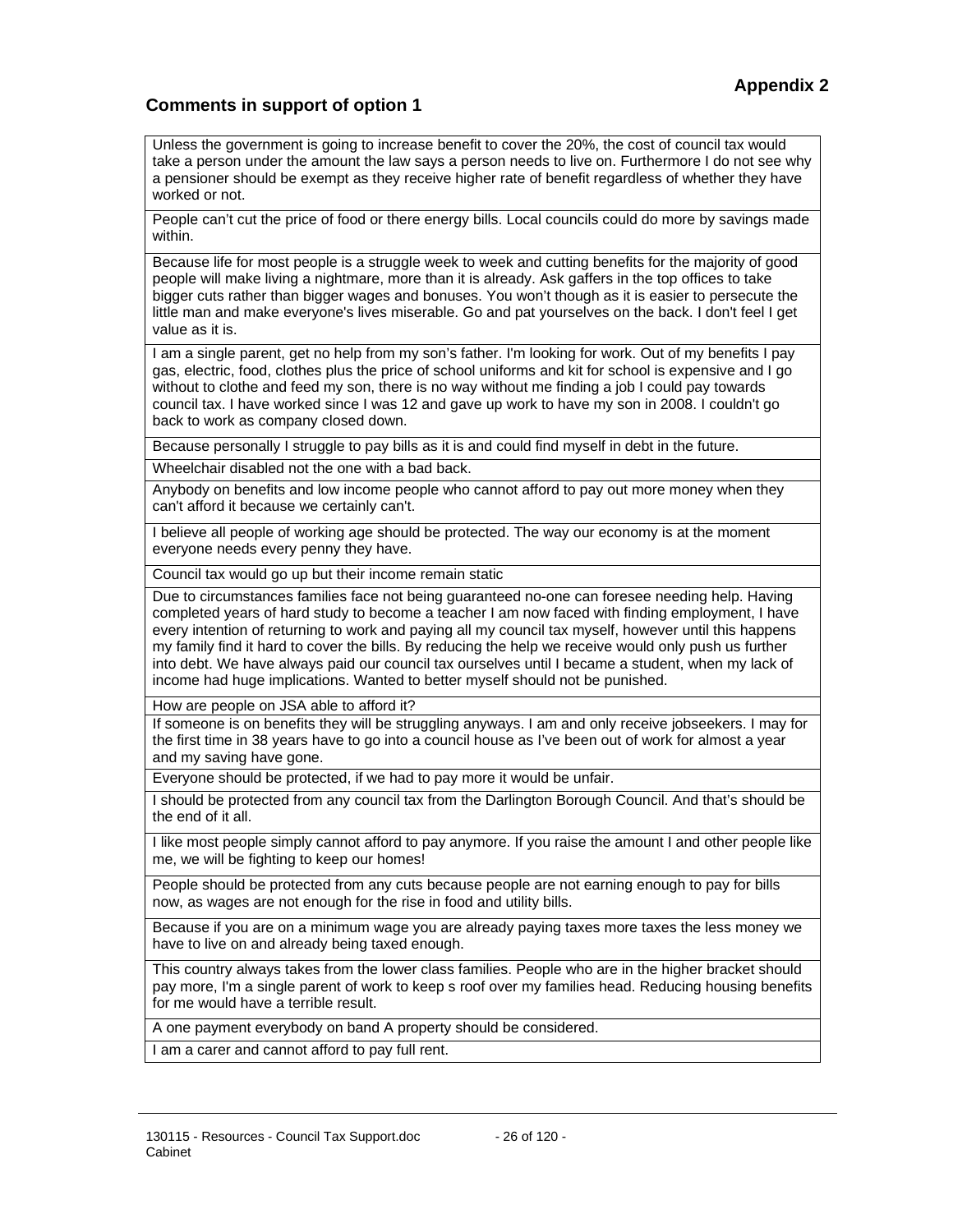People of working age should be signing on (Available for work) The amount the government says you should be able to live on is the bare minimum. Any more taken off benefits (Or paid out of same) makes a GREAT difference. If a person is protected from any cuts, they have already met the desired requirements by law. For the government to make cuts for councils and those cuts to be passed on to those already struggling I think is just another way to hit the worst off in the country!

Close Dolphin Centre, its rubbish and cancel the new bins we are supposed to be getting.

All people of working age should be protected from any cuts because they work hard enough for their money.

I think all people of working age should be protected from any cuts because if people don't work at the moment and don't have much money not fair they should pay council tax and won't be able to afford to live.

It's unfair for people of working age to be paying more towards their Council Tax Bill.

Low earners should not pay as much, as the people who live in more expensive houses are paying more than enough.

Shouldn't be taxed in the first place. If you cannot provide a privately funded service you shouldn't be in business at all. It's your choice to provide these services why should people suffer out their own pockets because you have had less grants from the government,

The North East has the highest level of unemployment in the country. This is the region that needs the most help and support, not further cuts, people are already struggling to make ends meet.

The tory government should keep things as they are.

Those out of work or disabled have enough to pay out with L.H.A whereas housing benefit was total payment. To change this so we pay a proportion of council tax as well before long peoples health will suffer as food bills go down to compensate for yet more bills to pay their income is fixed, we can't just pull money out of thin air with no savings to fall back on so we all just starve instead. I pay £95 per month to my LHA as it is now, where would i get extra money for council tax support payments.

If people on benefits have to contribute to council tax as well as other household bills, it will have a drastic impact on their daily lives and quality of life.

It is my belief that anyone who us unemployed/on a low income i.e. Jobseekers/Income support etc. should be entitled to assistance regarding to paying Council Tax as many people are struggling to get by/make ends meet as I am my-self.

The reason why is because some people live off a very low income so how would you expect them to afford this cut happening. Also some people may not work because of other issues they have effecting them in their day to day life. Also I choose option 1 because it's not fair on cutting these low income people they should concentrate on the more richer people earn more money, get them to pay more Council Taxes.

Because the cost of living is going up all the time, I watched the news gas and electricity is going up. With less money it will be a struggle to pay bills.

As they might not have the money to cover the costs or if they pay then they would leave themselves short as they might need it for other bills.

Why have you let all these immigrants in? The cost of living is far too high. Wages have not been increased enough. People are working longer for less and until later in life (past 65yrs) if people have to pay more council tax this will lead to homelessness. On the councils conscience is it.

People on benefits based incomes already find it hard to survive and pay bills

I think that there should be no cuts, the reason is because a lot of people I know already struggle to keep on top of their council tax, I myself have fallen behind with payments, and that is why I think there should be no cuts, otherwise there is going to be a lot of people upset and worried in meeting the cost of extra council tax at the moment is already a ridiculous price monthly especially for those who live in flats or by themselves, there should be no cuts purely because it will lead to a lot of people falling into debt with their council tax bills.

Benefits cut, housing benefits cuts, food bills up, poor getting poorer, rich get richer.

I struggle to live on my weekly benefit. I could not afford to pay any more money out. I have stopped smoking after many years as I couldn't afford it.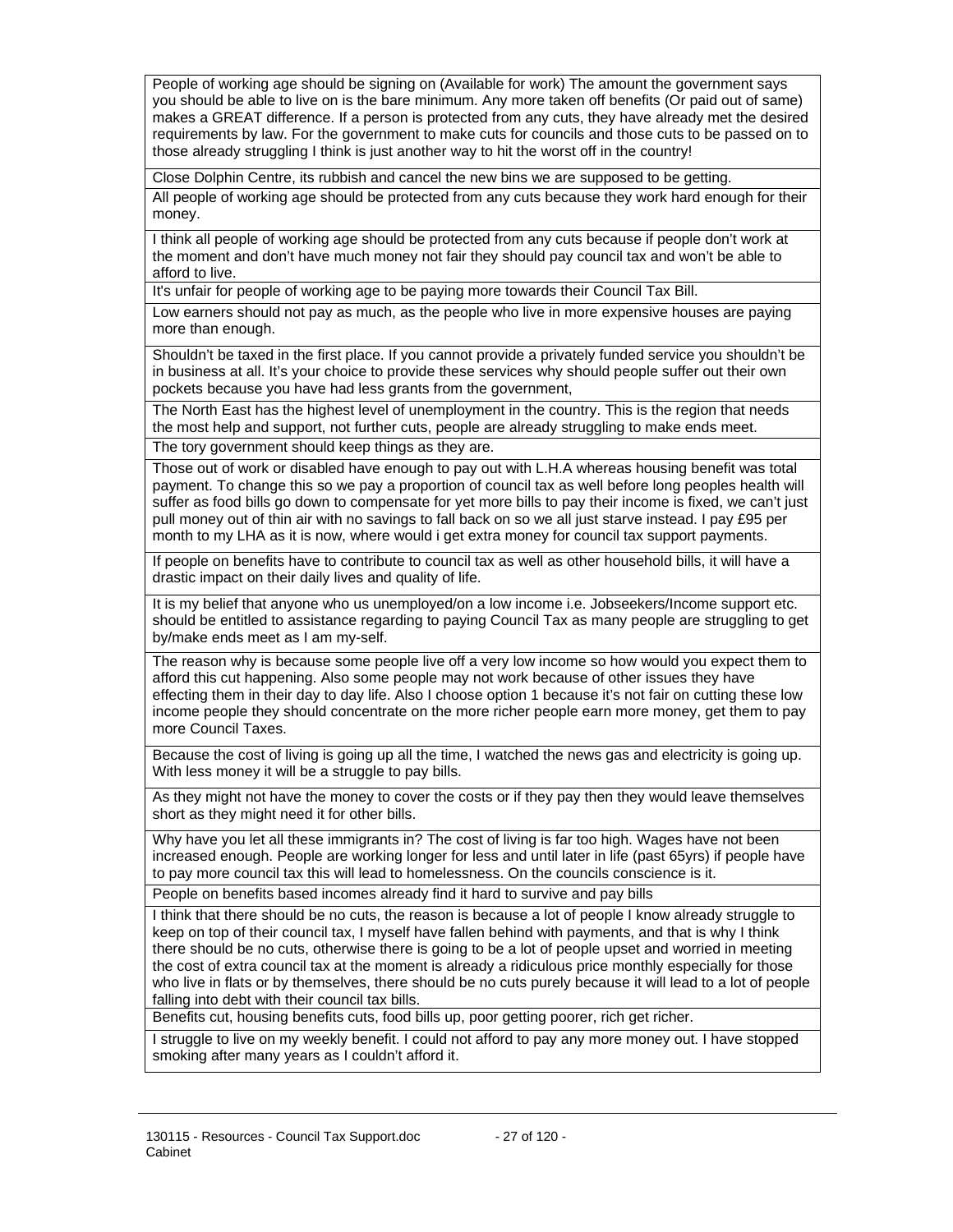Shouldn't be paying more.

Circumstances in every household one different i.e., hours they work, how big or number of children in a family. Single, married, divorced etc. Income can be quite low and with prices rising wages are not. People struggle to meet household bills now. This will be a huge impact on people's budgets.

After paying toward rent, utility bills I am with approx. £30 per week to cover my food and clothes and any other household essentials i.e. toiletries and household items. I don't smoke nor drink, I have to rely on family or friends to feed me when I have no money left. How am i supposed to survive with everything going up?

People on low income/benefits cannot afford to pay more. Increased fuel/food/utility bills mean choosing between heating property or food.

I think working age should be protected as people are already trying and shouldn't be made worse off. Unemployment and disabled people because they don't have enough money.

In my case I receive E.S.A plus D.L.A with the present cost of living I find it hard to manage. Never the less if I was fit and healthy in a full time occupation I would have ticked option 3.

Everybody should be protected from the cuts. I think if you cut non workers benefits and not cut workers it kind of isn't fair because everybody has the same rights and it would just be slinging people out.

I am currently looking for a job 16hrs a week and I think that the council tax and extra rent a week is a bill much.

If the council made more jobs for us unemployed that would be great if the council tax out of our money something else has to go like food & heating have you tried living on £64.00 a week try it and get back to me.

People on benefits over 60 they already had the bus pass stopped & heating allowance stopped 60- 63 years old.

People with disabilities who live on their own. Supported living.

It's not a big amount for council but very big for people's budget. It is very hard to get any help from D.B.C and cutting this little help it's not fair. Council should find ways in their own budget not just once again take out money from people. It is easier but not better!

Lack of cash, jobs, without council help people could not afford council tax no help means move homelessness more crime. For years this council has wasted money on stupid useless stuff, Brick Train, Fountain, Steps those stupid daft coins dotted all over the town centre.

It isn't my brain wave idea of getting help with rent. All I know I don't work enough hours to pay my own rent. I'm a part time worker but with deterring health makes less money want help (ME).

Please consider that the amount of benefits is extremely small and leaves us no way to afford even more bills, the costs of electricity and gas are constantly rising and the unemployed are in severe poverty, another bill on top of this will further reduce living standards for those who have no hope of finding work in Darlington. The council must make cuts to its expenditures and for go 'their' perks in order to balance the books.

In order to rebuild society government and councils must let the people stay firmly on their feet. The population are the way to getting out of the recession, it will not be achieved by making the poor poorer, considering that's 5% of people have 95% of the wealth, i would say that's a lot of people you're going to affect with cuts.

Because everybody should be the same.

If you work you should pay tax, if you don't work you can't pay tax because you have no income to pay it with.

According to statistics 1 in 4 families are struggling to cope as single parents, for those not in employment cuts could mean families going without food if they have to pay extra council tax, fuel prices are rising and it will be difficult to make ends meet if no income.

Because life these days are very expensive and I think that it would be a small help for everybody. Some people have disabilities and are unable to work therefore these people are on a low income.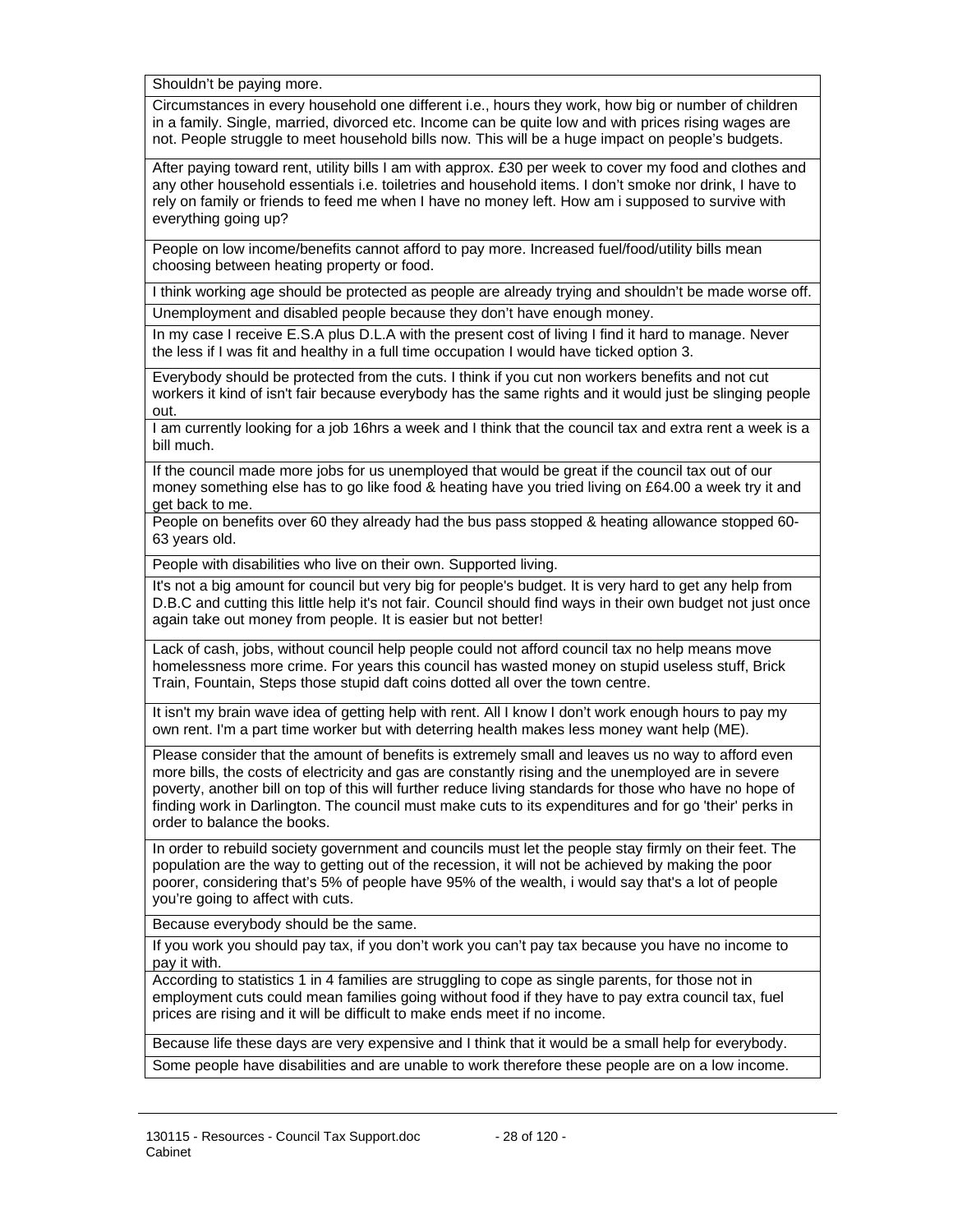People are struggling already to pay council tax, this could cause more people to become in debt. I don't believe its fair to protect some people and not others unless their circumstances show a large difference in income.

Why should us who work even if part time suffer when there is so many people who don't or want to work and get everything paid for.

I think it's stupid I get £2.15 every 2 weeks out of this, I pay nearly £200 a year council tax and have to pay £10 a week rent, yet someone who gets the same as me and gets DLA Benefit on top of what I get example £215 every 2 weeks plus there DLA off £400 a month only has to pay minimum rent and no council tax at all! How is this fair on sick! Sick of living depressed suicidal and will deffo kill me self if i have to read any more of this s\*\*\*

I think money is spent sometimes in places it should not be, when it could be added to the pot for things like this. Certain people struggle for good reasons and they deserve the help especially single people with children and the elderly

I am struggling to live now, it is not possible and not correct to be punished anymore.

Most people would be in danger of losing their home or having debt myself included.

some people of working age should be protected from cuts because they haven't got much to live on

Because money is hard enough. People have enough problems without adding something else to it. Unfair for people to pay more money.

it wouldn't be fair for people to pay more

Anyone on income support is living on the bread line, how can they afford to contribute anything, this would cause poverty.

to make people on benefits pay is ridiculous how can they pay out what little benefit they get, you would be putting people into poverty, where are people going to find the money my income is £71 per week how on earth can I live on less

Most people who are on state benefits can't afford to live, and would not be able to pay extra council tax.

Everybody on benefits.

Due to the fact people of working age who aren't in work cannot afford to pay council tax and would be unfair to make them pay the shortfall.

I'm a single parent and having to pay out another amount of money for council tax would mean my child would suffer, they should take a cut from pensioners of whom are getting double money than me and who have no children to pay out for, clothes school things, etc.

All people of working age should be protected from any cuts because quite simply the present system does not give allowances easily anyway. People have to fill form enough at present. People deserve a life, disabled people and those who have no job at no fault of their own, must now be protected. One nation should mean one fair nation.

War veterans of UK forces conflicts + people of low benefits.

I agree with option 1, simply because on benefits you hardly have enough to live on, so paying extra. Toward council tax would be a struggle.

Definitely aren't keeping up with cost of living i.e. gas, electricity, water, food. I know things are tough for everyone but why are the unemployed made to suffer when it's not their fault I can't get a job due to being disabled.

Especially people on benefits ( such as J.S.A) who live on own or with partners on same benefits for they struggle to make ends as it is. I have to start paying almost £20 a month any more payments and I'd have nothing left.

People on benefits get the lowest money the law says to live on.

Sick people, those over 55.

Even though we are working age, I myself find it impossible to live on benefits. I look for work every day and my money will only let me live in a hostel!!!!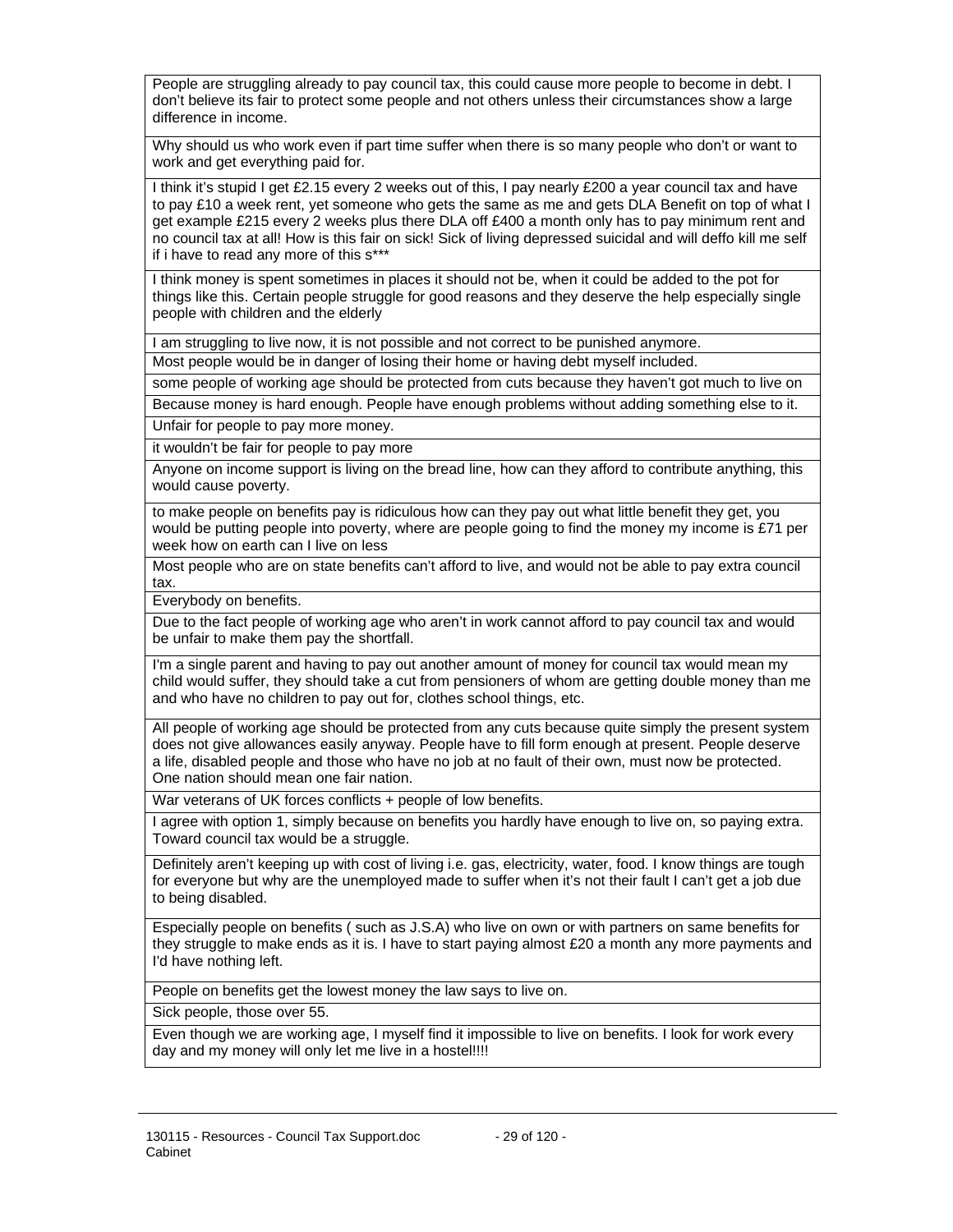As all people are already struggling I have to add £20.00 a week already to my rent in a 1 bedroom flat. So live off \$40.00 a week until I find work.

Protect vulnerable people on benefits.

People on benefits are more vulnerable at this time or austerity.

People on low income. Disabled people have to out more for this, I can't see how people on certain benefit can be charged more, by low need a minimum to live on.

The reason we have council tax benefit is because we are on a very low benefit.

People on benefits and low income wages it should be the same as it is now. I claim job seekers allowance I get £45 a week, that to pay all my bills, water, gas, electricity, rent and food so as you can tell I couldn't afford to pay tax even if I wanted to. I struggle every week now. If i could find a job and could afford tax that would be different- but I think most on J.S.A will be in the same boat as myself so coking benefit people to pay tax even the smallest would amount would make the people who are struggling now even more worse off, and it all has an effect- I was working 50+ hours a week in 1997 and would gladly pay tax then- I could afford it. But now with no job- there just no way I could pay.

I think that all people of a working age should be protected from any cuts, especially those with young children, as a single parent myself with my 10 month old daughter I struggle to pay the bills on my income support as it is, so any extra cost to me would be very hard, i do not drink, i don't smoke, so i feel if i can't manage now how will i manage with extra to pay, I'm sure a lot of single parents feel the same i would love to have a job that is not an option for me at the moment with my daughter being so young.

Ex armed forces suffering with PTSD they served our country and should be looked after. No work- can't pay.

It is difficult enough to make ends meet now, under the present system. If people have to make payments it will only increase hardship. There are far more viable ways to save money within council spending.

I receive JSA and live on what the government deem is what I need. If I had to pay towards C.T this means I would be living below the poverty line.

Not everyone can meet their needs and they don't have a big income whether they are working or unemployed. Everyone needs some kind of help against any cuts.

Disabled and elderly should be protected.

If working people of any age earn enough to pay they should pay what is a payable sum based on their income. I am a pensioner we receive over the odds as a couple so we have to pay.

I just think all people who are entitled should get what they need. The council needs to look at the things it wastes money on. Like for instance flowers!!! In the town centre so they can take part in another counties flower show!

when pay tax to the government I sustain a good standard of living

It's as fair as it is at the moment there should be no change for the disabled it just confuses you more.

I have already had my benefits cut due to government wanting to save and was seen to fail a medical which I have to appeal have had a large reduction in benefits while I wait approx. 1 year for an appeal to be heard. Also have been informed I can't get full h. benefits due to having a spare bedroom this is my daughters room who was killed and i can't leave this home with her possessions and memories i have to survive on much less money and yet must keep paying out more and more which can't be done.

I think that that all people who have had a severe disability and who are struggling to make ends meet at the present time should be helped in every way possible as everything is costing more and more i.e. heating which is a main concern for someone who is mobile as i myself am not.

Because some people rely on benefits to keep themselves in a home

Because everything is going up and up i.e. energy food cost of living money can only stretch so far at the moment it's a choice between heat or eat if your proposals go ahead the choice will be even worse i.e. eat or not eat at all

People can't afford to pay anymore they barely have enough to live on and make ends meet.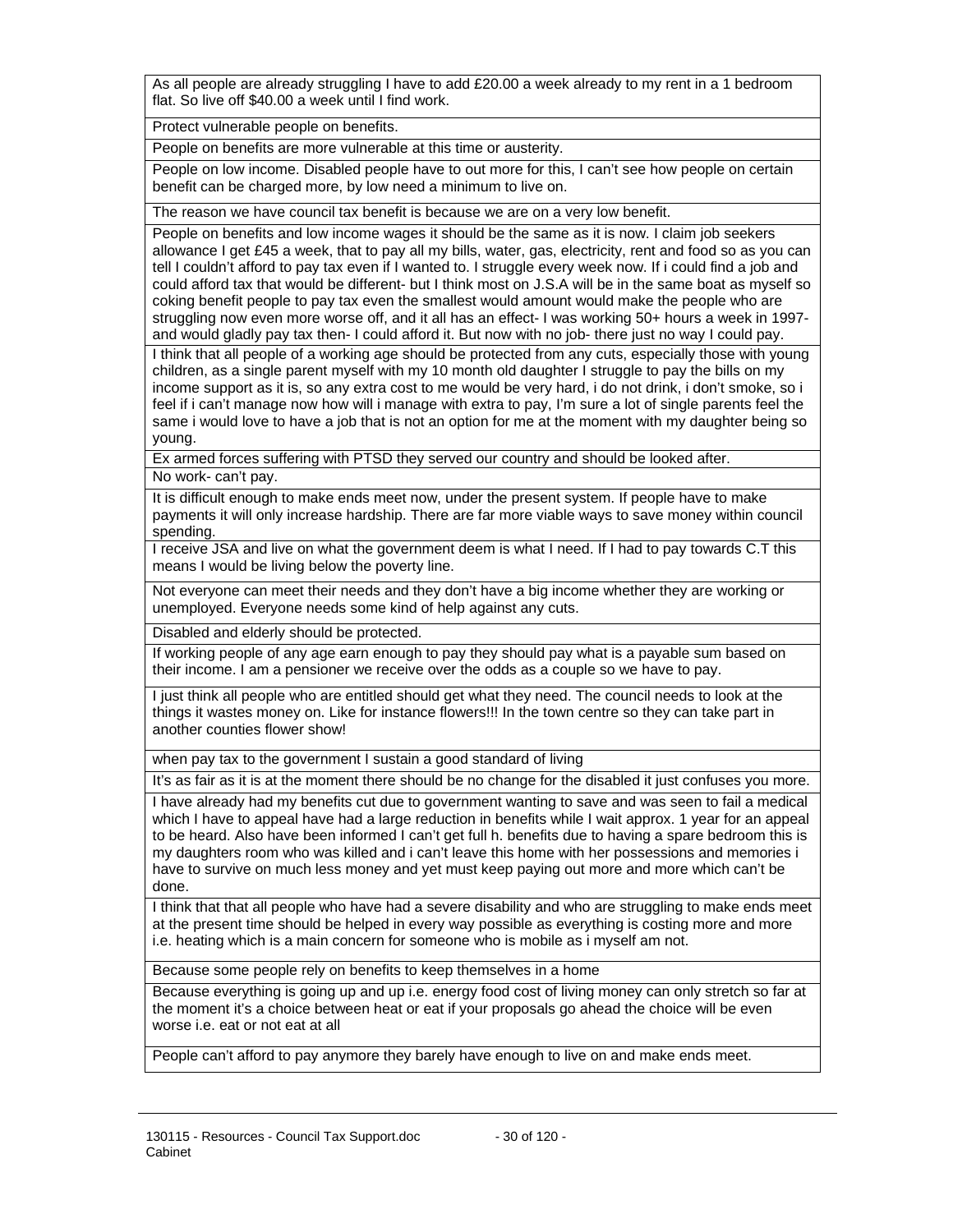Why should we suffer because of the mistakes made by previous governments and councils. My food bill has gone up, my petrol costs have gone up, my pay has only changed by pennies, I can't afford extra increase on my outgoings. My work hours have been cut due to council cuts (I'm a care worker part time) enough is enough i have a 14 year old to care for money will not stretch to another increase, oh and my electric bill has just gone up again!

If someone of a working age cannot meet employers expectations in getting them back into work no matter how hard they try. They could then find themselves homeless.

As an older man being made redundant having worked all my life why should I be penalised and have to pay full council tax out of my unemployment benefit when this isn't enough to live on I feel that the older man is overlooked in the job market having applied for many jobs without success it is not by choice that i claim benefits

Cost of living is at its peak - I feel it's wrong to have more people paying more council tax just because the government are cutting costs of no fault of ours. So I feel we should all be protected from any cuts why add more financial hardship

I work and just get enough money I never go out because I don't get enough money coming in I just pay my way I couldn't afford to pay more council tax.

It just sounds like the best option.

Because the current system is fairest. The well off simply cannot afford any more expenditure.

There are people that earn a low income with children council tax, people on benefits and council tax benefit.

How can people on the lowest incomes afford to pay an additional £3.08 a week??

I agree that working age should pay a little depending on how much they earn and what money come into each household.

I live on my own and run my own house on job-seekers allowance and couldn't afford to pay any council tax.

Pensioners and people on benefits like ESA and DLA should be protected because these people are vulnerable.

If people are receiving council tax benefit then they must need it to keep a roof over their heads! I think the elderly and the most needy should be protected from the cuts as the elderly need to be looked after and obviously as the needy have very little.

I agree in principle that everyone of working age should pay council tax however if they have no employment this is NOT possible.

People living on benefits already find it a huge struggle to survive on a very low income. If you make this income even lower, many families will fall into severe poverty. Most people of working age want to work but there are insufficient jobs in this economic climate people with the highest council tax band should be made to pay higher rates to cover the deficit.

I currently work full time and have two young adults claiming JSA. I would struggle to pay the full amount if my Council Tax Benefit was reduced or stopped.

I am on a disabled premium and my dad died last year my mam is a pensioner but I am the claimant if I am made to pay as I can't work I will have to go out and commit crime to pay towards the cost of council tax so really it would be no good for me.

All young persons under 24 should pay Council Tax or made to stay in their parents' home, if they own their own homes. And pensioners should not be except as I have one near me in a 3 bedroomed house on his own and shouldn't be in it.

There are many types of vulnerable people and while the council are right to protect pensioners I think they should also be protecting those people defined by the Equality Act 2010 as being disabled. Many people (not all) cannot work because of their disability and they should not be left in fears of losing their homes because they cannot afford to pay for it if the council brings in its proposed changes.

Hard enough to make ends meet as it is.

I think people with little money should be protected.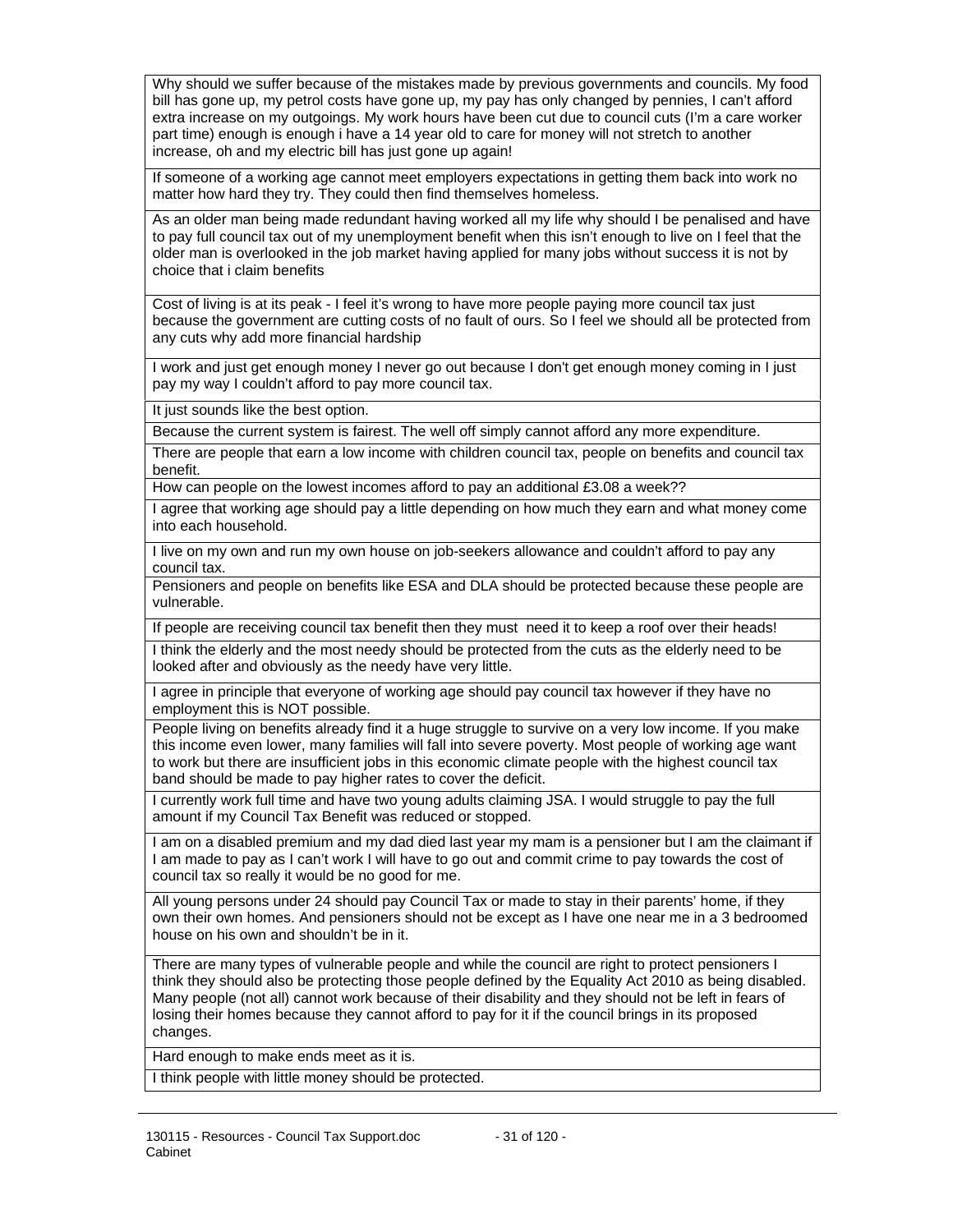I elect councillors to protect and benefit community and it is the job of the council to be protectors.

We already find it difficult to make ends meet, when on JSA or ESA etc. I am a war veteran and already have moneys taken off me, and find it difficult to pay bills for heating, food, clothes, water.

We are already struggling to pay bills if I had to pay more I would then be left with no money for food. Employed 16hours

People income would fall below the amount I law says they need to live on

Find it hard with my money as it is, then you have that stupid water fountain in town doing nothing as costs loads money. For what purpose looks daft.

I believe all people regardless of age should be protected from any cuts. People just can't afford to find extra money especially with food and energy bills are increasing and this would lead to hardship and poverty, the council could have easily funded this if it decided not to go ahead with wheeled bins, refuse collection

Economically times are only getting harder with energy and the costs of living. Going up and pay rises being frozen or pay being cuts is it a total worry that people like myself being a single parent, working 1 day a week while struggling to increase hours that have to fit round childcare, may come under fire, we live as frugally aw we can but while not receiving child support i am frightened of the finance impact that having to pay a council tax percentage will have when i have chosen to rent private and top up housing benefits so my son has a better home. In 4 month time i am also liable to pay full council tax on a home that we were ordered out of my son's father and is now on the property market to sell. Please don't hit single parents!

Because they pay full council tax and shouldn't be penalised for having a job

Most working age people have families and single parents need hours in jobs to suit children's school hours not all jobs job vacancies offer this flexibility

I think people of a working age should be supported because there is no jobs out there for people with no skill as this means no employer will consider them therefore no money coming in.

All people should be protected

Any cuts in benefits along with the increases in the cost of basic food, water, heating and public transport, can only cause extra hardship for those that already struggle to make ends meet.

I can barely live now I am on Job Seekers Allowance and cannot afford any high bills of utilities I am practically on the poverty line now and cannot make ends meet as it is so someone has to help the likes of me.

Sick and disabled people should be protected from any cuts. They are worried and afraid of more pressure as they are struggling now to make ends meet, and not be put under further pressure.

Don't have enough money to live on as it is and that's another bill. There's been times I've had to do without food. I don't drink or take drugs and there's times I cannot afford to have even heating on in cold times, this would affect me deeply, I'm a single mam.

1. Rent support has already been cut. 2 fuel cost increase each year by at least twice in relation. 3 there is a recession on the poorest are being asked to pay the most relative to their income. 4 rent reduction and council tax increase round 10% increase to the poorest and 10% increase each year to fuel price the minimum option 2a this is my outgoing : £280 income a month. 65 rent = £145 per month for living. 30 water . 20 gas. 20 electric. 35 for food clothing etc. per week phone etc. come on! How much poorer do you want me to be.

People are struggling to live working or not cost of everything has gone up and people can't afford to pay more or have the fear of getting behind, receiving nasty letters, bailiff coming out to collect just not unfair on low income people

Why should people have to pay for council tax

The reason I picked option 1 is because no one has mentioned how the unemployed are to pay for any extra council tax even people in work can find themselves unemployed, finding it hard to pay bills for the simple reasons the cost of living is too high!. you won't be able to take anyone to court to get the money because they don't have money to spare and Darlington council can afford it either with the cutbacks, keep it simple don't expect the unemployed or low pay to foot the bill it won't happen

I can barely afford it now and don't think I could afford it going up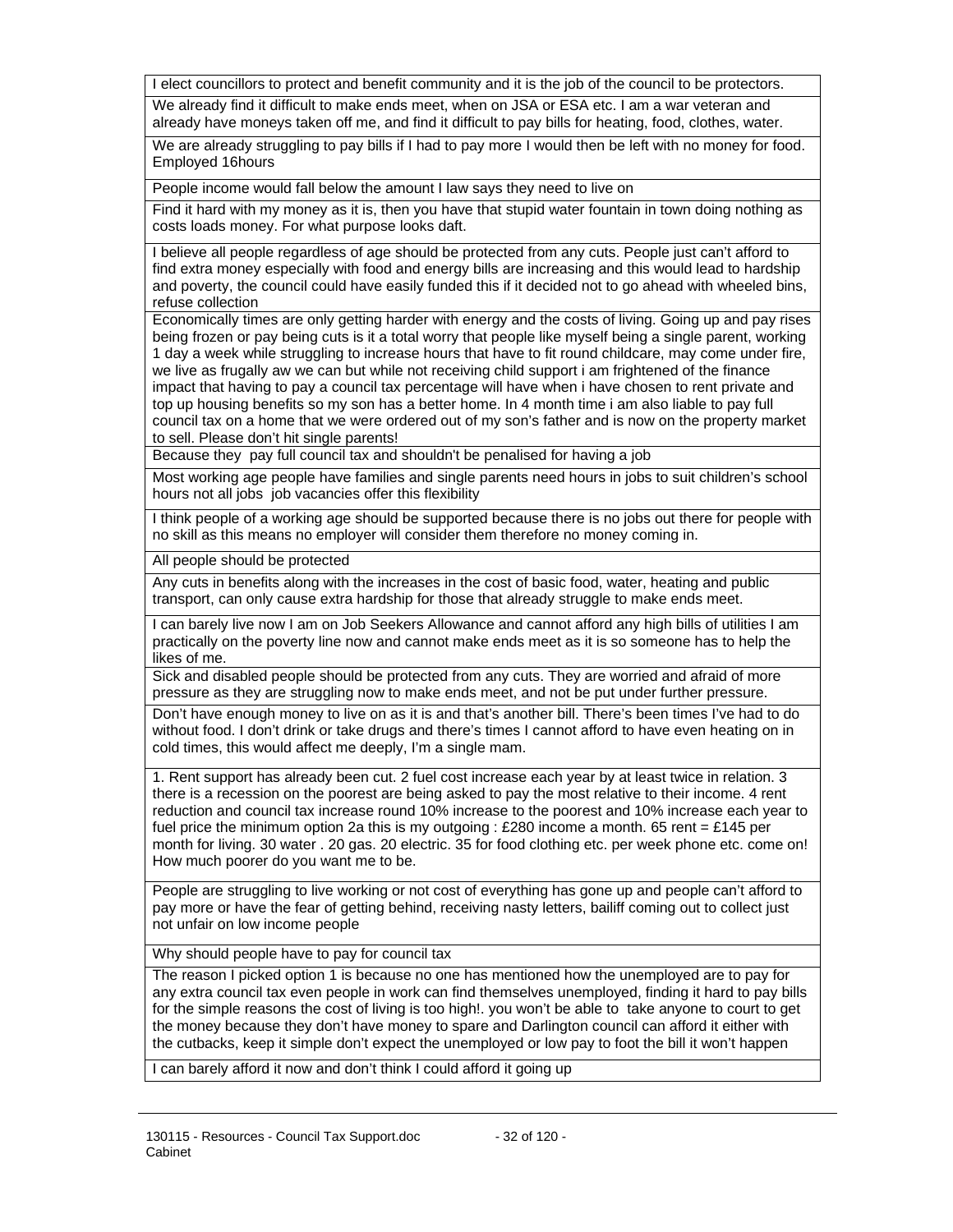I think option 1 as it is fair

We pay too much and the council don't do enough

Those people protected from any cuts are those that need the help the most. If someone is receiving housing benefits and jobseekers or income support should be able to claim their council tax to paid for

Knowing how difficult it is to survive on benefits or a low income, I feel it's unfair to expect already struggling people to pay for something they simply cannot afford. If central government are willing to support people fully on this matter the responsibility falls to local government/council, even a small reduction to benefits could mean a huge difference to people's lives, pushing them into even further poverty, a few pounds doesn't seem much on paper but can mean the difference between not eating properly or not paying a bill things can soon spiral out of control when you are on a limited budget taking away peoples support or reducing it is not only unfair but morally and ethnically unsound

A lot of people are already struggling

People in low income

People on Job seekers allowance and disable people

This is why we pay our taxes!

People receiving JSA should be protected from any cuts, but if need be a 10% reduction in support to council tax would suffice.

I think people out of work looking for work should be protected from cuts because the benefit we receive is low enough without paying more.

Because we already have to pay towards things like grass verges being cut, to have waste taken away by the council and such like, we are about the only town that does not have wheelie bins in the North East. I feel we are already way less privileged than other local towns! We also have to pay to park in town on a Sunday now. I have Darlington people are being hammered enough by the Council!

People on benefits struggle to pay bills as it is so if it was cut and we had to pay more would see a rise in homeless people.

Providing that the Council continues to means test applicants for Council Tax Benefit on the same levels. Speaking personally I would find it very hard to pay any Council Tax bills as my monthly bills exceed my benefit receipts already.

This is the most ridiculous idea I have ever heard in my life. How is anyone living on JSA which is a guidance supposed to suddenly start paying this when its already a daily struggle trying to put food on the table and keep warm in the winter! This is nothing more than another direct attack on the poor. This will lead to suicides! People will also refuse to pay any if they are already on the breadline and I don't blame them.

People who are on ESA should not have to pay when they are not well to work and it is not fair as they have no choice about not working. Elderly people.

People are struggling now and I do not see how they could pay more on what they receive.

How can people out of work meet demand!! And on minimum wage raising a family is impossible. !!CHANGE GOVERNMENT!!

People who rely on benefits have already endured extra financial hardships due to welfare reforms and cuts, with many already living below the poverty line and unable to enjoy a basic standard of living as defines by article 25 of the universal declaration of human rights.

You've asked for ideas for who should make up the shortfall in Council Tax Support. Well, tax should be paid by people who have an income and/or assets. The government is proud of lifting low paid people out of paying income tax, so it would be inconsistent if these people were asked to pay any Council Tax. The shortfall should be made by people who have larger than average houses. After all, they pay the least Council Tax as a percentage of the value of their homes.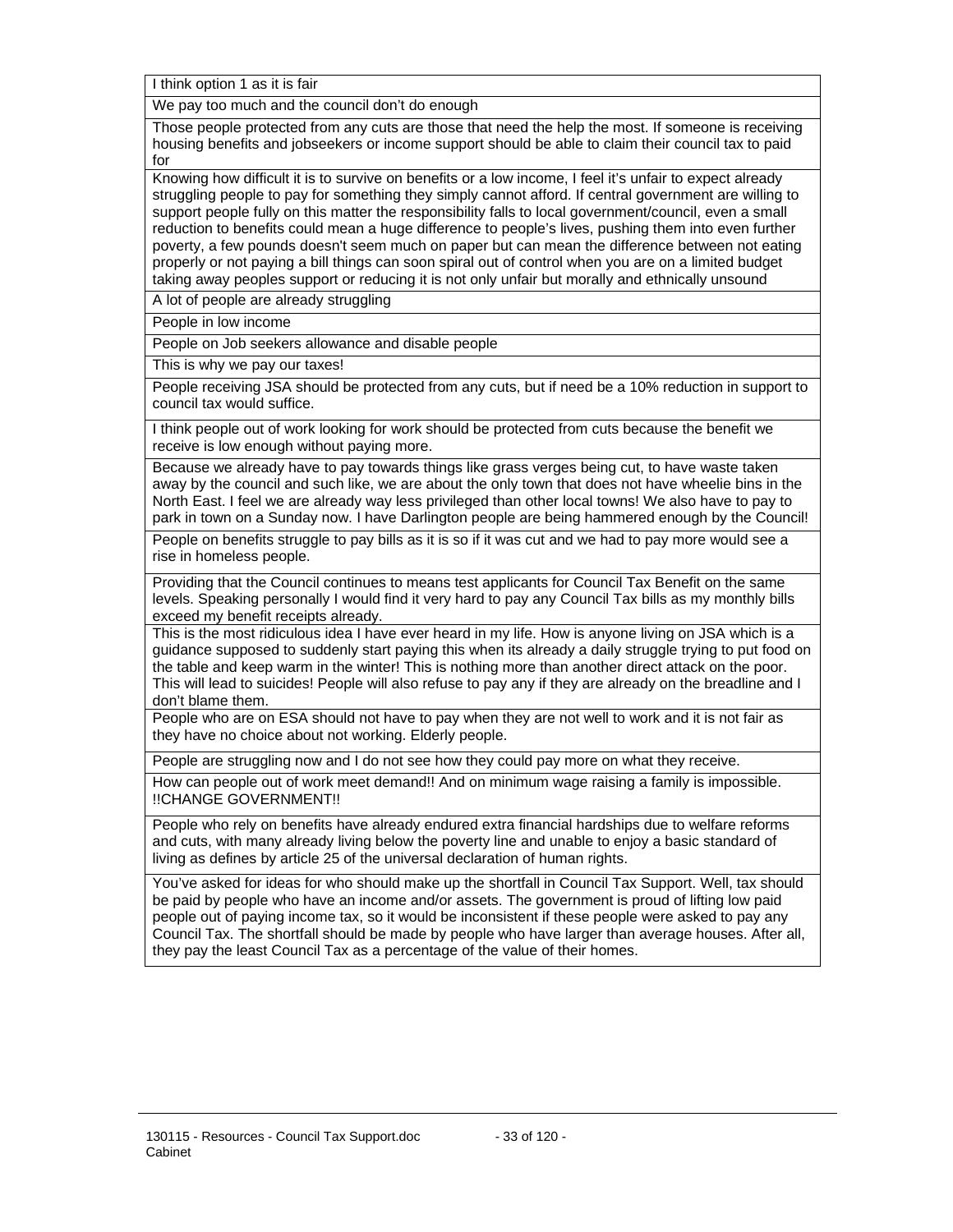Before the poorer people of the town are once again penalized yet further can i suggest the following options be considered 1 Can the money put aside for the wheeled bins be redirected into other areas of need for the town and preserve local services which would on the face of it seem more important than wheeled bins? 2 Would there be any benefit from increasing the cost of planning applications by say double or even treble? 3 What would actually be the "service cuts" the town would suffer to cover the £1,140,000 shortfall? Would these cuts be acceptable to the people of the town? 4 Can the shortfall be in part met by the cancellation of any proposed/planned town hall developments? 5 Can local councillor's expenses be reduced further to assist? I would welcome some feedback on the above please

Parents or guardians of children with disabilities or mental health issues

How can people find extra money when they only have basic money to live on

I have picked option 1 because not everybody of working age is working or working full time. I myself am in this position and it is through no fault of my own. Many people are being made redundant who are at working age and like myself I was made redundant and am constantly looking for work. So therefore i have chosen option 1 to protect people who are in the same position as me who would no possible way to meet the higher council tax we would have to pay.

Many people on low income struggle now and if charges are imposed on these people it could leave less food, less money for heating, etc.

So its equal to everyone

All these people including myself struggle from day to day is a choice of eating or staying warm please consider this when making or choosing thank you.

Benefit money wouldn't be enough to cover paying council tax

All people should be protected from the cuts people wouldn't be claiming for it if they had a good wage and making us pay more where are we going to find the money

Should stay the same as you do not receive enough of the other benefits to cover any extra costs

I believe that the council would end up spending too much time and money chasing those who won't or can't pay their extra £3.08 per week. If pensioners were charged a nominee fee for every bus trip i.e. 10p then you would re coup your shortfall in your budget. Free travel is a luxury!!

Because after paying their rent food and gas and electricity and all the other living expenses travel etc., there would be no money left for paying their council bill.

How can people on income based benefits be expected to pay for council tax, when JSA is meant to cover basic and necessary bills.

I think that all people of working age should be protected, the cost of living in the current climate has increased, whereas the level of pay is not increasing, many people are unable to afford to basically live. The council has to think of the bigger picture and how everyone will be affected, those who have a low income household, the elderly and people with disability.

People entitled to council tax benefit are already very poor. Food banks are becoming increasingly popular as many can't even afford to put basic meals on the table. There's high levels of unemployment in country and most of the unemployed are finding it hard to find work. Someone receiving £71 per week JSA can't manage at present. Paying council tax will cripple them, with some being sent to prison if they don't pay. I think it's very unfair to propose this, particularly when HB cuts are taking place too. Shutting the library for a day, or not wasting money on planting flowers with unnecessary sculptures on roundabouts, or even closing eastbourne sports complex is a better option. I cannot support this proposal. I do not claim HB or CTB but the poorest cannot be allowed to suffer. Only a conservative council would allow this!!!

The benefits system is based upon paying people the amount it deems to be enough to live on. Making claiments pay Council Tax will create hardship. Instead, an increase in Council Tax for those living in top band accommodation should be considered.

I believe all people should be protected from this proposal for the following reason. Im sure that when the government work out peoples income support or jobseekers allowance it is worked out very precisely to the penny based on what people need in order to survive in a basic manner. I.e. what their expenditure would be on food and heating etc. I`m sure that the calculations would not involve "spare money" that they don't really need. Therefore in proposing to take away £5 or so from these people is surely going to push them well over the edge. There is already a widely reported issue with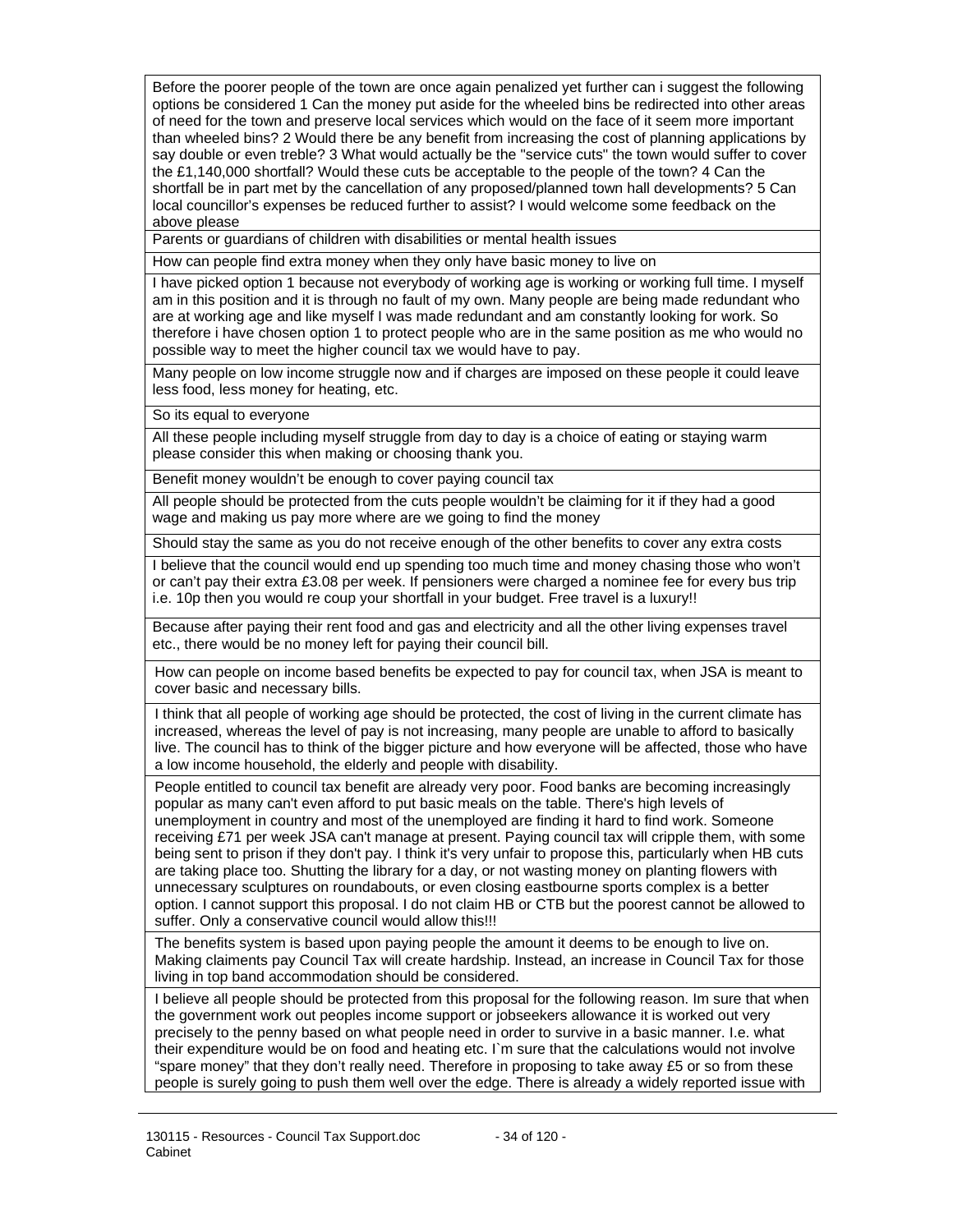people in the area having to take food parcels in from charities. Surely these cuts are only going to exasperate the problem. Where else might they turn for money? Crime? What you save in the cuts might have to be handed over to the judicial system in order to prosecute people turning to crime just to get by. I would like to add to this that when you exclude pensioners from the cuts why do you also not also exclude the disabled? The severely disabled are essentially pensioners for life, living an isolated existence and often rarely leaving their houses yet they get hammered for cuts. Pensioners get annual winter fuel payments, the disabled have never received such payments yet we are equally isolated, unable to venture far and often even unable to move around to keep ourselves warm. In addition to this, Darlington council in the last 18months have removed the cap on the hourly rate that care can be charged at which hit the disabled hard in the pocket. Darlington council have also granted themselves the right to take 100% of a disabled persons severely disability premium to contribute to care rather than the 50% it was previously set at. How many more times is this council prepared to hit the disabled? Why not look to other areas to lay your cuts. This is not meant to be funny but Christmas is coming, in these meagre times most people will be cutting back on Christmas but I'm sure very soon the town will be covered in Christmas lights that will be switched on 24 hours a day running up, what I can only imagine, a sizable electricity bill. Axe it! Who cares! On the subject of lights, have you ever driven from Darlington to Middlesbrough on the A66? Its lit up like an airport runway, switch off every other light in your jurisdiction, most cars these days come with "headlights".

I cannot choose Option 3 because I believe in the principle of equality and disapprove of all forms of discrimination, whether positive or negative. Where a benefit is means-tested, I believe that the rules should apply in the same way to all groups so that everyone is treated equally such that people with the same means get the same benefit. There should be no positive discrimination in favour of pensioners or any other group. I realise that positive discrimination in favour of pensioners has been decided nationally and that Darlington Council cannot go against national policy. If you could do so, I would choose Option 2 but, as you can't, I believe that the only option that honours the principle of equality that is within your gift is Option 1 which gives the same protection to everyone that is going to be given to pensioners by the Government. I therefore believe that you should find the extra money needed to continue with the current approach from cuts to services rather than cuts to council tax benefit for some people and not others.

I feel that with all the other cuts to the welfare benefits that this proposed action would cause more stress and concern to those who are struggling to find work or only work 16 - 20 hours a week due to ill health. As usual its the people who need the help our the people who will suffer.

Because the government make enough money already. People who are on a low income like myself and single families should be able to get the extra help.

Jobs are so hard to come by in the Darlington area and most are agency work so you only get a days work here and there and no one can pay bills like that.

Because in the current climate increases will be hard.

Because I am of working age but on benefits and if I have to pay towards the council tax as I am in a private house I wont be able to feed my kids as I have to pay rent to my landlord excess.

I am currently unemployed however I am studying for a work related qualification as I am paying for these studies out of my own pocket (i.e. out of my benefits) This means I literally do not have a single spare penny left. I can only continue to afford these studies as long as my Council Tax Benefit remains at 100% should I be forced to leave my studies (In order to pay council tax) It would mean I remain unemployed for longer and ultimately cost the council more in benefit payments to me.

The reason why the government are making to many cuts, putting car insurance up the retail industry are raising their prices as the same for supermarkets things are getting too hard with out any more cuts. It could all put people out on the streets which in the long run could cost more money for the government.

Because Benefits are low enough as it is, and we cannot afford to get enough food and also we have to put about 30 pounds a week having to have a meter for gas and electric and so I cannot afford very much food or anything else after putting money on pre payment meter.

As a single mother working and have 2 sons living with me. I need all the help with payments towards council tax. As I only work 16 hours otherwise I would struggle.

If people are in receipt of benefits their situation is not going to improve with the current scare of the economy - rising food costs, cost of fuel bills. Therefore an increase in council tax bill could lead a family even further into poverty.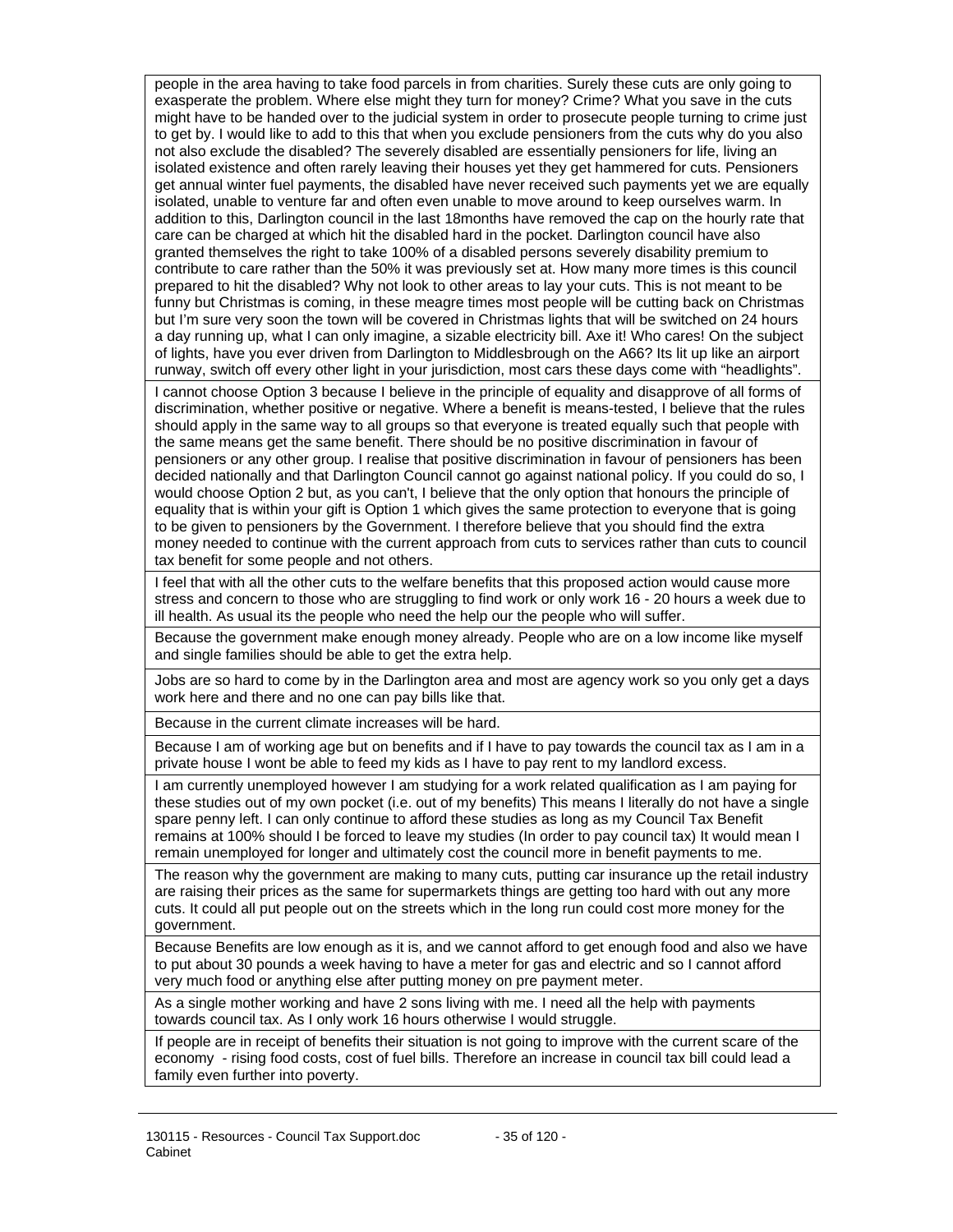### **Comments in support of option 2**

I wonder how much money Darlington Council have wasted on this form being sent to everyone! Everyone who works should pay some council tax, having worked for the council I'm fully aware of how much money is wasted.

Most working as it is unfair we don't chip in together for public services.

Some working people should pay Council Tax because they work.

Anyone who works should pay some Council Tax and that is what I think.

20% - This would reflect the services they are likely to use.

 I am currently in receipt of ESA and DLA and Housing Benefits. I will come off these shortly to start a job and therefore under the current system pay £66 per month on my single occupancy discount for my mortgaged 2 bedroom semi. Whilst I acknowledge saving needs to be made to meet the shortfall, I do not believe any decision to make changes should come into effect until after major changes to the benefits systems, including teething problems with the introduction of universal credits and removal of other benefits and reducing in overall personal finance, become clearer and properly fairly assessed, over a fair and reasonable period of time. It is fair to say that I am in the best position to provide an opinion, give my current circumstances. I do think it is right and fair that all adults of working ages should pay council tax. Inclusive of those who don't own their own property or rent, perhaps living with parents. however some group ages particular venerable low paid people with disability physical of mentally, drug addict alcohol dependents etc. under the equal act 2010 and previously the disability discrimination act 2005 I am personally of the opinion that these groups are particularly vulnerable and risk and therefore from any changes or at the very least large reduction in outlay. Bill Dixon recently stated that the changes in Darlington weren't to make up shortfall in council revenues. My opinion is therefore the revenues that have been generated should be spent on going to reduce any council tax shortfall.

Everyone should pay something, we all have the services and those that don't pay now are the ones that probably use the police, fire emergency etc. more the I million should be used to make all CT bills equal relevant if working or not if can't pay it GET A JOB!

So then the people who can't or however got a job can still get help to pay their rent until they get jobs.

Married couple with kids should pay no taxes the pay enough off their wages, in fact everything they get is taxes to the hill to keep the government

20% don't know

I don't know what % to suggest, but I don't believe that people who don't work deserve a bigger discount than those who work hard in a low income job!

Disabled people who cannot walk should be helped as much as possible as incapacity + disability money is very LOW

I really couldn't say is would be up to the council to decide on that. If I had to choose I would say people should pay some who won't but not as big chunk. But really I don't really know that's for the council to decide really.

A> Reduce Burden on local council. B> Before I got onto D.L.A this year- even on low wage- I had to pay some council tax. C> It would motivate people to look for work- In employment they would get more money.

Everybody should give a little bit back.

I think option 2: All people of working age should pay some council tax, but depending on their income! I also agree with option 1 as I currently don't pay as I can't afford much as my income is low even though I work part time. So option 2 if the amount was carefully thought out depending on income.

I think all people of working should pay some council tax- at least 50% or more, because our town must be clean and safe.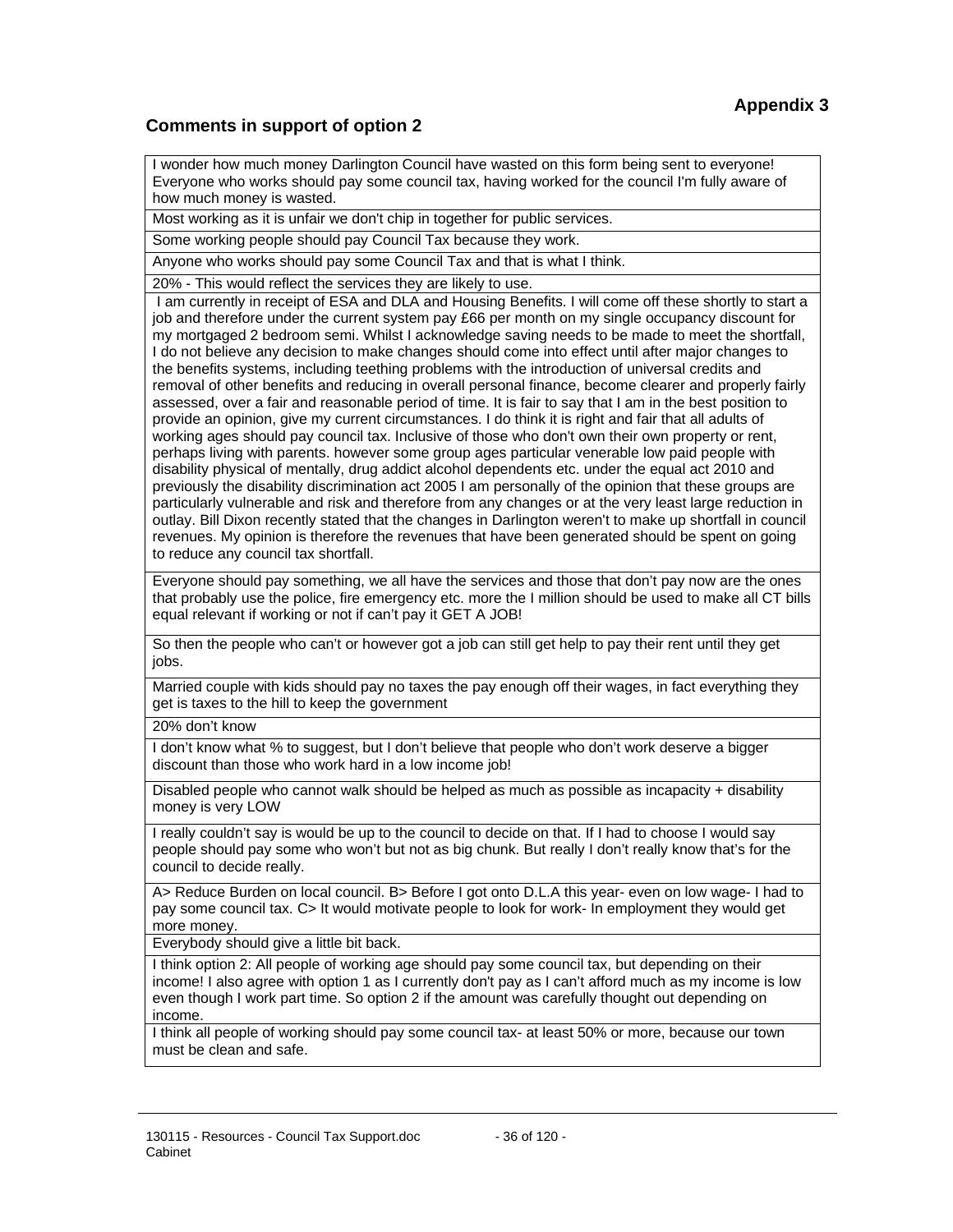I am of working age and I struggle to make a living taxi driving. I am diabetic and can only work short shifts so I do not over burn myself and risk having hypo attacks. I do it so I can avoid being unemployed as I am unemployable so I do it self-employed. I get very little help because even though i do get some Council Tax rebate i am still paying £60 a month or more so my help is miniscule but i do think people on full benefit should pay 10% contribution. It is also my opinion the council provides very little public services in this town anyway and far too much money is wasted on self-gratification and over paying lazy employees. But that's another problem.

20%

I do think the fairest way to spread the costs is for everyone to pay. My only concern is the extra cost to vulnerable groups. I am a single parent with two young children and money is already tight. They should pay 25%

This is a difficult decision but the fairest. If you are able to work you should do therefore able to pay more. I know things are hard but there are a lot of people who just live on benefits as they say they are not better off working. So option 2 would a small way against this. Before council tax the old rates system was on per house and i paid more back then. Yes it is a good idea everyone should pay towards the council services as everyone uses them.

Should pay whatever they could afford.

Pensioners shouldn't pay any council tax. But everyone who is working age should, single people without children should pay more than single parents or couples with children. This should be around 20% or more.

Depending on people's circumstances, everyone should pay something i.e. 10% of earnings if they are working full time.

To help with cuts- as long as it's affordable and only paying some towards it.

People who go out working should pay a little council tax. They should be means tested. And perhaps those with families should not pay where there is or would be poverty, they shouldn't pay when I lived at home in my 20s or 30s I had a job. I used to have to pay a really big amount of council tax, and my late mam who was head of the house, it was because i had savings but i run my own home (rented) and opened a lot of money on food (i don't overeat) my gas bill will be high next year, don't know about the electrics and all of the rest of the bills, i won't be able to buy my own clothes (but i have enough and worry about my financial situation) I'm looking on ways to cut down i know i have savings but imp frightened they will stop one of my benefits i don't know how i would manage!

Option 2c

50/50 cause why should non workers not pay anything if there is nothing wrong with them (disability wise)

I feel the councils proposed scheme is a fair percentage. If those on benefits feel it is too much they will all be encouraged to find work.

20% everyone should pay something

10% would be enough as 20% on top of housing benefit going or gone down would be too much to take. I have mental health issues and struggling to pay things would make it far worse for me

20% as a contribution

The disabled should be looked at closely as cuts to government benefit & lack of employment mean a lot. Like myself are only just surviving week by week at the moment

I think working people should pay at least 5% of their bill that way you could put the extra money into something like more things for children to do or roads parks cleaning up after dogs etc. etc.

I think it should be based on earnings and agree that even people on benefits should be paying council tax.

2a or 2b- Amount of council tax payable is less than £5 per week. Benefit to council budget outweighs risk to personal solvency. 1> To expensive 3> Politian's answer- 'Create pots of money to help special groups.' Ends up creating complicated rules and means people try fighting to be classed as special group.

All people of working age should pay 10% council tax benefits.

People on very low income.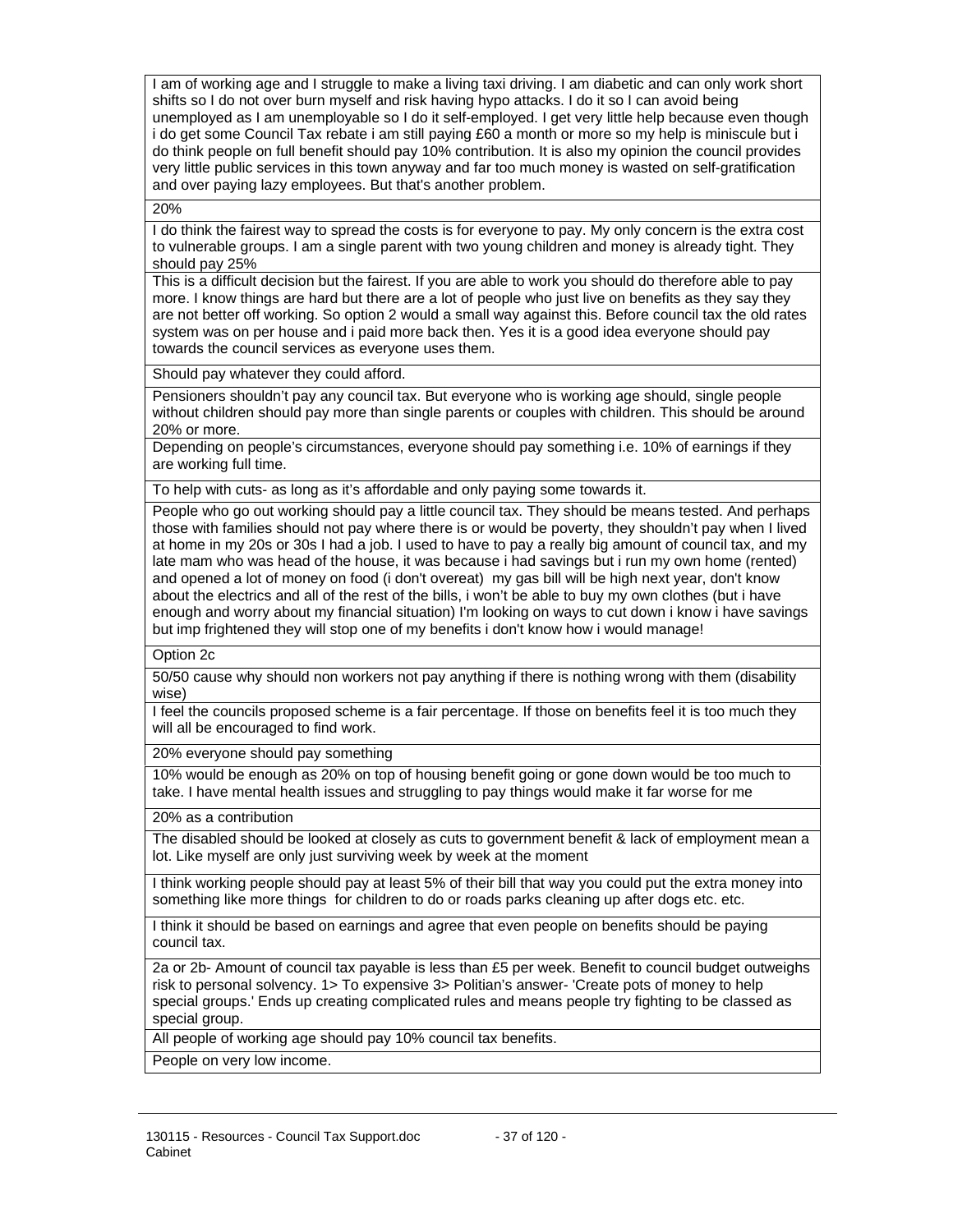They should pay some because otherwise they are going get used to having it paid and take advantage so with them paying some tax they are taking responsibility for their property.

I think all people should pay something towards council tax. I know people are struggling, but it's not fair to ask so many to pay and not others so I think it's fair to ask everybody to contribute.

All old pensioner and them on long time sick with no cure.

They should pay 5% are reasons for getting rebate could be taken as a individual basis and not penalise people who do not have the money to pay the full amount.

Severe disabilities elderly people.

The amount to what we get should be going up because everything else has gone up. So the jobseeker dla/income support should go up.

10% people on how income cannot be expected to pay but the bare minimum of council tax Whatever the wage they bring in work off how much they earn

People of a working age should pay up to 30% of council tax if not a bit more depending on their circumstances

 $\overline{2A}$ 

Single occupancy should still apply. Reduction.

The proposed scheme is to be means forced the amount each individual should pay should be based on their financial standing some are a lot better off than others- and still claim benefits!

You would have to have a tier system to work out what people should pay and it should also be means tested, with those on benefits receiving the highest amount of relief.

20% so everyone is equal, people can't blame unemployment for things, unemployed actually look for a job because they don't have enough money.-20

If you are working you should pay council tax.

Because I work 16 hours a week and pay a small amount of council tax.

I feel that the only fair way to deal with the new council task benefit system is for all people on the benefit to contribute. According to their property banding as set out in option 2 that way people in the highest band properties pay the most. If they can afford a high band house they can afford to pay the most.

I also think that government could implement higher council tax boards above it. I know Darlington does not have money houses solved over £300,000 (1991 prices) but this would be a way of making things fairer for all

I think all people should pay council tax it is only fair.

Share the load, money is tight both personal and at council level.

All people of working age should pay some council tax because if they are of working age then why not!! However those like myself who are of working age but have children and can't work for many reasons should be exempt how much? I really could not say.

I think every person earning should pay towards the Boroughs up keep and services. And help towards services being saved.

I think everybody should pay into a scheme if they expect to get something out of it.

50% to help others that are not working.

Option 2 seems the fairest of all the options, not sure how much percentage we should pay it should be one set rate for everybody.

All depends on income coming into the house, some people may be carers or disable

Depends on what they earn

20% of Council Tax.

I believe that people who earn more than £10,000 a year should pay more towards their council tax because they have spent a few years qualifying for their degree so they can afford to pay 60% of their annual salary, but others who do manual labour or earn £5,000 a year should carry on getting some help towards their council tax bill.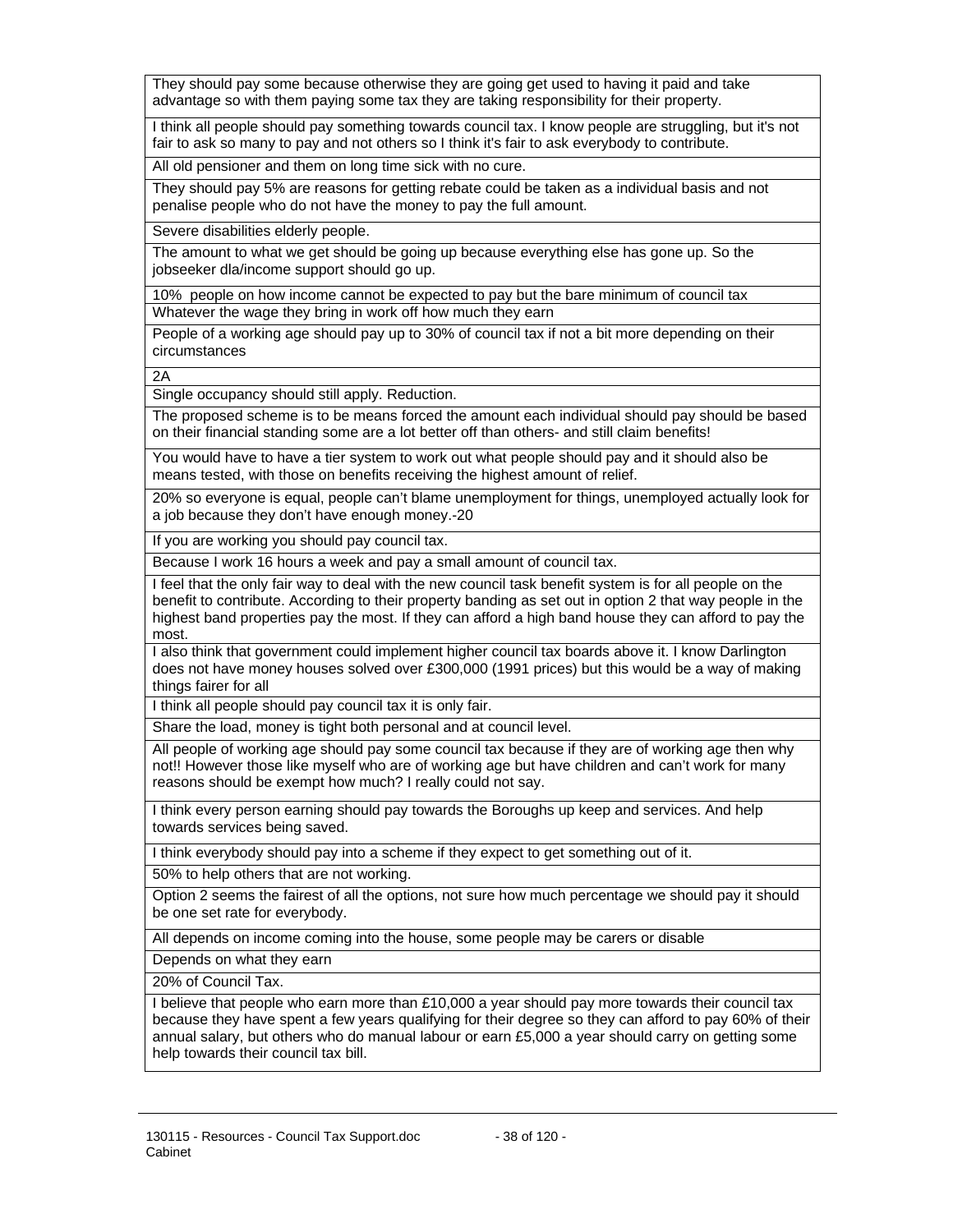Single parents, pensioners and working adults because they pay enough in tax on their wage, products they buy and gas and electric, etc.

At least 10% of Council Tax bill should be paid- people on a low wage have to pay nearly 3/4 of council tax with the same allowances of someone who is out of work making them have to work more hours while other people don't have to do anything at all.

Option 2 %80 well is workers they should get enough to cloud it

All moneys paid to us - me are benefits - not rights, and it's only fair that everyone should pay something towards the bill. + council tenants should pay towards the bill instead of paying nothing in some areas so option 2B

10% towards CTAX for services

All people of working age should be treated the same with a 10% reduction in benefit and the shortfall being made with cuts to other services.

Some people like myself who receive the higher rate of incapacity benefit pay the Council Tax, yet people on Job Seekers do not it should be the same for both benefits one way or the other, both groups either exempt or both pay.

I think all people of working age should pay some Council Tax not a lot though just about 10-20% otherwise people will find that working means you pay more out then what comes in. And families as well.

I think if you are a single working mum with children you should pay less Council Tax I think 10% is enough to pay.

I am disappointed to see yet more proposals of cuts to normal tax payer's services. I am not on a high income however. My family struggles to pay the tax without any assistance, but we are expected to lose more services in the town it appears that everything in the town goes towards people who are not working with benefit help and sure start centres but for the normal working family more cuts. I support option 2 but perhaps money could be taken from councillors and the major of the town I mean what car is he been driven around in? When the rest of us Are facing yet more cuts to services. may I also take this opportunity to express my disappointment that once again firework display was not provided in town again this year but other areas local to us have not cut there firework display.

Hi I have just read about the changes to the council tax benefits, i would like to know what in Option 3 does except pensioners and other groups mean what other Groups? I am not a high paid worker I earn less than 19,000 pa and my wife is part time on 8,000 pa we have always paid our taxes and feel that others are not contributing anything which is unfair we all get the same local services but pay more for working hard and not working without trying to get a job is not right. If you are on benefits you should be contributing a small amount form your benefits towards this we are all in this together. As a 30 year council tax payer who has in the last 15 years seen double figure rises amounting to around a 130% increase over the same period, I believe it's the council duty to finally start protecting ratepayers as after all we keep getting told 'WERE ALL IN THIS TOGETHER'! CTB has been used and abused by many of its recipients over the decades and they need to feel the financial pain all taxpayers have suffered over the last few years. Why cannot the full cost of the reduction be passed on to non-protected CTB recipients, why are they still being protected at the cost of other services the biggest expenditure for any council (after wages) is its social welfare commitments - so make the full cut or are we not all in this together!!!

 $\overline{2B}$ 

20% or less the amount that fits in with the council proposal seems the fairest

Option 2b

All residents should have something to pay including pensioners, who are the richest people and have the most "spare cash"

All people of working age should pay 20%, this would be the fairest way. People's individual circumstances should still be allowed for within the applicable amounts and disregards.

I am disabled and had to give up work due to my disability, and have a works pension so pay some Council Tax. Too many people who can work, but prefer to sit on benefits ''because they can'' should be made to pay their fair share. They should pay the short comings of the new scheme.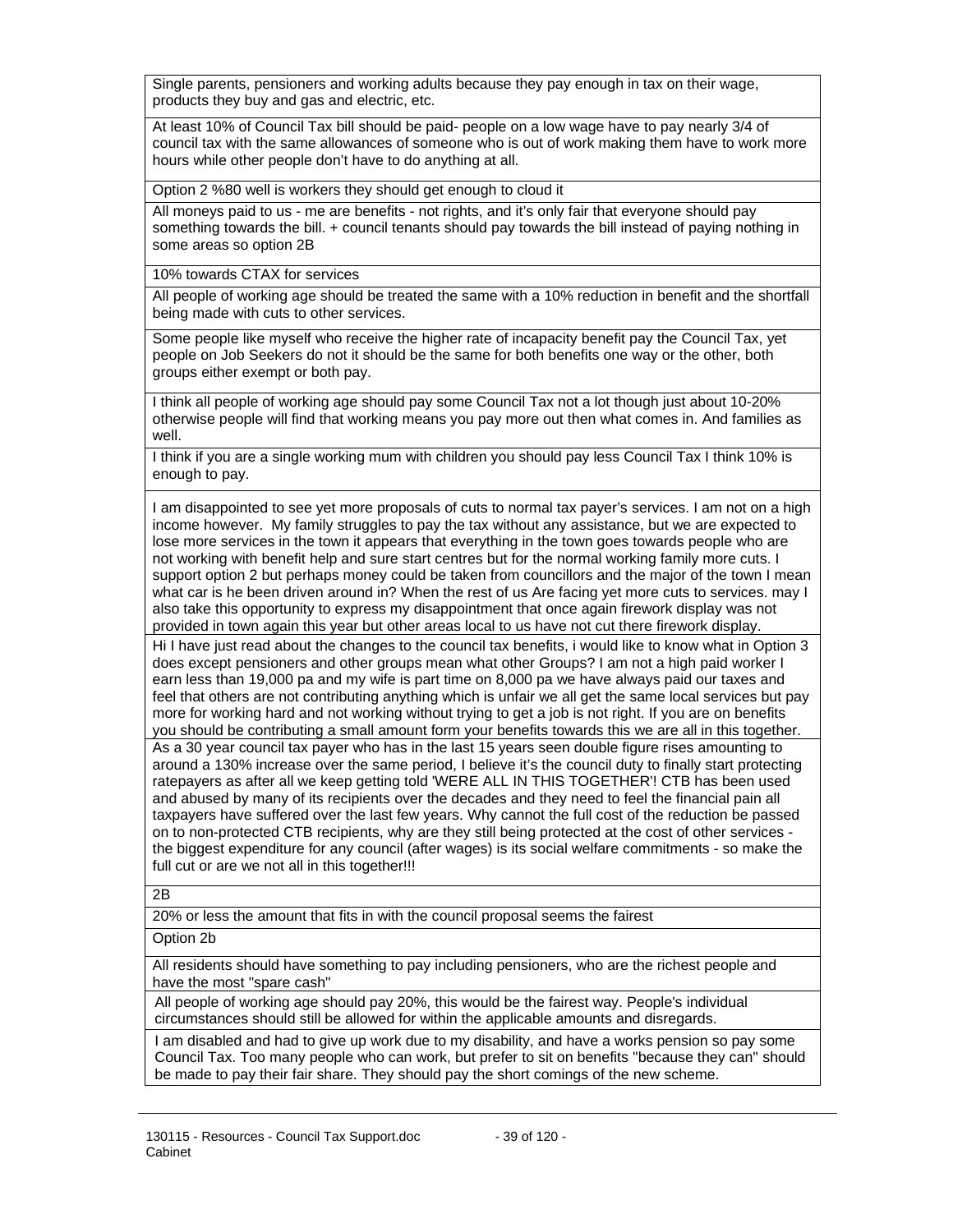Council Tax should be payed so it helps with bill for councils.

They should pay what they can afford based on their income.

80% paid maximum leaving 20% to pay per household, I think this would be fair to people who work and pay full Council Tax and families currently not working to pay something towards their own Council Tax.

Everyone (apart from the rich) are being squeeezed so its only fair that everyone chips in to help. To continue to exempt everyone is not an option.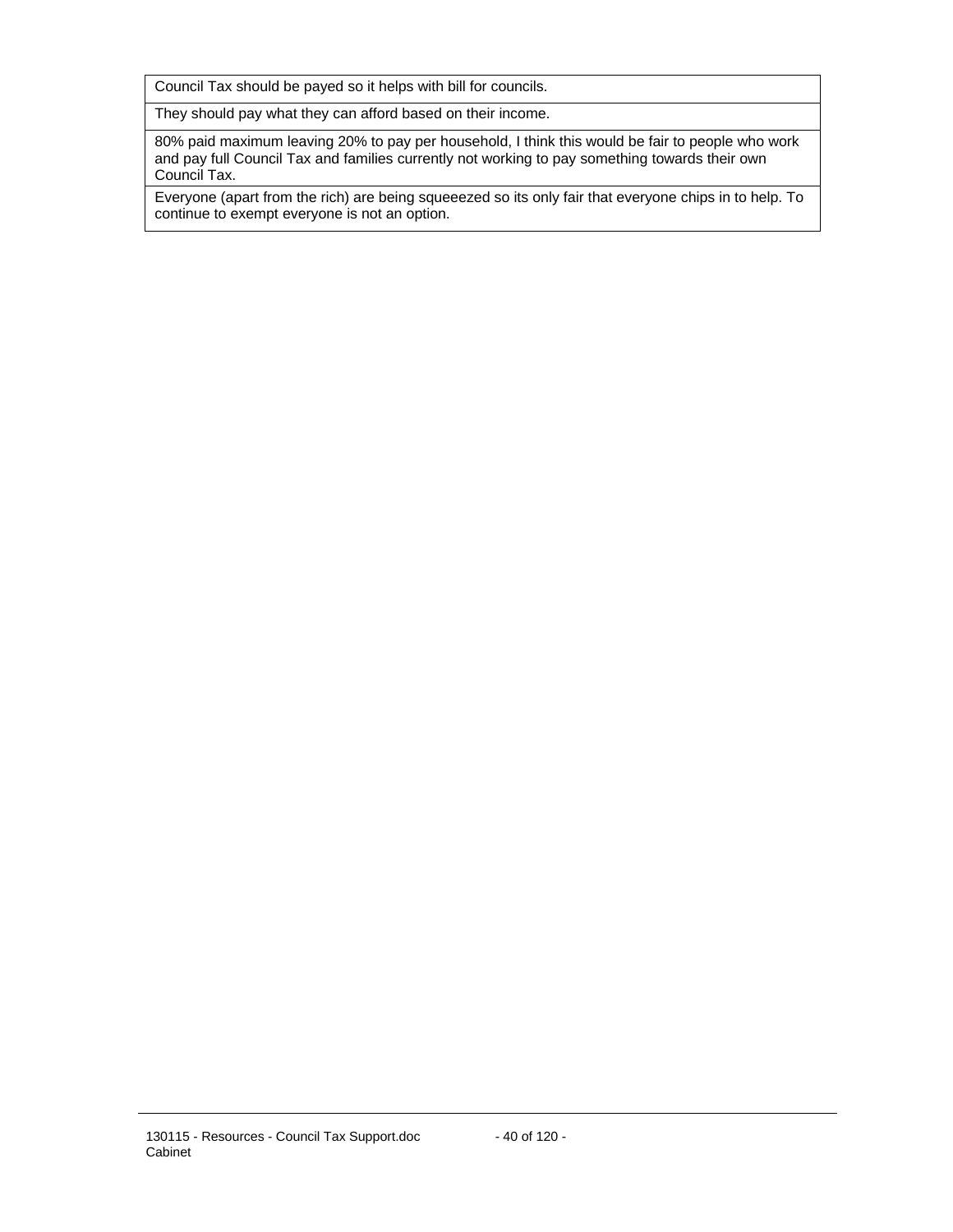#### **Comments in support of option 3**

Disabled, Elderly, People claiming benefits.

Pensioners, Disabled, Those on income support as this is already the absolute minimum to live on.

People who aren't earning enough on a weekly basis or monthly, people on benefits need help as it is not enough to get by on their means, elderly people on a pension.

I believe people on low income and on benefits should be protected.

Groups who are claiming middle or high rate DLA should be protected, along with their carers. Caring for a disabled person is hard enough without having to constantly worry about extra financial worries

People who should be protected from any cuts: The sick; the disabled; their carers (if they are family); anyone who cannot work; anyone with no income. For example, I have suddenly found myself in a position where I cannot work due to a disability, so I have no income other than that received in benefits; so if I had to pay anything all towards council tax, it would come out of my benefits and would cost me in not being able to get food, utilities or clothing.

People on very low incomes disabilities etc.

People who are in receipt of a qualifying benefit appear to receive more support than those in work (including self-employed) on very low incomes and the disabled who have limited capacity for work.

People who are out of a job and are on benefits/pensioners, basically because they struggle as it is, they would become homeless and destroy people's lives who couldn't afford it. And also people who have a disability obviously. And people who haven't got good grades from school, they wouldn't have a chance, e.g. weather they went to a bad school, or never stook in at school or even have a disability.

People who work + on low incomes disabled people who can't get employment due to health or medication they take single parents to children under 5 due to child care costs etc.

People on low pay or unemployed and disabled because they have little money to pay towards bills

Working people should be protected, disabled and unable to work people should be protected, people who don't show willing to work should not be protected.

Low paid and disabled people should be protected.

Single parents option 3 disabled.

Single parents. Those who are unable to work e.g. sickness, disability etc. Those who have paid their taxes for a lot of years who have unfortunately been laid off etc.

I think that certain groups should be protected. Lone parents, disabled people, families with 3 or more children, pensioners, low income families

Unemployed, single parents and disabled people

People with low incomes and people unable to work full time due to health issues many struggle to pay their council tax so should get more help. However people should be aware of council tax changes and be prepared for potential changes

I think people on low income and disabled and elderly should be protected from cuts

Low income, unemployed + disabled people already have financial hardship, hence they receive benefits. How will these people be able to fund any increase in council tax

Students/unemployed/disabled/old people

People on job seekers or income support plus those getting disabilities or long term impaired would find it impossible to cope. Unless they are working full time and earning over £22k in individual house hold than yes as I do know people on disabilities high rate able to work fulltime but have one leg longer than the other etc. and this has no bearing on their abilities at all. Those will learning issues they should be left alone.

Disconnected young people from broken homes. Disabled people + young disabled mental health issues =  $18 + yr$ . old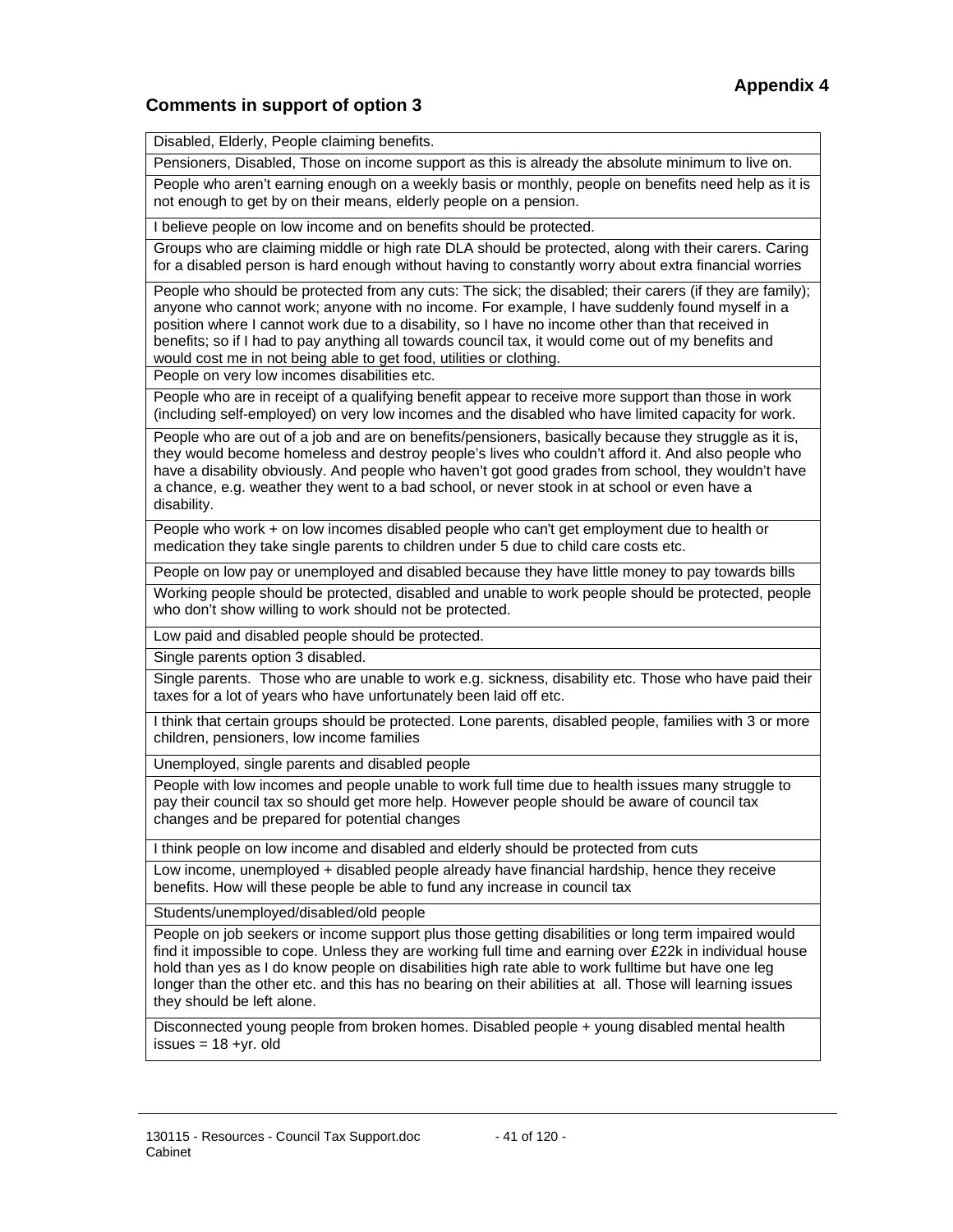People on benefits and those working but not earning a high wage especially those with children, with rising costs in food, gas and electricity it is getting difficult to decide the little income one has without facing council tax increases for services which are also affected by cut backs. Food, warmth and shelter are 3 basic and essential needs without them you will be creating health issues which will drain NHS funding. Basic needs before council and government profit help the lower paid and those on benefits instead of killing them off.

Sick, old and low paid workers.

I chose option 3 because there are disabled and regular people out who work part time or are on minimum wage. I think because of this they are just managing to make ends meet, if they were to have to incur more council tax charges it will make life unbearable for them and their children. this could cause a rise in crime

People who can't work and the ones who can but on benefits should unless have full responsibility of kids and obviously don't have enough benefits to pay for someone to watch them whilst working.

Single parents working part time should be protected

People with children should not pay as long as they are working, looking for work actively- or a student trying to better their future.

Knowing the difference between claiming benefits and having a mortgage to pay on my own and claiming benefits whilst living in council property, I think it is unfair to label these two groups as the same. I had to pay my mortgage for 3 months when receiving JSA of £67 per week. I was refused Council Tax Benefit which incurred high debts to bailiffs and i nearly lost my home so this scheme really needs to be assessed on the individuals and not categorised as it's unfair on people who choose to try and keep running their own homes! Some groups should be protected like me, a lone parent, my own home and now back working full time to settle council tax debt!

Disabled on incapacity benefit, un married or single mothers with more than 2 children. Not just disabled on higher level but lowest level. Older people in their early 60s who have been made redundant early. Most of the walking disabled also need help too.

Disabled - It's not their fault they are unable to work. This would cause more financial pressure on them. Low income family - They are out working but don't earn enough to live as it is. Single parents who work - They don't have a great deal of money to live as it is.

Some people should get help such as people looking after a disabled relative or a young person living on their own who is disabled. Some young mothers who have no family support to help child mind if children are under school age may need this help

Long term disabled, because they normally have to pay more for fuel etc. as they are in the house longer due to their inability to go out. Lone parents with pre-school children as bringing up babies is very expensive.

I feel the disabled should be protected, and those with large families

Disabled pensioners, persons (single) with children of school age under 14 years.

I think that people with disability, unemployed with young children or pensioners should be protected, although assessments for the unemployed should be carried out. People who have already been means tested (Whose situation will improve i.e. disabled or pensioners) should not have to undergo further means testing.

Certain people that earn under a certain amount or single parents,

People who only work 16hrs with children who only get a low income as can't make ends meet even with council tax benefit it's still too much to pay.

Because off low paid jobs and people with families to support.

Some people of working age that work find it hard today to pay all of their bills, that's why it is important to help those that help themselves by working while have children to look after.

People on low income (plus all the vulnerable groups, such as single mothers) should be protected from any cuts because constant increase of bills and prices of food already make it difficult for the needs to be met. Plus difficult economic times make it hard to find a job that would help increase the minimum standards of living.

Pensioners disabled unemployed people should be protected as these people are on small amount of income.

Option 3: certain people may be out of work/or on low income so this should be taken into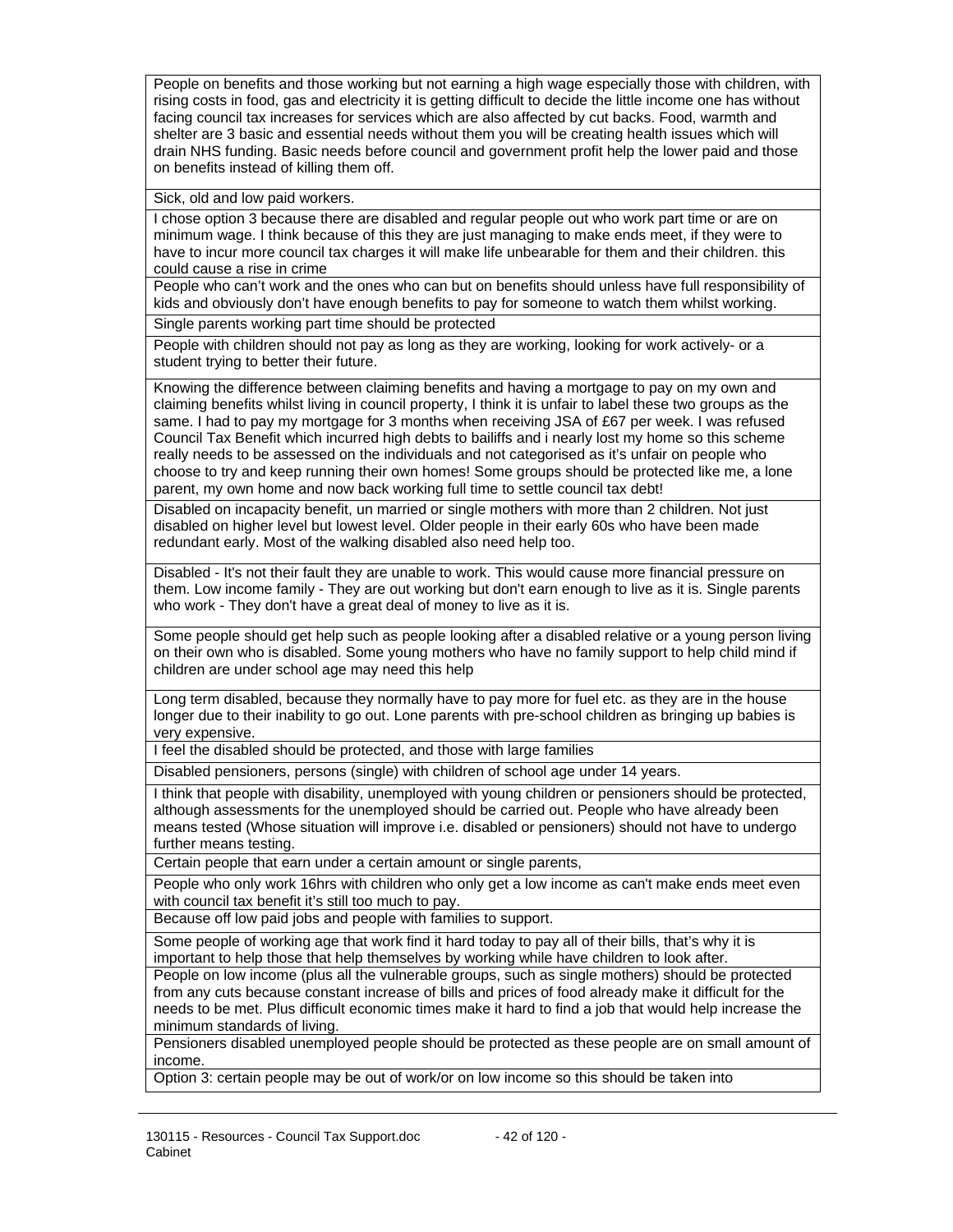consideration as it is now under the present scheme!

Single occupants or couples who receive income based jobseekers allowance and housing benefits who are of working age. As soon as these people find employment they would have been paying council tax. People receiving DLA or sickness benefit, but should be more strictly assessed. Selfinflicted illness like an alcoholic should be made to receive help and could then be employed so would then pay council tax.

People of working age that are on J.S.A get £71.00 per week this is the minimum that the how states they need to live on. Having to pay council tax would mean they are living on less than the low states as minimum.

Disabled, young people without families to help.

Unemployed - especially 18-24 age group means tested. People in full time education and training in order to seek full time employment means tested. Single parents means tested. The incapacitated any age - means tested. Pensioners - means tested.

I think it's really unfair to take duty the Second Adult Rebate, as a single person earning + low wage, why should I pay the same as a couple earning double or more. This will make low earners from the option 'why work' meaning less revenue.

I disagree with the proposal to abolish the second adult rebate, As a widow living with my son who is unemployed and under 25 years of age, I would struggle to pay my council tax if I did not receive help from the council. As my son who is under 25 years he would not be eligible for housing benefit if he had a place of his own. It would seem that the government are forcing the under 25's to live with parents but then also abolishing second adult rebate.- This isn't fair

People on benefits

People on benefits need the help

I think some people should be protected as people on genuine benefits should be exempt as they are now as they effect could cause hardship and destitution and some people would here then go to soup kitchens or be forced to leave their homes, as people couldn't afford to live in a property with other rising cost.

People on state benefits should also be protected

Because if you're unemployed you do not get enough money to spare to pay extra bills. Try taking it off people who get alcoholic payments they get £30-£40 extra to drink. My wife cannot work because she's ill she'd work If she could. But drinkers just drink because they're paid to so why work.

Unemployed persons should be protected unless their benefit goes up in comparison. Best plan get rid of current government it's like thatcher all over again!

People claiming j.s.a, e.s.a, i.s, edc, should be protected as they are on benefits only people who are working should pay extra also benefits are being cut in 2013, so where does the extra come from if you are claiming benefits

All benefits should be means tested as those with funds over what is deemed to be the minimum european standard for living should be able to afford a small increase in council tax where as these who subsist only on benefits will be placed in poverty by any increased especially with the vulnerable benefits due to be reduced from 2013 to start with pensioners should be included for means tested.

People on pensions and benefits should be protected because other things are rising in price, like gas & electric food, etc. this is really making people suffer.

People who are on benefits because benefits are low anyways and it is hard to survive on them as it is

Those who have a mortgage and receive Council Tax Benefit should be protected. I have a mortgage and receive £10 per week help towards it. My benefits have been severely cut by £28 per week and if I do not keep up the rest of my mortgage payments myself, my house will be repossessed, making me homeless. Those who rent properties get the full amount of rent paid anything from £350 per month plus it is they i feel who should perhaps contribute towards their Council Tax.

Council Tax Benefit is there for a reason, to help those who are on benefits or are financially below the amount needed to live. I live on benefits due to poor health and live on less than is said can lived on by the government due to extra rent and still you want to take more after working for years and putting into the system.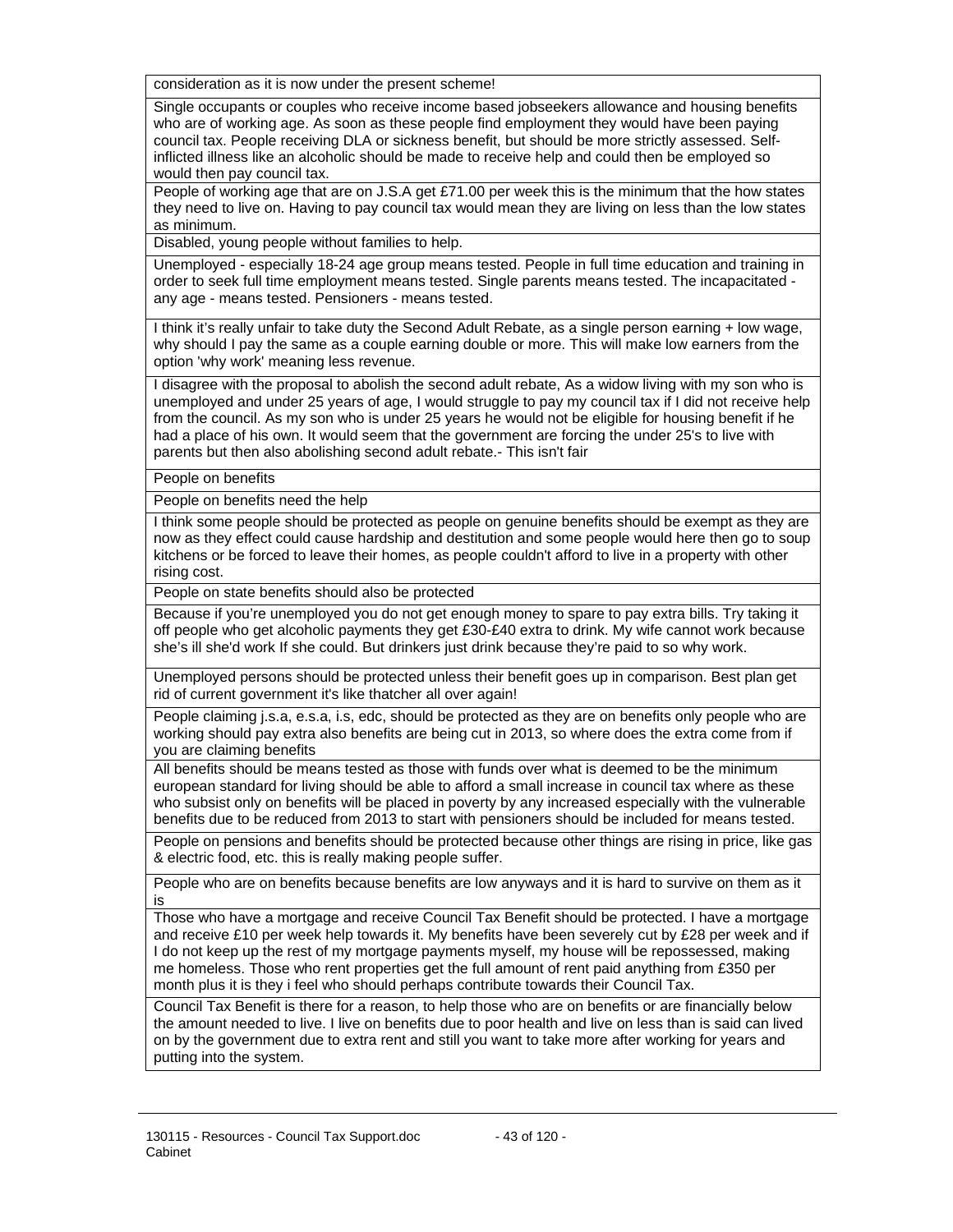I think carers of disabled should be protected as it is not their choice not to work. I am a carer and do not get as much money as if what I would working in my profession. My son is disabled and I think when he gets to working age he shouldn't have to pay towards council tax as again a lot of money out of benefits especially with the cuts to housing benefits.

I can reply on behalf of my son, only as he is the only case on which I have close knowledge and for whom I am a carer this problems are of a mental nature and he is unable to work. The adult social services (\*housing) have identified his needs as critical + substantial and I think people in this category should be protected. My second choice is option 1

People that are on Disability Benefit or unable to work plus pensioners as you say.

Protection from cuts should be given to disabled people who have such a disability that even though they are still of working age, there is no way what so ever that they can do any work mow or in the future. These should include conditions such as Huntington's disease, motor neurons, Alzheimer's disease and other conditions that occur due to no influence from the person themselves. Benefits already received by these people is already stretched especially if one of the partner's is a full time carer and there are still youngsters living at home. Protection form cuts should not be automatically given to disabilities that are caused by lifestyle choices i.e., smoking, drugs alcohol or obesity. There are also other not all disabilities where it is purely physical and work can be done when mental facilities have been impaired.

Those who are disabled and unable to work should be protected. If one is disabled and able to work they should pay some council tax.

Disabled

Disabled people should be protected people who are in low paid jobs should be protected.

People on means tested benefits and long term incapacity benefits + disability benefits like D.L.A

People with any long term unable to work I.E Disability etc.

Disabled people who cannot work or afford to pay council tax due to lack of finance. Due to benefits slashes already.

People on ESA should be protected because they are ill and on a low income.

People who have had to retire early with poor health or cannot work anymore.

I would work if I could. I have already lost a % of my housing benefit and my ESA has been cut because I get a war pension which is now being taxed. I am disabled and also have brain damage which limits me in many ways.

People who are unable to work should be protected from any cuts.

Disabled people.

As pensioners are already protected then the next group to be protected should be the disabled I feel that if they are unemployed or on low income they should be offered some protection here.

Disabled people should not pay any council tax. Low income means not a lot of money!

People who have disability because it is hard to get work. People with young kids because it is hard for people with young kids to pay council tax.

I think disabled people should be protected from any cuts, as life is difficult enough for vulnerable people regardless of age, also the elderly it is all very well cutting benefits to get people in work, but if there are no jobs how are people supposed to live.

Learning Disabilities, metal health people with disabled children all due to lower job possibilities, not earning enough money to pay all their bills.

Certain groups who are unemployed and disabled who cannot work, let's say 60 year old or over or younger if disabled, who have worked all their working lives etc.

Disabled people & pensioners shouldn't have to pay.

Disabled who are unable to work due to their disability and are on a fixed income.

All pensioners- physically + mental disablement the most vulnerable SHOULD be protected.

Disabled people or people who are not allowed to work due to health conditions.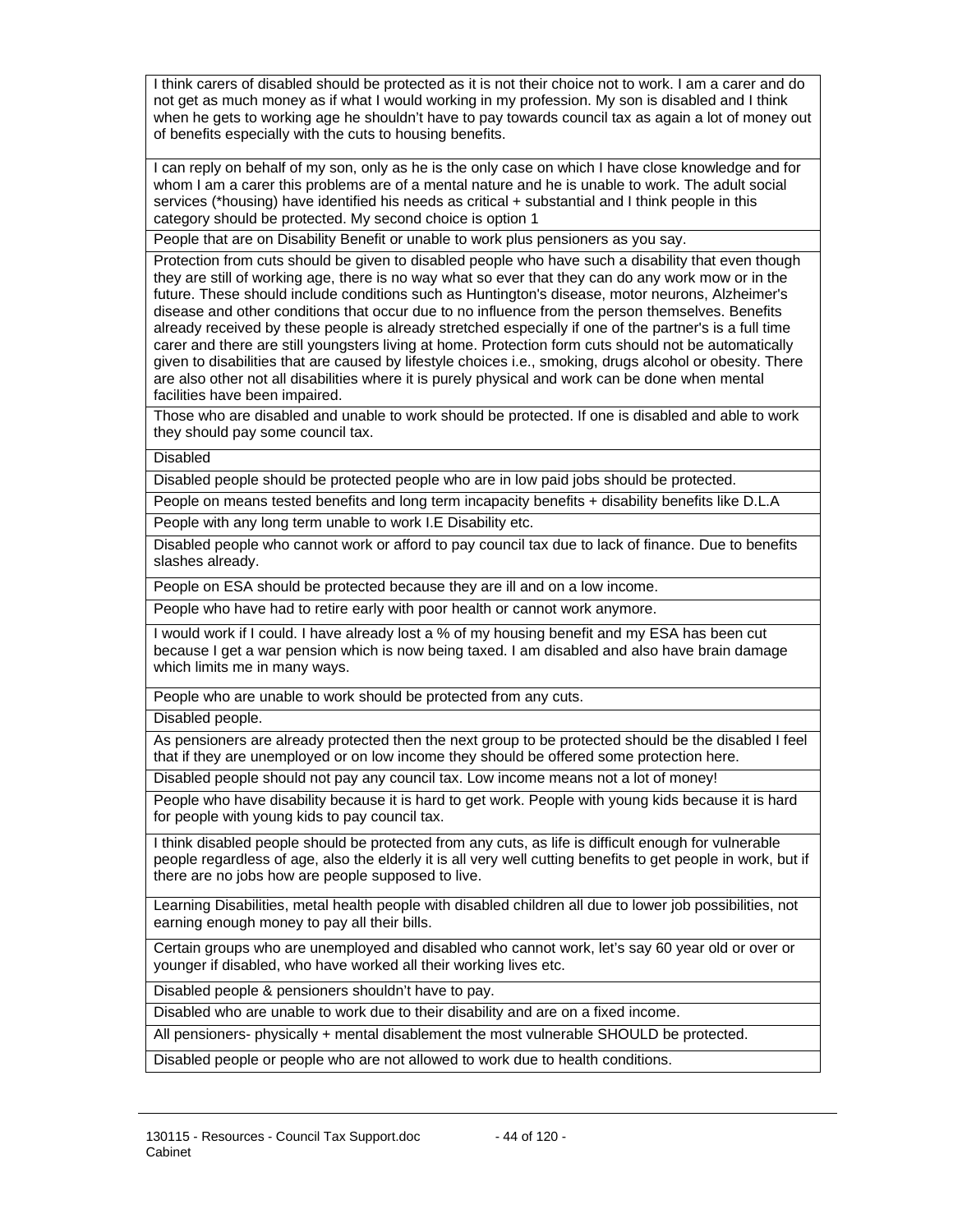I think disabled people should be protected and people long term sick. People unable to work (even if a job was available) due to physical or ill health.

Disabled people should be protected from any cuts because, even if they are of working age their ability to earn additional income is seriously compromised.

People who are disabled + can't work also the elderly as the pensioner have already been at employment.

Sick and disabled people should be protected from any cuts, people are really disabled and can't work because these and classes as vulnerable and in need of some more help in society. The scheme that government proposed for disabled people in not fair at all and our council itself should look into it and change the scheme frame benefit of need disabled people.

The sick and unemployed and disabled should NOT have to pay any because they already struggle to make ends meet this will just punish them more, DO NOT give any CT benefits to new immigrants or asylum seekers!

Some people need more help, people with medical problems.

Disabled people as costs for care has already risen massively and they do not always have a choice about being able to work.

I have chosen option 3 because people who are disabled should not have to pay any council tax. Some people who are on the sick who have worked should not pay any.

Pensioners and the disabled

the people who are on low income due to an illness that restricts their working conditions

pensioners and the vulnerable i.e. disabled who are struggling even now should receive help

people with a disability because having very limited means and ever increasing costs leads to stress which aggravates their medical situation even more

People who generally cannot go out to work should be protected.

The disabled & most vulnerable in society.

I think disabled people and people with low income should be protected.

People in receipt of severe disability living allowance should be protected as they are unable to work and are therefore dependant on benefits such as this towards their living standards.

As it is impractical for all working age as some people with disabilities are not capable of full time employment due to pain, discomfort and mobility problems.

As a recipient of DLA and a war pension following my service in the Armed forces I find it grossly unfair that there is no option for the disabled in the options above. I acknowledge that there are people who are able to work and I agree that they should have to pay butt those of us who are disabled and are already struggling financially should not have to.

Disabled people of any age who received disability benefits and are obviously unable to work. They are under enough pressure at moment facing benefit reductions.

Disabled people

Disabled people should be exempt.

If they can't afford to live in a band a property they should move to where they can into considerably. I also think people on D.L.A disability living allowance should pay working man. When is most cases their illness doesn't justify what they get paid.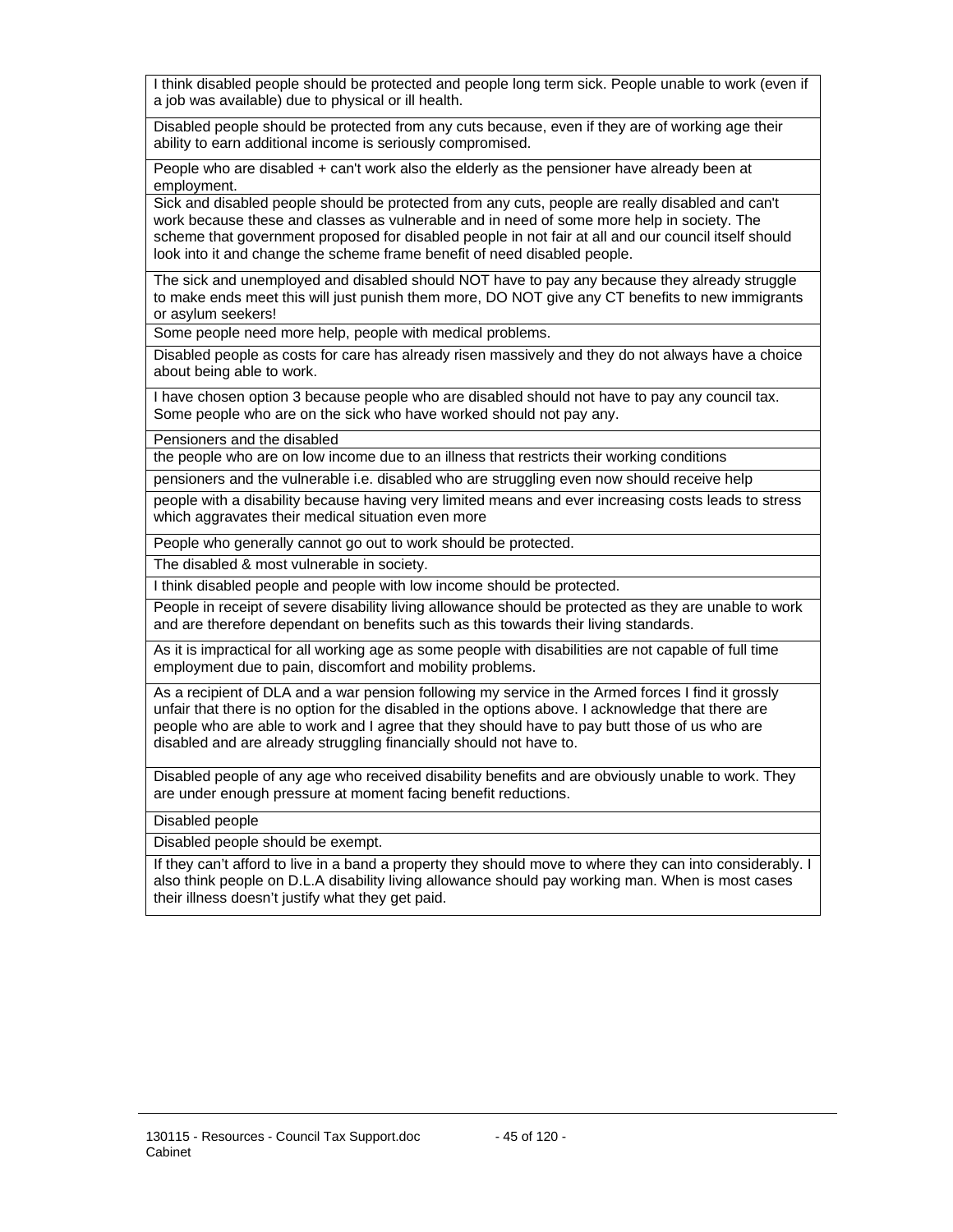I thought the Prime Minister announced no council tax increases for a further 2nd years at the conference. You have not started WHY we are even discussing 'increases'. Aged 57 I am an incapacity Benefit + D.L.A, it is hard to make ends meet now (I do pay some CT already) & what with the recent rise in fuel cost, the fact that H.B does not cover my rent a doubt less you already have similar ideas for Housing Benefits, the rising coast in food... WHY should the genuinely ill have to suffer (I did work at Bondays for Myrs before being diagnosed with full shown Bi-Polar Disorder at the hands of the benefits cheats + workshy? I genuinely think that those on long term IB who've never seen the inside of a pub or even had a social life for years because of the strict financial circumstances we are band to, should be exempt from increases. As for pensioners, including my parents + many friends they are the richest people I know, but I'm glad that the genuinely poor pensioner no increase will burden them. Decrease rates + H.B support and you may as well go out now and dig a pauper's grave in some unconsecrated ground.

Disabled people at working age who find there selves unable to find work due to their disabilities and age should be protected. The government's proposed freezing at benefits and cost of fuel + food bills are added bill of even 10% would surely affect these people. Putting them into financial leading to premature death through lack of food or heating even suicide.

Disabled people should be protected as we have to pay more from our low incomes than are bodied do e.g. tax fares costing approx. double than ordinary taxes- £7.50 EACH WAY also working people on very low incomes should not have to pay more I cannot see how people on certain benefits can be charged more as by law they need a minimum amount to live on. The only people who should have to pay more are wealthiest.

I think disabled people should be they have not been mentioned nor do the homophobic Nazis in white hall class disabled as working age too.

Believe that new scheme should not just look at physical disablement but also mental health disablement which can also be just as difficult.

those of who are on long term sickness due to mental health, we get only basic benefit and have to pay council tax will create problems, either going without food or heating

disabled should be protected as their income is limited

Disabled people mentally and physically low income severe medical problems those in adequate housing

Older people and disabled people that are unemployed or to disabled to go to work

I worked and paid taxes for nearly 30 years. Now, through no fault of my own I have a chronic illness and am reliant on incapacity benefit. At present I have a carer, however will lose her next year due to the cuts. At a time when fuel and food are both everyday necessities, are rising it appears i will also be losing more support £3.08 may not sound like a lot of money however it is 3% of my income. It would be a great show of support if council leaders also take a 3% cut, thereby helping to reduce the bill further but I won't hold my breath.

I think that people of working age that have a disability or illness are unable to work should be protected. Some people with a disability or illness have limited chance of working and therefore do not have the choice to change their circumstances.

People who have a disability that prevents them from working should be protected as they have no opportunity to improve their standard of living. It looks as though the universal credit will reflect in a number of people with already receiving a reduction in benefits before having to contribute towards council tax.

If a high rate or middle rate of care OR mobility component of DLA.

No one chooses to be unemployed or disabled, if the choice of working was only that simple. I think that disabled people should be protected. As the huge rise in every bill and other rises would make it difficult to add council tax to them. As disabled need to have heating on throughout the day for illness reasons finding it to find or pay this.

People who are unable to work because of illness and disability should be protected from cuts in benefit because of low income and added stress a rise in living costs would be stressful.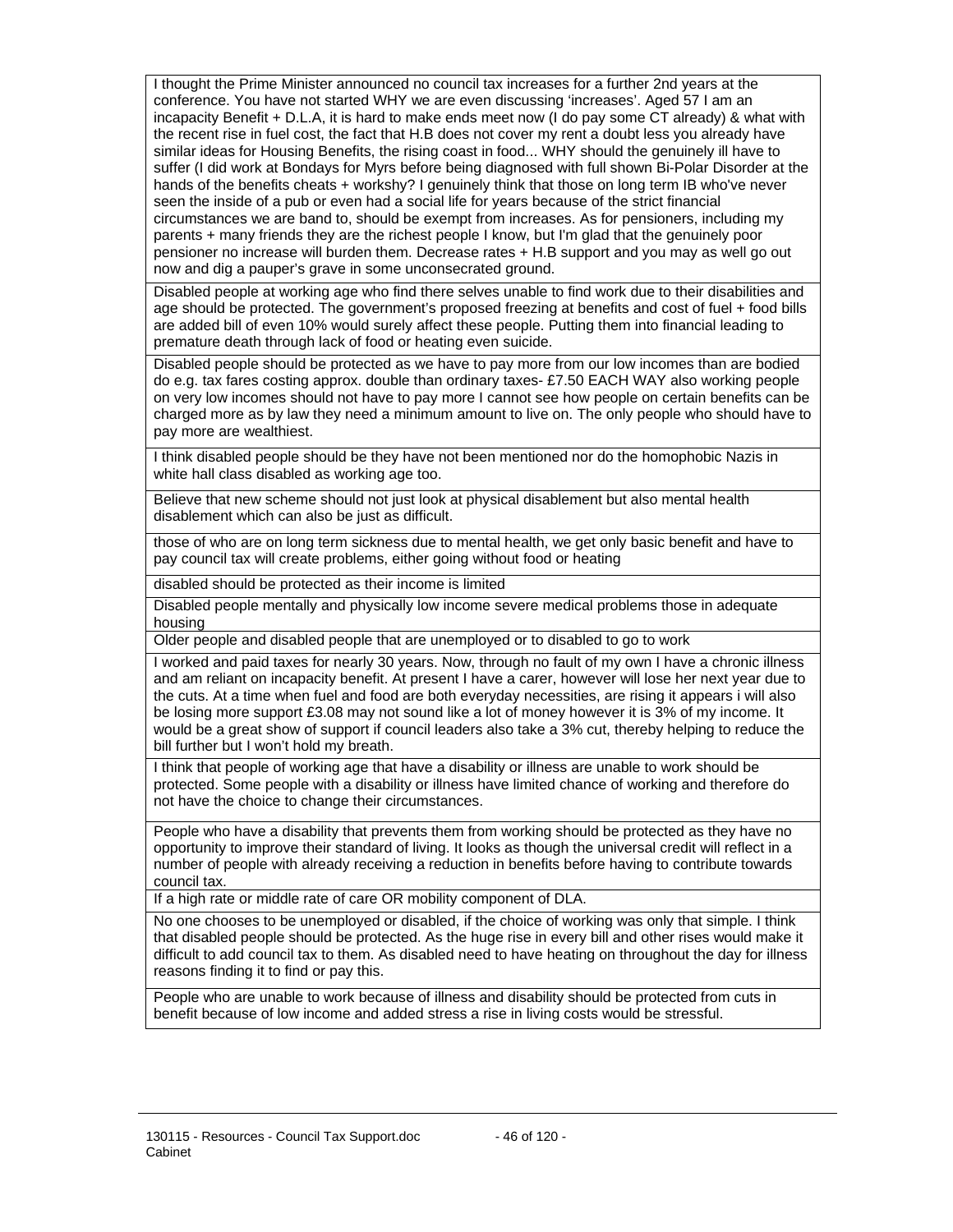Disabled people often already live on or below the poverty line, and further unfair decisions re sickness benefits are likely, they need to be protected from yet further cuts. They often don't have a choice about where they live. They often are unable to earn a living through no fault of their own disability is not a lifestyle choice.

DISABLED PEOPLE SHOULD BE PROTECTED FROM THESE CUTS. Disabled people have no choice about being disabled, and did not become disable through selfish or irresponsible choices (such as teenage mothers who have choices) In addition disabled people have faced an inhumane barrage of cuts from this current 'Nazi-like' government and unless they are going to drag us out into the street to shoot us and put us out of our misery this further could should not affect disabled people.

I have a learning disability and think I should be protected.

those who cannot work etc. disabled

I think people that can't or are restricted to work should still be protected from any cuts, after all nobody asks to have disability

This is because those with extreme circumstances and those with disabilities should be exempt. Those are the certain groups

Severely disabilities who cannot work and receive middle higher rate care allowance and highest rate mobility allowance

I get ESA benefit and would be able to pay anymore council tax because I already pay council tax, £7 a week now I'm left out my money to buy food for a fortnight is 5 pound that's all.

People who are vulnerable such as disabled people, disabled people have already been targeted with the current cuts such as increased care bills and cost of living. DLA has also been changed to EESA which has affected some people. These people can barely live as it is and would be pushed to their limits if further cuts were made.

I am my boyfriend's full time carer as he is disabled. I think disabled people should be protected as we will have cuts coming next year with changing of dla and need this cash for travel costs

Disabled people who are sick and can't work!! And are the main householder.

I think people with learning difficulties or physical/mental illness should be protected as it is difficult enough coping with severe illness and often very hard to make ends meet as it is on benefits. The extra cost and worry of having to pay council tax would be unfair.

Benefited i.e. ESA and disabled. Their income is too little to have to pay more.

Disabled People.

I feel the most vulnerable elderly and disabled should be protected. Adults with more than two children and have never worked should pay something as they keep having children and the Council has to fund this. I am sorry for poor hand writing my arm and hand do not work anymore.

A lot of people suffer from mental and physical problems which counts them out in regards to working. These conditions are not always visible.

I think anyone who has not received benefit for less than 12 months should be protected. Also anyone that has a terminal illness.

I believe that not all people of working age are able to work for some reasons, people like this should be protected if it's for good reasons.

The people who work and get paid a low wage should be protected from any cuts.

The mean temp works are people who are struggling with young family, and therefore she have help, such as single person!

Working people have hit enough by cuts it has become out of hand.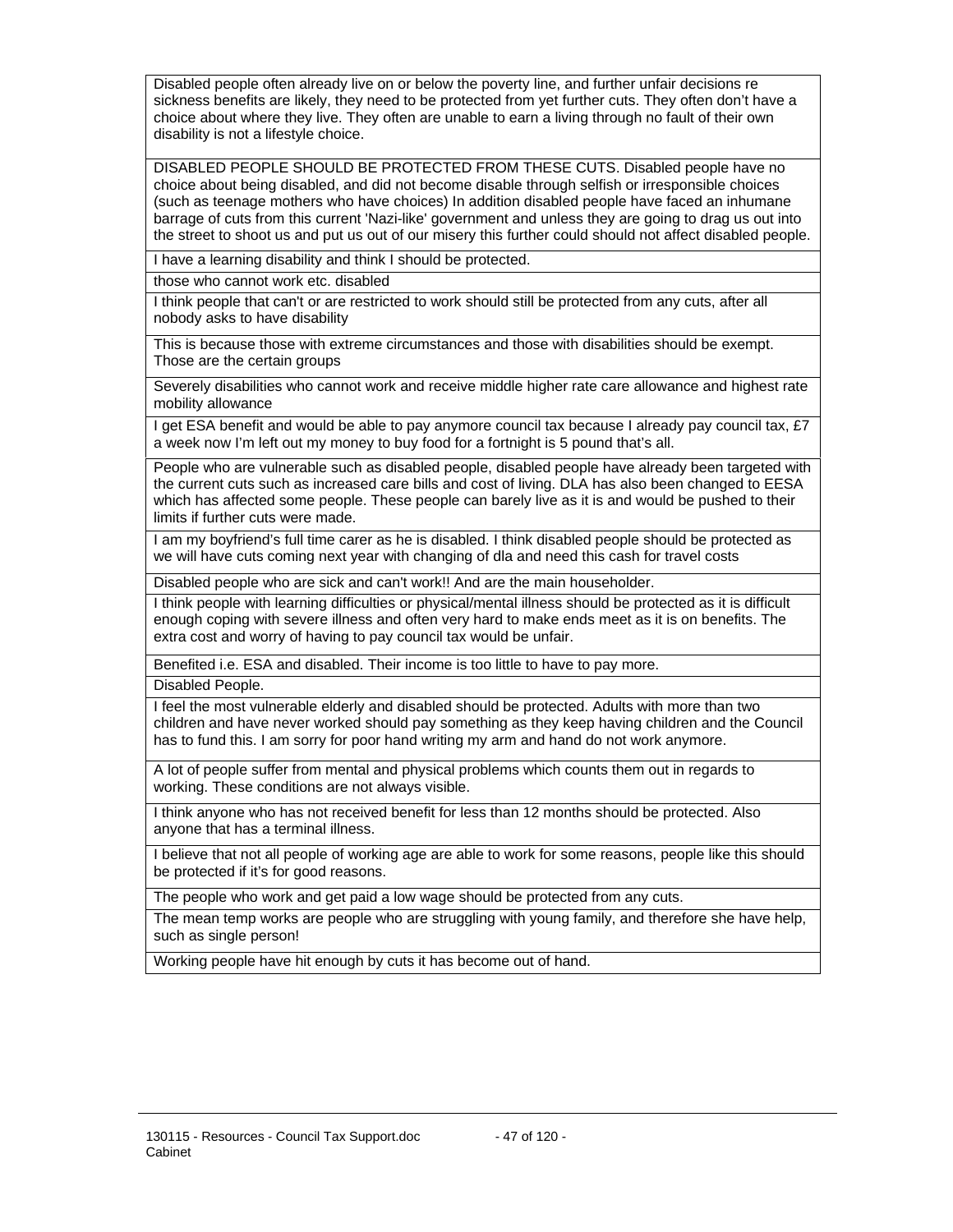I think people such as myself and get the single occupier discount should still get this. We only have 1 income coming into the house and no support from anywhere else so it wouldn't be fair that we should pay more as money is tight enough as it is. £3.08 a week may not seem much to the council but when you add that up each month it means that there is some other bill that we pay that we just cannot afford. I have just got a new job after being made redundant 5 weeks ago but it is only part time, low pay and temporary till Christmas. I don't know if i can survive on this let alone pay more money for council tax! Please think of us single people!

People on low working pay or minimum pay.

I think it should depend on how much people earn as to how much council tax benefit they get. Some people who should be protected from any cuts, are like ourselves, self-employed, struggling trying to do best, don't want to become unemployed. Having to pay towards any cuts makes it harder for us. Everything going up, no extra help just make a lot of people suffer more.

People on working tax credit.

people on a low wage or people that work part time

The lower paid working age people can barely afford to live and pay bills as it is. Hit the smug wealthier arrogant wage earners and gibe the poorer at least a chance to exist and maybe one day strike again! Ps. I know this is headed for the bin, but have made a copy for the papers?

They should be protected as there wage wouldn't cover it need help.

Low paid people.

I think some people of working age should be protected depending how much they earn

Low paid income.

In my point of view, people who haven't got enough earnings need mostly to be protected.

I think it is going to be very hard for someone like me to have to pay anymore Council Tax as I only work 16hrs a week, as I am on my own I can just to say manage now. I am fortunate to own my home if I had to pay mortgage or rent I could not manage.

Those who are on low wages.

Single working people with only one income coming into the house, especially low paid workers who have no additional benefits coming in e.g. women living on their own with no children.

People in employment of any part time hours, why because at least they are contributing something more than others.

I think some people of working age should be protected against any cuts. Mainly single parent families with young children.

I am on my own with a children getting benefits could not afford to pay council tax, but come people could perhaps pay.

I have selected this option as some people may be of working age, however if they have dependants and are unable to go to work. This would be another bill that they would have to try to pay. However, if someone has no dependants and is able to work, they would have less outgoings and therefor more means to pay (in theory)

As a single mother of 4 children (2 under 5), I am not currently working and have to survive on income support and child tax credit. I currently have a mortgage and so do not get my rent paid. I have one child art nursery, two hours per day and three at school. If I were to work I would have to work over 16 hours and would lose help with my mortgage this making me worse off. Until all my children are in full time education it would be difficult to work. I could not afford to pay and council tax as I have insufficient funds to life on as it is. Those of working ages who chose to work less hours for less money in order to receive benefits should have to contribute towards council tax because they either have no dependents or have any children in full time educating. I could not afford to pay any contribution toward council tax as I am struggling to survive financially as it is.

Families with children because with the price of utilities going up and food going up to is a big struggle itself

People with young children should be protected from the cuts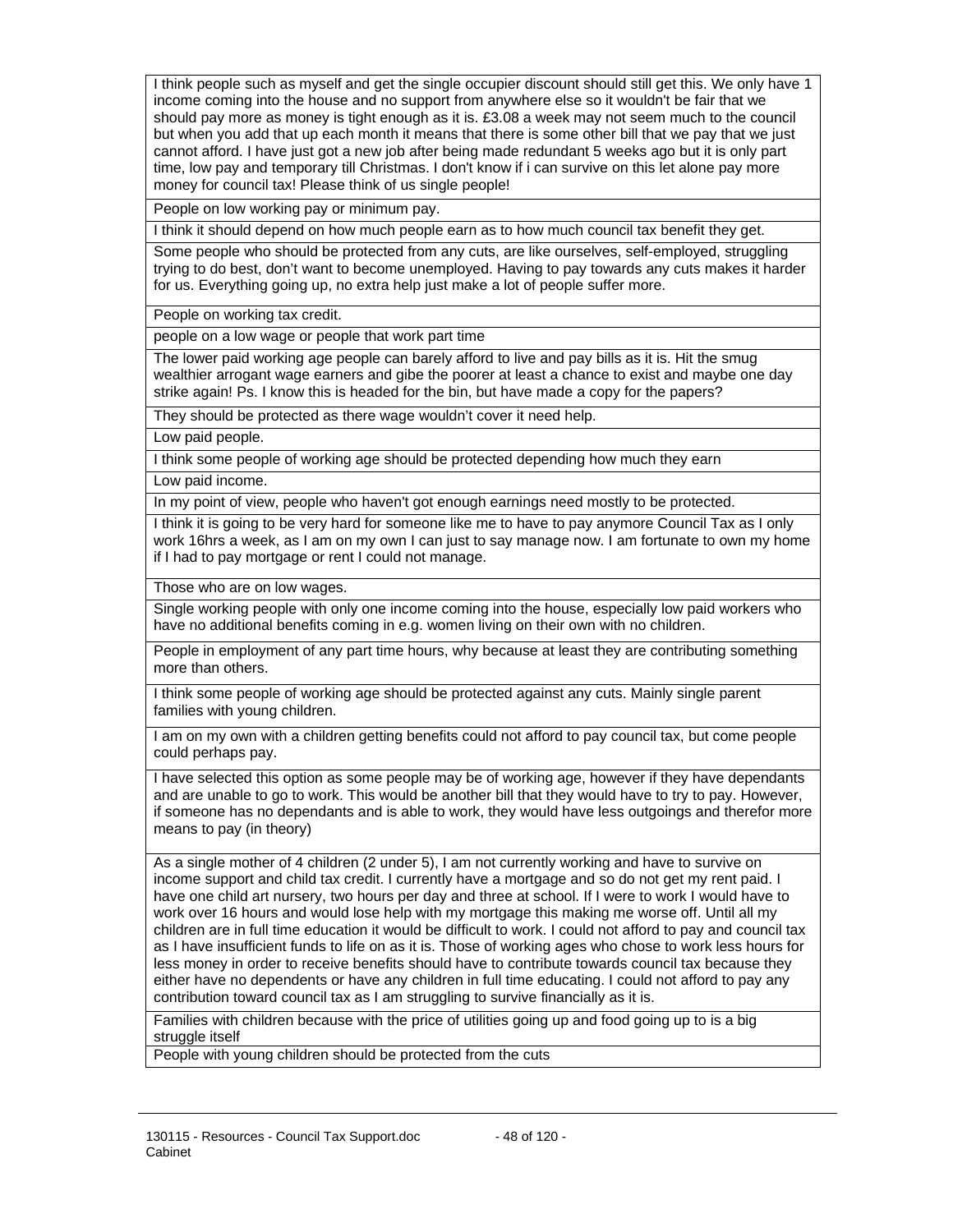People on low income with families should be protected, as the children will suffer they don't have the things children from well off families have. It leads to all sorts of problems from general unhappiness, although we try our best with day to day entertainment for them, to bullying at school not everyone has a good paying job however we still go out to work.

I am a single parent with one little boy (age 1) and I receive help with my council tax. Money is quite tight (due to cost of living i.e. groceries etc.) however I do manage to budget our pennies, therefore I would be able to cope with making a contribution to council tax. But i do feel they are a lot of people with children who don't do so well with their money either through lack of education or through selfishness and these children already suffer. What these adults value as a need (expense) often isn't, leaving little money for essentials. This is where option 3 would be hard to decide who still gets help and who is ok. It's not just dependent upon what money they receive, it's in need of looking how they spend it or budget it, so as to ensure their children do not suffer further however having to take some responsibility themselves may help people to want to leave getting help, really everyone should pay some but sadly in Darlington I think too many children will then go without. Schemes need to be in place to educate parents here, as they have only know what they have grown up in.

As I am due to be a single parent, I do not believe that paying council tax is unaffordable as I have to spend more of the benefits I receive on providing for my baby. I also think that others in similar situations should be protected but others should make at least some contribution.

I think some people should be protected from certain cuts because of their certain circumstances, i.e. single parents or people who couldn't get help off others.

As a full time mum, I think if I was to pay any council tax I could not afford to keep my house on bills running on the money I'm on 50 so I think its bang out of order if you start charging single mum and people that aint working.

I think families with children to provide for who are on benefits should be protected. It is hard enough providing for your children and yourself when on benefits and not everyone wants to be on benefits or chooses to be on them.

People with young children + elderly people should be protected not young people who don't have any responsibilities shouldn't be protected as they are able to pay as they should beat work.

Single parents with children under 5 and pensioners.

Lone parents, now have to claim jobseekers once youngest child turns 5yo. With a tough job market and childcare and all other parent expenses. They deserve to be given a break. However childless or single unemployed adults who could take any work (no children restrictions) shouldn't be entitled to free house and contribute nothing to our borough!

People like myself of working age with children on benefits should still receive help. We don't receive a lot of help as it is. We have to live a poor way of life, so why not cut the 1st class, rich people who can easily afford it instead of making us struggle more. And by all means cut those of working age that abuse the system, stop punishing the children!!

I am a single parent of 2 and struggle now accepting when possible. I honestly couldn't afford to lose any more money to pay this

Single parents and if you are on low income.

Single parents should be protected most people or working age either drink, smoke or both, if you can afford fags + booze then you should pay towards your council tax bill.

Single parents, vulnerable adults

Single mothers and people who are in education, I believe people who have no responsibilities 24/7 should pay towards council tax. (Job Seekers) Single mothers don't get a lot of money to support themselves, home and children and would struggle and affect their quality of life. Job Seekers- This may make them struggle and are more likely to find a job.

People of working age who can work but choose not to (like most people claiming Job Seekers Allowance) should have to pay the extra costs as there is nothing stopping them from working like everyone else. They are just lazy so make them pay the extra for it. BUT those people of working age but who have small young children should not have to. This is because they choose to stay at home and look after their children and make a nice home life for their family some people struggle to juggle both work and running a family, so don't work because they can't. Supporting a family is expensive so those on benefits looking after small young children should not have to pay the extra.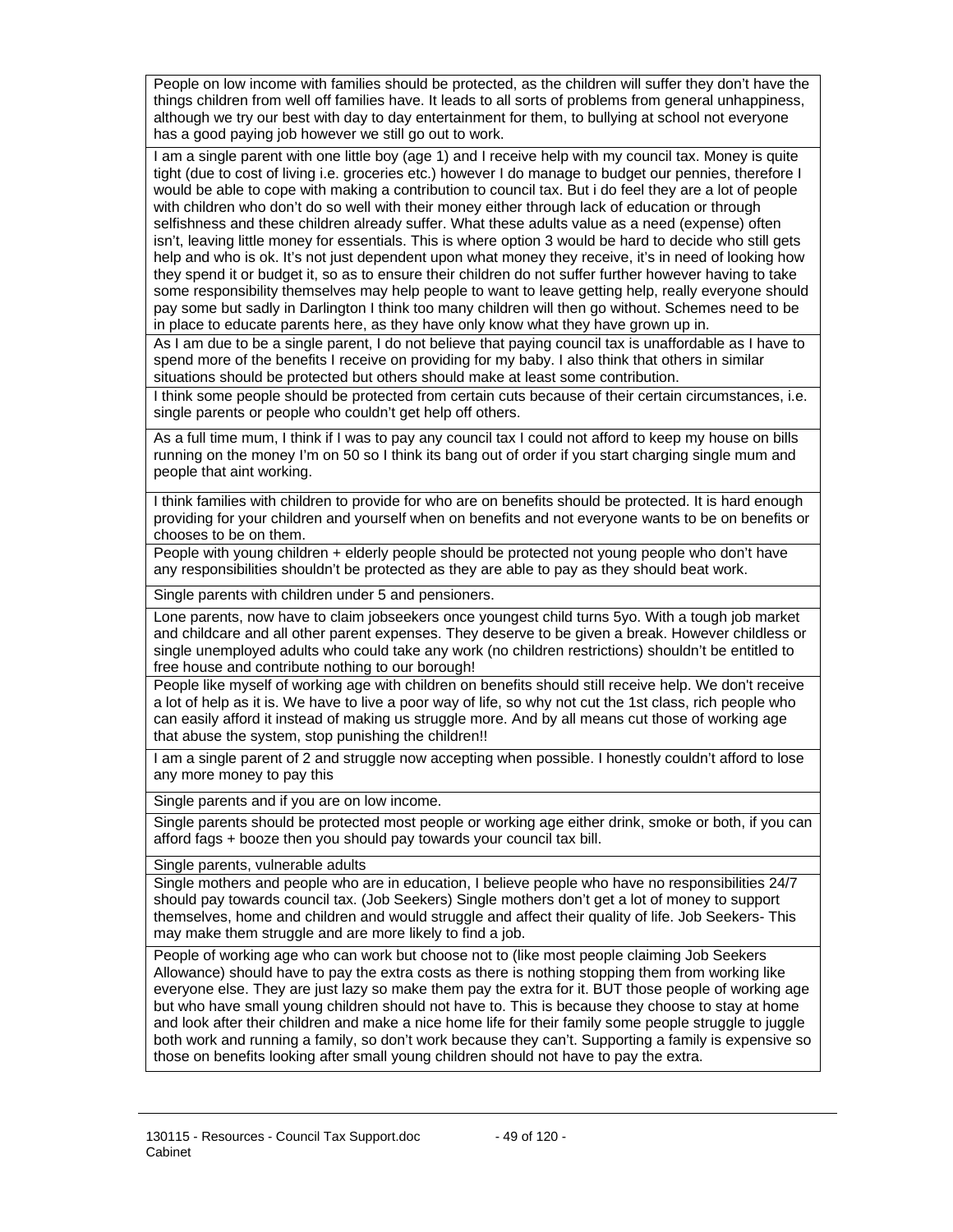Those with young children and on tax credits

Those with a family (young children). It can be hard enough now to pay council tax and those with children are going to need the help more than single people living on own or even with a partner, but have no children. Those with children are going to need to make sure a roof can be kept over their heads. Whereas others do have more options for example a 19 year old could move back home until finances are better or move in with a friend. more money has to be pulled out just to ensure families can feed their babies and children due to rise in prices, a rise in their council tax will not help their situation

Single parents with no partners and no or those not getting child support of family support. Not the young mothers who could have taken precaution and have family support and most cases partners paying tax will make the young think twice about have babies

Families on low income with young children.

Option 1: If only working hard time it's going to be really hard and have low income for food n bills. Option 3: Again think about people on low income and that have to support students as they have to rely on parents and I just don't get enough money sometimes we go without food for this.

People on low income should be protected from any cuts.

People on low income.

Those on a low income can't afford it.

People on a low income should be protected and get help, people with a high income should pay towards council tax.

Those on low incomes as they are struggling as it is.

I think people on low incomes, people who are on benefits and students should be protected from cuts as they may find it difficult to pay council taxes and may result in debt because of this.

Any one on a low income, that would have to cut back on heating the home and cut back on eating because of less money because of cuts

People that only have a small income or no income

Some people who are very poor through no fault of their own who, if they had to pay, would struggle to feed themselves or keep their homes warm should not have to pay. Although some people who are the 'usual suspects' in avoiding paying but live a very good lifestyle should pay.

Some people are stuck on a fixed income or are getting less.

People on low incomes should be protected because they struggle enough to support themselves/families as it is with the cost of everything going up without having to pay out even more. If the government stopped being so greedy and brought all the prices down then people on low incomes will be able to afford to live and will find it easier to get a better job as less businesses will go bankrupt.

For someone on a very low income a rise in council tax of at least 3.08 a week would have a big effect trying to make ends meet, I am especially against using the 16x the minimum wage calculating. This is hitting the lowest paid in society who are making the effort to work but are already paid litter for what they do.

Means tested benefits are fairest the poorest should still be protected.

The people on the lowest incomes should still get this support. There needs to be a strict assessment scheme in place.

Any people not have enough income and struggling with their expenses.

People who need the help with things like the rent and council tax should still get the help.

Because some people earn more than others and some don't work at all.

Some people aren't as able to pay as others and they may struggle to afford to pay Council Tax as they may have had it paid for them in the past or more help towards paying it.

I think people on high wages should pay more they can afford it, it would not put them in hardship! Cuts should depend on the individuals circumstances i.e. Income and if they have children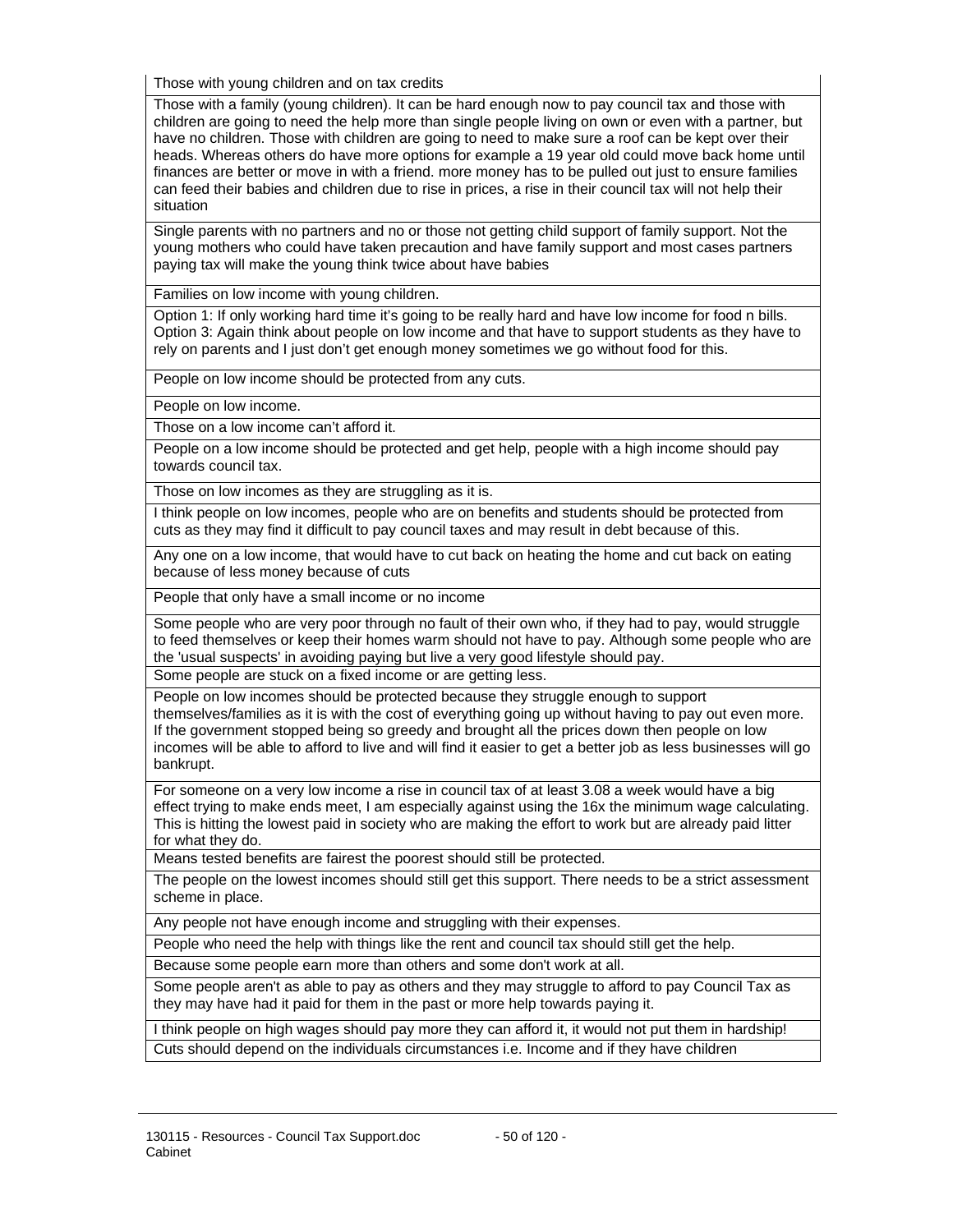We are both pensioners my wife and early retired ill health myself took early redundancy. Any increase in our pension wiped out by increases in both utility bills and council tax it effect of inflation. We also care for my wife's mother at own costs. Applying for job seekers allowance is no good because i am getting a pension is £318 per month. Further as of next year our son leaves for university so we will not get child tax credits.

People that can't work to find the extra money

After 40 years old it's very difficult to find a job.

Depending on their monthly/yearly income.

It most some age be protected from any cuts.

Some age be protected from any cuts.

I agree with option 3 only if it is means tested

Those receiving more amount of income support/help.

Certain groups of people should be protected, I believe, the payments that people receive to help with council tax should be staggered according to children in the family, earnings etc. just as I think universal credits will be. I believe all people (or nearly all) should at least a small amount per week but this - if people are charged as some of the figures in option two - would cause a lot of people in this town more and more bills and more stress I think this the most sensible idea.

A number of residents in the country have a genuine reasons for seeking help and support and should therefore not be penalised as a result of the majority who are making fraudulent claims

The council has already decided the measures it intends to adopt. The only reason you are wasting money sending out questionnaires is so that you can say that you have consulted widely, in the honoured way.

They should take into account people's economic ability if people have valid reason not to work why should they have to pay.

People who try to help themselves, not people who have never worked and keep having babies and expect others to pay for them.

People who have a legitimate reason to be claiming such support should be protected from any cuts. I think vulnerability of some people should be taken into account.

Individuals, who have elderly relatives living with them who if such elderly relatives lived alone, would be immune from such proposed council tax increase.

Students and the elderly should be protected as they have less money than the average working person

People should have to pay different rates of Council Tax according to their income. A person that earns £20,000 a year shouldn't pay the same as someone that earns half that amount and receives benefits.

All circumstances are different for all involved some, not of their own doing depends on health and income, for all of us!

If they are just not working and not because of an illness or disability

Depending on their circumstances if unemployed people are made to pay for a house to live in when they cannot yet afford to keep themselves, I think it's unfair also those working under 16 hours should be protected they barely earn enough either.

People over 50 as they have already worked hard and do not need more burden if they are unemployed and low income, you should hit all single teenage parents who do not work they have too much money, out on weekends, most of them smoke, learning to drive obviously they are getting to much benefits to live on all they need is enough to live on not make a career out of it and not given houses until they are over 21 years old they don't, won't work they just want all the trimmings that go with having kids and more kids, just give them flats.

Unemployed people because it's very difficult living with difference between rent or council tax payable and benefits received as I do at the moment. I think if I was told to pay council tax now I would probably lose my house as I already live on 25 pounds a week.

I think we need a balance between protecting the most vulnerable people and yet also realising that the Council needs to save money in every way they can. I think option 3 is a sensible middle ground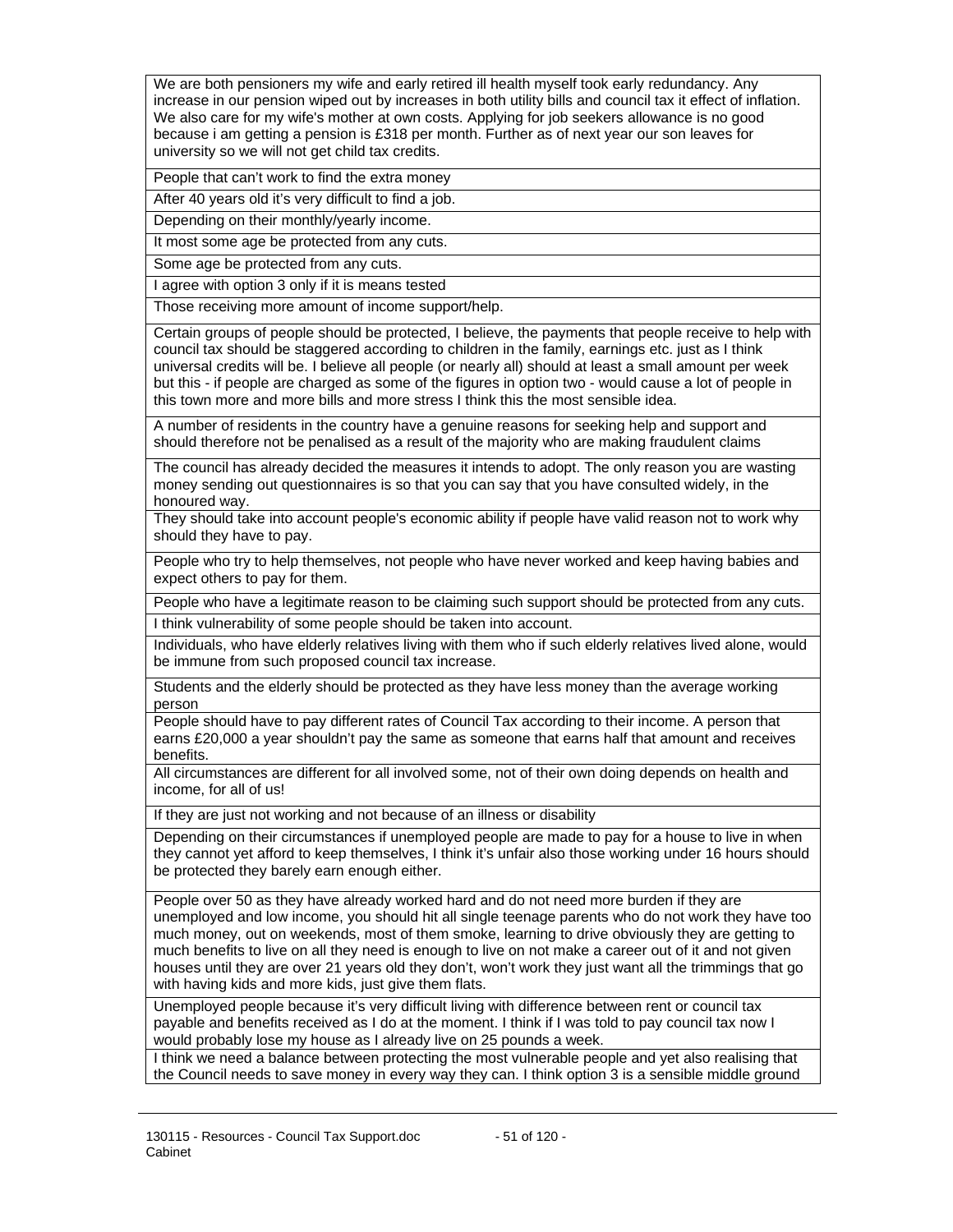as there are some people who are too old to get a job yet are not of pensionable age - how are they supposed to meet the financial demands of everyday living?

Myself and my husband are both disabled and have a very limited income and therefore would really struggle to pay anything at all.

Certain people groups should be protected from any cuts. Those with illness and disabilities who are unable to work. I already struggling to pay my bills. I cannot pay any increase in council tax, If so i have to leave my council house and be homeless.

I think vulnerable people who, for example, have a disability or mental health problem, should be protected because they may have additional costs such as extra heating, if they are at home a lot. And to find extra money to pay for Council Tax would make them short of money.

Obviously people on a low wage can't afford to pay more

I think the chronically sick and disabled should be protected from the Council Tax cuts as they will be badly affected by the reductions in benefits. For instance when the Disability Living Allowance is stopped, how are they going to manage to pay Council Tax when they will find it hard even to pay for the cost of transport which they rely on heavily.

I would say that all disabled people and anyone who has any terminal illness or long-term healthrelated condition should be protected from any Cuts, along with anyone who has a net annual income of £10,000.00 or less. They have more expenses to pay than anyone else, so should not have to pay the price for the Council flittering money down the drain over the last 21 years or so that the current Cabinet Members have been in power.

Residents protected from any cuts: 1. Pensioners 2. Family with 3 or more children 3. Family with disabled child. 4. Disabled people. 5. Family on low income including lone parents. Those certain groups should be protected from any cuts. Disabled people, pensioners and disabled children are vulnerable. Family on low income and having 3 or more children need extra help with living costs, as they cannot afford paying all those cost without any financial support.

Those on low incomes and part-time workers

Single parents - obviously People trying to get back to work that are obviously not workshy i.e. volunteers

The people who should be protected are the disabled people of a working age, those which are on the highest rate mobility with care /carer. These people are the ones not likely ever to be able to get a job and need help looking after themselves and mostly their carers are their spouses and are unable to work because they are the carer. These people are the forgotten, they don't get help with winter fuel payments unless they are pension age but are at risk with the cold just as much. Many can't have the heating on all the time as they can't afford it, having to find extra for council tax as well will put even more pressure on the disabled.

People on long term sick or who have a disability. Everything is going up and money is getting tighter taking that extra bit of them would be the difference of having the heating on over winter. Also the people who are sick spend more time at home and use up more gas and electric.

Whilst I believe that because of local Government financial constraints all people should make a greater contribution, I recognise that certain groups will find any increase a great burden - in particular those on benefits and low, fixed incomes. Even so, I believe that many could make some extra contribution, but the amount has to be a small increase, otherwise it will form too high a percentage of their income and reduce money available to service vital purchases and expenditure. Those who are working/on higher incomes should be the first to bear a reduction in tax benefit, and only then, those on lower incomes/benefits. If an increase was levied firstly on the higher income groups, then hopefully the percentage increase for the vulnerable groups could be constrained.

Disabled should be protected as they are getting benefit cuts and need all the help they can get.

Disabled people and unemployed people as these two groups already have limited income on benefits and taking money from them would lead to more poverty and hardship for them.

Some people of working age may be employed in positions which their pay is so low, they will struggle to exist. If governments and councils stop asking people for outragous council taxes for what is provided, people would have more money to look after their own existence.

I think people on benefits should be protected because it is hard to live on benefits as it is.

Anyone who cannot work due to illness or disability, as this can affect a husband or wife who acts as a live in carer.

People who are genuinely unable to work because of disability or for being a carer of someone who is disabled. The people who should have their benefits cut are the people who don't do enough to look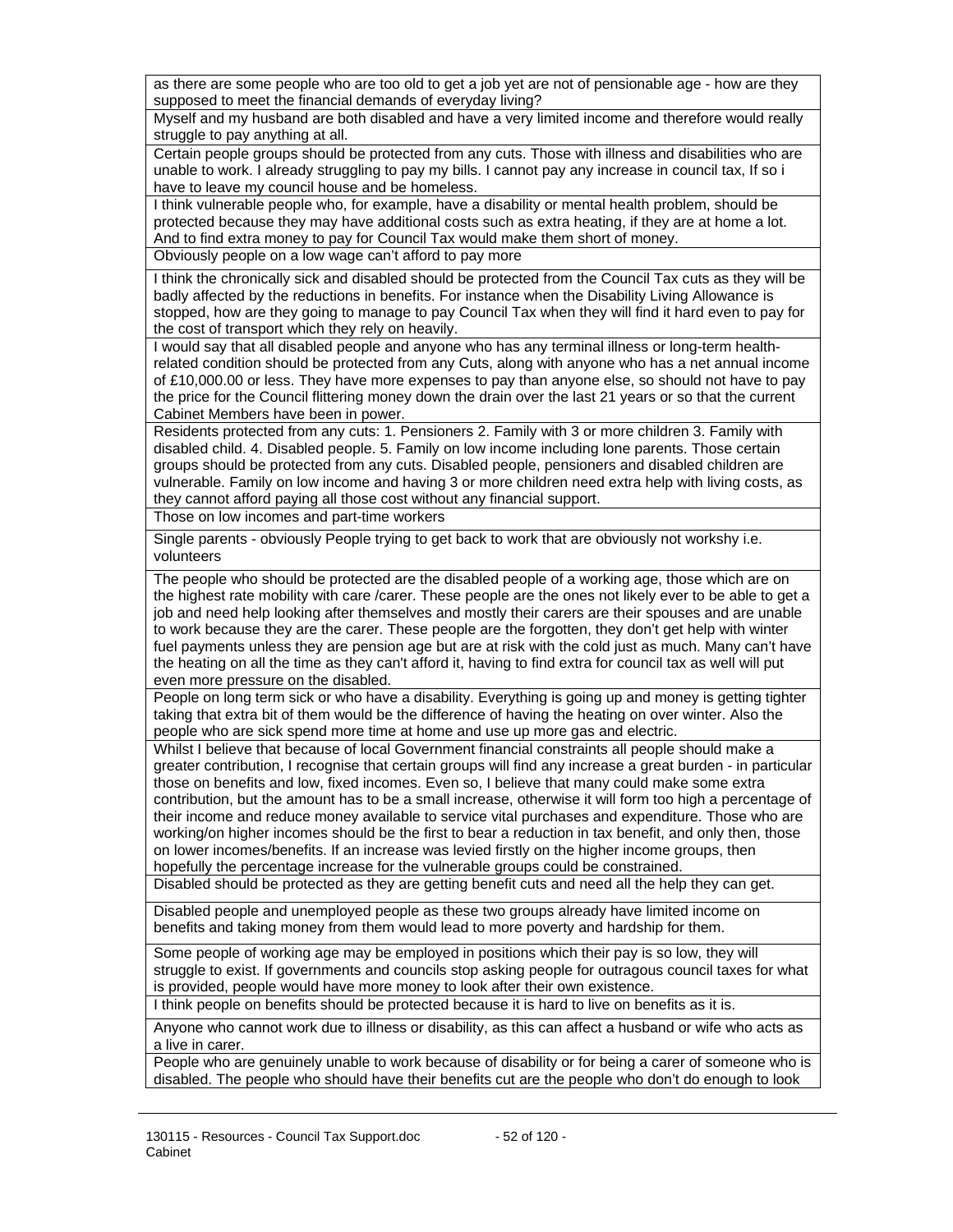for work. The people who sit back and do nothing but recieve hand outs from the government and spend it all on drink and drugs.

Disabled groups should be protected from cuts as these people fall into a different category from working age people who are just unemployed. If you cannot work because of a physical or mental disability you have no other way of improving quality of life.

Like myself I have 4 children but 3 who are in full time education my son is 19 who is at collage since he turned 19, he gets no help ''EMA has been stopped'' so I have to pull out more money for him. I can't work as I have my great nephew off social services and I only get child benefit and tax credits get no extra for having him, so I am saving the government money as I got him out of foster care, I cant work as I have to supervise visit with parents and see when they want a visit, which is saving the government as if they had visits in contact center it would cost government more money I think there should be certain criterias. My daughter who is 24 is in same situation but has no children and stopped her life for her niece.

I feel that people who are receiving Council Tax Benefit should continue to get it. I think that a lot of people including myself would struggle because of other household bills going up all the time, also people on low incomes and with families, a 20% reduction I feel could mean the difference of eating or paying Council Tax.

I do agree that some people of working age should be protected for the reasons I am a single working parent, and at this present time am really struggling with all the other cost of living rises and feel that I am working hard and earning a living and those who don't work have everything handed to them too easily, therefore are NOT willing to work.

Some people on low Incomes or who act as carers or work part time should be protected as it's not fair that only those that don't work are protected as the majority of people are able to work but choose to rely on the state, which means those trying to be better are the ones penalised.

People who work full time but are either off work due to maternity leave or sickness/injury that is either work related or a disability. Personally I feel frustrated that people who are recieveing benefit that could work but don't or can't be bothered recieve help because this gives them no motivation to work!!!

Disabled and unemployed as they are already on poverty line with pittiful benefits they receive.

I have studied the options for the council tax benefits, I wolud like to vote for number one but believe this could be very difficult for the council, so my vote is for option 3 above all we must protect the elderly and disabled people in our area. Also these may be the same people to be hit by the spare bedroom tax.

People who are on low income should be protected. I only have about £50 to live and that has to feed clothes and provide heat for me.

Because not all working age people can actually work or if they do they don't earn eough money to pay the high rate.

Option 3 I think people with learning disabilties who are not able to understand and take part in everyday living skills should be protected . I also think that vulnerable elderly people on low pension should also be protected including elderly people in care homes.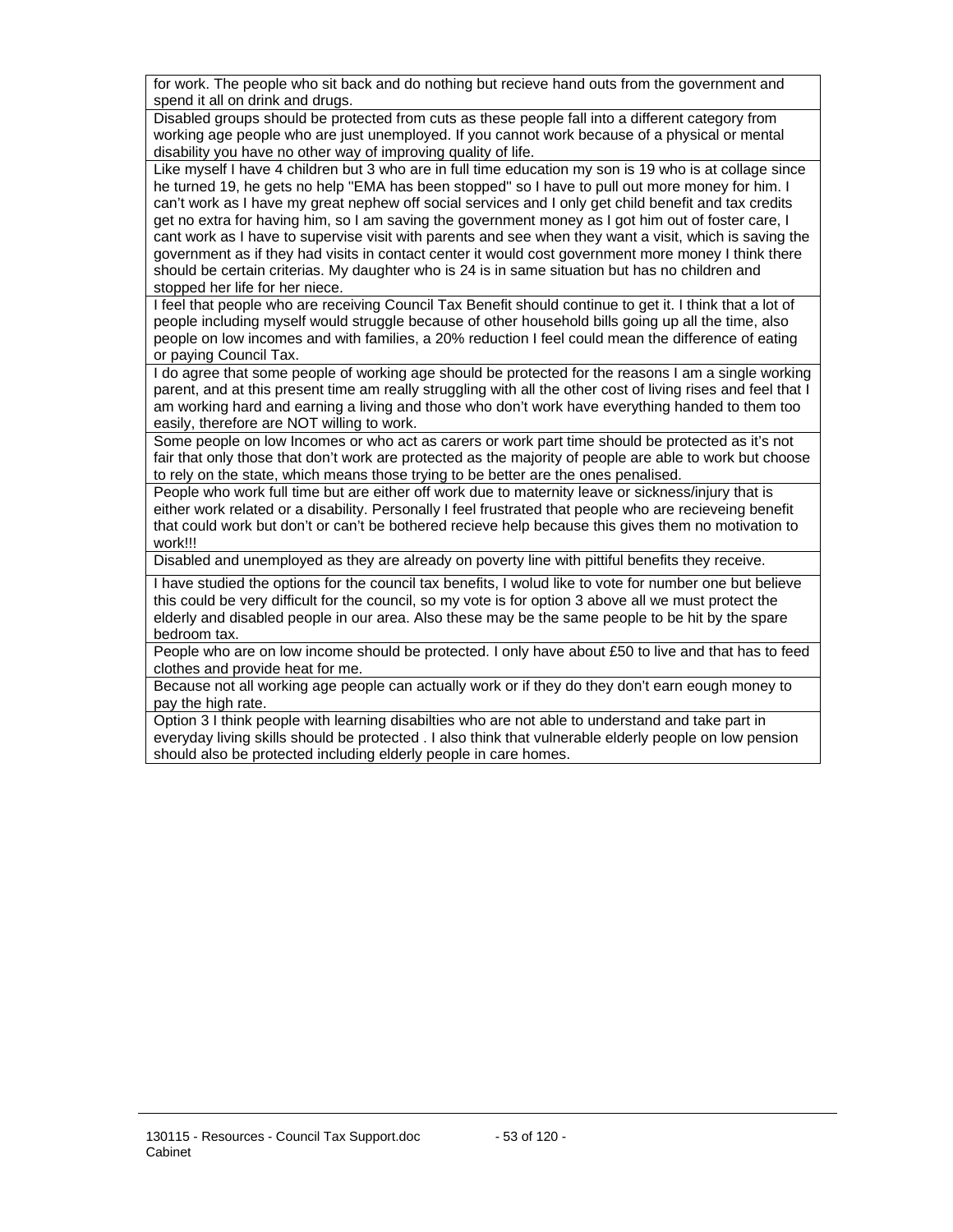## **Comments where no option preferred**

| Think it all wrong what you are doing to people.                                                                                                                                                                                                                                                                                                                                                                                                                                                                                                                                                                                                                                                                                                                                                                                                                                             |
|----------------------------------------------------------------------------------------------------------------------------------------------------------------------------------------------------------------------------------------------------------------------------------------------------------------------------------------------------------------------------------------------------------------------------------------------------------------------------------------------------------------------------------------------------------------------------------------------------------------------------------------------------------------------------------------------------------------------------------------------------------------------------------------------------------------------------------------------------------------------------------------------|
| Disabled people should be protected from the cut they didn't ask to be like they are.                                                                                                                                                                                                                                                                                                                                                                                                                                                                                                                                                                                                                                                                                                                                                                                                        |
| Under the new Welfare Reform, as a family, our Benefits have already been reduced substantially. It<br>is very hard to survive during this recession and to support a family. We do not receive the extra<br>assistance given to all pensioner (regardless of their financial situation) only min cold weather<br>payments. To have to pay towards out council tax will really make my life more difficult.                                                                                                                                                                                                                                                                                                                                                                                                                                                                                  |
| Things should stay as they are. I don't get enough money as it is.                                                                                                                                                                                                                                                                                                                                                                                                                                                                                                                                                                                                                                                                                                                                                                                                                           |
| People over the age of 60 who have lived in council property for more than 30 years plus and brought<br>their family up on council accommodation why should we be put under so much stress at our ages,<br>what about all the immigrants that come into the country they get preference over us. They have not<br>put a penny in the pot, tell me how this can be right,                                                                                                                                                                                                                                                                                                                                                                                                                                                                                                                     |
| The people who are disabled or classes as vulnerable and the is paid members of the public should<br>be protected from any cuts.                                                                                                                                                                                                                                                                                                                                                                                                                                                                                                                                                                                                                                                                                                                                                             |
| People on benefits should not pay as the don't get enough money to pay more bills sometimes I find it<br>hard to pay the bills I have already got.                                                                                                                                                                                                                                                                                                                                                                                                                                                                                                                                                                                                                                                                                                                                           |
| People who are on the dole should pay at lease £5.00 a month council tax. I am on dole and the<br>services I get are worth £5.00 a month.                                                                                                                                                                                                                                                                                                                                                                                                                                                                                                                                                                                                                                                                                                                                                    |
| The disabled should be protected from cuts.                                                                                                                                                                                                                                                                                                                                                                                                                                                                                                                                                                                                                                                                                                                                                                                                                                                  |
| I think people with low income or disabled should be protected, but people who work and are getting a<br>good wage should pay council tax, but how much I don't know                                                                                                                                                                                                                                                                                                                                                                                                                                                                                                                                                                                                                                                                                                                         |
| I find it difficult to choose between option 2&3. If it were means tested then those who have worked<br>hard all their lives will be made to pay more whilst those of us, myself included who are on benefits<br>would not be paying towards the cut at all. Having said that I already struggle to pay my way and any<br>extra would mean I couldn't pay other things such as gas and electric and food. I am not educated<br>enough to work out the maths either or fully understand so I do apologise.                                                                                                                                                                                                                                                                                                                                                                                    |
| All I would say is that, as a pensioner, my wife and I do not get the luxury of a holiday, either in this<br>country or abroad, and every penny we spend - give or take the odd pound when in Sunderland - is<br>spent in Darlington. So like many other pensioners in the same situation, we contribute a very large<br>percentage of our income to the local economy whereas many working families are able to take off<br>and go to the Tyneside Metro and maybe have two foreign holidays a year, which results in the<br>benefit of their citizenship of their town being diluted. This is the challenge that the town faces. I offer<br>this as some defence for the situation that pensioners find themselves in.                                                                                                                                                                     |
| I am writing in response to your article in the November Issue of Darlington together to give my views<br>on changes to council tax benefits. I am concerned that the council is considering reducing or<br>abolishing the single persons 25% council tax reduction. To do so would be totally unfair when you<br>take into account the call on services the average single person uses compared to a family. To<br>reduce or abolish the reduction would be a stealth tax on thousands of single people across the<br>Borough. There are a high proportion of public sector workers in Darlington and you will be aware<br>that they face increases in pension contributions, a continuing pay freeze at a time when inflation is<br>high and utility and fuel costs are going through the roof, an increase in council tax for these workers<br>is simply unfair, unjust and unaffordable. |
| I cannot believe you are still publishing your form on council tax changes. The Government has said<br>the changes in council tax benefit will be CAPPED AT 8.5% by themselves. This consultation is<br>therefore FICTITIOUS as you CANNOT reduce benefit by the as per the options you have suggested!<br>These consultations may cause undue distress to benefit claimants and I believe you are therefore<br>failing in your duty to the public. In disgust.                                                                                                                                                                                                                                                                                                                                                                                                                              |
|                                                                                                                                                                                                                                                                                                                                                                                                                                                                                                                                                                                                                                                                                                                                                                                                                                                                                              |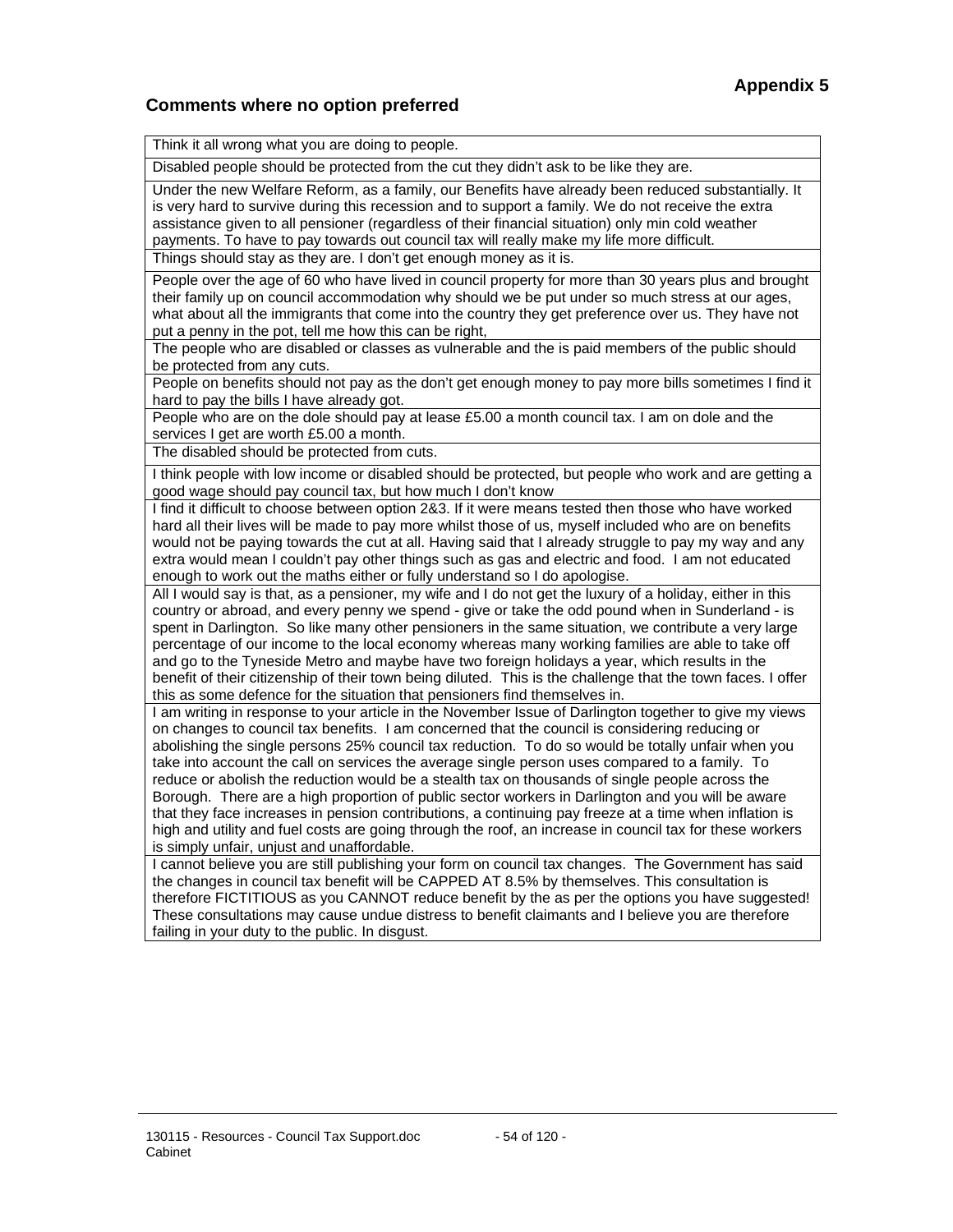#### **Other comments about the proposed scheme**

I can't afford to pay Council Tax as I am on employment supplement as I am on sick I suffer with epilepsy and severe depression something like this is making me ill.

I think it just help them a bit more in paying their bills.

I feel rather charging people on low income by the BAND area, income should be means tested. So the amount of 'cut' to council tax support (you mention 20%) should be dependent on income. Perhaps people who, like us, who are on the 'minimum income' that the government say we need to live on should be either exempt of pay a minimum 10% (Even £160) (20%) is a lot of money to find per year. (Food from our children's mouths!)

Have less foreigners in the country and there would be more jobs for us.

Because I don't work at all because I am disabled. I should not pay Council Tax it takes me all my time paying the rent you are not getting money out of me for Council Tax.

I have lived in council property for 40 years plus, I started with a two bedroomed property then as my family grew I get a three bedroomed house then one by one they left home so I am in a three bed property with my wife, I am disabled so I sleep in a separate bedroom, my son visits on a weekend and helps out with things. Will this affect my rights?

Supplement of cash instead of straw, with disability! Of certain degrees! (Humanity, hope, logic)

Why can't you put things back the way they were and this means the high row as well, all you have done is destroy the town.

Why don't the Darlington put up toll booths on the A1 M and the A66 the cars, vans, trucks, bike who Darlington part of the motorway or the duel carriageway. Yes if they have any green patches of land which the council cut/ask the residents to cut it and say the council money offer them 5% off bill and same with litter left councils to pick it up. Same with the cemetery get the local cemetery and they get 5 per cent of bills. Same with street litter, all council would supply is tools. And best kept street will get a month free council tax the following year.

I think people on benefits who do some form of voluntary work should be exempt from these proposal and should receive other kind of bonus. The council should consider making cuts such an extravagant amount spent on hanging baskets and flower beds. Perhaps regenerating the market square would bring people into the town to shop. Darlington market is very poor especially when compared with Stockton etc. Maybe a brik a brak market and second hand clothes market aid week could help. I have seen those work in other area. If the council rented out stalls midweek it would generate income for the council.

Council Tax Benefit to continue for six months after finding employment.

I have recently gone self-employed and it is not easy making ends meet but hate signing on as is demeaning on character. I suggest the council stop spending ridiculous amounts of money on needless road works and stupid pointless sculptures and starts looking after its people.

For people who have previously paid their council tax but have found themselves in a situation where they cannot afford to pay the full amount should be given support. Maybe only for the time the study and look for work. Those people that have never paid towards the different taxes should be given a reasonable time limit to find work and contribute

Perhaps reducing the salaries and expense claims of council 'fat cats' would help

Yes I think I would struggle to pay £12.32 every four weeks.

Disabled people should be protected it's not our faulty; as do 'work incentive' where is the work? All councillors should take a wage freeze and should the High Management of the council get all of 'community support' they are pointless- what do they do?

Get people on community service, to clean up this dirty town up it is disgusting, and get rid of the top earners.

Stop being so greedy and putting Council Tax up. Try reducing the salaries of the 3 top cats of Darlington Council when their getting £180,000 a year plus bonuses. Do you really think the public don't know about it?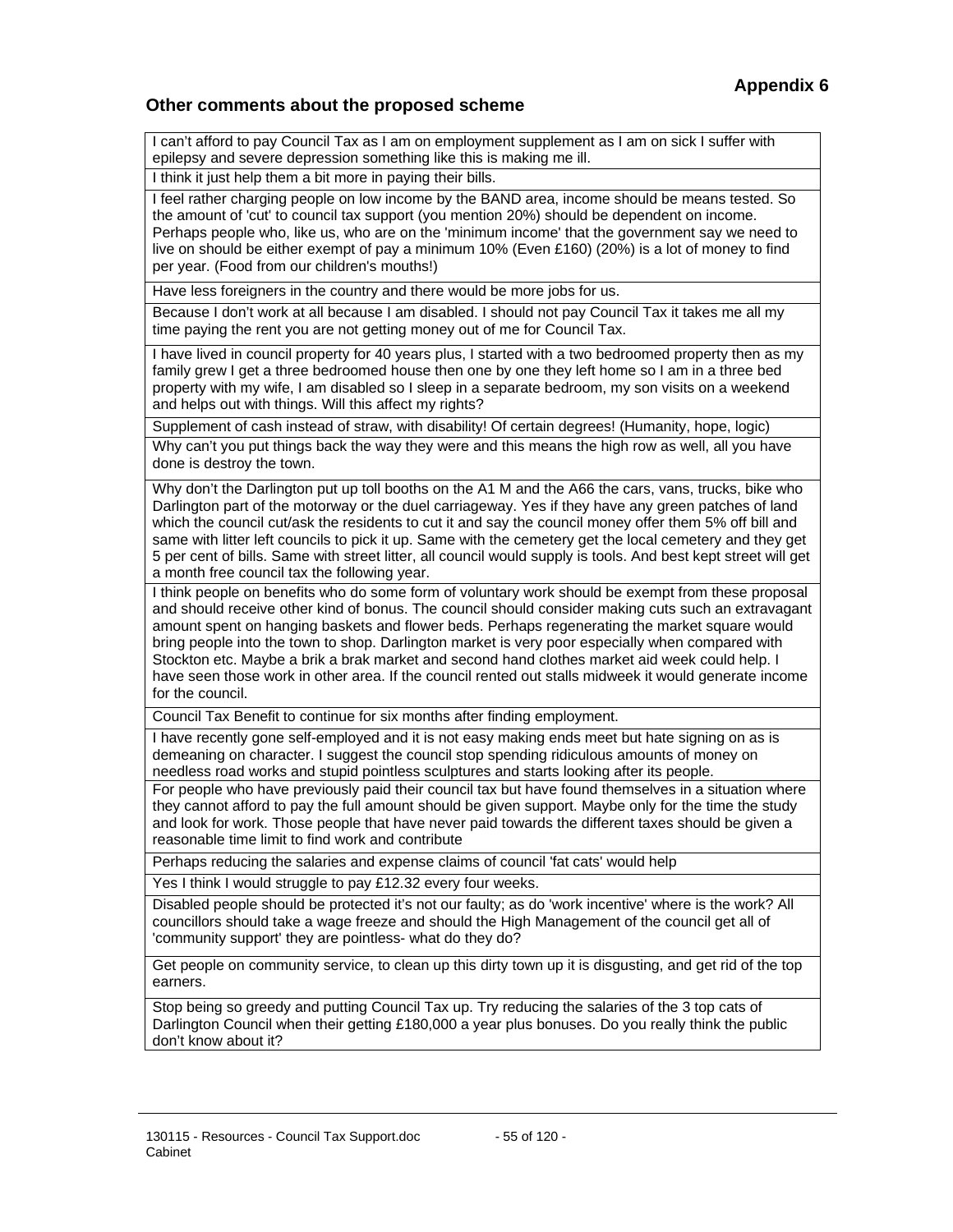Instead of putting new fences up near the main roads in town when the old ones are fine, how about rejuvenating the town centre, creating jobs so less people rely on benefits. Darlington is run down and destitute needs serious work a s\*\*\* town to live in.

As I am long term unemployed/looking for work- 19 months almost 600 vacancies applied for, currently on a work programme, completed several courses to enhance my prospects of gaining suitable employment. Give people more support/hope of securing a better/prosperous future, but also as i live in Sadberge (no transport) re-consider withdrawing our vital bus service.

I think that there should be more help towards the younger generation finding work unless there are reasons why they can't go into work like being a full time career then these people should not be expected to be penalised on these benefits. There should be more help for people signing on to help find work, however only if you're on a higher income you should be expected to pay council tax.

Reduce Council Tax bills if you don't have children and paying for school education. My parents paid for mine before they retired.

Why are you making it more difficult for the low income people? Why are you taking off the people who can't afford it pay more e.g. Footballers, (politicians) million + billionaires plus you can't increase work in centres with no work available

You could help the unemployed by giving cut bus passes so that we can look for employment. Get rid of councillors allowances and expenses, also sell off the dolphin centre, and civic theatre I have never used either due to the expense. Make more on the job training, so people can learn as they work.

Councillors should not receive any payment other than actual expenses, i.e. bus fares.

Why can't people get help getting part time work try in to go self-employed and credits have been slashed or stopped.

Should make it a lot fairer for people who work elderly.

People on low incomes e.g. JSA who live with their parents should not be eligible to pay council tax as it is a relative who they live with e.g. a pensioner. If I was to pay council tax I would struggle with my house.

Work initiatives? Where are you going to find the jobs? Darlington is an unemployment black spot! There are simply not enough jobs to go around and this town needs a major wake up call to bring it into the 21st century. The council needs to: Stop paying benefits to immigrants, take better care of its residents and promote better employment prospects before you start penalising the unemployed who are trapped with no way out! I feel that I MUST protest any change to the present council tax benefits will be a horrific blow to our already desperate standard of living.

I have only recently become unemployed, it can happen to the best of us. As a generation unemployed are the victims, they are treated that way. They get put on silly unnecessary jobcentre courses etc. (that have no benefit at all) councils and governments need to stop backing the unemployed into corners with these cuts and JC courses, because only one thing happens when you back something into a corner...

I believe that if more support was given to young adults whilst being a student it would encourage them to gain a qualification, making them more employable in the future. I feel people who are not studying, just on jsa are better off and are entitled to full council tax benefit. I think this is very unfair. Yes get government to set minimum wages higher so that people will want to work in first place!

1 stop giving money to unnecessary causes 2 stop giving money to overseas charity 3 try +get money from those with money and stop trying to hit those already suffering without any.

people who are fit and well should work 1 day a week to help the council in parks grass cutting etc.

Make people better at in work not by taking away benefits but by helping with like council tax and housing help the … system helps but earning rates are too low before having to pay full council tax and housing costs. I wish I could come up with more ideas but I can't I know it's not easy but making the people with very little to start with pay more is outrageous.

Yes it would be a good idea to increase work incentives to motivate people more to go out and get a job.

I'm on a low income wage so the less council tax I would have to pay would be better for me. People in this country on benefits are struggling enough without having to pay out more money.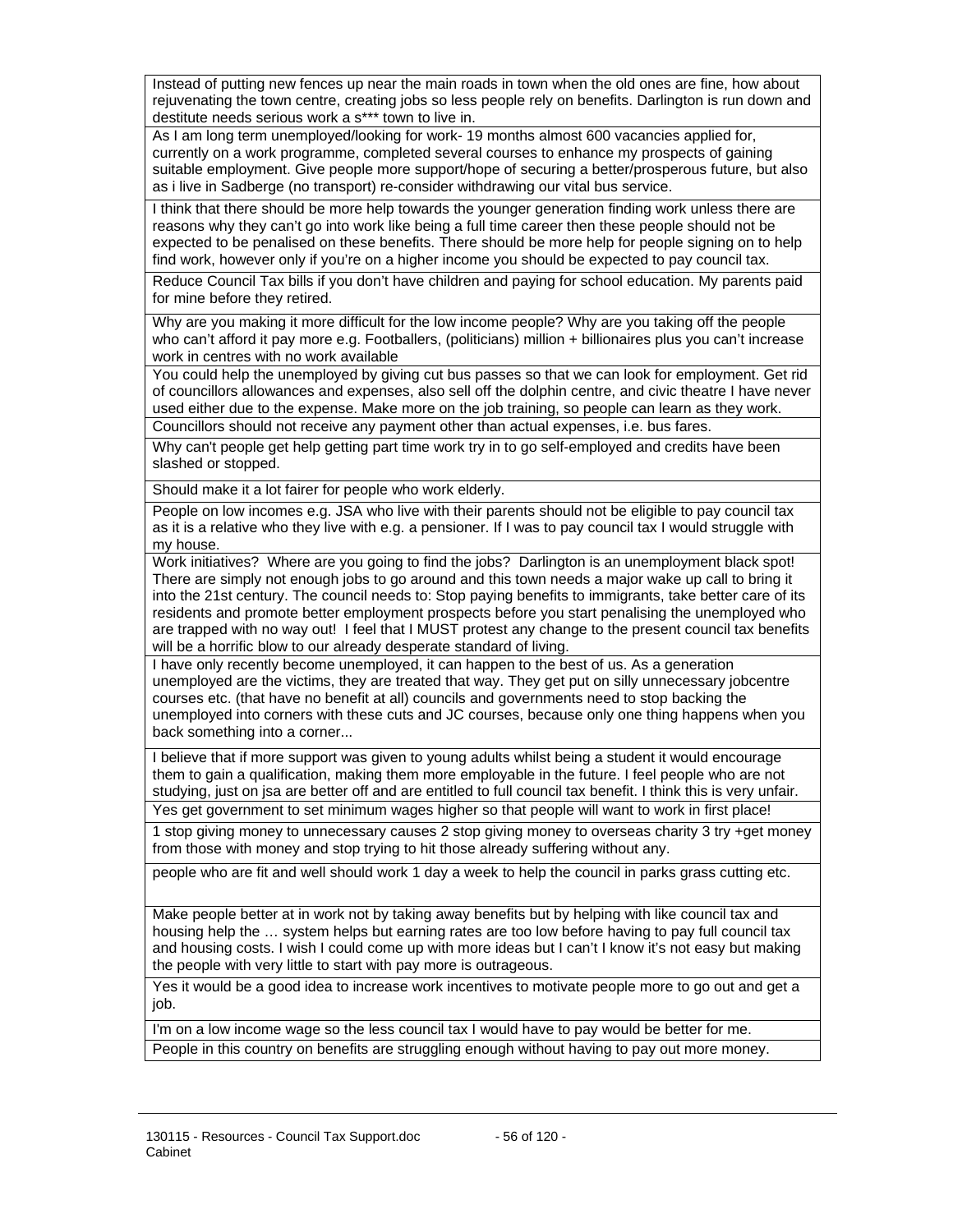Work incentives for people in my opinion is a silly description and misleading way of suggesting people will find employment. Just simply by so called work incentives. People need jobs, not gimmicks nor silly money wasting schemes. Government needs to wake up and spend money making jobs. Don't waste places like avanta or other white elephants. Most people are unemployed by no fault of their own.

Cut wager off high earnings in the council + that will cover the shortfall in costs.

Keep the promises the government made in the forces character men that fort for this green and pleasant land.

More helpful and better set up at Bondgate house, considering this place is supposed to be the job centre the only access to potential jobs are the electronic job points. There are often not working or the jobs are already filled due to the length of time they have been there.

Those who sit about popping out kids just for the money and cannot be bothered to find a job should have to pay towards rent or council tax. But some people are trying their best to find a job.

Lots of people want to work but there are no jobs out there for most of the unemployed.

Jobs are not easy to come by there are not enough jobs out there, most places that do that do employ only employ 16-24 hours work a week and people rely on council tax benefits to be able to make ends meet. £3 a week does not sound much but that's a loaf of bread + 4 pints of milk with fuel bills rising and most council properties central heating only now the cost of keeping warm takes most of the week income so £3 could make a difference to some people

Try to suggest training schemes that could help back into work

That people are rewarded for paying their council tax bills whether working or not.

More jobs should be available.

Helping people to work will mean they can pay towards their council tax. The council should review its own expenditure cut down on waste and make savings. I do not have £3 per week spare. I cannot make any further cut backs on food and fuel.

Why not create more jobs in the council to deal with these changes!! You could also save money by not sending out pointless surveys. You've already decided you're going to penalise the poor so why pretend you're a council with a heart.

Cut the wheelie bin collections save money there, also traffic wardens limit to one each, car park I have seen them in twos. People who live in these big houses getting too much benefit HB paid cut it, save there. I am not, I am under any body taking to court for crimes there fines should go to the council.

Reduce the amount of traffic wardens on the car parks to one. Bin collections to once a fortnight. Anybody who goes to court who gets fined pay the money or costs to the council tax department,

It has been in the local press recently that the council is going to find one million pounds for wheelie bins in Darlington, whilst I believe in waste management, this scheme is completely inappropriate, wheelie bins shouldn't be put before people's welfare. This should be scrapped to concentrate on that money been put into protecting the most vulnerable of society including those with disabilities.

Why not have a Darlington innovation centre, for people to come forward with ideas they have, like myself who has an idea to create jobs and save money for the local councils. An office/organisation to allow people to come in and chat. Just a thought!

still allow single parents to receive full council tax benefits enable them to use the theatre/ dolphin centre and other council run venture

Allow older people 45-65 be given the chance to work because all the young ones are getting the jobs whether they have had experience or not which applies in the main people like myself who want to work but can't because of reasons stated so is the reason why i should receive help in reductions. Bonuses i.e. xmas bonus and people making a decent living should not be given bonuses, people who receive fuel allowances who are in full time employment or are getting other incomes should be means tested for this. The biggest incentive would be for people to find employment they jobs are not there, also minimum wages are not enough for people to live on. If wages were enough they would not have to claim benefits. Some people of working age could do voluntary work within the services that could be cut as part of receiving benefits.

People like me need work incentives but an actual job offer! Is what most unemployed people what. Then if we were working we would be happy to pay a bit more CT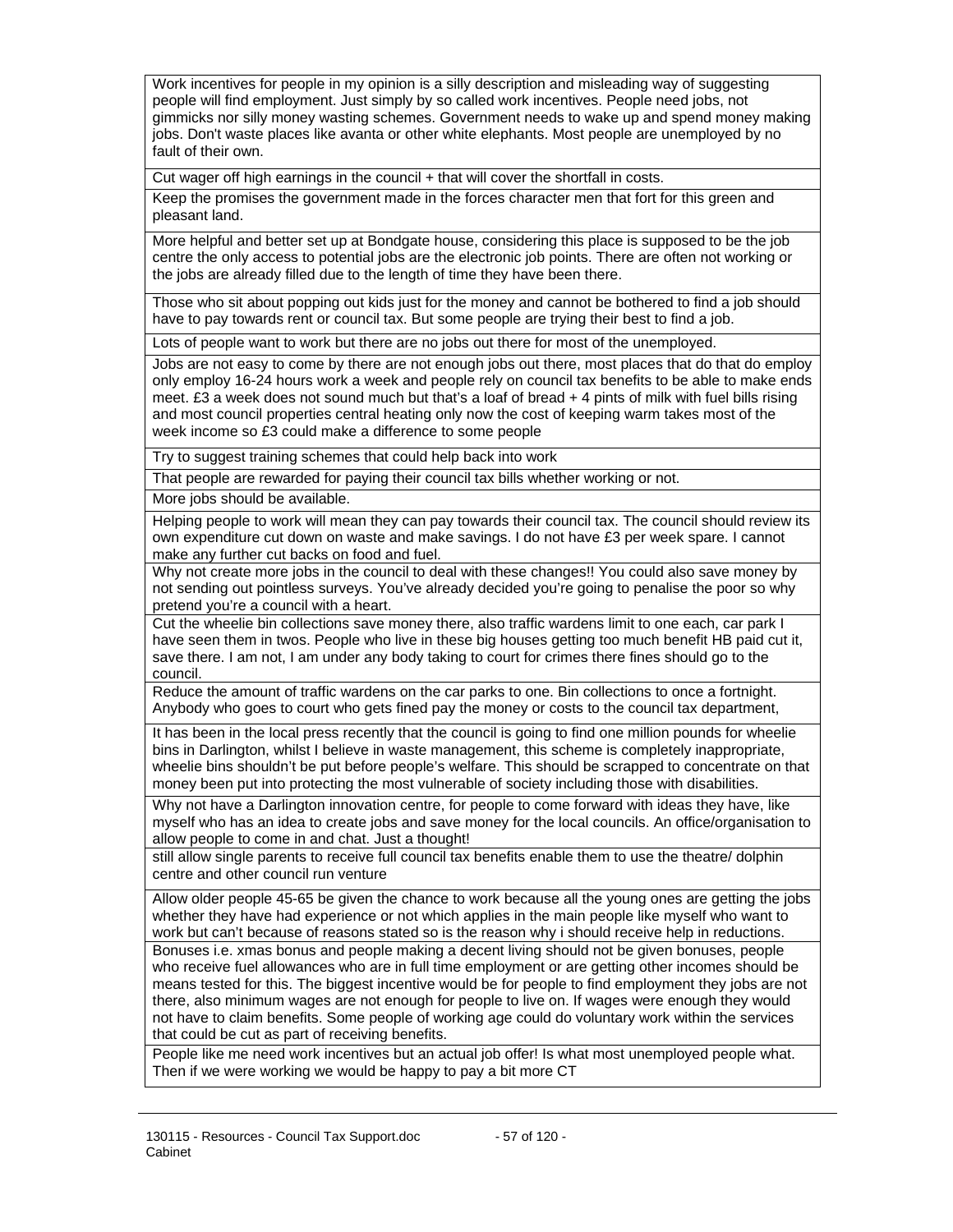Do 1 hours community work a week instead of having to pay towards Council Tax if on benefits that way people will be active ready for work IE grass cutting, litter picking etc.

Employers should be MADE to be more flexible in order that us single mams can go back to work! Child care should be more AFFORDABLE! We are not all lucky enough to have a partner or a supportive family to enable us to go out to work while juggling family life, school runs etc. It is hard enough affording to live, due to the rise of gas and electricity bills, the weekly food shop etc. And why shouldn't pensioners have to pay towards their Council Tax?! They get enough freebies, bus passes, heating allowance and various other discounts. VERY UNFAIR to penalise lone parents.

I have no objection to any scheme that tests council tax recipients with regards to their efforts in finding work. I, personally am working very hard to get back into work and consider this as a prerequisite to receiving any state or local council benefits.

What has finding work got to do with the Council?! That is the job of the DWP and other organisations.

People on ESA cannot work due to illness and it is not by choice they are different to Job Seekers.

Give them a volunteer position to work for Benefits received, plenty of people out of work want to work.

Recognise and reward voluntary work. Perhaps people could earn Council Tax credits working in a voluntary capacity, many of those unable to support themselves due to ill health are able to work in a part time capacity and could also benefit from a scheme such as this.

You ask for ways to increase work incentives for people receiving support with their Council Tax. Well, receiving support with the Council Tax isn't a lifestyle choice. At any one time the number of jobs, including temporary and part-time, is about 150,000, and the number registered unemployed is about 2.5 million. So the ratio is about 17 to 1. So, how can everyone have a job? This isn't a rhetorical question. Please tell me. Then tell the Government.

As previously stated if the council was to cut council tax benefit then a lot of genuine people are really going to suffer meaning the genuine people who have lost jobs and are struggling to find work and who already struggle to pay the council tax they already have to.

I don't see any evidence of improving or increasing in social housing. How many businesses we being run from buildings which have been converted from dwelling to businesses premises is would make sense to utilize empty office buildings by offering have been empty for years! Ps. how much has it cost to conduct this survey? i.e. postage/ questionaries' etc.

Push for a project to localise employment in Darlington. We quite literally are becoming a caring/services town. It is an absolute fantasy that the unemployed need an incentive to work. They simply need jobs to go to. Whilst I see unpaid volunteers looking after verges, where council gardeners are reduced to emptying litter bins. It should be the other way round or unless it's a charity to pay them. I see factories been built in Washington, Sunderland and not one in Darlington. My proposal would be to ask the regeneration staff to quantify their roles. Publish their K.P.I's. How many jobs have been created against how many we need. My employment has for 25years been out of Darlington. Now my sons are having to find work outside of Darlington. With the cost of fuel, we have to ask ourselves, why live in Darlington!!. Just ask yourself the question or do a poll on where will your son be working and stop blaming the unemployed they are the victims no the perpetrators.

The problems I have found with jobs in Darlington is that say I did casual support staff work at the priory in Middleton St. George. The hours are hugely variable. No hours to 50 hours for week. Current rules on ESA only permit you to do 12 month permitted work i.e. getting paid on top of benefits for a year. This is stupid in my opinion because when the 12mounts is up you have no choice with a nonguaranteed income and a mortgage to pay, but to quit the job. All people on benefits should be able to do work casually work on top of benefits for 2 years to try and get to full time contactable hours.

Stop giving support, you either need a job to live or not. Too many happy to get things paid for them. If they don't work they get no money simple!

Every company should give people changes to show what they like at working instead of putting their noses up at them

Stop wasting money on little islands in middle of road and wasting on speed ramps workers just standing about talking 3-4 to many on jobs flowers on fences waste of money to many workers in town hall to much money wasted on booze for town hall meeting too many hangers on over all Darlington town council too many chiefs too many expensive police cars.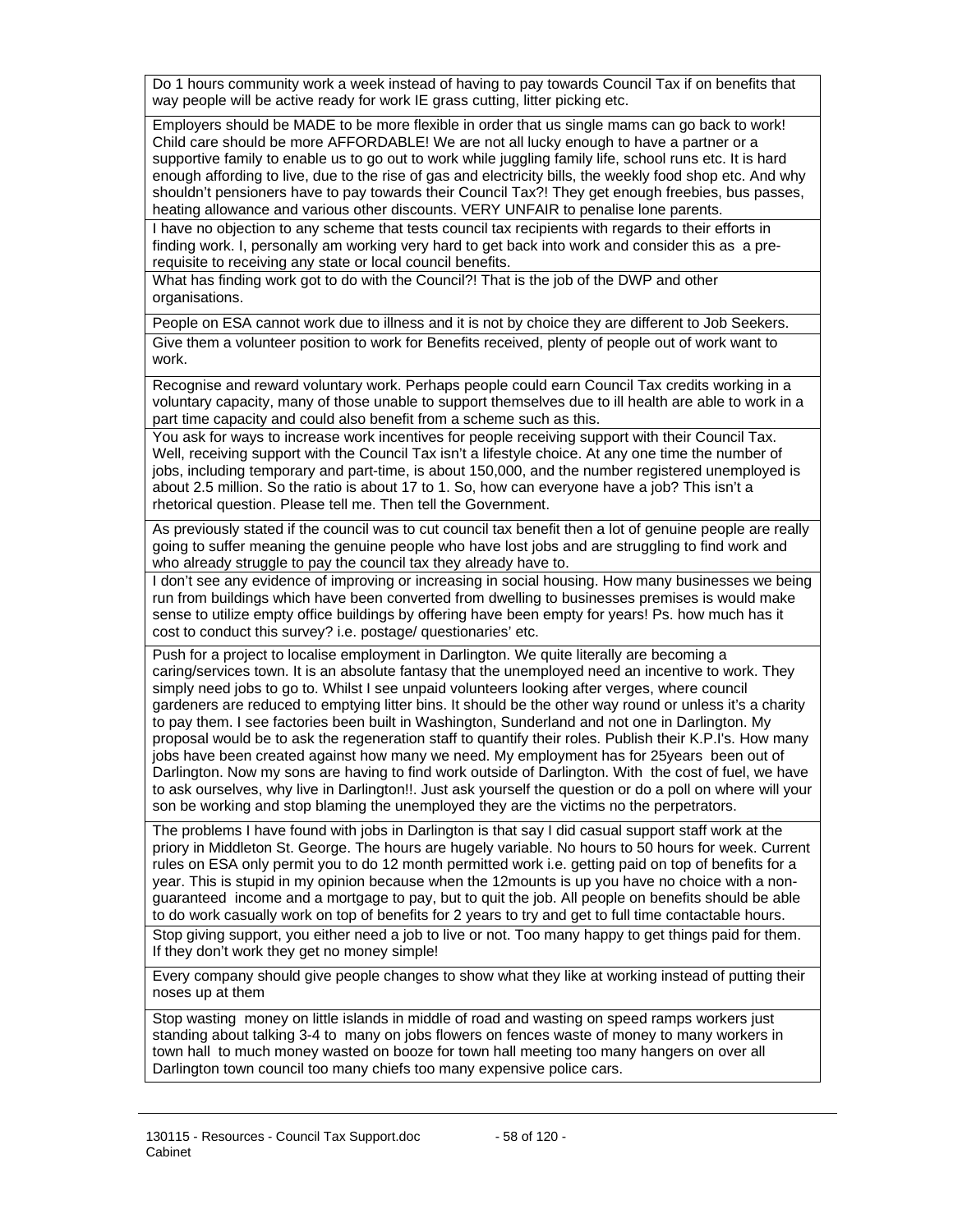There aren't any jobs so who are you kidding??

I feel we don't have enough jobs or businesses in Darlington for people to get work. There seems to be loads out of work but the work just isn't there which as a home owner is very worrying trying to get bills paid and keep a roof over my head and would have the same issues if elderly would have the same issues if on their own.

Clean the streets- Work incentive. No scheme- No Dole- I had to do this in the 1990's.

I'm not so sure it's a council capability and not more like a government issue. But I think in the past governments have been happy to give benefits to people subsidise low wages. Instead of now making people feel guilty about taking help to survive, why not stop subsidising companies low wages with benefits and make them pay living wages if prices are going to be allowed to rise on housing, rents, taxes, food, fuel and gas, water and electricity year on year then wages need to be paid at liveable levels without a dependency on assistance. We did not choose this way, consecutive government have let this happen.

Grants for setting up your own business. The government says there are grants there, but the job centre says they can only give you £250 towards starting your business. There needs to be help and clearly visible for people with ideas. People on income support don't have any money but have good ideas to get work but are not getting help in Darlington.

It's a good idea for the young, and people who are able to work. I don't work anymore I will be 60 on December 14th 2012. I don't get up till late in the morning, not because I'm lazy but am just not awake early on so how would I possibly go out to work, sometimes I'm not well.

The government must understand disabled couples on minimum part time wage will also have to cut other things to pay increases especially disabled. There must be some grey area in any choice you make not black and white every can't be classed the same just because are working common sense must come in

Why don't you help people out for the first year then after that increase it year after year I think this would be fair

I suggest that the role on scheme for one month continues as it helped me 100% when I went back to work in September.

Allow small earning to be allowed more favourably. E.g. less steep taper. End artificial employed/unemployed boundary (e.g. 16 hpw) Promote part-time work. Increase discretionary support for people who have been on JSA for less than 26 weeks (e.g. New Enterprise Allowance). In work benefits for staying employed to reduce 'revolving door' claimants.

I think even though people on low incomes and out of work, they should still contribute in some way even if they are lone parents, disabled everyone should help, we are all in difficult times and something has to give somewhere.

All new English should set no benefits until they have paid into the scheme for at least 5 years.

I think council payments should go up. Because people finding hard to coup cause everything else is going up

Increase the minimum wage for those in receipt of it especially amongst the young

Stop wasting money on survey like this. Stop selling off what belongs to the people of Darlington i.e. civic theatre, arts centre, stressholme. Stop spending on street fountains i.e. steps etc. stop paying senior staff big wages i.e. chief ex etc. cut councillors wages by 50% be the first council to go bankrupt and see what the got does. (i.e. news)

Very difficult to increase work incentives if you are between 60-65 no one wants to employ you at this time of life. Might be beneficial to younger people with families- ECT.

Tax business more, tax the wealthy more don't make any cuts to the councils expenditure as it's bad enough already. Collect rubbish once every 2 weeks. Don't have a mayor who needs one realistically SACK HIM/HER. Do your newsletter on cheap paper in black and white with on staple in the corner.

This questionnaire I hope is funded by government and that you have received payment before you had to print and send out this document!!

Everyone should pay council tax to ease the burden.

Those who receive Job Seekers should when the snow comes should do snow clearing and gritting to receive a one month exemption from Council Tax.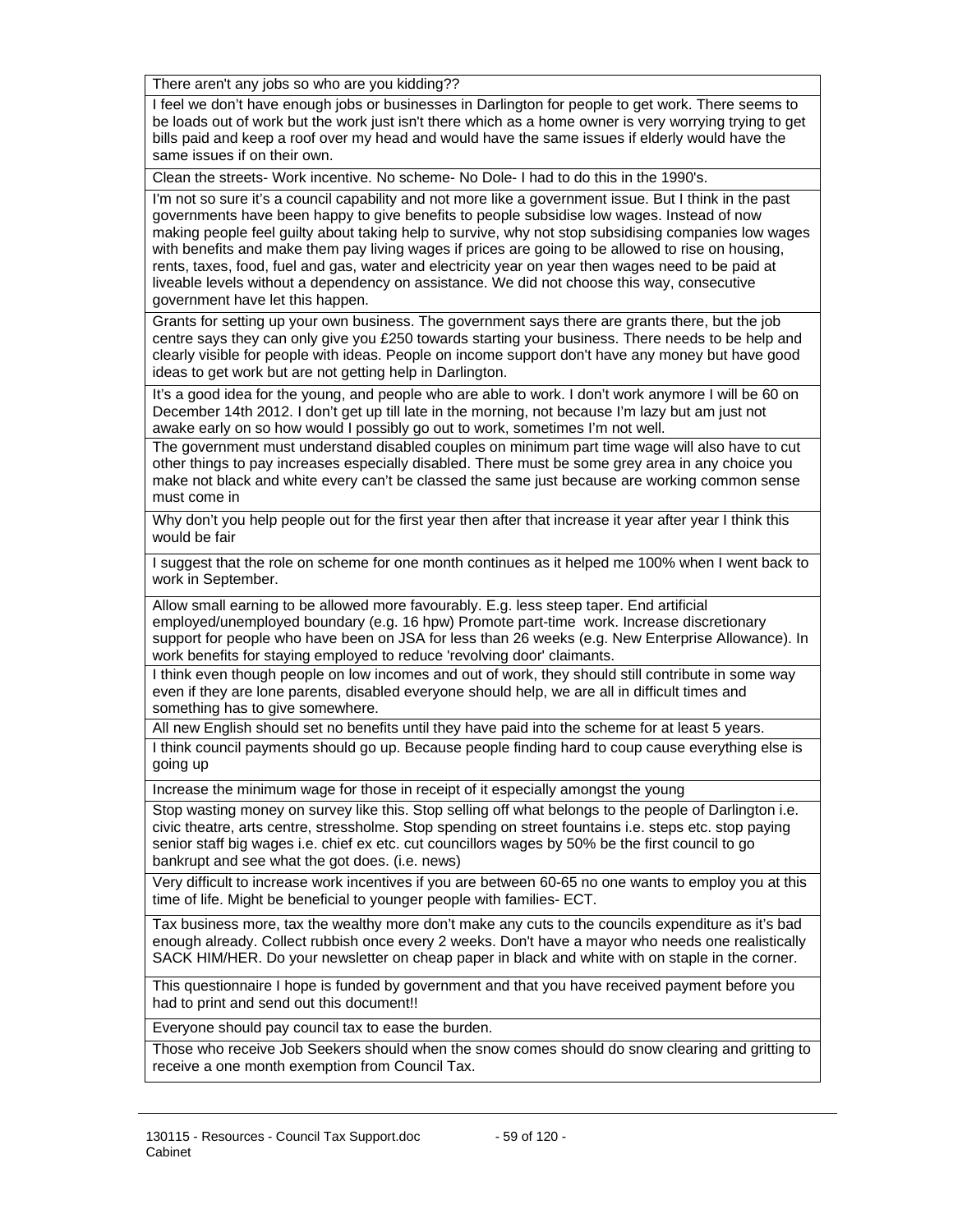Why don't you say to people who are not in work and get help for their Council Tax to pay a little amount towards it and say to them they will get more help and support if they have found work so they will think that they need a job to be better off.

I think if people are unemployed and claiming council tax benefits they should do voluntary work to help the council

Stop paying councils for doing nothing, leave them alone and stop giving us stress.

Have not had time to read it yet. Will let you know once read if any ideas come from it

The treatment of self-employed people on low incomes by introducing a minimum assumed weekly income (16\* minimum hourly wage) Is harsh and deviates from the likely to force self-employed people back onto the unemployed normal employed people with respect to assessment of income. Help people find a job and for the government to give people who are over 25 get an apprenticeship and advertise the help and support a lot better. And it would give people a better chance in life and stop cutting jobs, if people who are over 25 and get an apprenticeship off the government they would have a trade behind them and they'd have something to fall back on. And even build their own business and employ people to help the job shortage.

There are no jobs but kids shouldn't leave school until in employment

Enforce employees to give young people etc. a living wage and not 7.50 an hour. Give people more support financed and direct for longer or when needed in the first year into new employment. It Is very expensive to live on your own. So extra help is needed or encourage house sharing to improve living standards

Council tenants could do certain jobs on council estates for % of relief with housing or council tax bills

Put high wage earners, Banks and Businesses who are making more money than what they know to do with on the top of your agenda, otherwise there will be more of a divide between rich and poor. Do not make the lives of the people who cannot afford to pay worse. People are struggling to survive and you and the government are making it more difficult for them. TAX THE RICH. Those earning above £26,000 per year on a scale going up. Those between 18000-26,000 on a minimum sliding scale.

Take the money off the so for rich and leave the old and poor alone.

If they work more than 30 hours at work they should receive help on council tax they should have people under 30 hours should consider looking for another job also to receive help.

If you don't work + have NO reason not too, pay council tax or get a job.

Ensure job centre staff are updated with information they provide- as they miss inform people all the time. I had no incentives at all but still returned to work. Providing individuals with a support network which encourages, supports and reviews the employment process on a personal basis would turn things around. I challenge the council to employ me for a 6 month trial as a qualified advisor in both counsellor advice and guidance i know i have the skills to change the though process of the unemployed.

Means testing is always lower level disabled loss. I have just lost my carers because I am on low level disabled, yet I not only cannot pay, but I am still now without help.

People that work very hard on low income need help with their council tax and it means a lot by giving them a little help by stopping the help, people will think what is the point of working if they cannot even pay their bills and people that don't work get everything!

I am unemployed I get jobseekers allowance I sign a contract for this which the government give me enough to live on not to pay more council tax and where am I suppose to find this extra money from if the government only give me enough to live on. Answer on a post card?

People returning to work after a period of unemployment should receive the benefit of housing benefit and council tax for a period of 2 months after employment to enable them to get back on their feet Increase for those on benefit, who seem to have a better lifestyle than those who work.

I have no idea. My son applies for 8 jobs a day and rarely receives a reply. Sometimes he gets a telephone interview then hears no more. Working links have said he has an excellent CV and his interviewing skills are very good. There just aren't the jobs out there, don't axe the second adult rebate.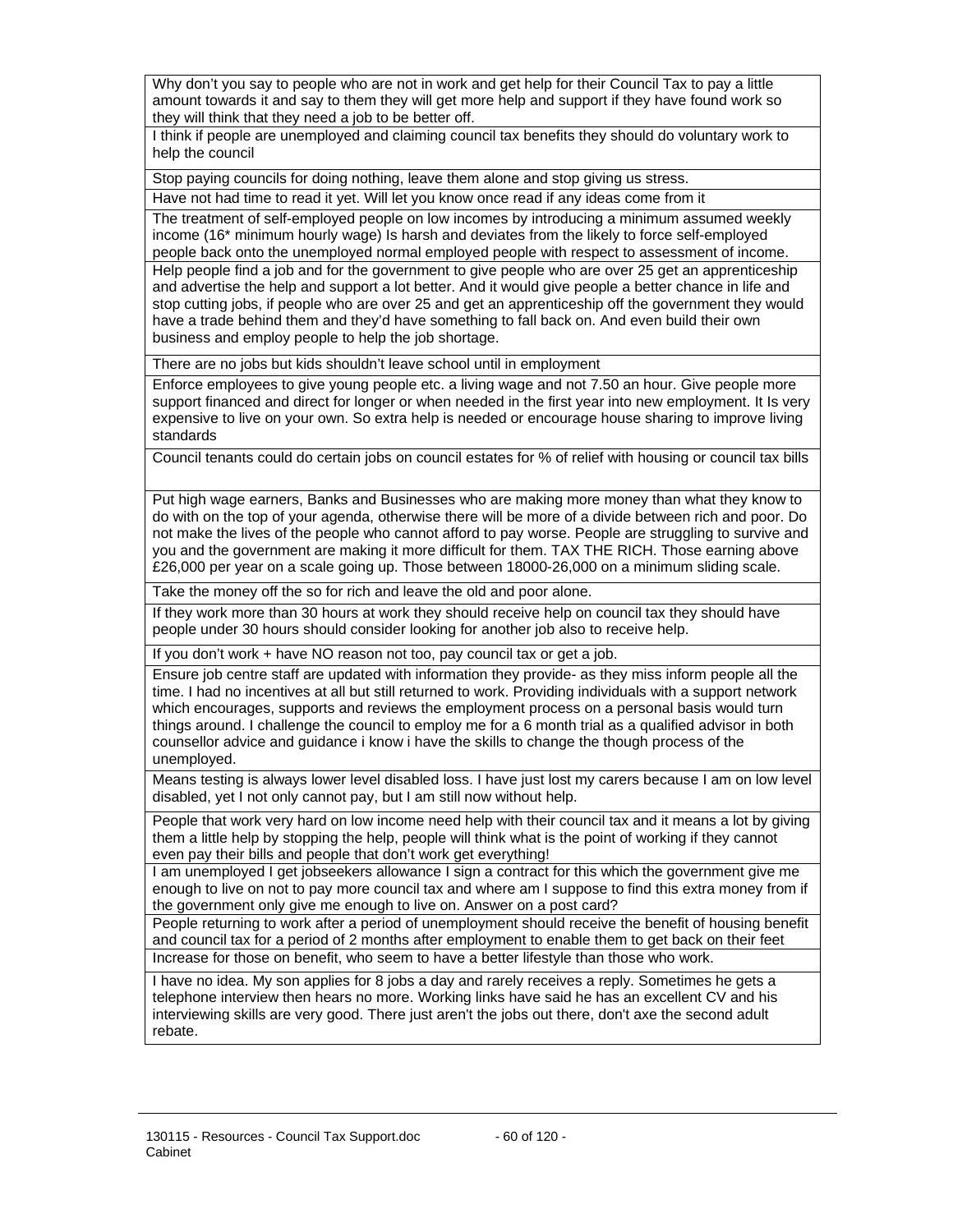I think that people are on higher income should have to pay more council tax also that should also depend on their higher bands and areas ill people don't suffer as this works the same always that the richer get richer and the poorer get poorer- the wealthy people are laughing all the way to the bank Stop cutting funding and personal and there would be less people to support. Reduce the retirement age as your classed as past it at 50 now a days and there is a lot of young unemployed.

Provide better work opportunities with wages above the regional/national average! The only incentive would be a payment holiday allowing someone just taking employment at the Darlington average wage a small life way at a time of uncertainty and high cost.

Please be very considerate in your decisions especially as benefit have been dramatically cut, people such as myself with depression are finding it very difficult now. Perhaps as suggested by my comments on the previous page, you would consider those who would not manage at all by having to pay Council Tax. Thank you

Create more jobs instead of job cuts, get a better idea of the local migrant workforce who work and claim benefits then send the money back home to their own countries instead of boosting our local economy and there are plenty give more to help the unemployed who are looking to rejoin the workforce.

I think the council needs to focus on young people who receive housing benefits and do not work and also on families where both parents do not work.

People who have been affected by these misfortunes of birth have lives + can never enjoy the luxuries other people can work for it would be a gross injustice to further deprive them of some of their reduced income. I appreciate your predicament and wish you a wise + compassionate solution. People on long tern unemployment i.e. young people should be given the chance to having training on what sort of work would suit them.

People who currently receive benefit and can do work of some kind should be expected to do some form of community work to help those less fortunate. It could be anything from tidying an elderly person's garden or helping someone fill a form in for something. Help and support could also be given to help someone become self-employed even in these times. Work ethic needs to be changed.

Young people who have never worked or young woman who get housing pregnant or

Higher wages, cheaper rents.

I do agree that the council get tenants to pay a greater percentage of their council tax as the council as landlord cannot continue to make up the shortfall next year after the cuts that have already taken place.

I'm afraid I am not informed enough to suggest anything. Incentives are like disincentives WHO exactly determines a positive outcome.

This town is a labour voted town and out council should come about vulnerable and poor people and council should protect these kinds of people. There are some businesses in Darlington taking advantages of current policies and a basing the system by cheating on their VAT and income taxes. Also there are some people cheating the system and by tracking these kinds of people, then council could find more jobs for some other people.

These proposals should not go ahead the disabled/unemployed etc. cannot afford to pay. Other services should be looked at first, councillors allowances, parish precepts, re absorb parish councils into the borough, no wheelie bins, make Ada Burns pay, stop having the mayor's ball, put the market back into the market square with no parking fees to encourage visitors, do not pay for immigrants or any asylum seekers, stop wasting money on the together magazine, stop wasting money on paperwork with pre-paid envelopes, cut the number of councillors each ward only needs one our 2 are useless but still take, take!

Tell the govt to stop all the closures of factories and making all these redundancies anyway whatever I say won't make a difference you don't hear of pay cuts in the govt or job losses in London, not just the poor, the worker and the north it's a disgrace.

Bring back more apprenticeships or even better service

People who leave their homes empty for half the year (travellers, many in my street) should pay council tax in full as technically they have 2 homes by living in caravans as well as houses. They always seem to 'get away' with paying less than any ordinary residents.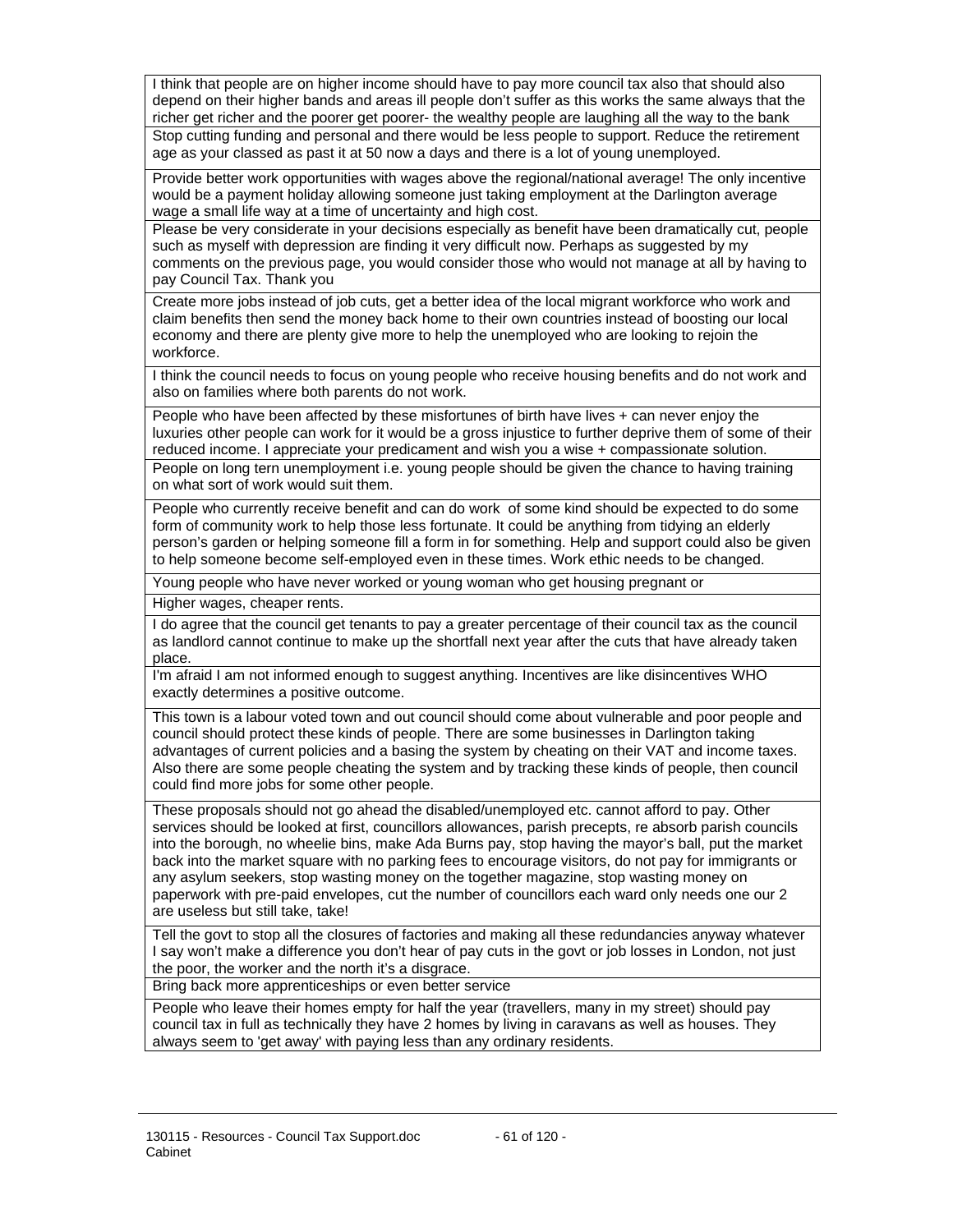In my opinion I'd love to have a job and pay my bills as I have in the past. I think some of the bands should be reviewed a guide to how much you will have to pay compared to what you earn would make it easier to understand and there are some very rich or well of pensioners why should they be exempt. I also think the rich people should pay more anyway. And private landlords should pay council tax on any property that they own occupied or not.

Work incentives? Where is a 40-hour a week job to be found? Shops + factories are CLOSING!! My son, who has a degree has been working on a 4 hour contract job for a year now. He HATES going to sign on but at least he is doing something where others are not. The triers aren't praised but penalised for every job he's held he's overqualified. How can you increase work incentives when there's no work to be had + the young are frustrated and empty with despair? Do we all live on the same planet? In the some country? I think NOT.

Firstly, drastically cut the wages of highest earners In the council- e.g. ADA Burns who receives an obscene amount and has just had a pay rise when the council is supposedly short of money- with the money saved from this, there would be hardly any other savings needed to be made. Also, instead of botching things up when called out to be repaired- use decent items in the first place- that would save LOADS of money in call outs and parts and after hours wages- when refurbishment properties use decent contractors- not time cheapest cowboys whose mistakes have to be sorted by the council at even extra costs.

Haven't read executive summary as have no internet access. Other proposals I would think of implementing are to stop winter fuel payments to those people abroad and means test the current bus pass skeme. I know of people with two cars taking up this freebie!! I think it is all too easy for organisation to take things from the people who are already finding it difficult to make ends meet

The council and government will do what they deem is 'best' regard less of comments and suggestion made by the inhabitants of this country/country etc.

Job centre staff require more training. They often are not aware of opportunities/training options. People are often given little help in finding work and are not better off as work related costs i.e. travel, extra rent costs leave them out of pocket (FACT)

I think it is long over-due the country made cuts at the top! Including significant wage cuts at the top, councillors expenses should be stopped or at least means tested to the same levels at poor/disabled e.g. If they earn under £15,000 & do not have assets of savings over £6000- EQUAL STANDARDS! People on large incomes do not need to claim £400 per month just on food, wining and dining! Whilst disabled people and others have less than £40 per month for food. Darlington should vote on whether we really need a mayor anymore to wine and dine with the rich and if this is cost effective and essential in the current and forth coming financial climate.

Better off pensioners should be affected.

More child minding facilities for single parents so they can work and not claim as much

People on benefits can't live now on what they get off state benefits, I think you make people who work pay more council tax not us.

Target people who are able to work and choose not to and leave the people with very serious disabilities meaning they cannot leave their home on their own and live a life without any kind of independence or dignity.

I think people who are disabled and can't work should be treated like pensioners and be exempt, if not where are we supposed to find the extra money from, as are benefit is already the minimum need to live on.

I think a lot of young people aged between 18-28 struggle to find work as most have little or no qualifications or working skills and once a young person's starts claiming benefits and have never worked they become lazy. They need help and guidance maybe more apprenticeships available to them.

Stop placing obstacles in the way of people who are already trying to gain long term employment.

Small businesses can't succeed and no help for them. More education courses for working adults so people can get work and stay in work from local companies.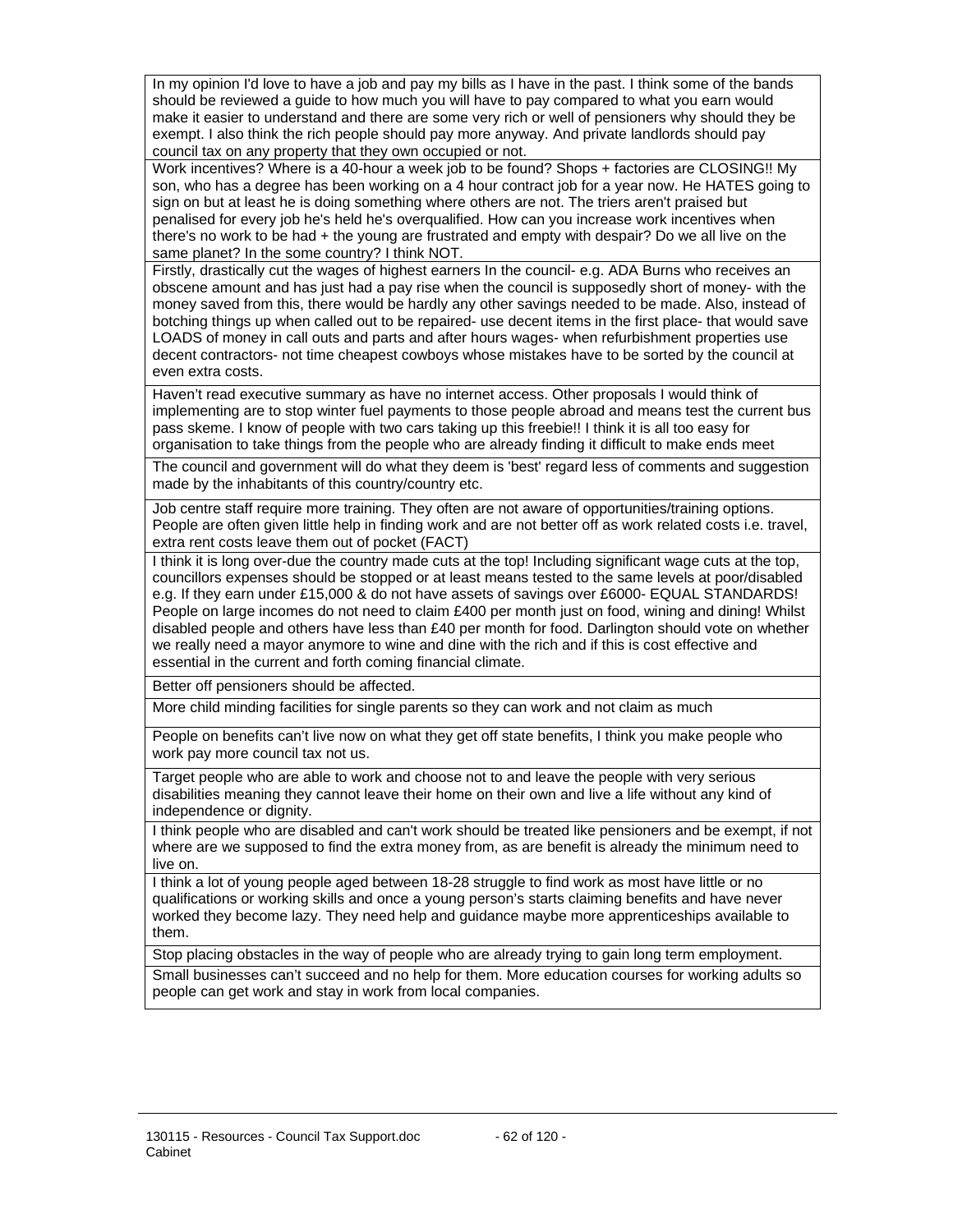Cut things they don't need like council workers coming out, lifting slabs, sticking a shovel full of sand underneath and then putting slabs down. Then the supervisor coming out to check and then signing work off. I watched this a couple of years ago and it took 3 people all afternoon to do this. What a waste of our money which could have been better spent on services that we need like highways money and tidying Darlington up! Also more staff at lower levels and less at management levels would help the council budget. People who can work but don't should be made to either get a job or train for a job or part of their benefit should go towards paying the benefit you have!

Lots of people are going to suffer. Get these people who don't want to work on something, to receive benefit, otherwise stop their money.

Despite the cost of printing and postage for those questionnaires and surveys, Joe public is seldom or if ever listened to or heard by councillors or over paid politicians, who arrogantly strut around ignoring the people who put them in a position of trust. You're going to proceed with this at all costs anyway, so why ask us!

I would suggest more work trials and courses for people to retrain if they have been out of work for some time and need skill refreshing. Training programs in-house with business where the business has the option of employing the trainee at the end of the scheme . In a lot of cases a person in better off not working as they lose more in benefits then they gain in wages. Those with mortgages shouldn't instantly lose help with that because it makes working makes them financially worse off. Encourage single parents to work up to 16 hours by not making it effect income support payments

Our own experience is, it's getting that there is now less incentive to work, over the past six months we are paying rent, council tax which we didn't before and also my weekly tax credit has been reduced per week by £18.00 in total we are worse off by £48.00 per week I am nearly 52 years of age worked all my life expect for two years when unemployment and I have never struggled like we are now. More cuts will break families up.

Haven't yet read the draft c.t policy but feel that sadly all the talk about ''work initiatives' and getting people away from benefit is very well, but they are not enough jobs full stop. Employers not affording to employ, so until jobs are created and something is done to boost our economy (creating jobs) people have no choice but to remain the same. Under our current government we all get asked to pay 'more, more, more' in every area of life, but no opportunity to somewhere earn build up the money to do this. Poor getting poorer, morals getting lower.

If you earn so much have decreased levels of council tax to pay.

I also think that people who do work (working families or working parents) should receive some help with housing and council tax as well, because once you are working you are paying for everything so therefore working people are no better off.

For children/lone people living in a property alone (no children/disabled residents there) there should be a maximum period that HB and CTB is paid for! Not years upon years for people who don't contribute in anyway! (1 year maximum for example)- They can stay with other people, relatives/house shares etc.- don't need house to themselves for free.

Help us with experience for work. Employers are being way to picky. Happy with no qualifications as training is given but won't give people benefits of the doubt when it comes to no experience and low disability! We are all humans so why do we all get treated so differently! Why not give us, that want to work, to be able to have a nice life, a chance.

Try making proposal more inviting to read and less like a legal document lost interest and went back to job search!!!

Very difficult as there are very few opportunities and the opportunities available have a huge amount of interest.

Make the people seeking Job Seekers Allowance go into work placements or only let people seeking job seekers allowance (without children) be able to sign on for a limited amount of time in which to seek work then if necessary stop it and take it away from the lazy people who just won't work.

There may be no correlation between work incentives and people receiving support with their council tax. You cannot motivate people. You can only create the conditions where people will motivate themselves.

If we were paying for 1 prime minister that would save a fortune.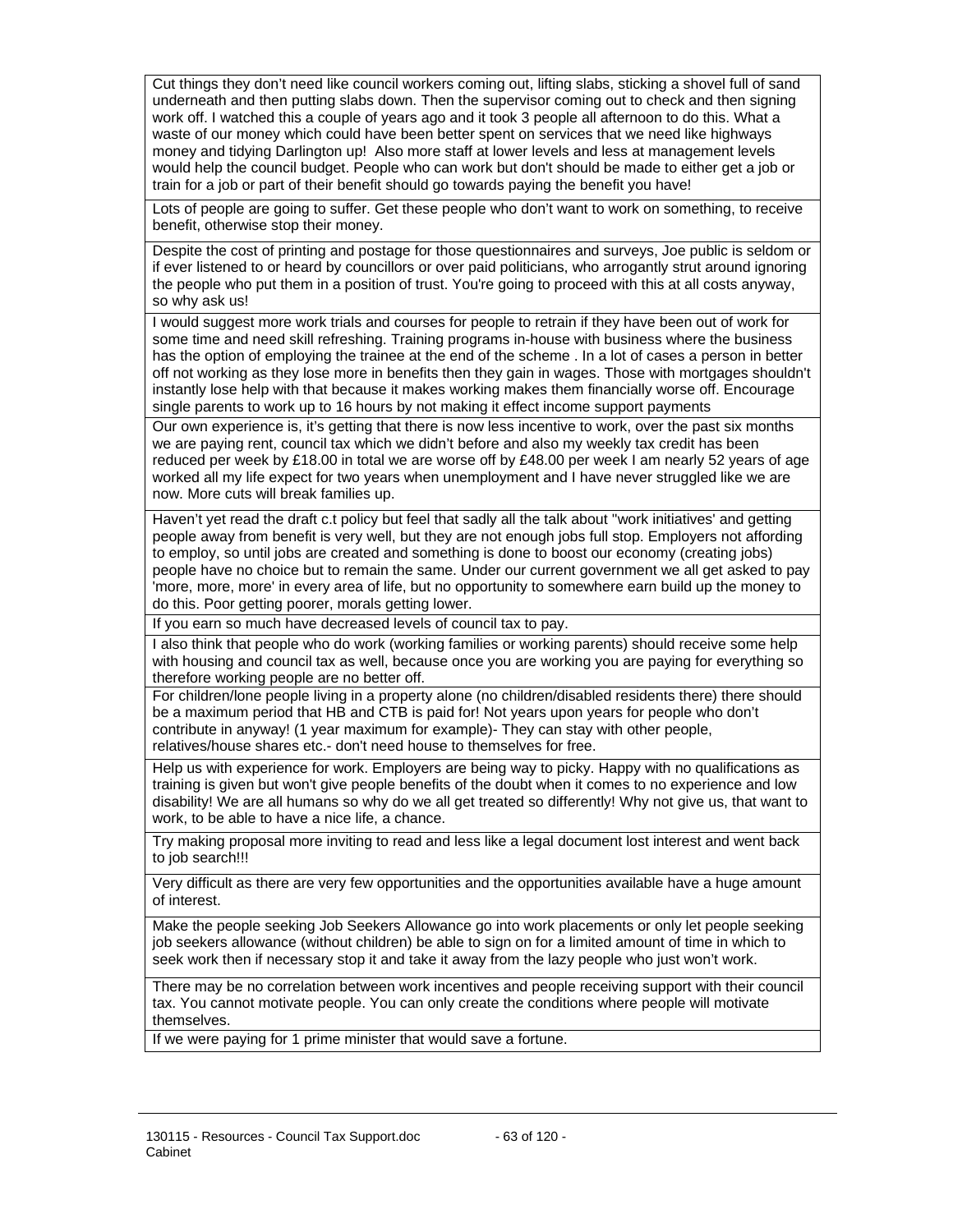Other people suffer like the old or people with disability or ill health while a lot of young people should be made to work to many young people claiming benefits when there is nothing wrong with them

A lot of unnecessary over paid staff should be cut or have to salary cuts imposed to stop many people who can't afford to pay having to struggle to try and pay. Also money should not be continued to be thrown at 'slum' landlords in housing benefits etc.

SIMPLE. Less tax = better income= less poverty= better living for everyone. The British government is a joke, they tax working class people left right and centre so that they can live like kings therefore leaving others struggling to survive. Less foreigners= more jobs for the British people- simples!!! I think if the council is going to start to get people to pay money to look into how much to charge people. Not everybody will be able to pay a lot.

Families with 2 or more wages coming into homes should pay more.

We are both in our mid to late 50's. This is an age group with a lot of people who have taken redundancy etc. I did start on a retraining scheme but the cost of travel and long hours was only paying for the travel and not the bills. There is the problem of not only getting a training place but getting employment after on a long term basis also we have to compete with a lot of younger people some have never worked or had any training

I am unsure how the universal credit system will work. The thought of paying council tax whilst on such a low income terrifies me. I appreciate the difficulty the council must have in finding ways to save money.

Darlington's culture needs to be addressed due to the fact that even our local MP is aware that the percentage of girls having children far exceeds the number seeking further education. It has become quite normal to drop out of school and seek benefits rather than earning an honest living and this needs monitoring

The Red Tape for looking after children should be, not more relaxed but easier and quicker to obtain and we should not give foreigners benefits so easily they (NOT ALL) are taking the mick, they come here for an easy life.

I believe that when people return to work they should be given help until they get back on their feet.

Money bonus incentive after 12 months completed in work/job might work.

Totally agree pensioners who are just on state pension should get more help, but what about pensioners who have works pension or state pension. Everyone should pay a contribution according to their means.

I think that job opportunities for 18-24 year olds should be available within the council.

Protect the unemployed and pensioners benefits getting rich to pay more, get the employers to take people on or give people a chance, I'm currently on a 3 interviews of which I heard nothing but that's out of approx. 200 application cut some of these training course I've done 5 since being unemployed and they have made no difference what so ever.

Those who are fit & able could perhaps work for the council free to offset their council bill. I don't know exactly how this would work, but there are lots of people in the town who would or could do jobs such as cleaning streets, tidying up eyesores or even if they were able they could do more qualified jobs such as office positions, driving jobs or similar. This is a possibility for disabled recipients too who can't do full time job.

I think that giving people the opportunity to participate in work experience programs would increase the incentive to work. This could include but not be limited to providing work experience within the councils own departments, the library, Civic Theatre, dolphin centre etc. The council could also liaise and work with local businesses in the town to support this scheme, which would enable the people affected to learn new skills which may assist them in finding a new job.

Maybe the council could offer unemployed people voluntary work experience and training within the council. This would help with cuts to council jobs, boost their confidence and help the unemployed into work by giving work experience and references. People could volunteer in lots of roles such as librarians, gardeners , cleaners, clerical and much more. This would be beneficial to local people and the council itself.

I would seriously recommend that the staff at the most senior level within the Council could take a pay cut of up to 50%. I am saying this, as they all seem to get paid much more than the Prime Minister and have way and ahead less responsibility than he has. There is no need for anyone in the Public Sector to be paid more than the Prime Minister, as nobody else within the Public Sector has any more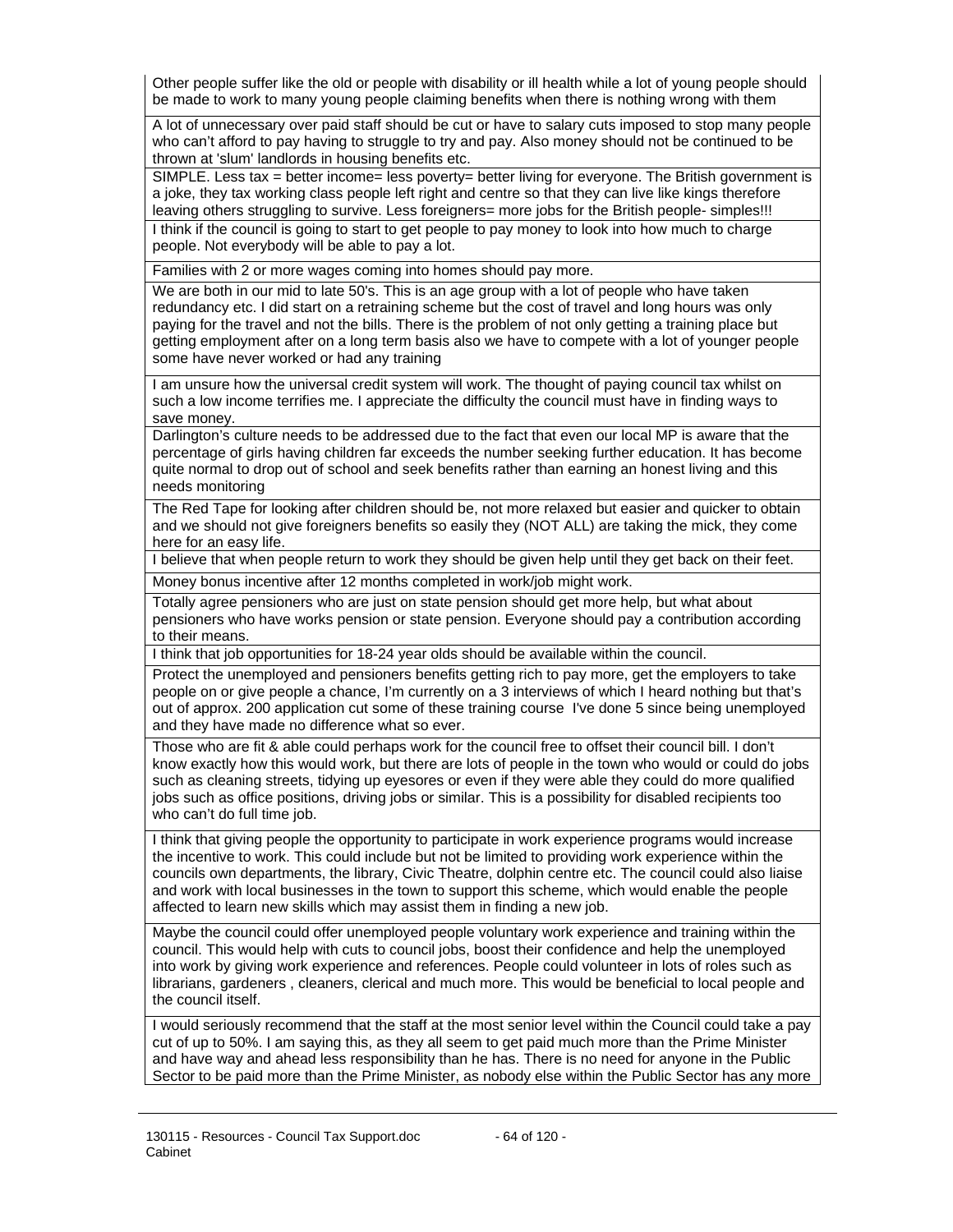responsibilities than he has. As for work incentives, a system should be put in place which makes it so that, whatever job a person has, they will be earning more whilst working than they would if they were claiming Benefits. There also needs to be continuous support to enable disabled people to get into work, along with anyone else who has more difficulty getting into work.

More PROPER work opportunities

The best way to increase work incentives is to invest in job creation at a living wage rather than penalise those out of work through no fault of their own where no jobs are available.

Possibly the young people could do work for the council, i.e. to get full council tax benefit they could do the gardens of the elderly care homes, the old people's homes, may be the parks and gardens around the council area. Keeping the town clean, litter pick, help remove fly tipping mess if they work in gangs, saving council money and giving the people a feeling of self-worth. They work for the benefit and the council keeps their bills down.

Again, for reasons of equality, I do not think it is right to treat self-employed people worse than employed people. I therefore think that your system should use only method a) which is the weekly equivalent of the amount of earnings, as described by HMRC in the previous tax year. Self-employed people are used to this year's tax code being based on last year's income so they would be fine with this year's benefit being based on last year's income. It is always better to use actual income rather than estimated income so I do not think method b) should be used. And you should certainly not use method c) as self-employment is a very precarious business and to assume, in the current economic climate, that people are able to make 16 x the hourly minimum wage per week is not only unrealistic, it shows no empathy or understanding of the struggles of self-employed people. I understand that this is the method that is going to be employed by the Tory government when they introduce the Universal Credit but Darlington is a Labour Council and Labour have been very clear about not dividing the nation into north and south, rich and poor, public and private yet method c) creates a division between employed and self-employed people that is just as divisive as any of the above divisions. Many self-employed people would much prefer to be employed with sick pay and paid holidays but they cannot find work so have no choice but to be self-employed if they want to work. To penalise people for having chosen self-employment over unemployment when employment isn't available is grossly unfair. I understand the pressure the council is under to save money but please do not allow the principle of equality to suffer as a consequence. Please do not create a new division. And please do not make assumptions about minimum levels of self-employed income as this will leave people whose real income doesn't match the hypothetical income with no choice but to register as unemployed. It cannot be right to put people out of self-employed work when there is not enough employed work for the people who are currently unemployed. Finally, if means-tested benefits are based on hypothetical means rather than actual means, does it not undermine the whole concept of means-testing. And how is it means testing, anyway, if you're going to invent a figure for a person's income and not assess their actual means?

Having worked in various Government departments (including the DWP) I know that the administration cost of a scheme can be reduced by using some common-sense ideas. In particular the design of letters/benefit statements can reduce costs (using as few sheets of paper as possible, double-sided printing, sending letters together rather than in separate envelopes etc.). Depending on the legality of this, I believe that many people would be happy to view Council Tax bills/benefits etc. online, using a secure server. If someone needs a hard-copy then they can produce one, or even approach the Council for the necessary evidence, as required. For those who have no internet access or experience, then they could receive the existing letters. A single IT system might be used for both the processing of claims by the Council and to allow us all to view our council tax bill/benefit statement. If even a percentage of people use such a system it could help save on printing/postage costs and reduce the environmental impact of the traditional scheme. The council could offer this service to all new and existing claimants; those who wish to receive a paper-based service could then opt-out of an online service. Finally, and having claimed benefit myself, I know that the existing award letters can be confusing. To enable claimants to better understand their benefit award it would be useful to actively invite people to see any new design of letter/statement before introduction, and take notice of their feedback. This can reduce confusion and future calls/visits to the Council by claimants. In addition, using a simple to understand format and language (where possible) can cut the number of pages you actually need to present the information to a claimant.

The maximum earnings to qualify for council tax benefit needs increasing in line with inflation.

If people get more from working than they do from benefits, housing benefit and ctax benefit then there if was work then people would want to work.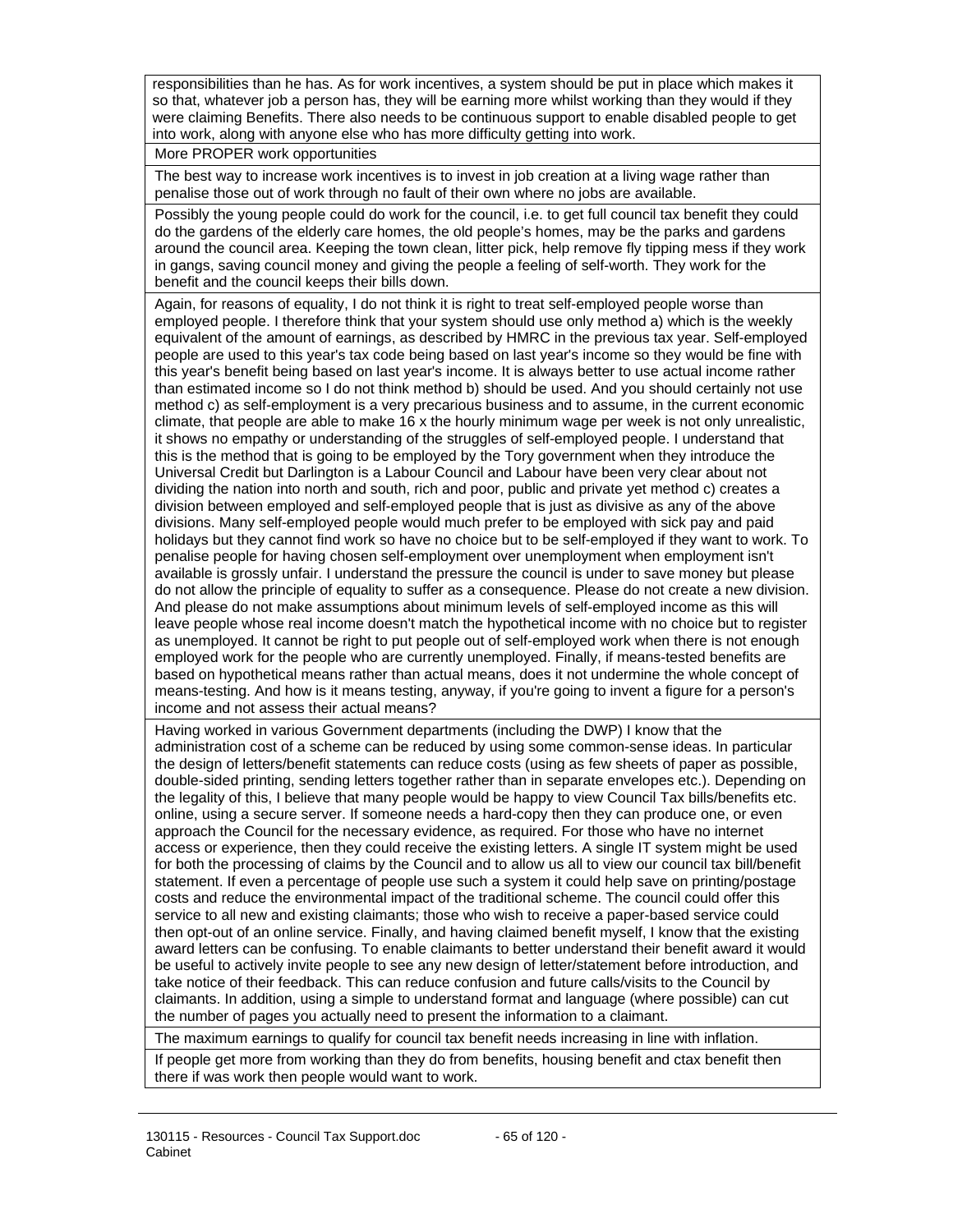Reduce and re-structure the pay civil servants receive for the poor service and incompetence. Also to look into how many immigrants are living in this country, you hear as many foreign accents as you do English.

Majority are already working and are in low paid roles. Also cannot increase hours due to current climate.

Lower the amount of savings you are allowed to have to qualify for help with Council Tax. Long term unemployed should receive help for the first few months of returning to work to help transition from benefits to wages as often there is no pay for the first few weeks.

To save money cut services, another point can I just say is cut the bin collections down to once a fortnight, listen to my option and you will save money.

All people on Job Seekers Allowance, who don't get a job within 6 months of their initial claim should be made to pay a percentage of rent and council tax, as I know people who have never had a job and won't as ''its not worth them working''. A percentage should be made to pay their fair share regardless of income.

I think single parents should get help or people on low income as its hard enough to live especially when people want a job but theres not much out there and so many people apply for them.

Why does the Council not cut back on other services that are not needed and protect the Council Tax benefit for people who would find it hard to pay the extra money. They say they want to protect people who are struggling but in most cases their life line is taken. There is so many other cut backs on benefits at the moment.

I think it should all stay the same. As the government are putting the strains on the councils. And if they don't meet the governments requirements would our council be shut down.

I think if people have a long term history of not working these people should be made to pay something to encourage them to go out to work and earn a living.

Give people a set amount of time before they are forced to take a job or they lose their incentives, or when kids are school ages people should work. If they are allowed to rely on the state indefinitely they will keep taking and not offering anything back. If they do take up work then they should get discounted rates if you don't work then they should get help until kids are at school then their help should stop.

All I know is all these cuts are making life hard, especially for our kids, what sort of a childhood does the majority of under privelidged kids have. I am only self employed as my boss sees this as a way to avoid sick pay (holiday pay/pensions) I do the same hours same venue every week. Take more money off me and I'll be homeless with 2 minors , maybe assess each situation differently I work, but only have one wage coming into my house, my wage has not ever altered not has my CSA, as he hides his earnings as ex has own business. Help those that need/deserve it.

Councils should also offer council tax incentives to get unemployed back to work by offering a discount to those who make an effort to get back to work or even offer courses in the first year stipulations to ensure they are employed for at least a year to ensure consistency rather than people using/abusing the system. Families that continue to have children but not work should get no benefit at all.

Having completed this questionaire online am surprised council have wasted money sending a paper version.

Dont be so generous with the support! This is why people dont want to work as they get more in benefits than they would working.

You should send this questionnaire to households who are not in receipt of benefit, - 99% of darlington's residents who do not receive any help towards their bills are having to pay more for those on benefits and think it is unfair how some dont work and get it all paid for, yet their opinion is not asked for, especially when we pay!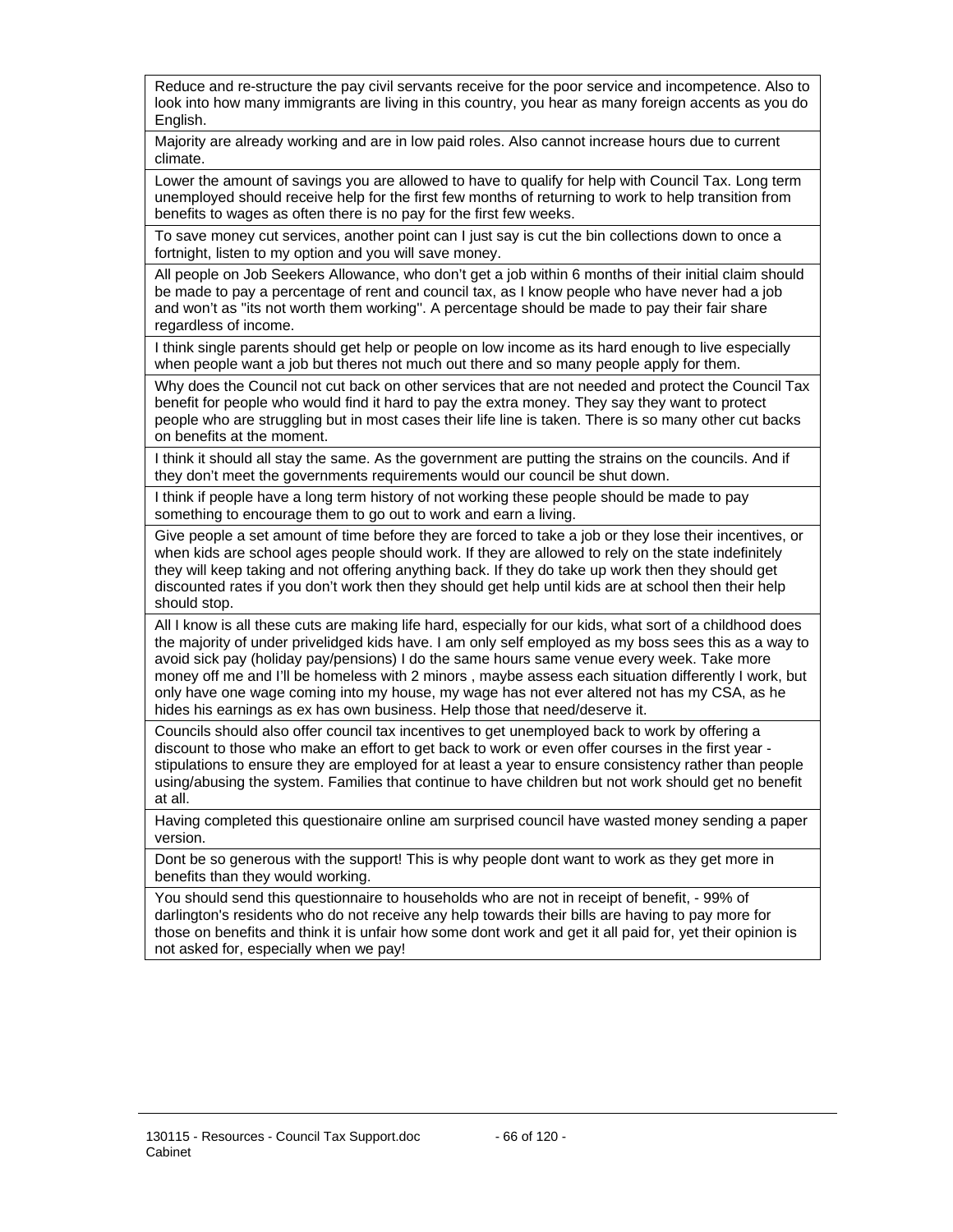## **Details about the respondents**

Do you live in Darlington?

| Yes          | 841 |
|--------------|-----|
| No.          |     |
| Not answered |     |

Are you currently receiving CTB?

| Yes          |  |
|--------------|--|
| No.          |  |
| Not answered |  |

Status:

| <b>Disabled</b>      | 215 |
|----------------------|-----|
| Employed (full-time) | 65  |
| Employed (part-time) | 121 |
| Pensioner            | 20  |
| Self-employed        | 13  |
| <b>Student</b>       | 13  |
| Unemployed           | 384 |
| Not answered         | 56  |

Age range:

| 18-24        | 75  |
|--------------|-----|
| 25-34        | 133 |
| 35-44        | 156 |
| 45-54        | 279 |
| 55-60        | 162 |
| $61+$        | 20  |
| Not answered |     |

Gender:

| Female       | 419 |
|--------------|-----|
| Male         | 383 |
| Not answered |     |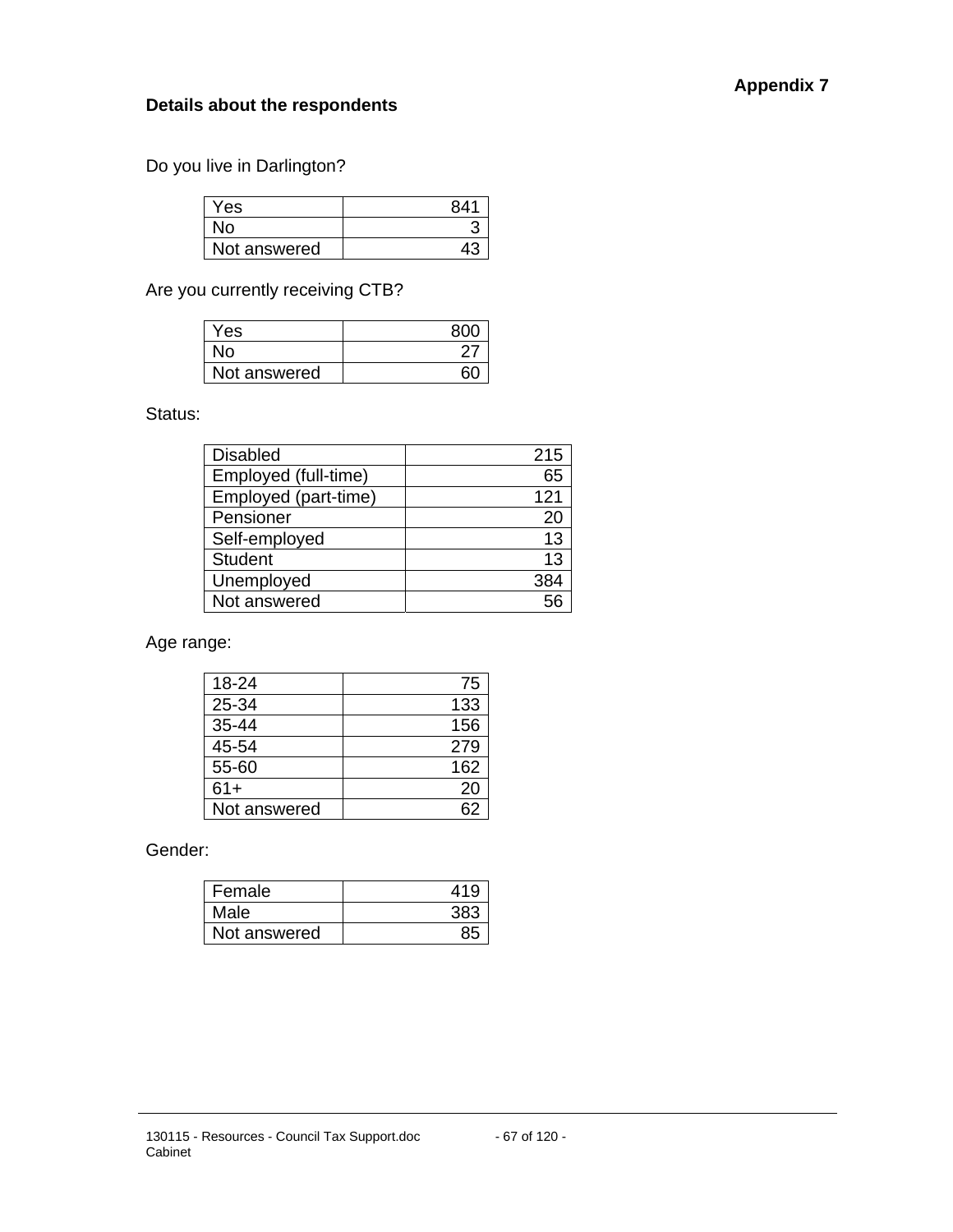Ethnic origin:

| White:                          |                |
|---------------------------------|----------------|
| <b>British</b>                  | 787            |
| Irish                           | 4              |
| <b>Gypsy or Irish Traveller</b> | 3              |
| Other (Polish)                  | 10             |
| Other (Lithuanian)              | 1              |
| Other (Czech)                   | 1              |
| Other (not stated)              | $\overline{2}$ |
| <b>Black/Black British:</b>     |                |
| African                         | $\overline{2}$ |
| Caribbean                       |                |
| <b>Asian/Asian British:</b>     |                |
| Indian                          | 1              |
| Bangladeshi                     | 5              |
| Other (Burmese)                 | 1              |
| Other (not stated)              | 1              |
| Mixed:                          |                |
| White and Black Caribbean       | 1              |
| Other ethnic group:             |                |
| Iranian                         | $\overline{2}$ |
| Iraqi                           | $\overline{1}$ |
| Iraqi-Kurdish                   | $\overline{2}$ |
| Kurdish                         | $\overline{2}$ |
| Russian                         |                |
| Not answered:                   |                |
| Ethnic origin not stated        | 59             |

Do you consider yourself to have a disability?

| Yes          |  |
|--------------|--|
| No.          |  |
| Not answered |  |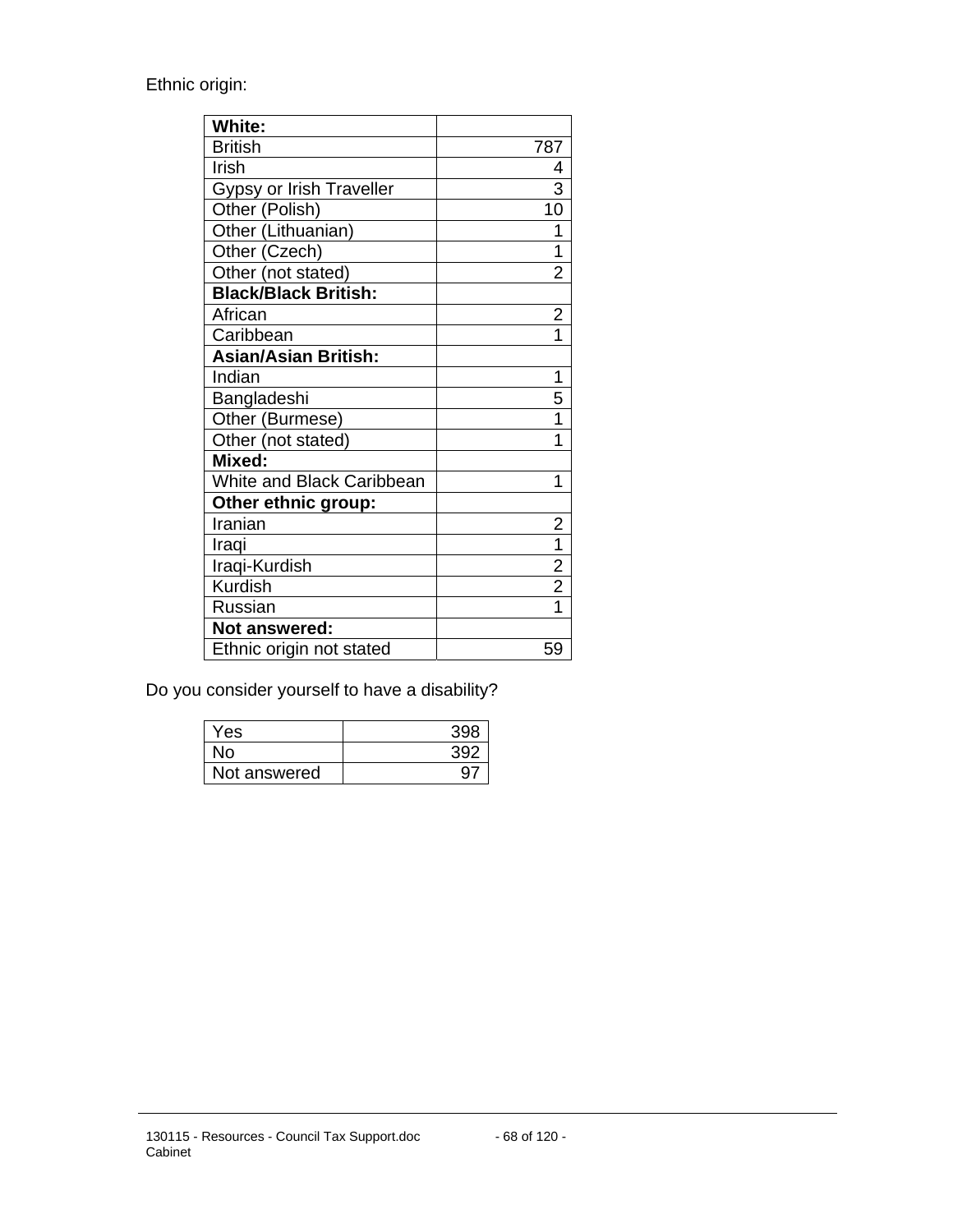## **Equailty Impact Assessment**

## **1 Equality Scheme: ANNEX 3**



# **Equality Impact Assessment Record Form 2012-16**

This form is to be used for recording the Equality Impact Assessment (EIA) of Council activities. It should be used in conjunction with the guidance on carrying out EIA in **Annex 2** of the Equality Scheme. The activities that may be subject to EIA are set out in the guidance.

EIA is particularly important in supporting the Council to make fair decisions. The Public Sector Equality Duty requires the Council to have regard to the need to eliminate discrimination, harassment and victimisation, advance equality of opportunity and foster good relations.

Using this form will help Council officers to carry out EIA in an effective and transparent way and provide decision-makers with full information on the potential impact of their decisions. The purpose is to avoid inadvertent disadvantage or discrimination resulting from decisions.

EIA is not a fixed process – it will vary according to the scale and type of activity. The form and guidance are designed to cover all eventualities. Officers should not be discouraged by the form, but should use their discretion in using it flexibly according to the activity they are assessing.

EIA does not happen at a single point in time. It is an ongoing and integral part of the development of the activity or proposal. This EIA template should be kept open and live as a planning document, and updated as the activity or proposal progresses.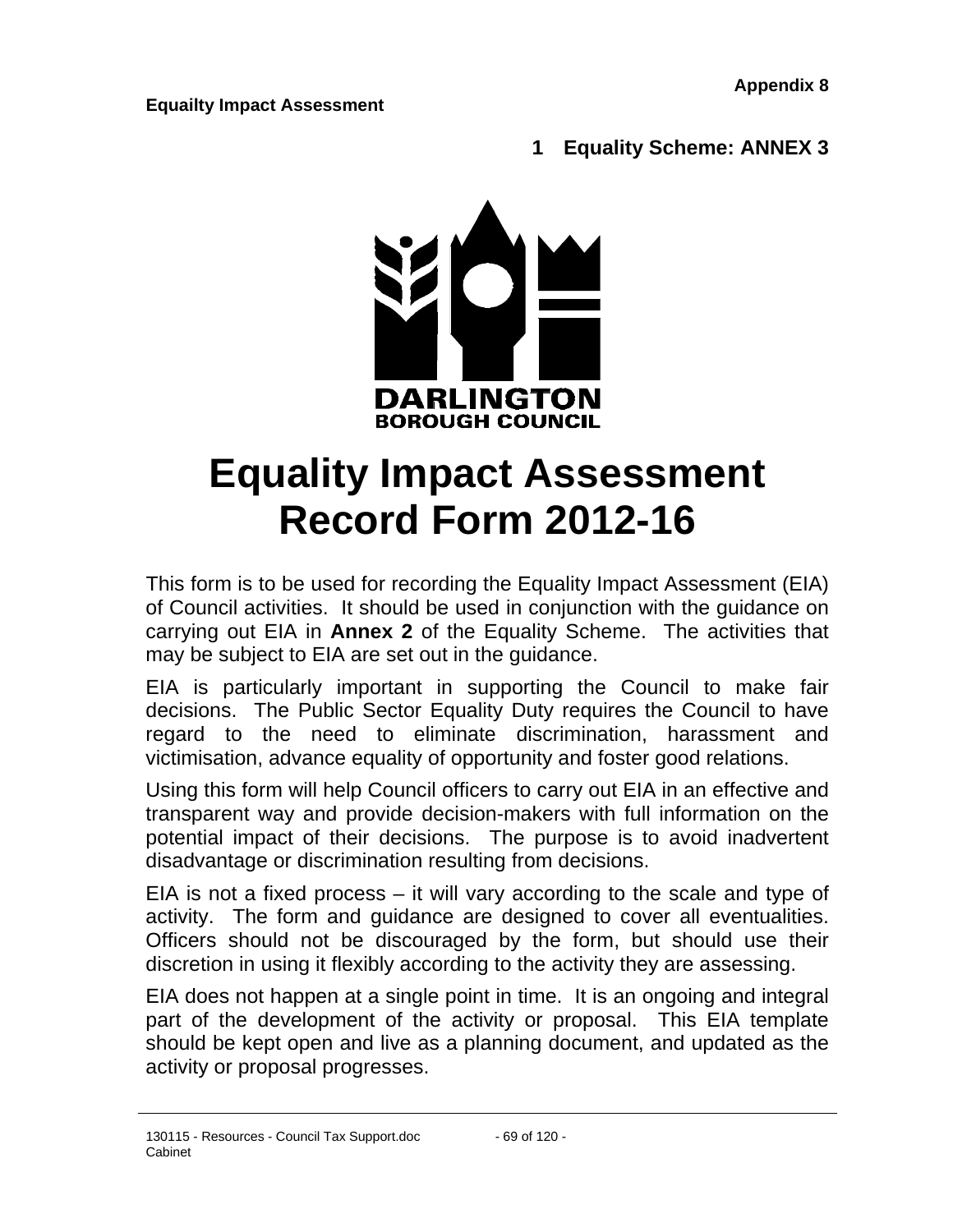# Section 1 – Service Details and Summary of EIA Activity

| <b>Title of activity:</b>                                       | Council Tax Support scheme                               |
|-----------------------------------------------------------------|----------------------------------------------------------|
| <b>Lead Officer</b><br>responsible for this<br>EIA:             | Anthony Sandys, Head of Revenues and Benefits            |
| Telephone:                                                      | X2512                                                    |
| <b>Service Group:</b>                                           | Place                                                    |
| <b>Service or Team:</b>                                         | <b>Revenues and Benefits</b>                             |
| <b>Assistant Director</b><br>accountable for this<br><b>EIA</b> | Pauline Mitchell, AD Housing and Building Services       |
| Who else will be<br>involved in carrying<br>out the EIA:        | Wendy Tarelli, Operational Manager Revenues and Benefits |

#### **What stage has the EIA reached?**

**This table provides a 'cover note' of progress to be maintained as the EIA is developed over time.** 

**Stage categories 1-3 listed below refer to the funnel model. Note the stage reached and any consultation or engagement carried out. Simple activities may not need all these stages. Provide details of population/individuals affected in Section 2** 

| <b>Stage</b>                                                                                                  | <b>Date</b> | <b>Summary of position</b>                                           |
|---------------------------------------------------------------------------------------------------------------|-------------|----------------------------------------------------------------------|
| <b>Stage 1: Initial Officer</b><br>Assessment. Whole<br><b>Population likely to be</b><br>affected identified |             | All residents within Darlington who are liable to pay<br>Council Tax |
| <b>Stage 2: Further</b><br><b>Assessment. Target</b><br><b>Population likely to be</b><br>affected identified |             | All current Council Tax Benefit recipients                           |
| <b>Stage 3: Further</b><br>Assessment.<br>Individuals likely to be<br>affected identified                     |             | All current working age Council Tax Benefit recipients               |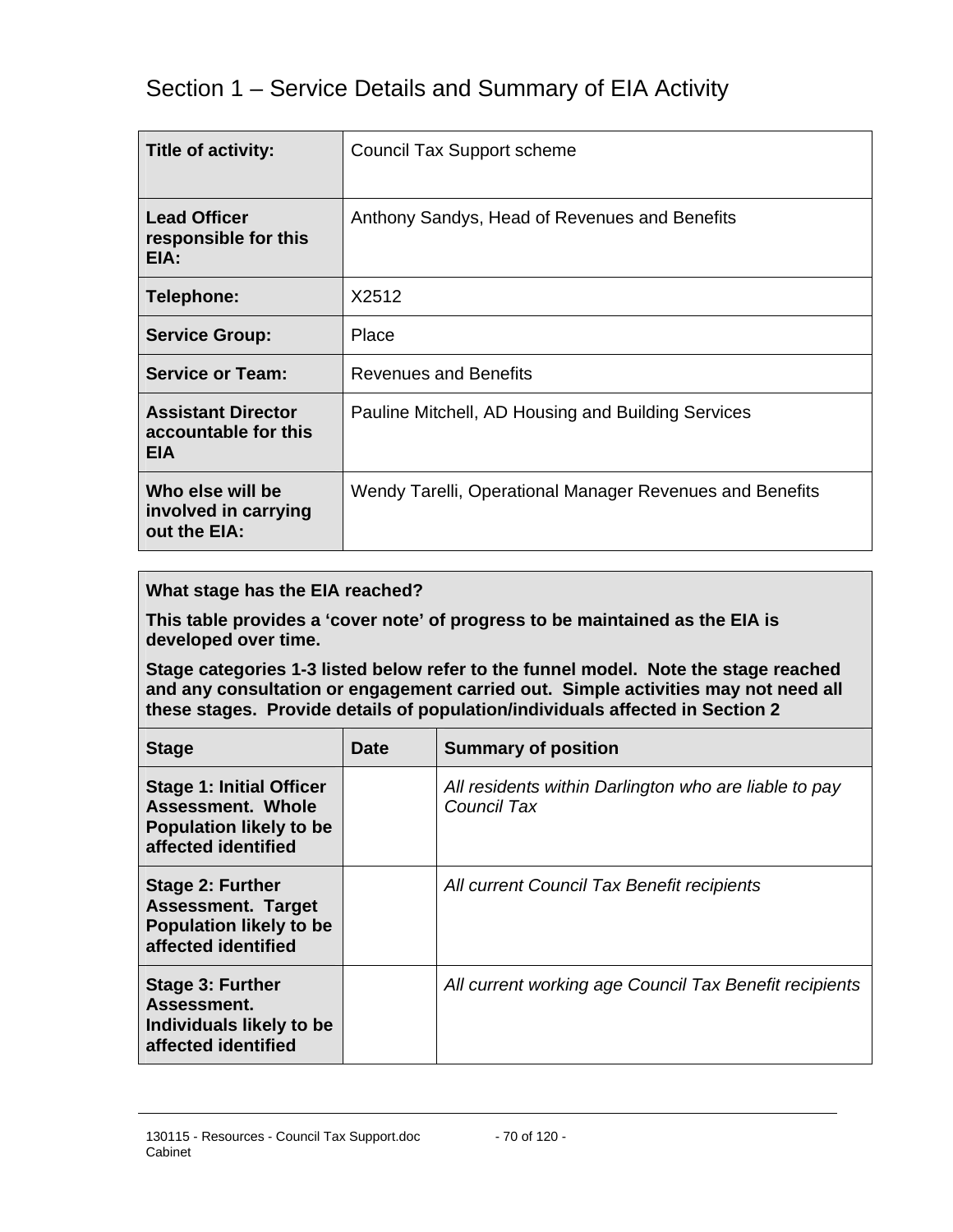| Stage 4: Analysis of<br><b>Findings</b>          | Most respondents believe they will be negatively<br>impacted by these proposals. Some respondents<br>believed strongly that certain groups of people should<br>be protected from any cuts to benefit entitlement.<br>Some groups will be treated differently in the<br>assessment of their benefit entitlement, as certain<br>types of income will be disregarded in the process.<br>The Council will take a fair and equitable approach to<br>Council Tax recovery and will take into account a<br>person's means to pay, where they are making<br>reasonable attempts to pay their Council Tax. |
|--------------------------------------------------|---------------------------------------------------------------------------------------------------------------------------------------------------------------------------------------------------------------------------------------------------------------------------------------------------------------------------------------------------------------------------------------------------------------------------------------------------------------------------------------------------------------------------------------------------------------------------------------------------|
| <b>Stage 5: Sign-Off</b>                         |                                                                                                                                                                                                                                                                                                                                                                                                                                                                                                                                                                                                   |
| <b>Stage 6: Reporting</b><br>and Action Planning |                                                                                                                                                                                                                                                                                                                                                                                                                                                                                                                                                                                                   |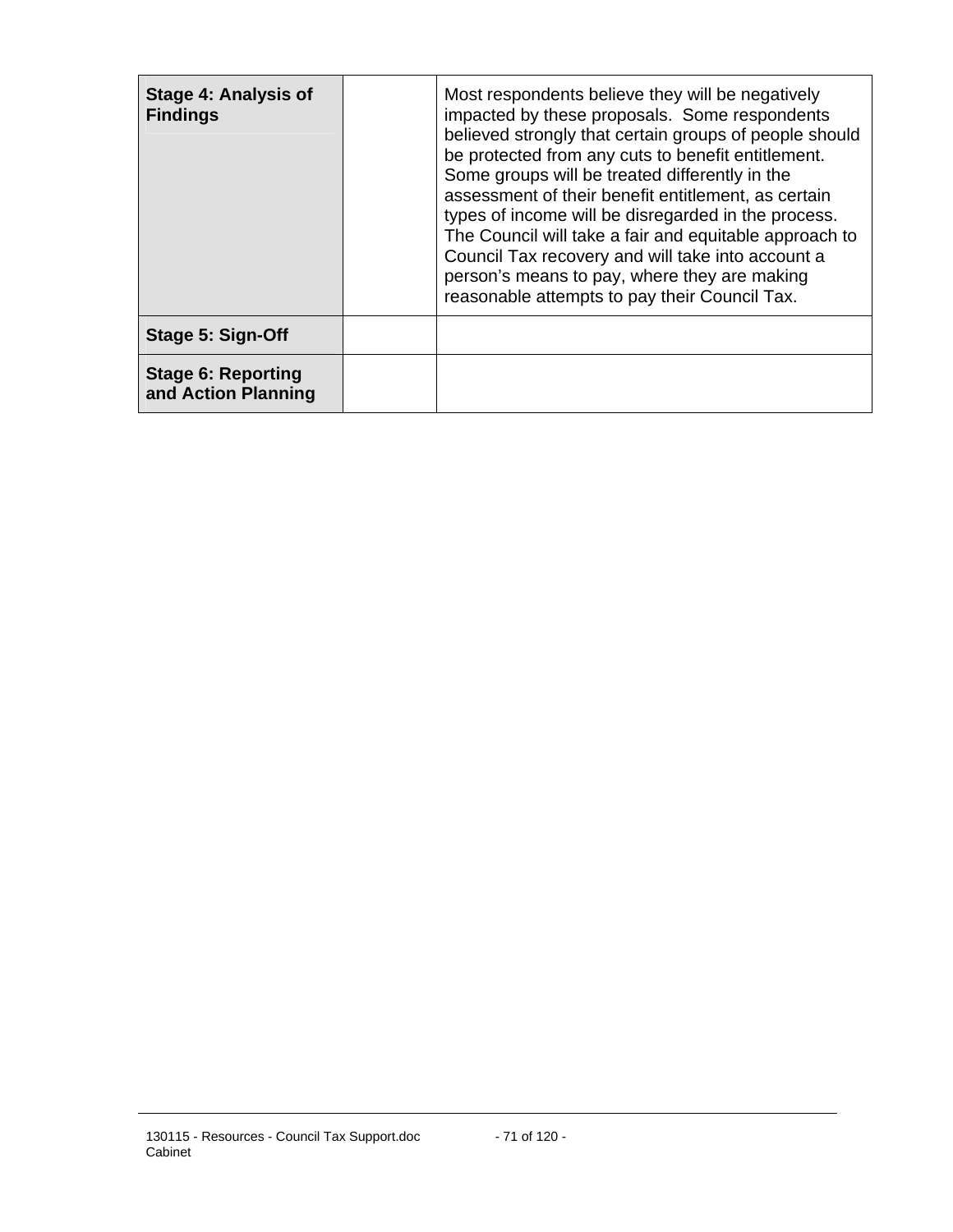# Section 2 – The Activity and Supporting Information

## **Details of the activity (including the main purpose and aims)**

From April 2013, the Government is replacing Council Tax Benefit with new local Council Tax Support schemes, designed and administered by local authorities. Grants will be paid to local authorities to fund the new scheme, but the overall amount will be cut by 10% from projected expenditure levels, although in reality the figure is more likely to be around 12%.

The Council will need to design and publish a new scheme by  $31<sup>st</sup>$  January 2013, in time to implement for annual Council Tax billing in 2013/2014. A full public consultation exercise has been undertaken on the proposed scheme.

This is a significant decision about whether or not to pass on the Government grant reduction to people receiving Council Tax Benefit and if so, whether to pass the reduction on in total or in part. Given the impact of the decision on people across the Borough consultation with leading Council Members has taken place to assist in the preparation of options. Members were made aware that if a decision was made not to pass on the total cost then other Council budgets would need to be reduced to accommodate the loss of government grants.

Three options were given to residents, as part of the consultation, as follows:

**Option 1** - All people of working age should be protected from any cuts. People of working age who currently get Council Tax Benefit would get the same amount they get under the new scheme.

**Option 2** - All people of working age should pay some Council Tax. People of working age who currently get CTB would have to pay more towards their Council Tax - this amount will be a set amount for all people.

**Option 3** - Some people of working age should be protected from any cuts. This option would see some people of working age have their Council Tax Support cut, but not others. This means people not protected under this option would have to pay even more towards their Council Tax bill.

## **Who will be affected by the activity?**

**See the guidance on carrying out equality impact assessment within the Equality Scheme 2012-16. Provide details of the groups and numbers of people affected below, updating the table as the EIA develops and the understanding of who will be affected emerges in more detail.** 

## **Whole population**

Potentially all residents in Darlington who are liable for Council Tax could be affected by these proposals. If the Council were to decide that all or part of the cut in Government funding should be met by the Council (and not passed on to the benefit recipients), then other Council budgets would need to be reduced to accommodate the loss of government grants. This could result in a reduction in services and/or an increase in Council Tax to meet the shortfall.

## **Target population**

All current recipients of Council Tax Benefit could be affected by the changes, although pensioners are protected by any reduction in benefit. The prescribed regulations only permit council's to reduce the benefit entitlement for working age individuals. These are defined as people who have not yet attained the qualifying age of state pension credit, which will be 62 in April 2013. Pensioners represent approx.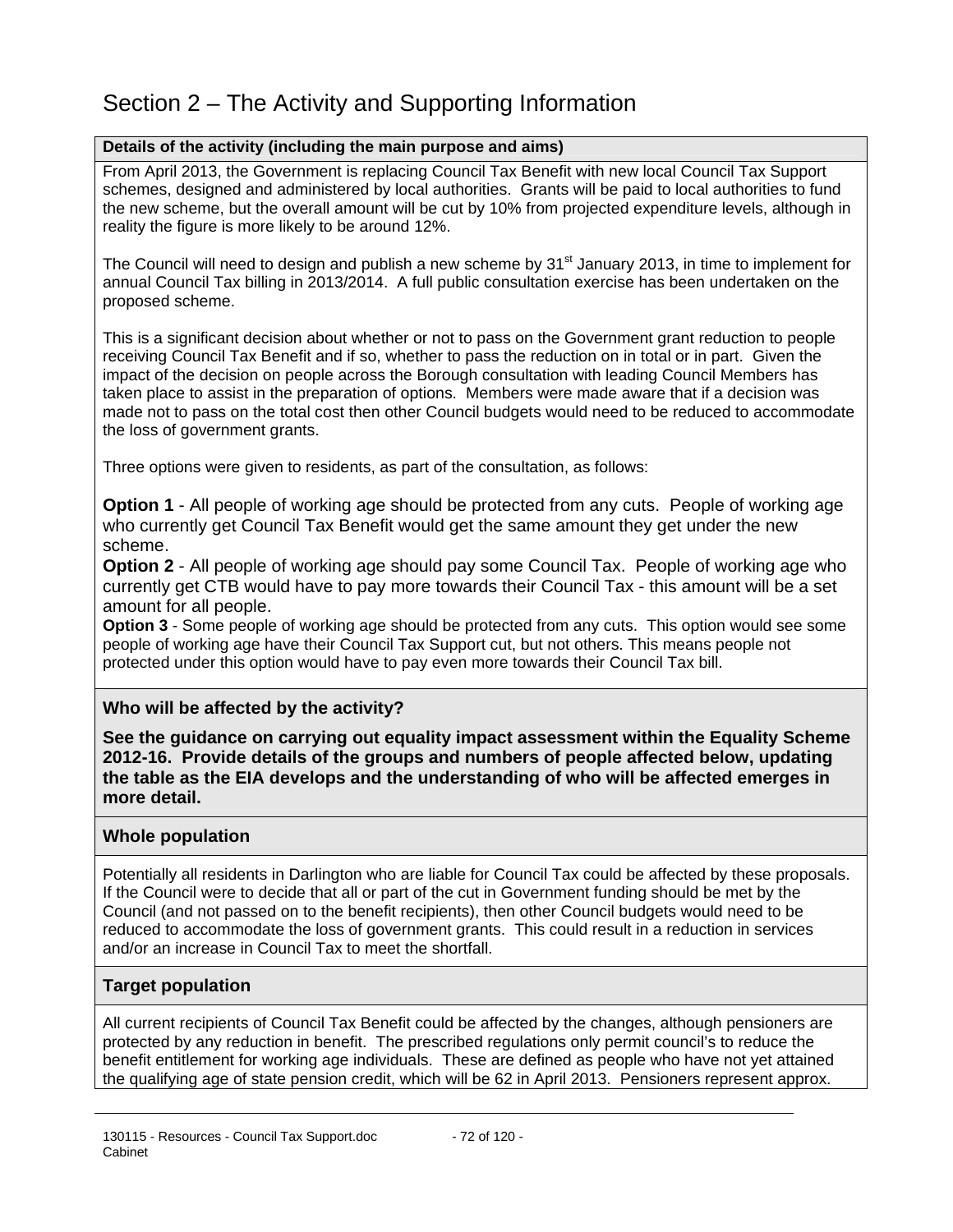45% of all Council Tax Benefit recipients.

## **Individuals**

All current working age recipients of Council Tax Benefit could be affected by the changes, if the Council decides to pass on all or some of the reduction in government grant to Council Tax Benefit recipients. Approximately 6,800 households could be affected by these changes. These include; disabled people, people in work and on a low income, other groups such as unemployed people and lone parents not in work.

What data, research and other evidence or information is available which is relevant to the EIA?

## **The following information is currently available:**

| <b>Band</b>                     | <b>Pensioners</b> | <b>Working Aged</b><br>Passported* | <b>Working Aged</b><br>Vulnerable** | Working<br>Aged<br><b>Other</b> | <b>Total</b> |
|---------------------------------|-------------------|------------------------------------|-------------------------------------|---------------------------------|--------------|
| Α                               | 3,765             | 3,828                              | 400                                 | 1,361                           | 9,354        |
| B                               | 943               | 441                                | 81                                  | 280                             | 1,745        |
| C                               | 409               | 118                                | 21                                  | 121                             | 669          |
| D                               | 146               | 56                                 | 11                                  | 56                              | 269          |
| E                               | 69                | 11                                 | 6                                   | 18                              | 104          |
| F                               | 5                 | 9                                  | 3                                   | 5                               | 22           |
| G                               | 4                 |                                    |                                     | $\overline{2}$                  | 8            |
| Η                               | $\overline{0}$    |                                    | 0                                   | 0                               |              |
| <b>Total</b>                    | 5,341             | 4,465                              | 523                                 | 1,843                           | 12,172       |
| Average<br>weekly<br><b>CTB</b> | £14.52            | £15.30                             | £13.67                              | £11.64                          | £14.33       |

## **NUMBERS OF CTB RECIPIENTS BY GROUP AND COUNCIL TAX BAND**

\*Working Aged Passported includes anyone who is in receipt of either:

- Income Support, or
- Income based Jobseekers Allowance, or
- Income related Employment and Support Allowance

\*\*Working Aged Vulnerable includes anyone who is in receipt of either:

- War Widows Pension, or
- War Disablement Pension, or
- A disability related benefit, such as Incapacity Benefit or Disability Living Allowance

**NOTE:** Some recipients of a disability related benefit will be included in the passported claims (for example, a person may be getting Incapacity Benefit, topped up with Income Support). It is not known at this stage how many of these claims are included in the figures, as this information is not held by Darlington Borough Council.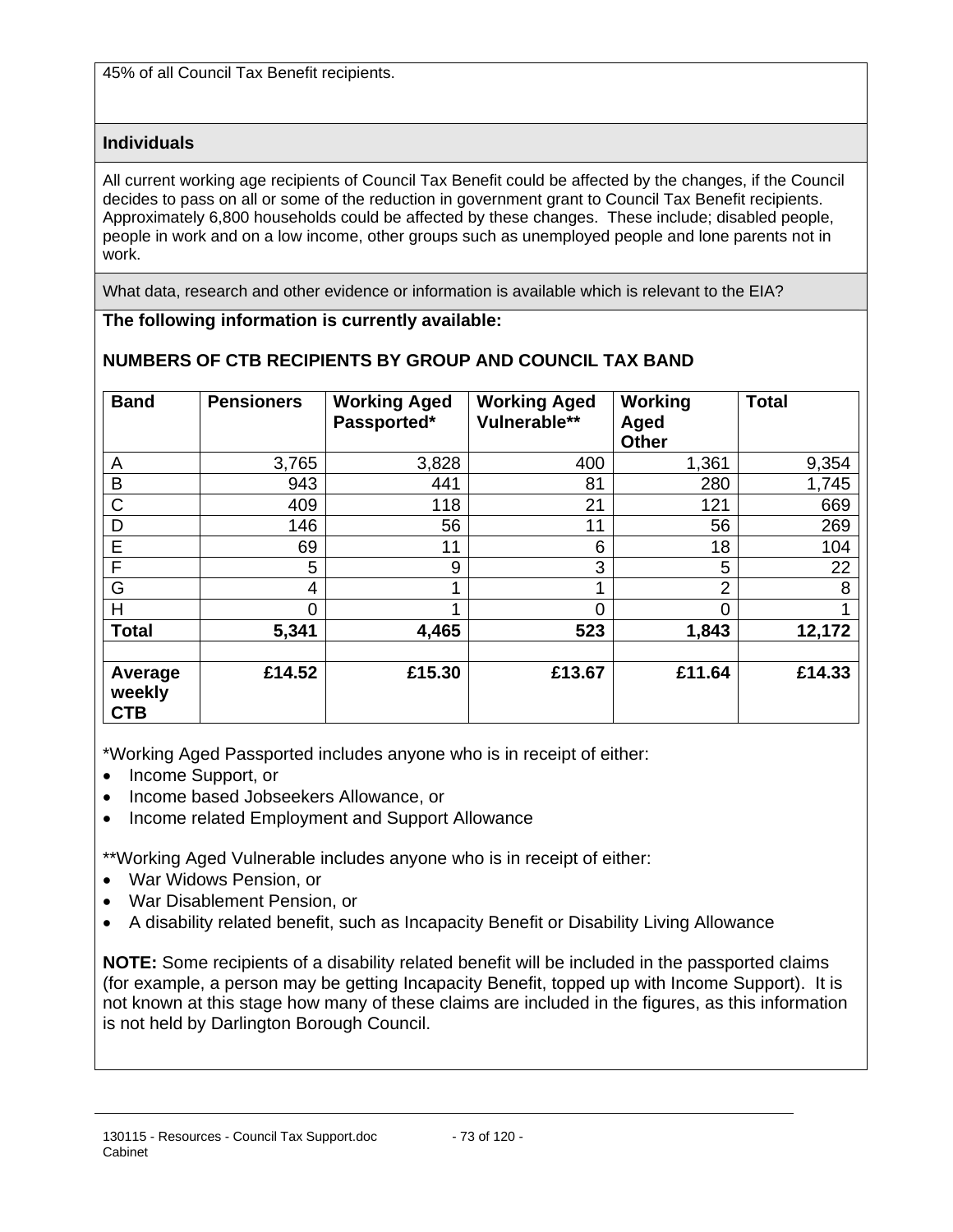## **IMPACT OF A 10% REDUCTION IN CTB ENTITLEMENT FOR ALL WORKING AGED RECIPIENTS (FIGURES ARE BASED ON CURRENT ENTITLEMENT LEVELS)**

| Group                             | No. of<br><b>Recipients</b> | <b>Maximum</b><br><b>Entitlement</b> | Average<br><b>Weekly CTB</b><br><b>Entitlement</b> | <b>Estimated</b><br><b>Extra</b><br><b>Annual</b><br><b>Council Tax</b><br>to Pay | <b>Estimated</b><br>Annual<br><b>Expenditure</b><br>(E'000) |
|-----------------------------------|-----------------------------|--------------------------------------|----------------------------------------------------|-----------------------------------------------------------------------------------|-------------------------------------------------------------|
| Pensioners                        | 5,341                       | 100%                                 | £14.52                                             | £0                                                                                | £4,033                                                      |
| <b>Working Aged</b><br>Passported | 4,465                       | 90%                                  | £13.76                                             | £80                                                                               | £3,195                                                      |
| <b>Working Aged</b><br>Vulnerable | 523                         | 90%                                  | £12.02                                             | £86                                                                               | £327                                                        |
| <b>Working Aged</b><br>Other      | 1,843                       | 90%                                  | £10.09                                             | £81                                                                               | £967                                                        |
| <b>Total</b>                      |                             |                                      |                                                    |                                                                                   | £8,522                                                      |

# **IMPACT OF A 20% REDUCTION IN CTB ENTITLEMENT FOR ALL WORKING AGED RECIPIENTS**

**(FIGURES ARE BASED ON CURRENT ENTITLEMENT LEVELS)** 

| Group                             | No. of<br><b>Recipients</b> | <b>Maximum</b><br><b>Entitlement</b> | Average<br><b>Weekly CTB</b><br><b>Entitlement</b> | <b>Estimated</b><br><b>Extra</b><br><b>Annual</b><br><b>Council Tax</b><br>to Pay | <b>Estimated</b><br>Annual<br><b>Expenditure</b><br>(E'000) |
|-----------------------------------|-----------------------------|--------------------------------------|----------------------------------------------------|-----------------------------------------------------------------------------------|-------------------------------------------------------------|
| Pensioners                        | 5,341                       | 100%                                 | £14.52                                             | £0                                                                                | £4,033                                                      |
| <b>Working Aged</b><br>Passported | 4,465                       | 80%                                  | £12.22                                             | £160                                                                              | £2,837                                                      |
| <b>Working Aged</b><br>Vulnerable | 523                         | 80%                                  | £10.43                                             | £168                                                                              | £284                                                        |
| <b>Working Aged</b><br>Other      | 1,843                       | 80%                                  | £8.59                                              | £159                                                                              | £823                                                        |
| <b>Total</b>                      |                             |                                      |                                                    |                                                                                   | £7,977                                                      |

# **IMPACT OF A 30% REDUCTION IN CTB ENTITLEMENT FOR ALL WORKING AGED RECIPIENTS**

**(FIGURES ARE BASED ON CURRENT ENTITLEMENT LEVELS)** 

| Group               | No. of<br><b>Recipients</b> | <b>Maximum</b><br><b>Entitlement</b> | Average<br><b>Weekly CTB</b><br><b>Entitlement</b> | <b>Estimated</b><br><b>Extra</b><br>Annual<br><b>Council Tax</b><br>to Pay | <b>Estimated</b><br>Annual<br><b>Expenditure</b><br>(E'000) |
|---------------------|-----------------------------|--------------------------------------|----------------------------------------------------|----------------------------------------------------------------------------|-------------------------------------------------------------|
| Pensioners          | 5,341                       | 100%                                 | £14.52                                             | £0                                                                         | £4,033                                                      |
| <b>Working Aged</b> | 4,465                       | 70%                                  | £10.67                                             | £241                                                                       | £2,477                                                      |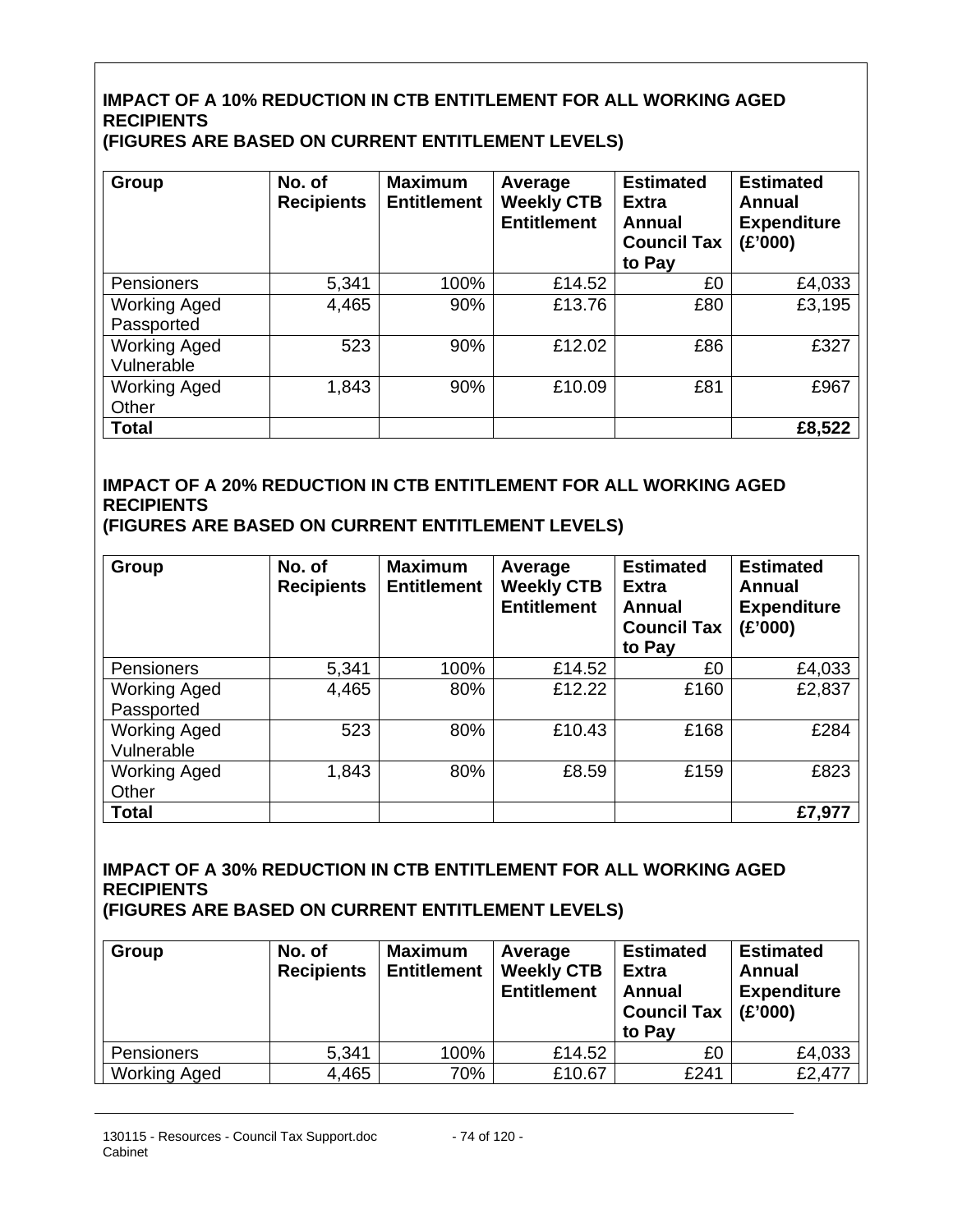| Passported          |       |     |       |      |        |
|---------------------|-------|-----|-------|------|--------|
| <b>Working Aged</b> | 523   | 70% | £8.86 | £250 | £241   |
| Vulnerable          |       |     |       |      |        |
| <b>Working Aged</b> | 1,843 | 70% | £7.17 | £232 | £687   |
| Other               |       |     |       |      |        |
| <b>Total</b>        |       |     |       |      | £7,438 |

# **IMPACT OF ACHIEVING FULL RECOVERY OF THE GRANT FUNDING REDUCTION FROM CTS RECIPIENTS**

**(FIGURES ARE BASED ON CURRENT ENTITLEMENT LEVELS)** 

| Group                             | No. of<br><b>Recipients</b> | <b>Maximum</b><br><b>Entitlement</b> | Average<br><b>Weekly CTB</b><br><b>Entitlement</b> | <b>Estimated</b><br><b>Extra</b><br><b>Annual</b><br><b>Council Tax</b><br>to Pay | <b>Estimated</b><br>Annual<br><b>Expenditure</b><br>(E'000) |
|-----------------------------------|-----------------------------|--------------------------------------|----------------------------------------------------|-----------------------------------------------------------------------------------|-------------------------------------------------------------|
| Pensioners                        | 5,341                       | 100%                                 | £14.52                                             | £0                                                                                | £4,033                                                      |
| <b>Working Aged</b><br>Passported | 4,465                       | 48%                                  | £7.28                                              | £417                                                                              | £1,690                                                      |
| <b>Working Aged</b><br>Vulnerable | 523                         | 48%                                  | £5.62                                              | £419                                                                              | £153                                                        |
| <b>Working Aged</b><br>Other      | 1,843                       | 48%                                  | £4.40                                              | £376                                                                              | £422                                                        |
| <b>Total</b>                      |                             |                                      |                                                    |                                                                                   | £6,298                                                      |

**Check: before proceeding to the officer assessment, have you obtained all the data and information that is currently available?**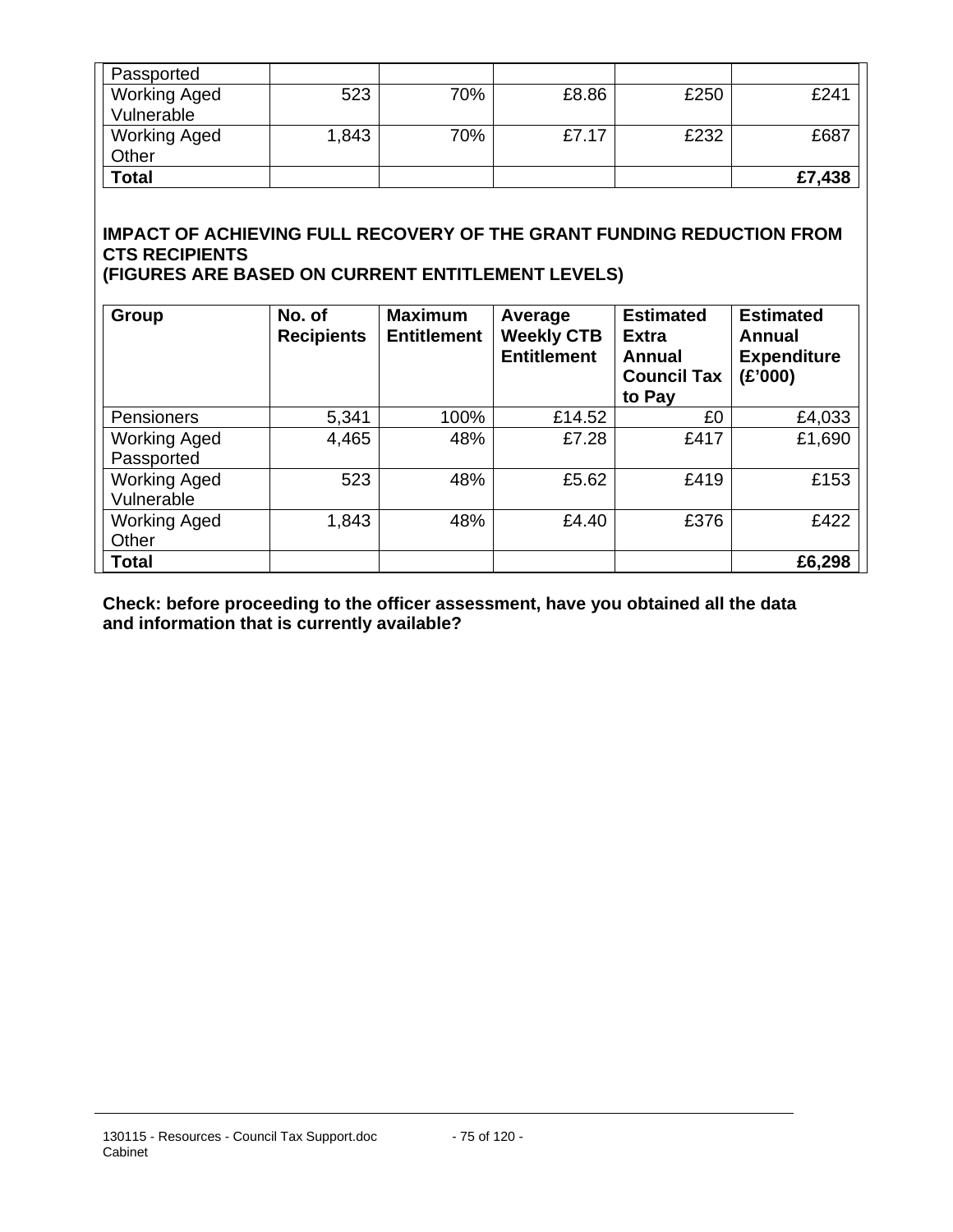**Use this table to record your views on potential impact on Protected Characteristics. As the activity and the assessment develop your views may change – record them here. It is important to be searching and honest about this – many Council activities are planned to be of positive benefit to identified target groups but can often have the potential for inadvertent effects on other groups.** 

| <b>Protected</b><br><b>Characteristic</b><br>s              | <b>Potential Impact</b><br><b>Positive/Negativ</b><br>e/Not<br><b>Applicable</b> |   | <b>Potential level of</b><br>impact |   |  | <b>Summary of Impact</b> |                                                                                                                                                                                                                                                                                                                                                                                                                                                                                                                                                                            |
|-------------------------------------------------------------|----------------------------------------------------------------------------------|---|-------------------------------------|---|--|--------------------------|----------------------------------------------------------------------------------------------------------------------------------------------------------------------------------------------------------------------------------------------------------------------------------------------------------------------------------------------------------------------------------------------------------------------------------------------------------------------------------------------------------------------------------------------------------------------------|
| Age                                                         |                                                                                  | N |                                     | М |  |                          | Pensioners are not affected by the Council<br>Tax Support scheme and will be protected<br>from any reduction in benefits. Pensioners<br>are defined as people who have not yet<br>attained the qualifying age of state pension<br>credit, which will be 62 in April 2013. The<br>government has stated that pensioners<br>should be protected because they unable to<br>go out to work to improve their income.<br>Therefore, potentially anyone of working age<br>could be negatively impacted by these<br>proposals and would be treated differently<br>from pensioners. |
| Race                                                        |                                                                                  |   | <b>NA</b>                           |   |  | nil                      | There are no impacts specifically relating to a<br>person's race.                                                                                                                                                                                                                                                                                                                                                                                                                                                                                                          |
| <b>Sex</b>                                                  |                                                                                  |   | <b>NA</b>                           |   |  | nil                      | There are no impacts specifically relating to a<br>person's gender.                                                                                                                                                                                                                                                                                                                                                                                                                                                                                                        |
| Gender<br>Reassignment                                      |                                                                                  |   | <b>NA</b>                           |   |  | nil                      | There are no impacts specifically relating to a<br>person's gender.                                                                                                                                                                                                                                                                                                                                                                                                                                                                                                        |
| <b>Disability</b><br>(summary of<br>detail on next<br>page) |                                                                                  | N |                                     | м |  | nil                      | Potentially, anyone of working age with a<br>disability could be affected by these<br>proposals. Although pensioners are<br>protected, the government has stated that<br>Councils should consider protecting other<br>'vulnerable groups', such as disabled people<br>who may be unable to go into work to<br>improve their income. However, disabled<br>people are treated differently in the<br>assessment of Council Tax Benefit, as some<br>incomes, such as Disability Living Allowance<br>are disregarded in the assessment of benefit<br>entitlement.               |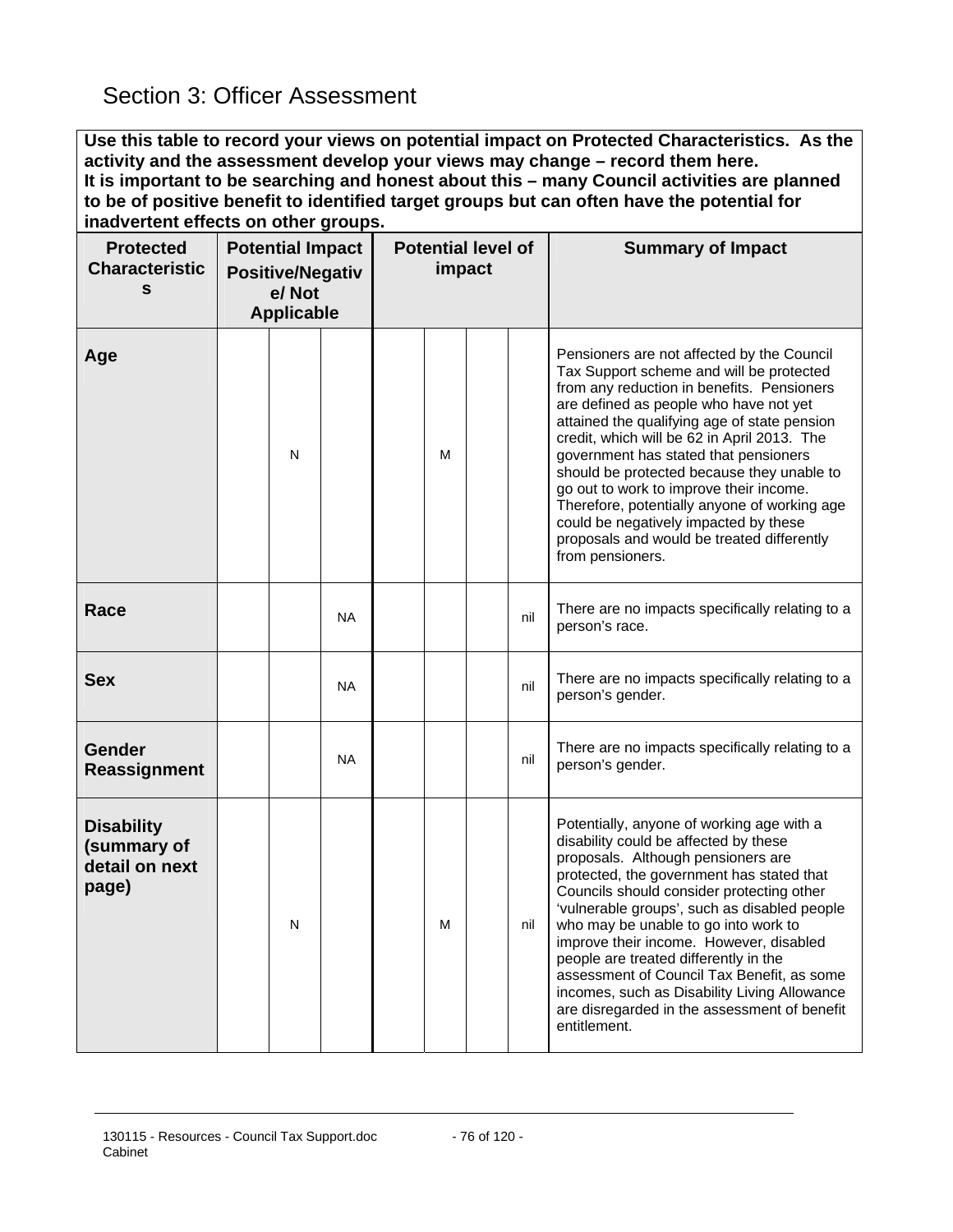| <b>Religion or</b><br>belief                    |   | <b>NA</b> |   | nil | There are no impacts specifically relating to a<br>person's religion or beliefs.                                                                                                                                                                                                                                                                                                                                                                                                                                                                                                       |
|-------------------------------------------------|---|-----------|---|-----|----------------------------------------------------------------------------------------------------------------------------------------------------------------------------------------------------------------------------------------------------------------------------------------------------------------------------------------------------------------------------------------------------------------------------------------------------------------------------------------------------------------------------------------------------------------------------------------|
| <b>Sexual</b><br><b>Orientation</b>             |   | <b>NA</b> |   | nil | There are no impacts specifically relating to a<br>person's sexual orientation.                                                                                                                                                                                                                                                                                                                                                                                                                                                                                                        |
| <b>Pregnancy or</b><br>maternity                | N |           | м |     | Potentially, anyone of working age could be<br>affected by these proposals. Although<br>pensioners are protected, the government<br>has stated that Councils should consider<br>protecting other 'vulnerable groups', such as<br>lone parents or families with young children<br>who may be unable to go into work to<br>improve their income. However, families with<br>children are treated differently in the<br>assessment of Council Tax Benefit, as some<br>incomes, such as child maintenance and<br>Child Benefit are disregarded in the<br>assessment of benefit entitlement. |
| Marriage/<br><b>Civil</b><br><b>Partnership</b> |   | <b>NA</b> |   | nil | There are no impacts specifically relating to a<br>person's marital status.                                                                                                                                                                                                                                                                                                                                                                                                                                                                                                            |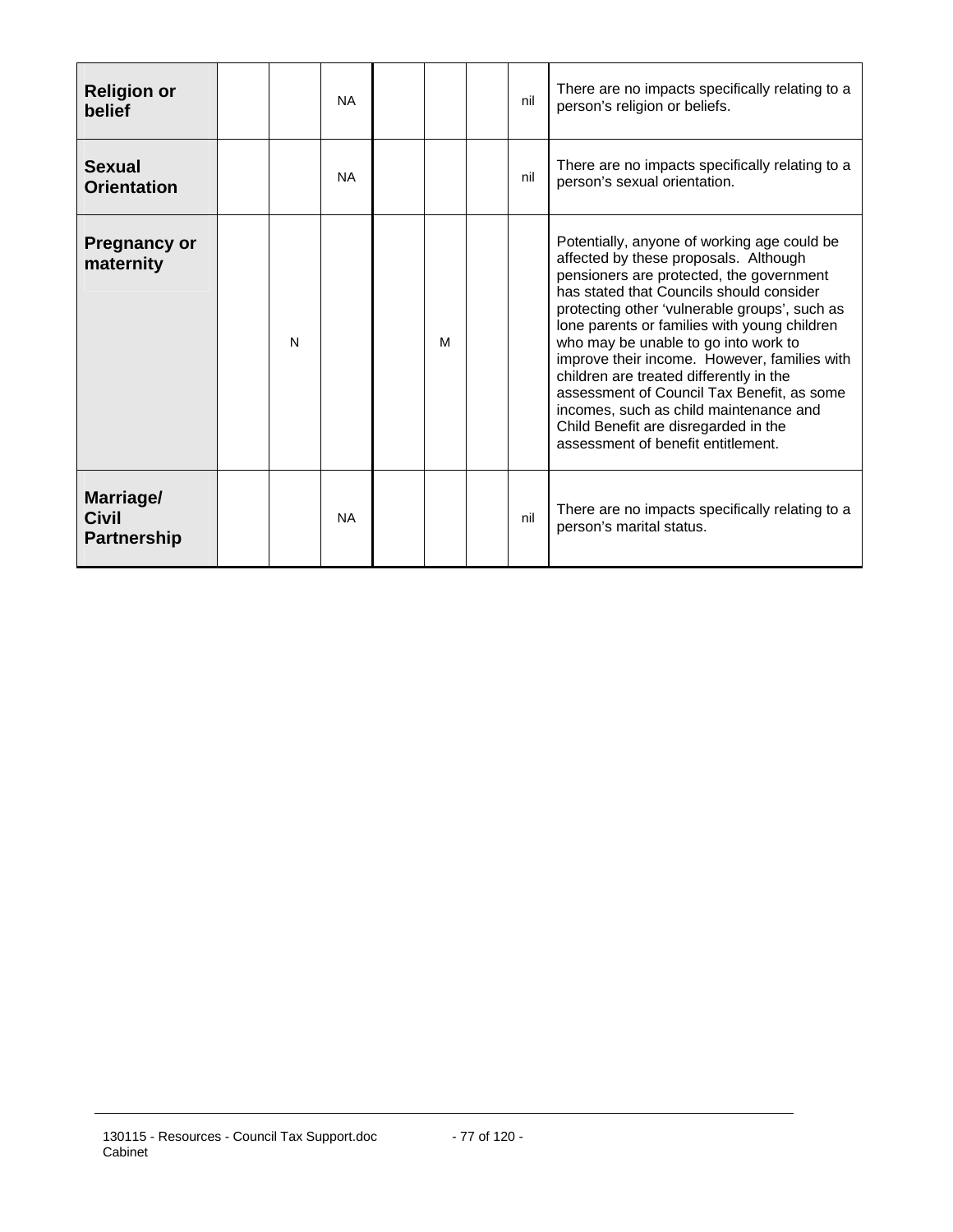# Section 3: Officer Assessment - continued

**The Council must have due regard to disabled people's impairments when making decisions about 'activities'. This list is provided only as a starting point to assist officers with the assessment process. It is important to remember that people with similar impairments may in reality experience completely different impacts. Consider the potential impacts and summarise in the Disability section on the previous page. Officers should consider how the 'activity' may affect a disabled person.**

| <b>Mobility</b><br><b>Impairment</b> | N | M |  | Working age people with mobility<br>impairments and in receipt of Council Tax<br>Benefit may be negatively impacted by<br>these proposals as all working age people<br>could see a reduction in benefit<br>entitlement. People with mobility<br>impairments may find it more difficult to<br>obtain paid work to improve their income.<br>However, the mobility element of<br>Disability Living Allowance is fully<br>disregarded in the assessment of benefit<br>entitlement. |
|--------------------------------------|---|---|--|--------------------------------------------------------------------------------------------------------------------------------------------------------------------------------------------------------------------------------------------------------------------------------------------------------------------------------------------------------------------------------------------------------------------------------------------------------------------------------|
| <b>Visual</b><br>impairment          | N | M |  | Working age people with visual<br>impairments and in receipt of Council Tax<br>Benefit may be negatively impacted by<br>these proposals as all working age people<br>could see a reduction in benefit<br>entitlement. People with visual<br>impairments may find it more difficult to<br>obtain paid work to improve their income.<br>However, the care element of Disability<br>Living Allowance is fully disregarded in<br>the assessment of benefit entitlement.            |
| <b>Hearing</b><br>impairment         | N | M |  | Working age people with hearing<br>impairments and in receipt of Council Tax<br>Benefit may be negatively impacted by<br>these proposals as all working age people<br>could see a reduction in benefit<br>entitlement. People with hearing<br>impairments may find it more difficult to<br>obtain paid work to improve their income.<br>However, the care element of Disability<br>Living Allowance is fully disregarded in<br>the assessment of benefit entitlement.          |
| Learning<br><b>Disability</b>        | N | M |  | Working age people with a learning<br>disability and in receipt of Council Tax<br>Benefit may be negatively impacted by<br>these proposals as all working age people<br>could see a reduction in benefit<br>entitlement. People with a learning<br>disability may find it more difficult to                                                                                                                                                                                    |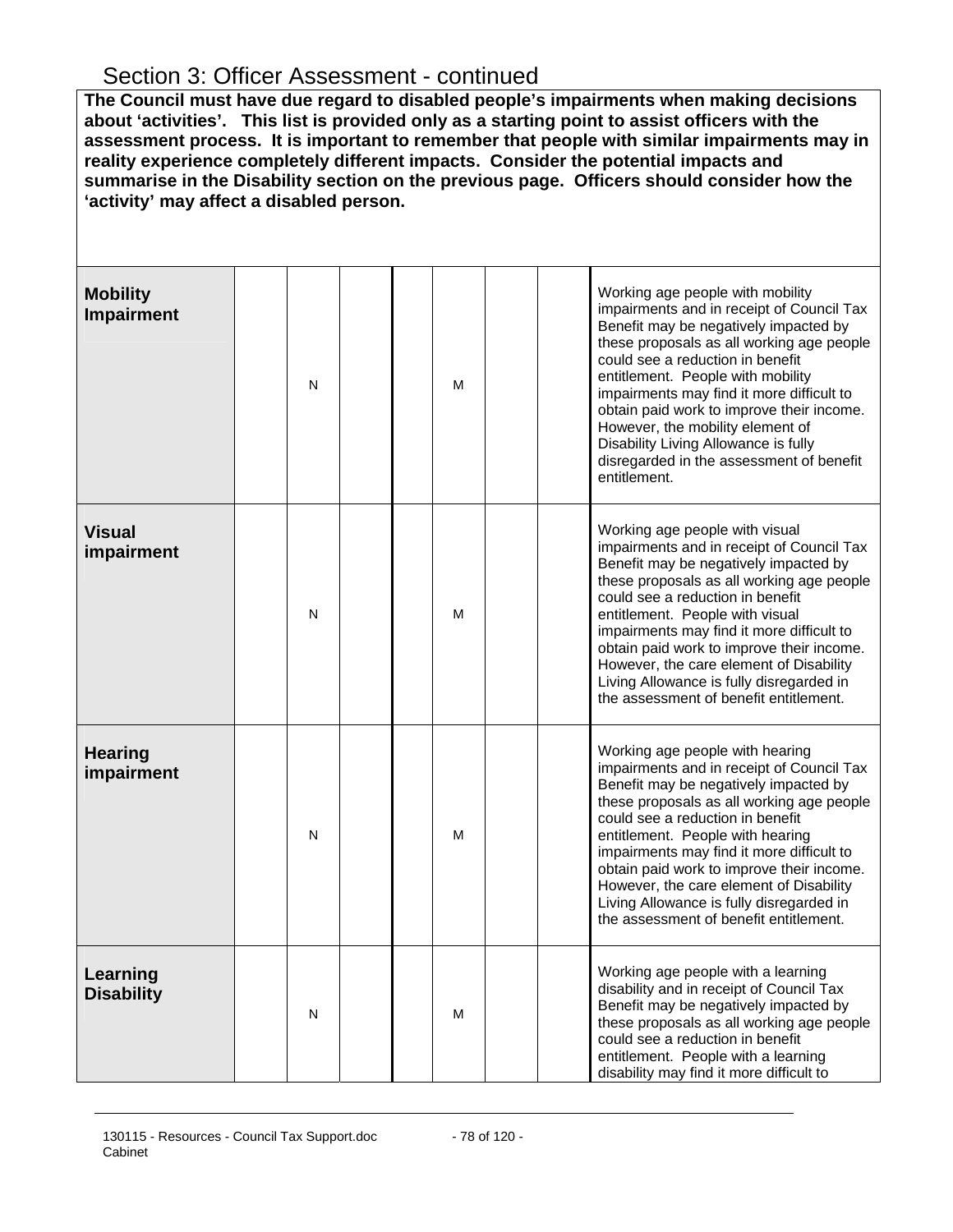|                                             |   |   | obtain paid work to improve their income.<br>However, the care element of Disability<br>Living Allowance is fully disregarded in<br>the assessment of benefit entitlement. In<br>addition, many people with a learning<br>disability are exempt from paying Council<br>Tax.                                                                                                                                                                                                                                                                                                                 |
|---------------------------------------------|---|---|---------------------------------------------------------------------------------------------------------------------------------------------------------------------------------------------------------------------------------------------------------------------------------------------------------------------------------------------------------------------------------------------------------------------------------------------------------------------------------------------------------------------------------------------------------------------------------------------|
| <b>Mental Health</b>                        | N | М | Working age people with mental health<br>problems and in receipt of Council Tax<br>Benefit may be negatively impacted by<br>these proposals as all working age people<br>could see a reduction in benefit<br>entitlement. People with mental health<br>problems may find it more difficult to<br>obtain paid work to improve their income.<br>However, the care element of Disability<br>Living Allowance is fully disregarded in<br>the assessment of benefit entitlement. In<br>addition, some people with mental health<br>problems are exempt from paying Council<br>Tax.               |
| <b>Long Term</b><br><b>Limiting Illness</b> | N | М | Working age people with long-term<br>limiting illnesses and in receipt of Council<br>Tax Benefit may be negatively impacted<br>by these proposals as all working age<br>people could see a reduction in benefit<br>entitlement. People with long-term<br>limiting illnesses may find it more difficult<br>to obtain paid work to improve their<br>income. However, the care element of<br>Disability Living Allowance is fully<br>disregarded in the assessment of benefit<br>entitlement. In addition, some people<br>who receive long term care may be<br>exempt from paying Council Tax. |
| <b>Multiple</b><br><b>Impairments</b>       | N | м | Working age people with multiple<br>impairments and in receipt of Council Tax<br>Benefit may be negatively impacted by<br>these proposals as all working age people<br>could see a reduction in benefit<br>entitlement. People with multiple<br>impairments may find it more difficult to<br>obtain paid work to improve their income.<br>However, Disability Living Allowance is<br>fully disregarded in the assessment of<br>benefit entitlement.                                                                                                                                         |
| Other - Specify<br>(war disabled)           | N | M | Working age ex-forces personnel with<br>disabilities and in receipt of Council Tax<br>Benefit may be negatively impacted by<br>these proposals as all working age people<br>could see a reduction in benefit<br>entitlement. People with disabilities may                                                                                                                                                                                                                                                                                                                                   |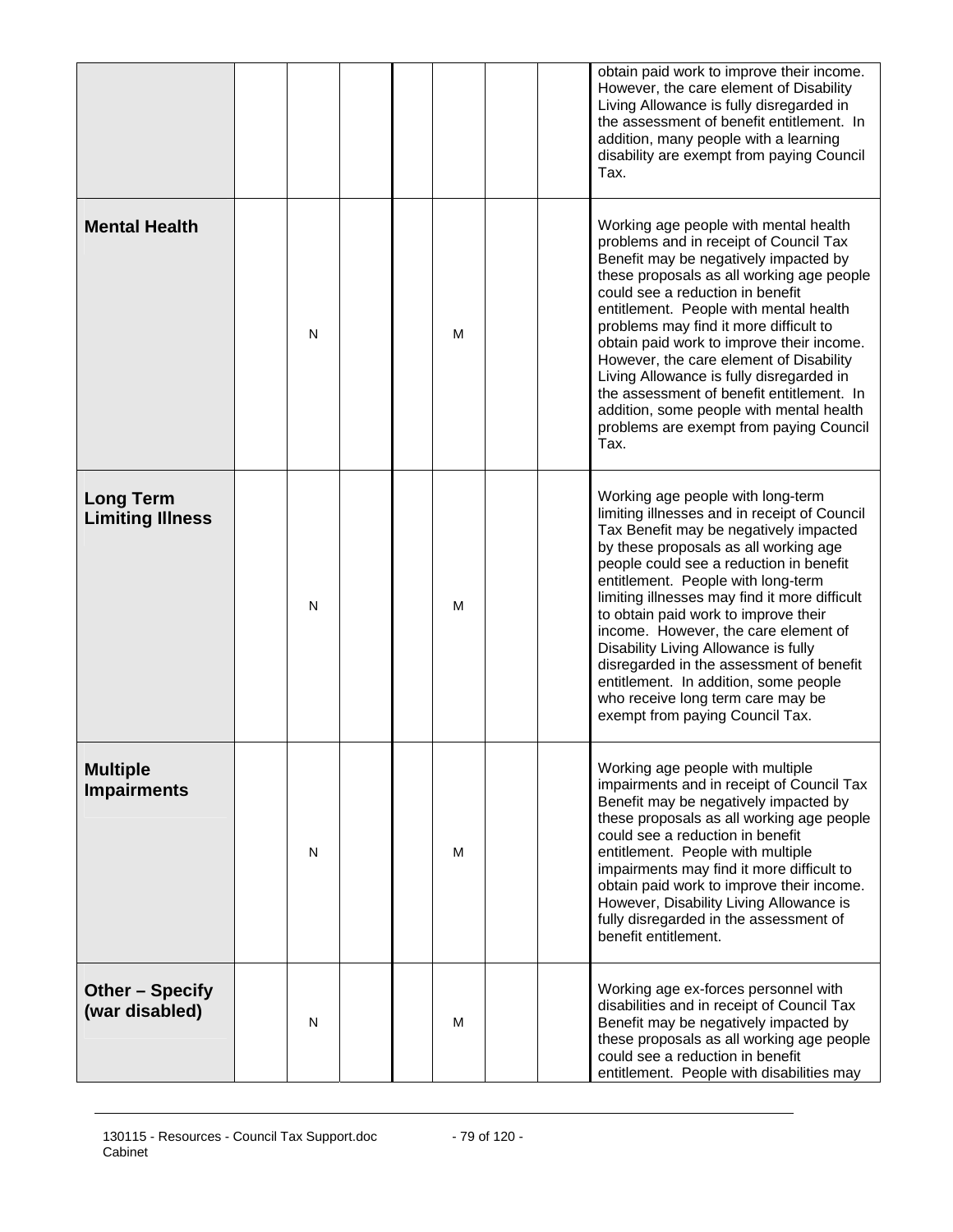|  |  |  |  |  |  |  | find it more difficult to obtain paid work to<br>improve their income. However, War<br>Disablement Pension is fully disregarded<br>in the assessment of benefit entitlement. |
|--|--|--|--|--|--|--|------------------------------------------------------------------------------------------------------------------------------------------------------------------------------|
|--|--|--|--|--|--|--|------------------------------------------------------------------------------------------------------------------------------------------------------------------------------|

## **Cumulative Impacts**

**The officer responsible for this EIA should seek input from the Corporate Equalities Group on the potential for this activity to combine with other recent, current or proposed activities, both Council and in the external environment, to result in more severe impacts on people with Protected Characteristics through their cumulative effects. The Corporate Equalities Group will advise on the content for this section of the EIA.** 

| <b>Change activities</b>        | <b>Potential cumulative impacts</b>                                                                                                                                                                                                                              |
|---------------------------------|------------------------------------------------------------------------------------------------------------------------------------------------------------------------------------------------------------------------------------------------------------------|
| Welfare reforms from April 2013 | Size criteria for the social rented sector will see Housing<br>$\bullet$<br>Benefit for Council Tenants and Housing Association<br>Tenants restricted, where they are under occupying their<br>property                                                          |
|                                 | A Benefit Cap will be introduced, which will limit the<br>$\bullet$<br>overall amount of benefits and Tax Credits to £350 per<br>week for single people and £500 per week for couples<br>and lone parents. Housing Benefit will be restricted in<br>these cases. |
|                                 | A new local welfare provision, replacing some elements<br>$\bullet$<br>of the Social Fund will be introduced, although groups<br>with protected characteristics are prioritised as part of the<br>eligibility criteria.                                          |
|                                 | Changes to Disability Living Allowance and Employment<br>$\bullet$<br>and Support Allowance will limit the number of people<br>who currently qualify for these benefits.                                                                                         |
|                                 | Changes to Working Tax Credits will limit the number of<br>$\bullet$<br>people who currently qualify for this tax credit.                                                                                                                                        |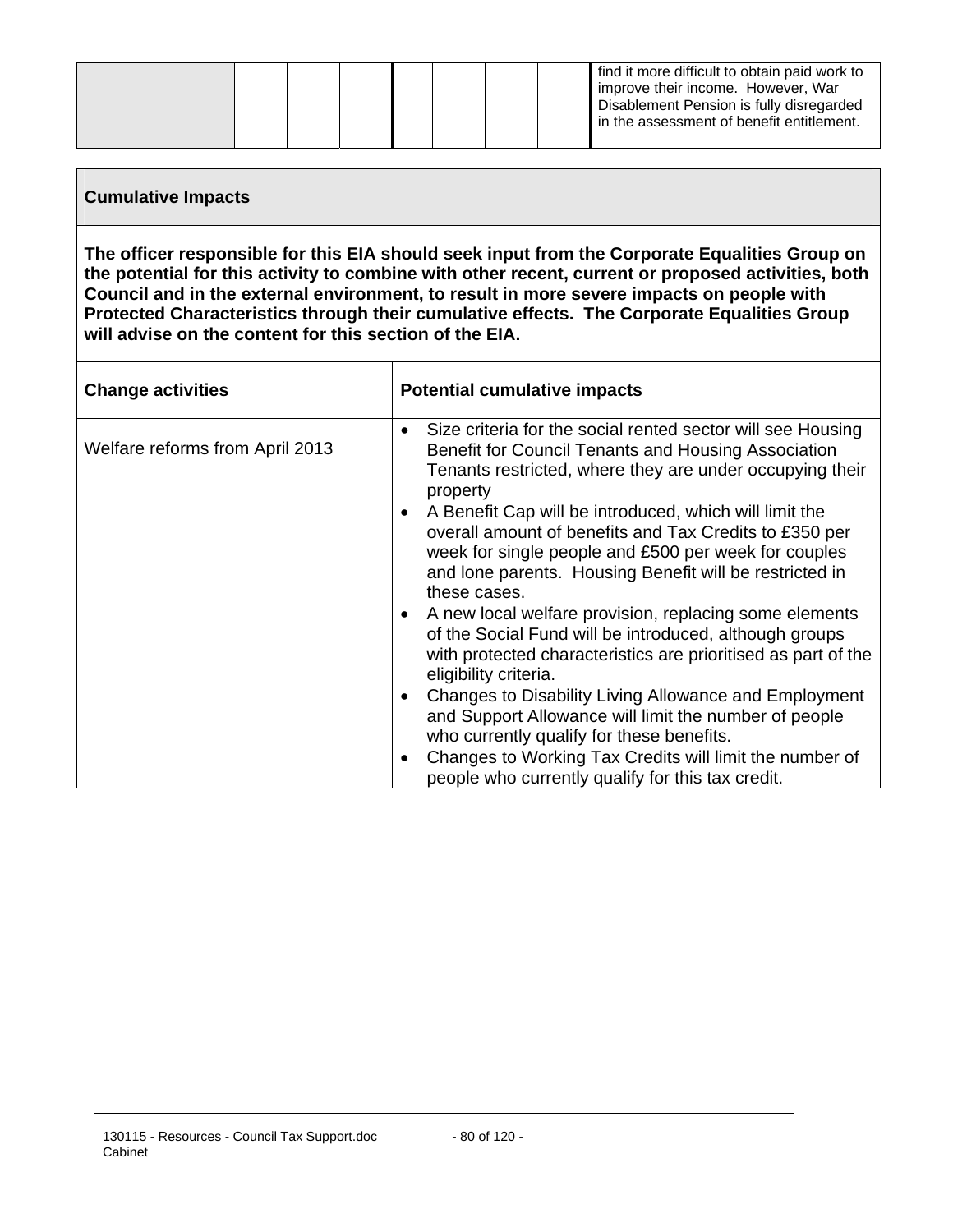# Section 4: Engagement Decision

 $\blacksquare$ 

**The decision about who to engage with, and how and when to engage, is the key to effective EIA. Please see Annex 2 of the Equality Scheme for guidance on the engagement decision.** 

| Is engagement with affected people with Protected Characteristics required,<br>now or during the further development of the activity? |  |  |
|---------------------------------------------------------------------------------------------------------------------------------------|--|--|
| If YES, proceed to the next section.                                                                                                  |  |  |
| If NO, briefly summarise below the reasons why you have reached this conclusion.                                                      |  |  |
|                                                                                                                                       |  |  |
|                                                                                                                                       |  |  |
|                                                                                                                                       |  |  |
|                                                                                                                                       |  |  |
|                                                                                                                                       |  |  |
|                                                                                                                                       |  |  |
|                                                                                                                                       |  |  |
|                                                                                                                                       |  |  |

**If you have come to the conclusion that engagement is not required, seek ratification from the Corporate Equalities Group through your service Equalities Co-ordinator.** 

**If engagement is not required but the officer assessment has identified changes that should be made to the activity, please complete Sections 7 and 8. If not the assessment can be signed-off at Section 9.**

**Any reports to decision-makers during the development of the activity, for example feasibility or options appraisal reports, should include content on the latest thinking and findings of the EIA even though, like the activity, further development of the EIA may be required before final reporting.** 

**The findings of the officer assessment should be included in any reports to decisionmakers. These may be feasibility or options appraisal reports where the activity is at an early stage of development, but it is essential that any equality findings are taken into account in formal decisions at all stages of development of the activity.**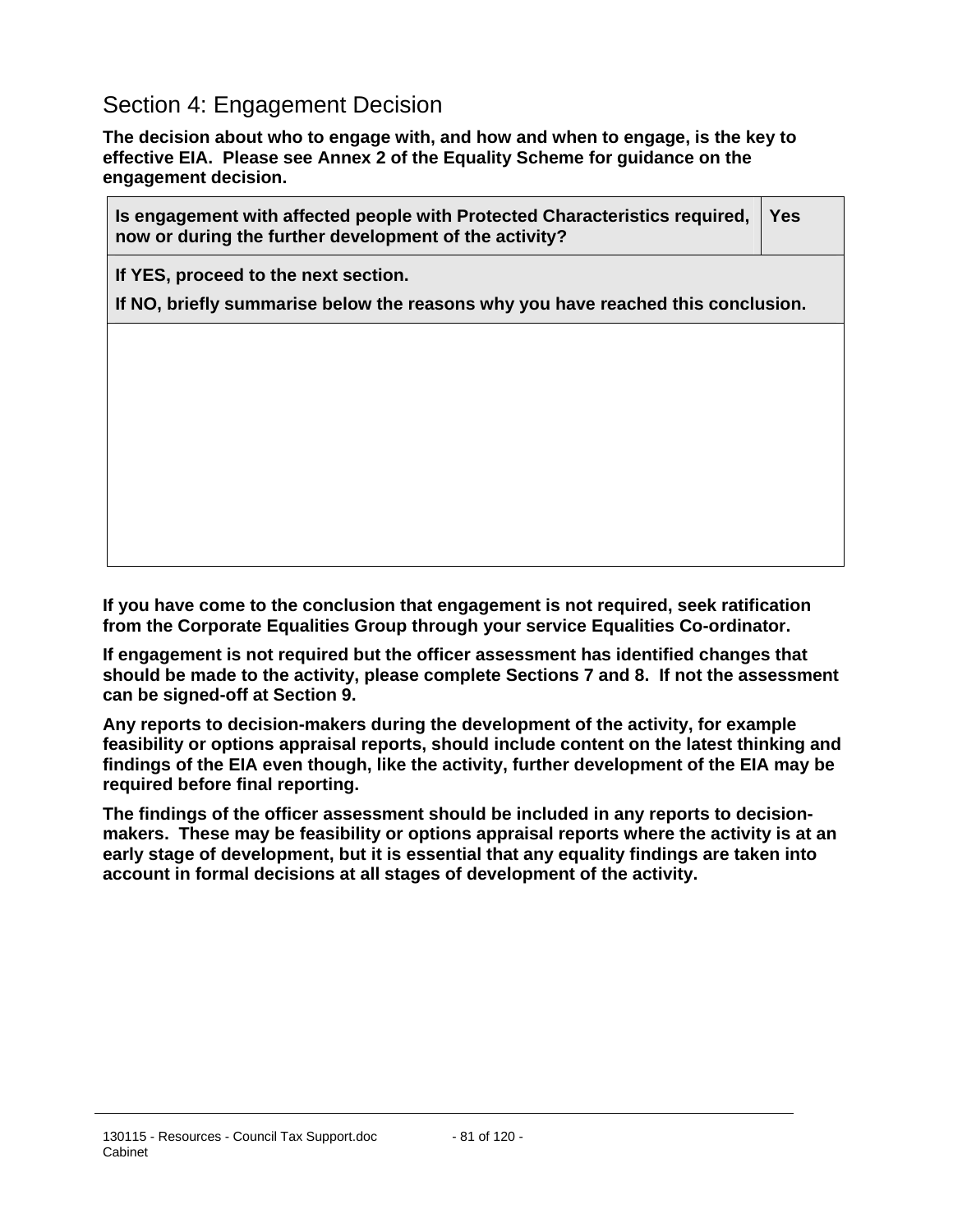Has the assessment shown that the activity will treat any groups of people with Protected Characteristics differently from other people? Yes

If yes, please state which groups and how

**Although all working age people will potentially be impacted by these proposals;** 

- **Disabled people may be treated differently from other people as some of their income, such as Disability Living Allowance is disregarded in the assessment of benefit entitlement.**
- **Households with children may be treated differently from other people as some of their income, such as child maintenance and Child Benefit are disregarded in the assessment of benefit entitlement.**
- **War pensioners and people leaving the armed forced due to a disability may be treated differently from other people as some of their income, such as War Widows Pension, War Disablement Pension and other armed forces compensation schemes are disregarded in the assessment of benefit entitlement.**

**Potentially the Council does have the option to protect certain groups who are negatively impacted by these proposals, although this could have an even greater impact on other nonprotected groups, as they may see a larger reduction in benefit entitlement.** 

Will the differential treatment advance equality for people with Protected Characteristics? Yes

If yes, please state which groups and how

**As above.** 

Will the differential treatment cause or increase disadvantage for people with Protected Characteristics? No

If yes, please state which groups and how

**From the above, prepare a simple plan using the template overleaf for involving and engaging with the organisations, groups and individuals likely to be affected by the activity.** 

**There may be several stages of involvement and engagement, particularly for more complex activities. Initially it may be possible to identify and engage only with stakeholder and representative organisations for the people with Protected**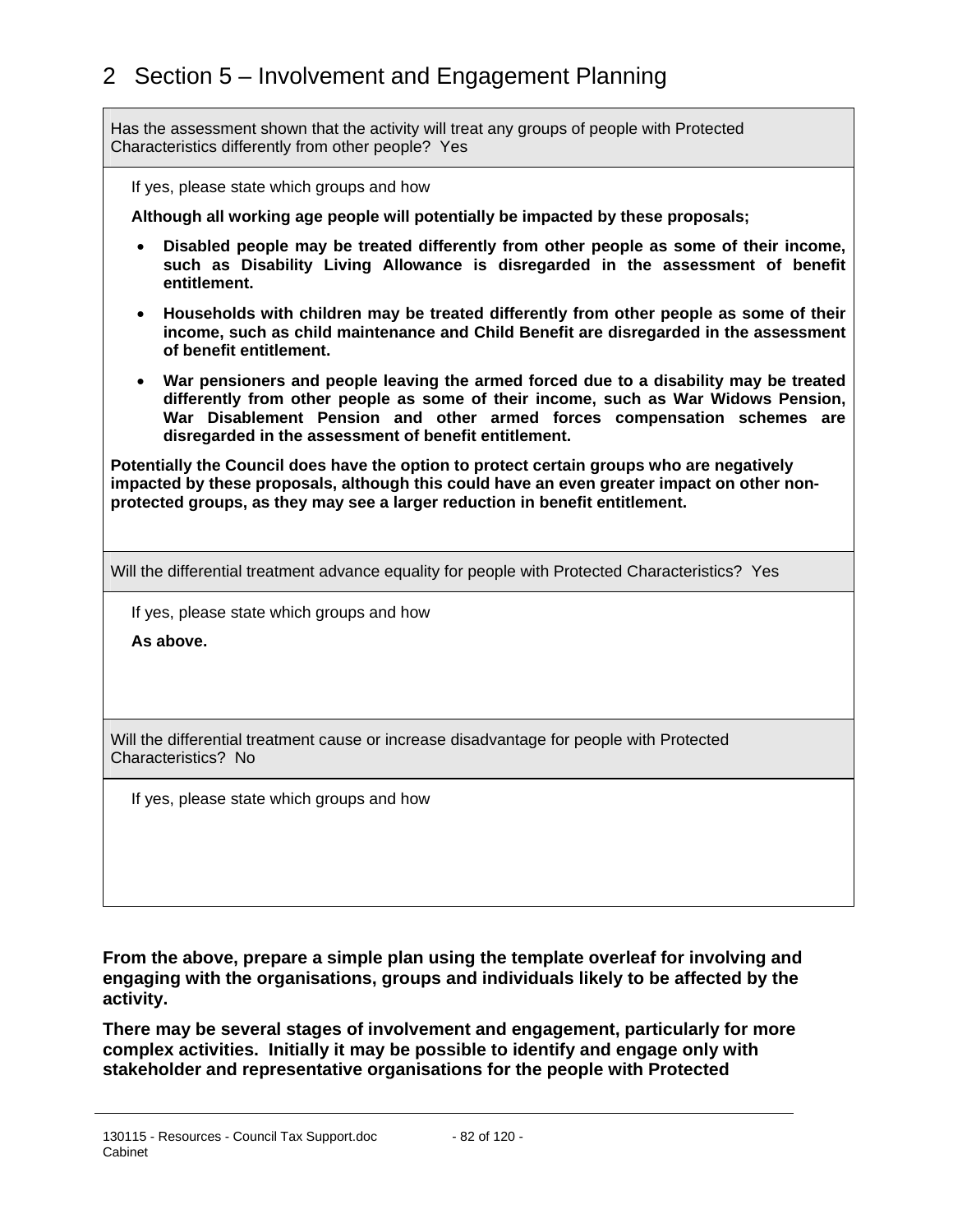**Characteristics who may be affected. Further development of the activity may be required before the individuals who will be affected can be identified.** 

**The Involvement and Engagement Plan should evolve accordingly, with new engagement proposals added as they are identified.**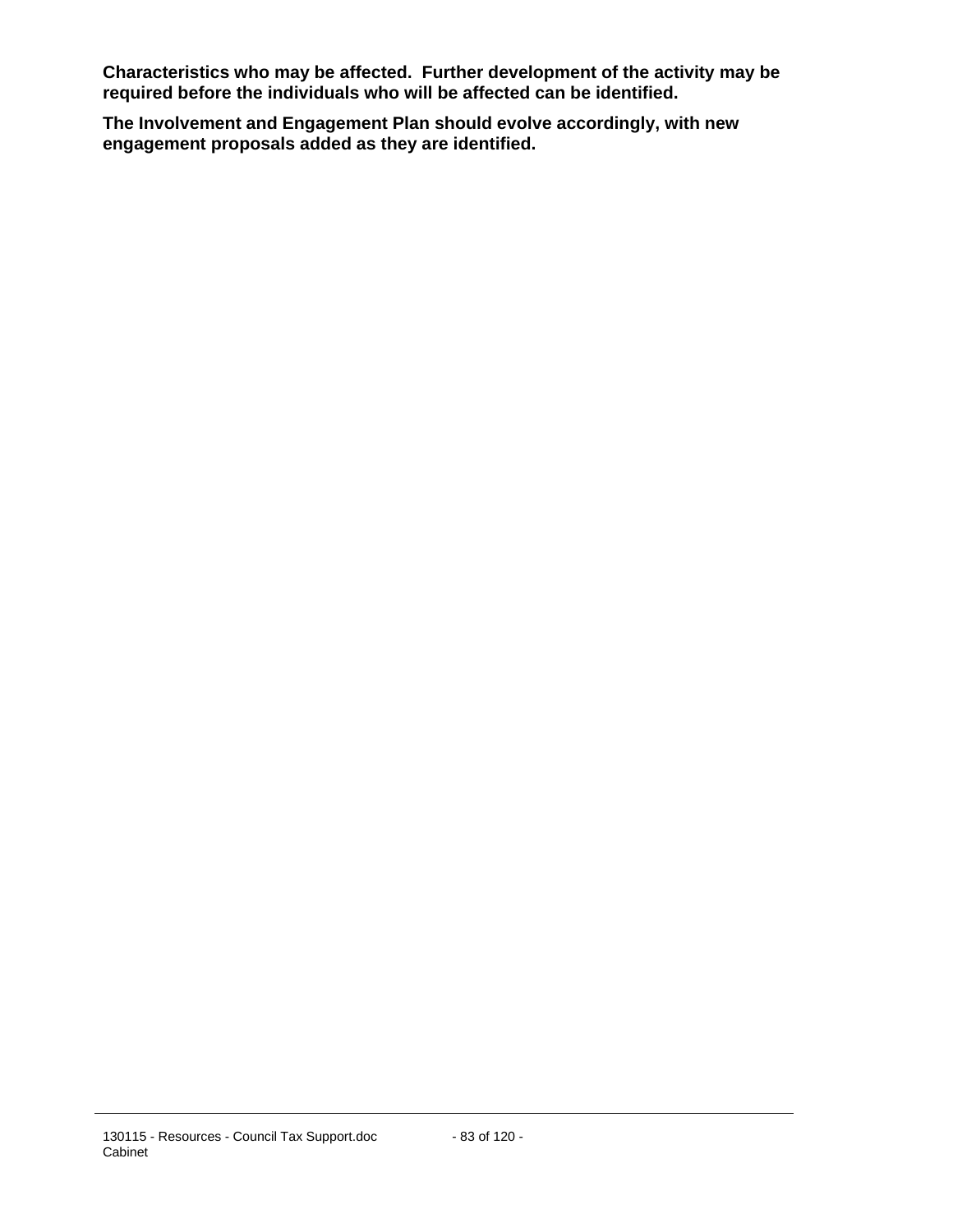Involvement and Engagement Plan

| Which organisations, groups and individuals do you need to involve or engage and how? |
|---------------------------------------------------------------------------------------|
|---------------------------------------------------------------------------------------|

| Date of<br>plan<br>entry | Organisation, Group<br>or Individuals                          | Date of<br>event or<br>activity | Type of activity – venue, channels, method and<br>staffing                                                                          |
|--------------------------|----------------------------------------------------------------|---------------------------------|-------------------------------------------------------------------------------------------------------------------------------------|
| Sept<br>2012             | All residents of<br><b>Darlington</b>                          | Sept to<br><b>Dec 2012</b>      | On-line survey to be set up on the Darlington<br>BC website. Adverts in the October and<br>November editions of Darlington Together |
| Sept<br>2012             | <b>Council Tenants</b>                                         | Sept to<br><b>Dec 2012</b>      | On-line survey to be set up on the Darlington<br>BC website. Adverts in the Autumn edition of<br><b>Hot News</b>                    |
| Sept<br>2012             | All working age<br>recipients of Council<br><b>Tax Benefit</b> | Sept to<br><b>Dec 2012</b>      | Paper copy of the survey to be sent to all<br>individuals potentially impacted by the<br>proposals.                                 |
| Sept<br>2012             | <b>Advice and support</b><br>agencies                          | Sept to<br><b>Dec 2012</b>      | Meetings to be held with CAB, DAD, First Stop<br>and the Supporting People Core Strategy Group                                      |
|                          |                                                                |                                 |                                                                                                                                     |
|                          |                                                                |                                 |                                                                                                                                     |
|                          |                                                                |                                 |                                                                                                                                     |
|                          |                                                                |                                 |                                                                                                                                     |
|                          |                                                                |                                 |                                                                                                                                     |
|                          |                                                                |                                 |                                                                                                                                     |
|                          |                                                                |                                 |                                                                                                                                     |
|                          |                                                                |                                 |                                                                                                                                     |
|                          |                                                                |                                 |                                                                                                                                     |

**Engagement to identify impacts works best in face-to-face and small group settings**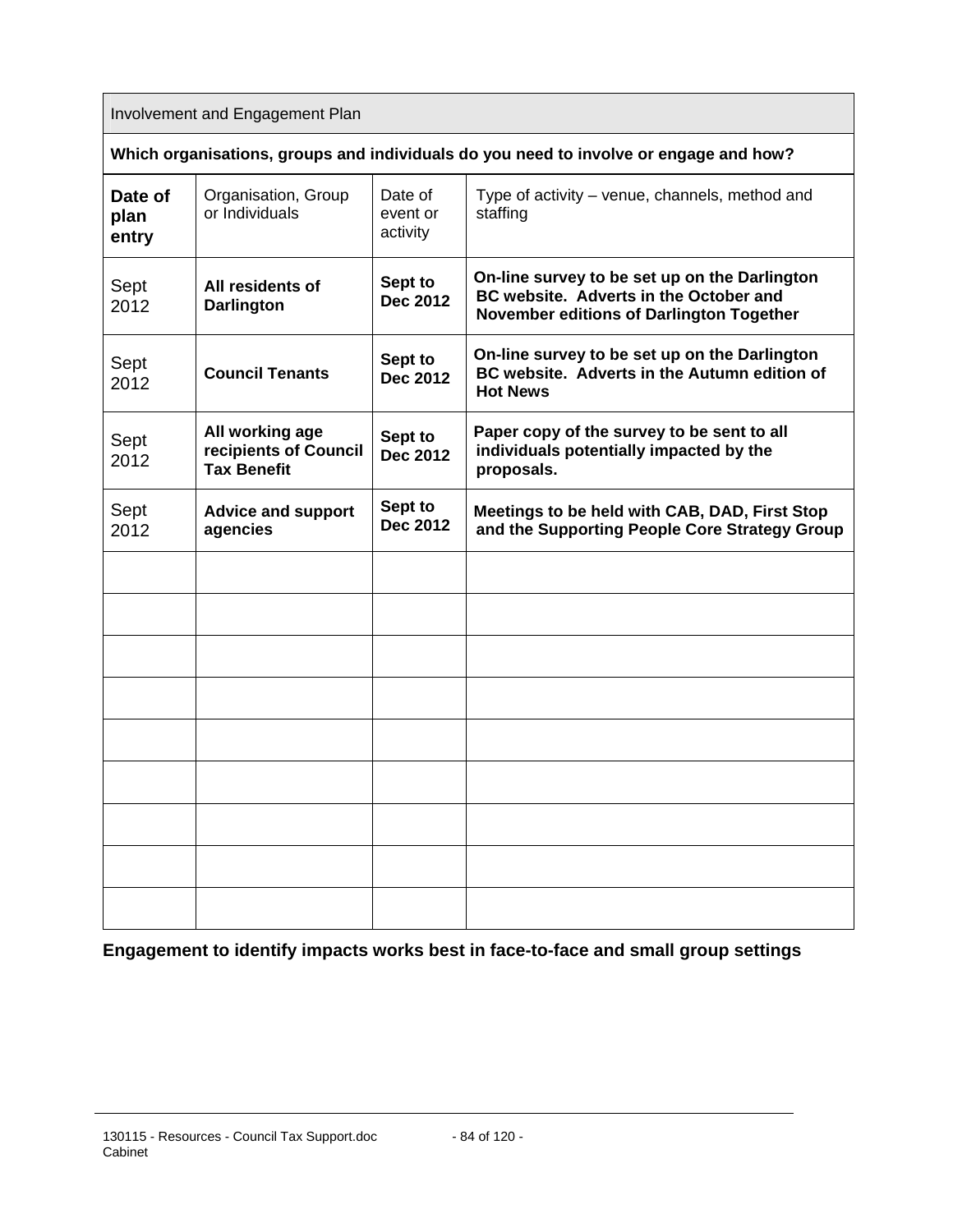|                                       | Date/summary of    | <b>Summary of impacts identified</b>                                                                                                                                                                                                                                                                                                                                                                                                                                                                                                                                                                  |
|---------------------------------------|--------------------|-------------------------------------------------------------------------------------------------------------------------------------------------------------------------------------------------------------------------------------------------------------------------------------------------------------------------------------------------------------------------------------------------------------------------------------------------------------------------------------------------------------------------------------------------------------------------------------------------------|
|                                       | engagement carried |                                                                                                                                                                                                                                                                                                                                                                                                                                                                                                                                                                                                       |
|                                       | out                |                                                                                                                                                                                                                                                                                                                                                                                                                                                                                                                                                                                                       |
| Age                                   | Sept to Dec 2012   | From the 887 responses to the consultation<br>received, all but 20 were from working age people<br>who could potentially be impacted by these<br>proposals. From the options given to<br>respondents, 319 stated that all Council Tax<br>Benefit recipients should be protected from any<br>cuts to benefit entitlement. 141 stated that<br>Council Tax Benefit recipients should pay some<br>Council Tax, whilst 336 stated that some groups<br>of Council Tax Benefit recipients should be<br>protected from any cuts to benefit entitlement. 91<br>respondents did not specify a preferred option. |
| <b>Disability</b>                     | Sept to Dec 2012   | From the 887 responses to the consultation<br>received, 398 were from people who identified<br>themselves as disabled. From the 336                                                                                                                                                                                                                                                                                                                                                                                                                                                                   |
| <b>Mobility</b><br><b>Impairment</b>  | Sept to Dec 2012   | respondents who stated that some groups of<br>people should be protected from any cuts to<br>benefit entitlement, 127 stated that disabled                                                                                                                                                                                                                                                                                                                                                                                                                                                            |
| <b>Visual</b><br>impairment           | Sept to Dec 2012   | people should be protected.<br>Respondents stated that they felt disabled<br>$\bullet$                                                                                                                                                                                                                                                                                                                                                                                                                                                                                                                |
| <b>Hearing</b><br>impairment          | Sept to Dec 2012   | people were already assessed as being on<br>minimum levels of income and that they could<br>not afford to pay any additional Council Tax,                                                                                                                                                                                                                                                                                                                                                                                                                                                             |
| Learning<br><b>Disability</b>         | Sept to Dec 2012   | although this could apply to anyone currently<br>receiving Council Tax Benefit.<br>However, there were strong opinions that<br>$\bullet$                                                                                                                                                                                                                                                                                                                                                                                                                                                              |
| <b>Mental Health</b>                  | Sept to Dec 2012   | disabled people have limited or no<br>opportunities to go out to work to improve their<br>financial situation. Although there was nothing                                                                                                                                                                                                                                                                                                                                                                                                                                                             |
| .ong Term<br><b>Limiting Illness</b>  | Sept to Dec 2012   | to suggest that disabled people would be any<br>worse off than other benefit recipients, there<br>was a sense of injustice that disabled people                                                                                                                                                                                                                                                                                                                                                                                                                                                       |
| <b>Multiple</b><br><b>Impairments</b> | Sept to Dec 2012   | were at a disadvantage because of this.<br>Respondents indicated that disabled people<br>$\bullet$<br>are already seeing reductions to disability<br>related benefits, increases in costs for care<br>and increases to utility bills where additional<br>heating is required.<br>Respondents indicated that benefit cuts could<br>٠<br>increase stress for disabled people, which<br>could aggravate their medical condition.                                                                                                                                                                         |
| <b>Other - Specify</b>                |                    |                                                                                                                                                                                                                                                                                                                                                                                                                                                                                                                                                                                                       |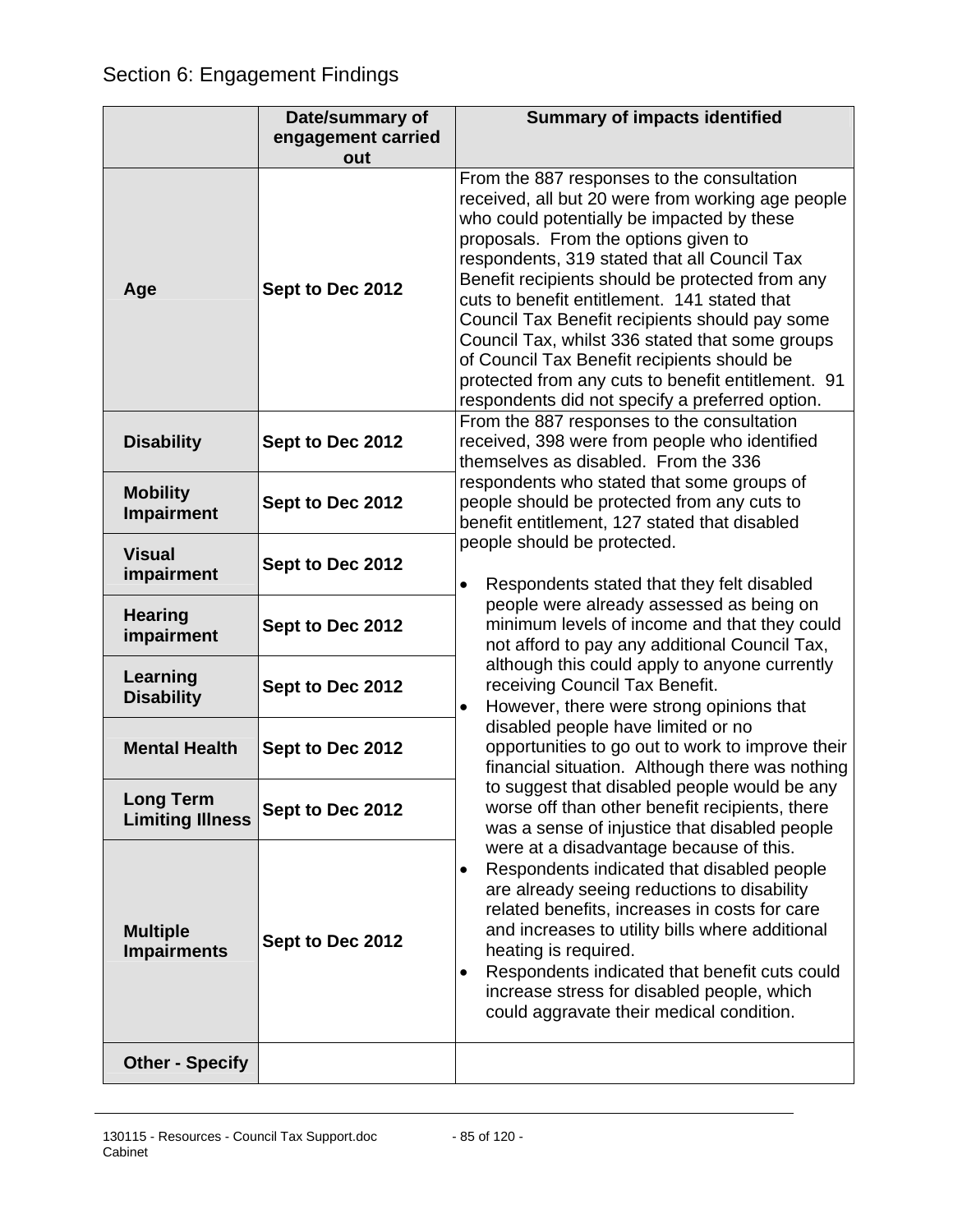| Race                                          | Sept to Dec 2012 | There were no impacts identified                                                                                                                                                                                                                                                                                                                                                                                                                                           |  |
|-----------------------------------------------|------------------|----------------------------------------------------------------------------------------------------------------------------------------------------------------------------------------------------------------------------------------------------------------------------------------------------------------------------------------------------------------------------------------------------------------------------------------------------------------------------|--|
| <b>Sex</b>                                    | Sept to Dec 2012 | There were no impacts identified                                                                                                                                                                                                                                                                                                                                                                                                                                           |  |
| Gender<br><b>Reassignment</b>                 | Sept to Dec 2012 | There were no impacts identified                                                                                                                                                                                                                                                                                                                                                                                                                                           |  |
| <b>Religion or</b><br>belief                  | Sept to Dec 2012 | There were no impacts identified                                                                                                                                                                                                                                                                                                                                                                                                                                           |  |
| Sexual<br><b>Orientation</b>                  | Sept to Dec 2012 | There were no impacts identified                                                                                                                                                                                                                                                                                                                                                                                                                                           |  |
| <b>Pregnancy or</b><br>maternity              | Sept to Dec 2012 | There were no impacts specifically identified for<br>women who are pregnant. However, from the<br>336 respondents who stated that some groups of<br>people should be protected from any cuts to<br>benefit entitlement, 50 stated that families with<br>children should be protected. Again there were<br>many comments that families on a low income<br>could be adversely impacted by these proposals<br>and that their children's quality of life would be<br>affected. |  |
| <b>Marriage / Civil</b><br><b>Partnership</b> | Sept to Dec 2012 | There were no impacts identified                                                                                                                                                                                                                                                                                                                                                                                                                                           |  |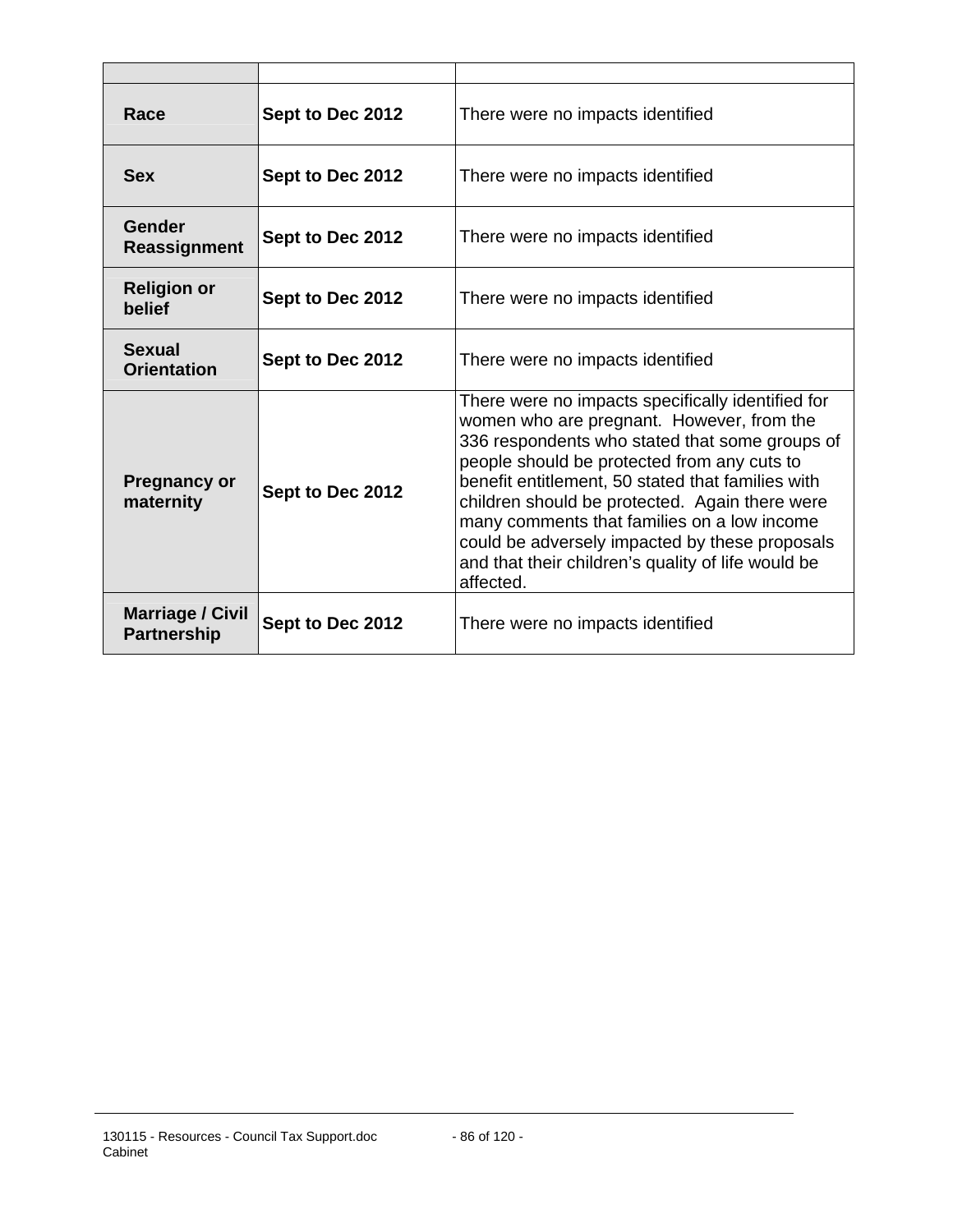**Drawing on the engagement findings and your understanding of the effects of the activity, indicate how it will contribute, if at all, to the three strands of the Public Sector Equality Duty.** 

#### **a) How will the proposal help to eliminate discrimination, harassment and victimisation?**

These proposals recognise that some people with protected characteristics may need to be treated differently and all the options continue to include disregards to certain disability benefits, child related benefits and war pensions.

#### **b) How will the proposal help to advance equality of opportunity?**

The process will be the same for everyone. If option 2 is selected, everyone of working age will see the same reduction in benefit entitlement. There is an appeals process for people who disagree with any decision relating to their benefit claim.

## **c) How will the proposal help to foster good relations?**

As above.

#### **During the engagement process were there any suggestions on how to avoid, minimise or mitigate any negative impacts? If so, please give details.**

Many of the comments about the proposals suggested that the only way to avoid, minimise or mitigate any negative impacts was to protect all, or certain people currently entitled to Council Tax Benefit from any cuts. Some suggested everyone in receipt of Council Tax Benefit should be fully protected, others suggested that any reduction should be minimised, whilst some suggested that certain groups only should be protected from any cuts.

**This completes the assessment, but there will be further work to do to contribute to the reporting and implementation stages of the activity. First though, it is important to draw a line under the assessment to maintain a separation between assessment of impacts and any proposals to manage those impacts. The assessment should therefore be signed-off at this stage.**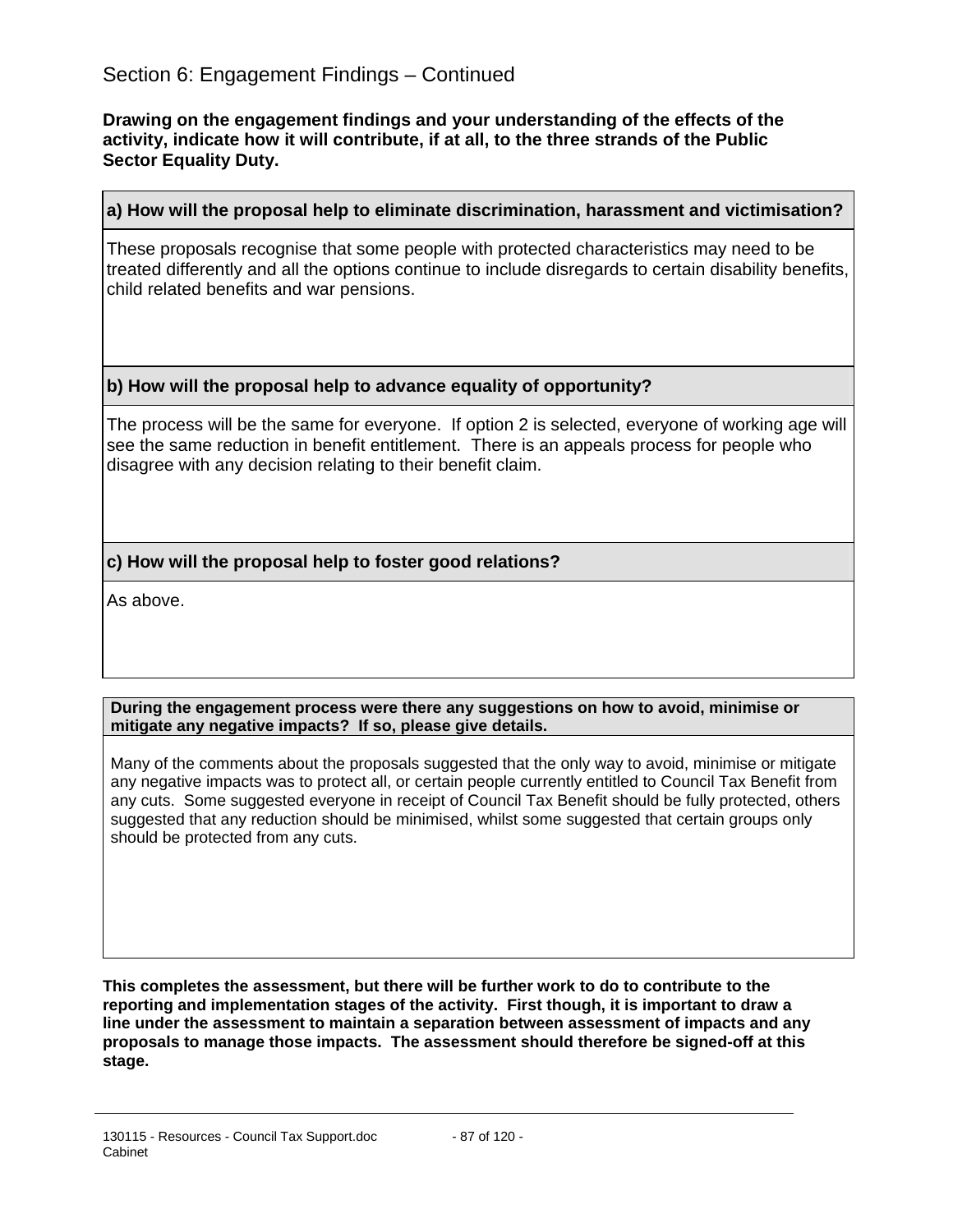Section 7 - Sign-off when assessment is completed

| <b>Officer Completing the Form:</b> |                   |  |
|-------------------------------------|-------------------|--|
| <b>Signed</b>                       | Name:             |  |
|                                     | Date:             |  |
|                                     | <b>Job Title:</b> |  |
| <b>Assistant Director:</b>          |                   |  |
| <b>Signed</b>                       | Name:             |  |
|                                     | Date:             |  |
|                                     | Service:          |  |

## Section 8 – Reporting of Findings and Recommendations to Decision Makers

**The findings of the EIA may be reported to decision-makers at several stages during the development of an activity. For example, the initial officer assessment findings may be included in a feasibility report or options appraisal to be considered by the Transformation Board or Chief Officers' Executive.** 

**Any report for formal decisions by Cabinet or Council should include the latest findings of the EIA, even if these are at a relatively early stage. The report recommending final approval of the activity should await and include the findings of the completed EIA. The report should present clearly the impacts that have been identified through the engagement process, including potential cumulative impacts.** 

**The report may include recommendations based on the findings of the EIA, but these should be separate from the reporting of impacts. Recommendations will be developed separately from the EIA and arise from considering equalities impacts combined with other aspects of the activity such as finance, the benefits of the activity, and so on.** 

**Based on the EIA findings, the report may consider the options in the table below, but the report must contain a clear statement of the impacts so that decision-makers can understand the effects of the decision that is being recommended.** 

#### **What does the review of the information show?**

a) No negative impact on people because of their Protected Characteristics - continue with the activity and monitor progress on implementation

## **b) Negative impact identified – recommend continuing with the activity; clearly specify the people affected and the impacts, and providing reasons and supporting evidence for the decision to continue**

- c) Negative impact identified adjust the activity in light of the identified impact to avoid, minimise or mitigate the impact
- d) Negative impact identified stop activity and provide an explanation why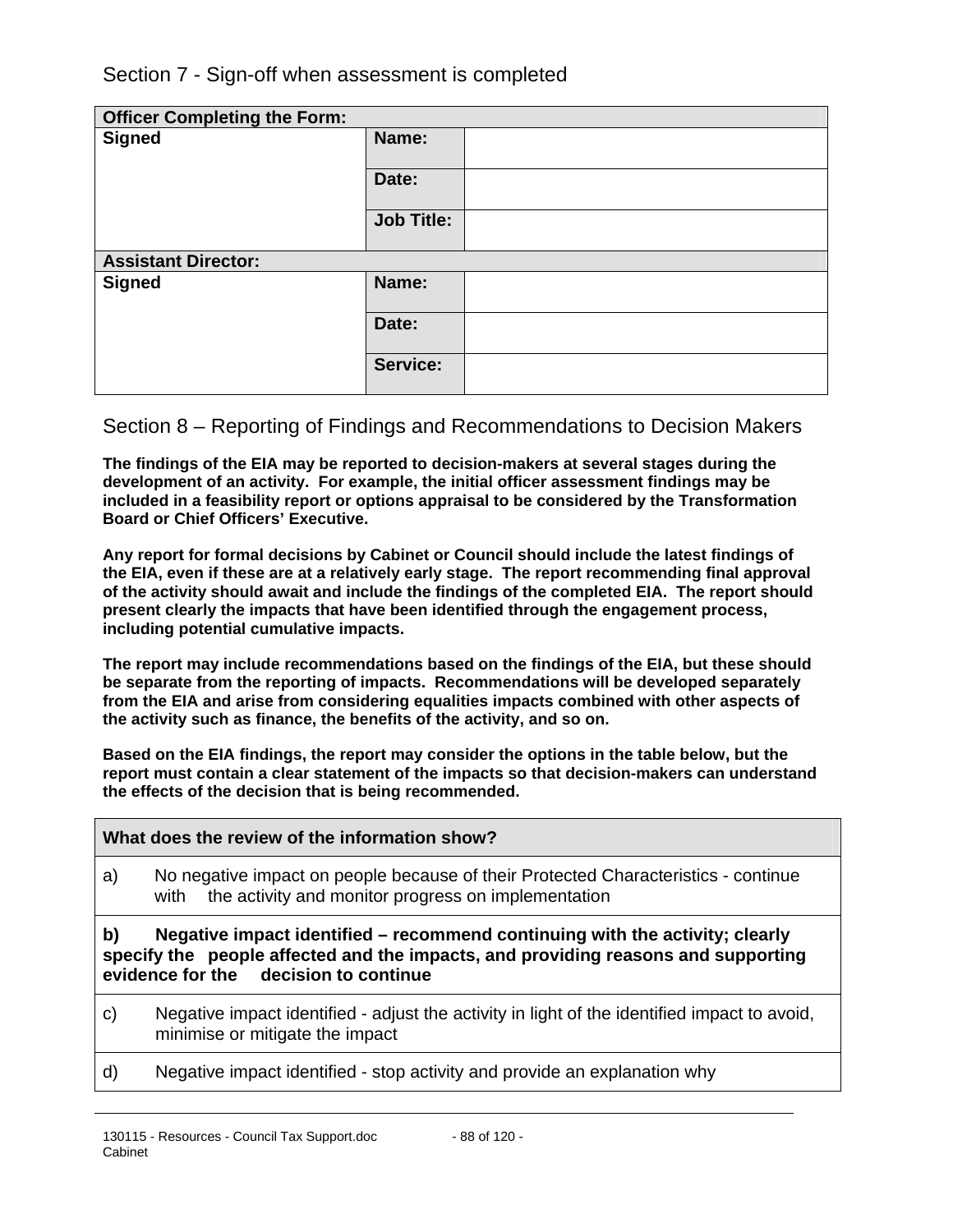# Section 9 – Action Plan and Performance Management

**The report to decision-makers, and the decision made may require actions to be taken to avoid, minimise or mitigate the negative impacts of the activity. Option C in the table in Section 8, combined with mitigation measures that may have been highlighted during engagement and listed in Section 6 (if adopted) will require action planning to implement them.** 

**Any actions to address equalities impacts should be listed below, with performance management review proposals, to complete the full EIA.** 

| What is the negative<br>impact?                                                                   | <b>Actions required to</b><br>reduce/eliminate the<br>negative impact (if<br>applicable)                                                                                                                                       | <b>Who will</b><br>lead on<br>action | <b>Target</b><br>completion<br>date |
|---------------------------------------------------------------------------------------------------|--------------------------------------------------------------------------------------------------------------------------------------------------------------------------------------------------------------------------------|--------------------------------------|-------------------------------------|
| Certain income types will<br>no longer be disregarded in<br>the proposed scheme                   | Check benefit entitlements<br>before bills are issued                                                                                                                                                                          | Anthony<br>Sandys                    | <b>March 2013</b>                   |
| Delays in claims and<br>appeals, leading to<br>incorrect benefit<br>entitlement                   | Ensure claims and appeals<br>are dealt with quickly and<br>accurately                                                                                                                                                          | Anthony<br>Sandys                    | <b>April 2013</b><br>onwards        |
| Recovery actions for<br>unpaid Council Tax will<br>impact on those affected<br>by these proposals | Ensure payment<br>arrangements are as flexible<br>as possible<br>Minimise court actions where<br>customers are making<br>genuine attempts to pay<br>Consider writing off court<br>costs where payment<br>arrangements are made | Anthony<br>Sandys                    | <b>April 2013</b><br>onwards        |

| <b>Performance Management</b>                      |                       |  |
|----------------------------------------------------|-----------------------|--|
| Date of the next review<br>of the EIA              | January 2014          |  |
| How often will the EIA<br>action plan be reviewed? | Annually              |  |
| Who will carry out this<br>review?                 | <b>Anthony Sandys</b> |  |

#### 130115 - Resources - Council Tax Support.doc Cabinet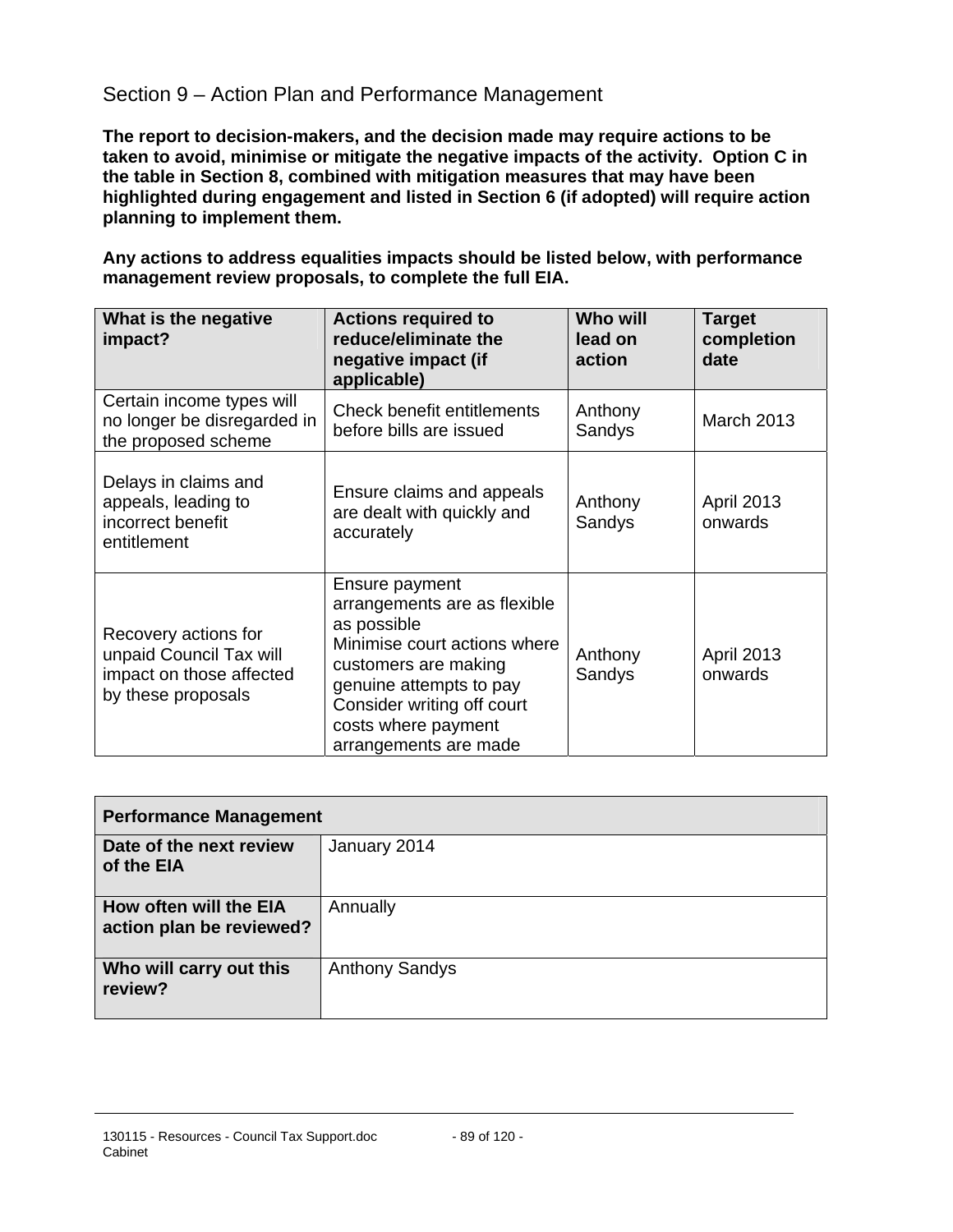# **Darlington Borough Council Draft Council Tax Support scheme 2013 - 2014**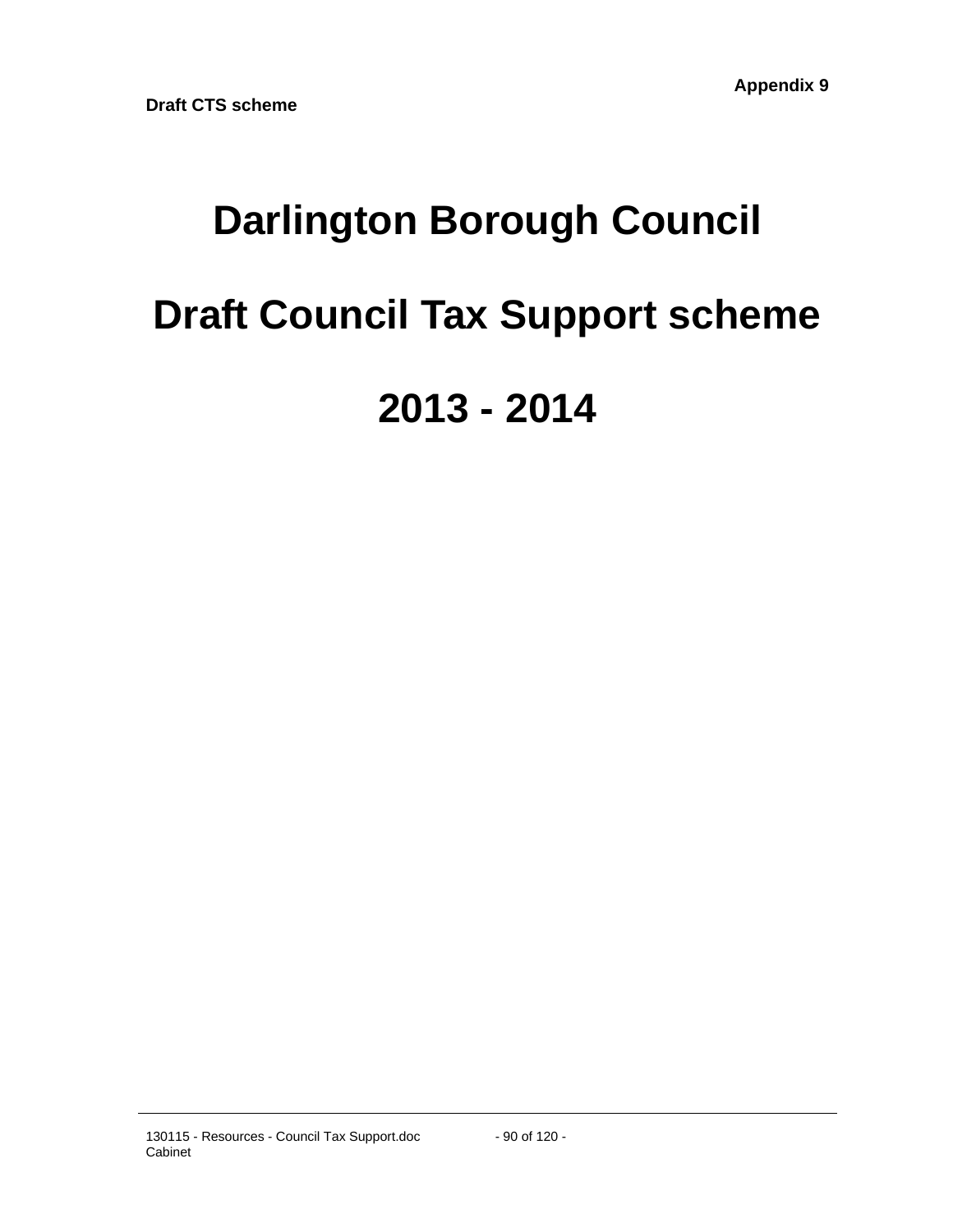# **3 Introduction**

- 3.1.1 In April 2013, Council Tax Benefit, the current means of helping people on low incomes meet their Council Tax obligations, will be replaced by a new localised Council Tax Support scheme defined by each Council.
- 3.1.2 The Government has stated that pensioners will be protected from the effects of the local schemes by a national framework of rules and eligibility. Working aged people will however be subject to the provisions of the locally defined scheme.
- 3.1.3 This document sets out Darlington Borough Council's proposed scheme and should be read in conjunction with the consultation questionnaire seeking comments and views on the proposed arrangements.
- 3.1.4 The proposals may be subject to change, for example in response to findings from the consultation process and any statutory provisions made that take precedence over the scheme proposals.
- 3.1.5 However, the final scheme shall be subject to approval by the Council no later than 31st January 2013.
- 3.1.6 The Council is required to publish details of its proposed draft scheme and some of the contents of this document are by its very nature, technical in detail.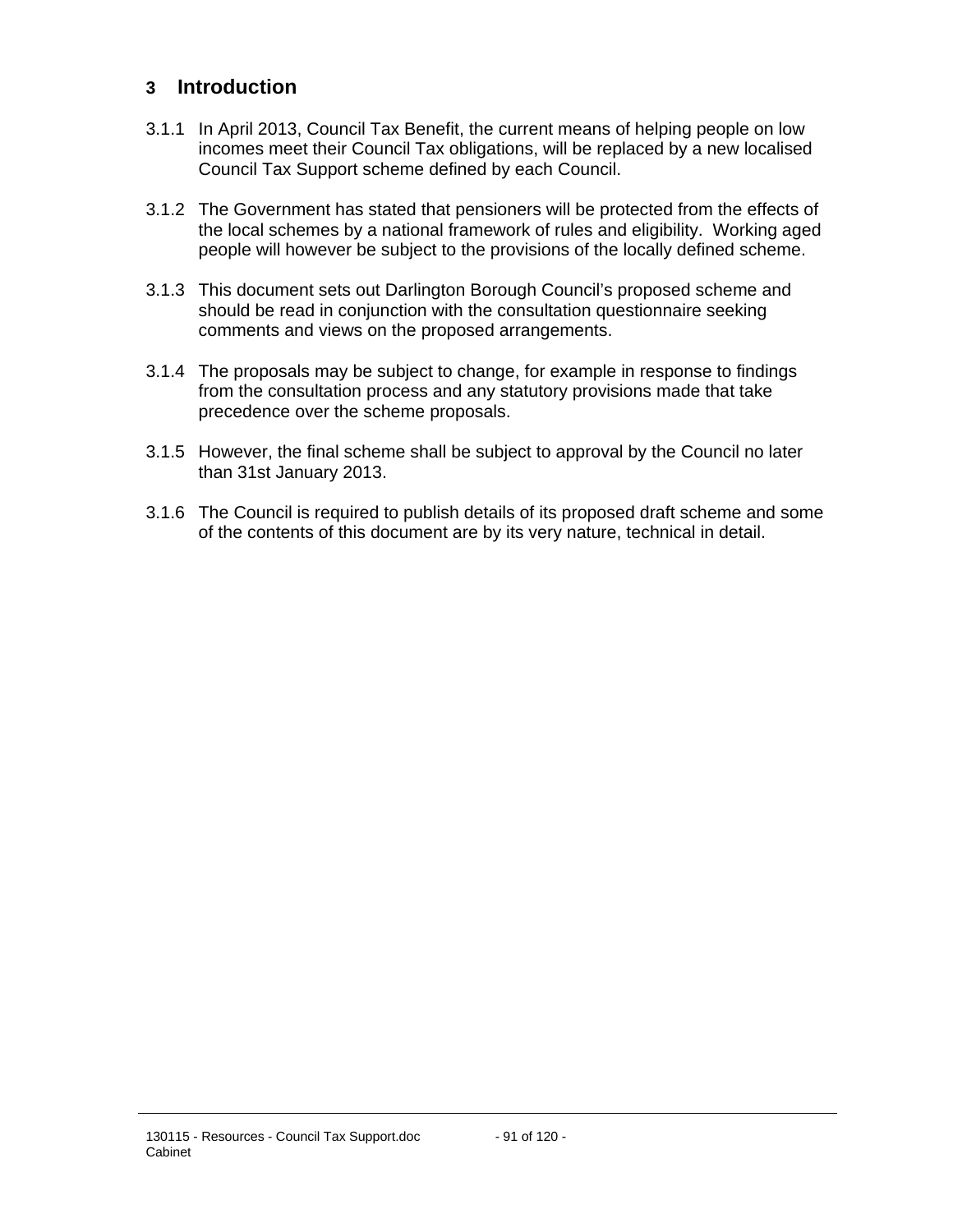# **4 Executive Summary**

## 4.1 Overview of the existing Council Tax Benefit scheme

- 4.1.1 Council Tax Benefit is an income related benefit which may be claimed by an eligible person who is liable to pay Council Tax in respect of their sole or main residence. Council Tax Benefit is a national benefit with policy and rules set by central Government, but administered by local councils. Administration is linked to the Council Tax billing arrangements and usually takes the form of a reduction to the Council Tax a person would otherwise be liable to pay.
- 4.1.2 The amount of Council Tax Benefit entitlement is calculated on a weekly basis according to a person's daily liability for Council Tax, after deducting any disability reductions, discounts or transitional relief. Entitlement takes into account the means of the person claiming and of their household.
- 4.1.3 The means test for Council Tax Benefit follows the rules for other income related benefits such as Income Support and income-based Jobseekers Allowance, and is based on a system of applicable amounts for living expenses set according to the circumstances of the family unit. The person's applicable amount is compared to their income and capital, including that belonging to any partner.
- 4.1.4 People with income at, or below, the level of the applicable amount are entitled to maximum Council Tax Benefit. This is the whole of their weekly eligible Council Tax less any set contributions assumed for non-dependant adults who live in the household, but are not themselves liable for Council Tax. People who are not claiming income related benefits, including people who are working, may get Council Tax Benefit, subject to an income taper. Claimants lose 20 pence in Council Tax Benefit for each additional pound of income that exceeds their applicable amount.
- 4.1.5 In Council Tax Benefit there is a lower capital limit; £6,000 for people of working age and £10,000 for pensioners, above which an assumed income from capital is taken into account. Council Tax Benefit is not payable to people with capital above the upper limit of £16,000 unless they are entitled to one of the incomerelated benefits.
- 4.1.6 Alternative maximum Council Tax Benefit, more commonly known as Second Adult Rebate, may be awarded to the claimant if they would be better off with this than with Council Tax Benefit under the main rules. Second Adult Rebate may apply when the claimant, as the owner or tenant of a property, shares their home with a non-dependant person (aged 18 or over) who has no responsibility to pay Council Tax and is not on the list of disregarded persons. The amount of the rebate is based on the gross income of the non-dependant person excluding any income related benefits, Attendance Allowance or Disability Living Allowance. The claimant's own income is ignored and the maximum amount of Second Adult Rebate is limited to 25% of Council Tax liability.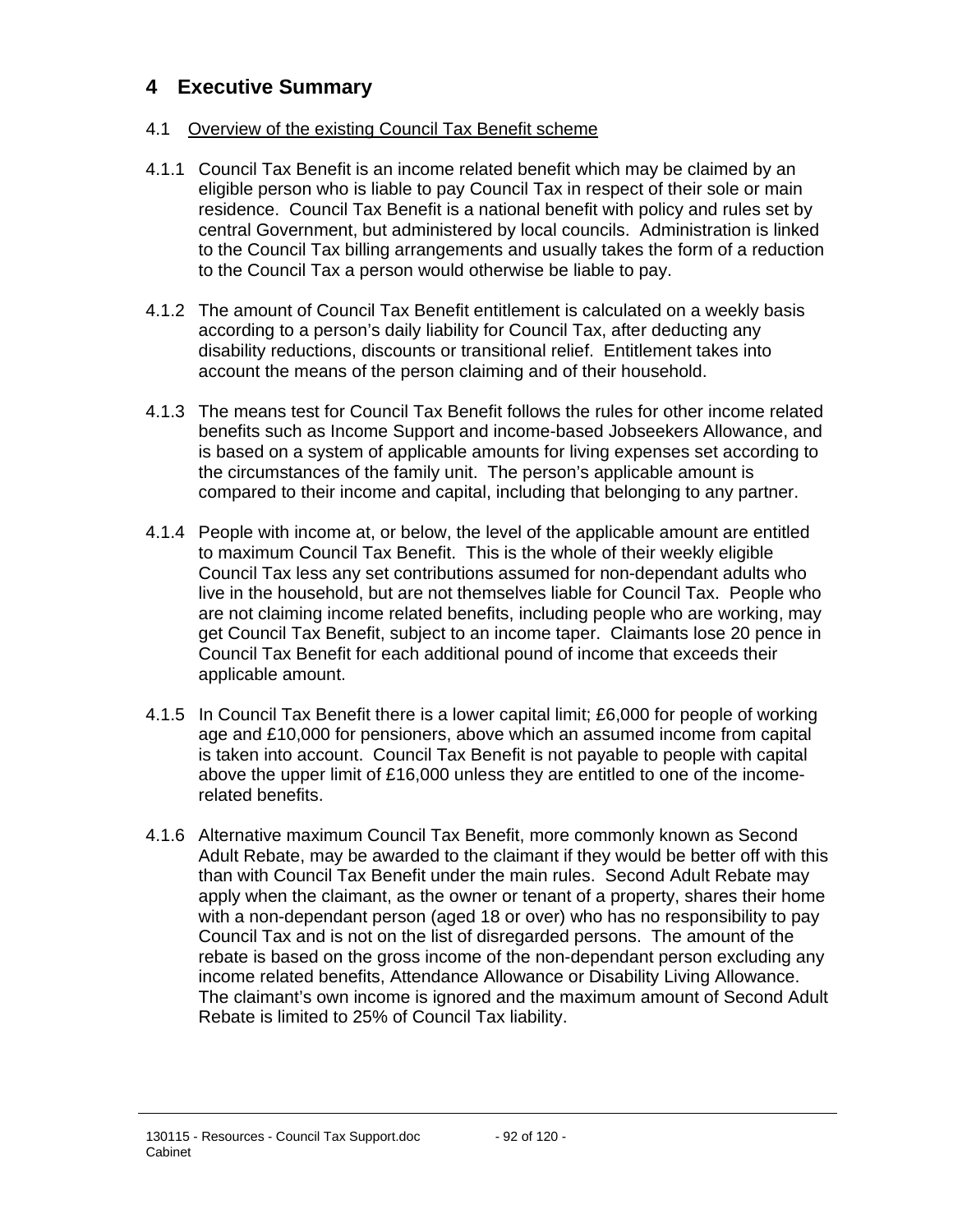## 4.2 Prescribed requirements

4.2.1 There are a number of prescribed requirements that will apply to all local Council Tax Support schemes and are therefore not included in Darlington's local scheme. These are set out in the Government's draft *Council Tax Reduction Schemes (Prescribed Requirements) Regulations 2012*, a copy of which can be found at:

## 4.2.2 www.legislation.gov.uk/uksi/2012/2885/contents/made

- 4.2.3 Where the prescribed regulations apply, reference has been made to the relevant parts in the Council Tax Support scheme. A summary of the key features of the draft regulations are as follows:
- 4.2.4 There will be a prescribed scheme for persons who have reached the qualifying age for state retirement pension, which will be similar to the existing Council Tax Benefit scheme.
- 4.2.5 There will be the same restrictions as exist under the current Council Tax Benefit scheme to exclude foreign nationals with limited immigration status and noneconomically active European Union individuals.
- 4.2.6 Individuals with refugee status, humanitarian protection, discretionary or exceptional leave to remain granted outside the immigration rules and who are exempt from the habitual residence test will continue to be entitled to support with their Council Tax.
- 4.2.7 Regulations will allow current arrangements for a person to act on behalf of another, for example where a person has been granted a power of attorney over a liable Council Tax payer.
- 4.2.8 Regulations will provide that a person who is in receipt of Council Tax Benefit, or who is waiting for a decision about a claim for Council Tax Benefit, immediately before 1<sup>st</sup> April 2013 is to be treated as having made an application for reduction under the local Council Tax Support scheme.
- 4.2.9 Formal rights of appeal will be set out in regulations. It is proposed that appeals will be heard by Valuation Tribunals.
- 4.2.10 Billing authorities are required to consider whether to revise or replace their Council Tax Support schemes each year and under such circumstances, to consider what transitional arrangements may be required to move from an existing local scheme to a replacement scheme. Schemes cannot be amended within a financial year.
- 4.3 Key features of Darlington's proposed Council Tax Support scheme
- 4.3.1 The requirements for Council Tax Support schemes are set out in an amendment to the Local Government Finance Act 1992, under schedule 1A.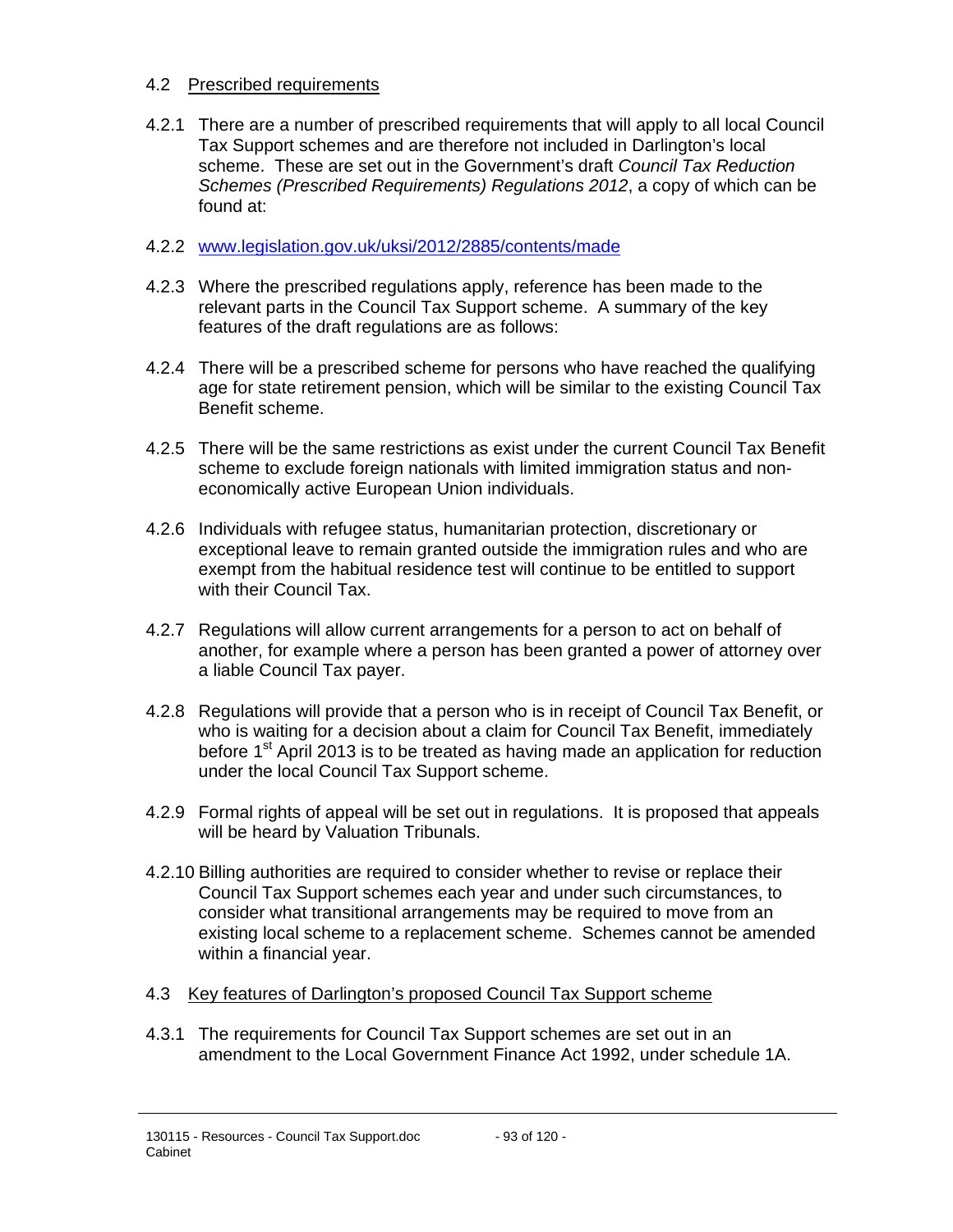This includes, that before making a scheme, the Council must (in the following order):

- Consult major precepting authorities, which have a power to issue a precept to it.
- Publish a draft scheme in such a manner as it thinks fit.
- Consult such other persons as it considers are likely to have an interest in the operation of the scheme.
- 4.3.2 The fundamental difference between the existing Council Tax Benefit scheme and the proposed Council Tax Support scheme is that entitlement for working aged claimants will be worked out on 80% of their Council Tax liability (as opposed to Council Tax Benefit, where entitlement is based on 100%).
- 4.3.3 The proposed Council Tax Support scheme has been developed in collaboration with the other Tees Valley authorities. In general, the Council Tax Support scheme will follow the principles of the existing Council Tax Benefit scheme, although the regulations will be greatly simplified.
- 4.3.4 However, the key changes the Council are proposing in this draft Council Tax Support scheme are as follows:

## 4.4 Temporary absence from home

- 4.4.1 The rules for restricting support for people who are temporarily absent from their home will be removed. Anyone who is liable for Council Tax and not subject to one of the existing Council Tax exemptions will be able to claim Council Tax Support.
- 4.4.2 This change is being proposed to ensure anyone absent from their home can either claim Council Tax Support or a Council Tax exemption.

## 4.5 Students

- 4.5.1 The rules for restricting support to students will be removed. Again, anyone who is liable for Council Tax and not subject to the Council Tax student exemption will be able to claim Council Tax Support.
- 4.5.2 This change is being proposed to ensure anyone who is a student can either claim Council Tax Support or a Council Tax exemption.

## 4.6 Extended payments

4.6.1 It is proposed to relax the rules for extended payments, to remove some of the restrictions under the current Council Tax Benefit scheme. Anyone losing entitlement to a qualifying benefit, such as Income Support or income-based Jobseekers Allowance due to moving into work or increasing their hours or pay, will automatically qualify for a 4 week run on of their Council Tax Support.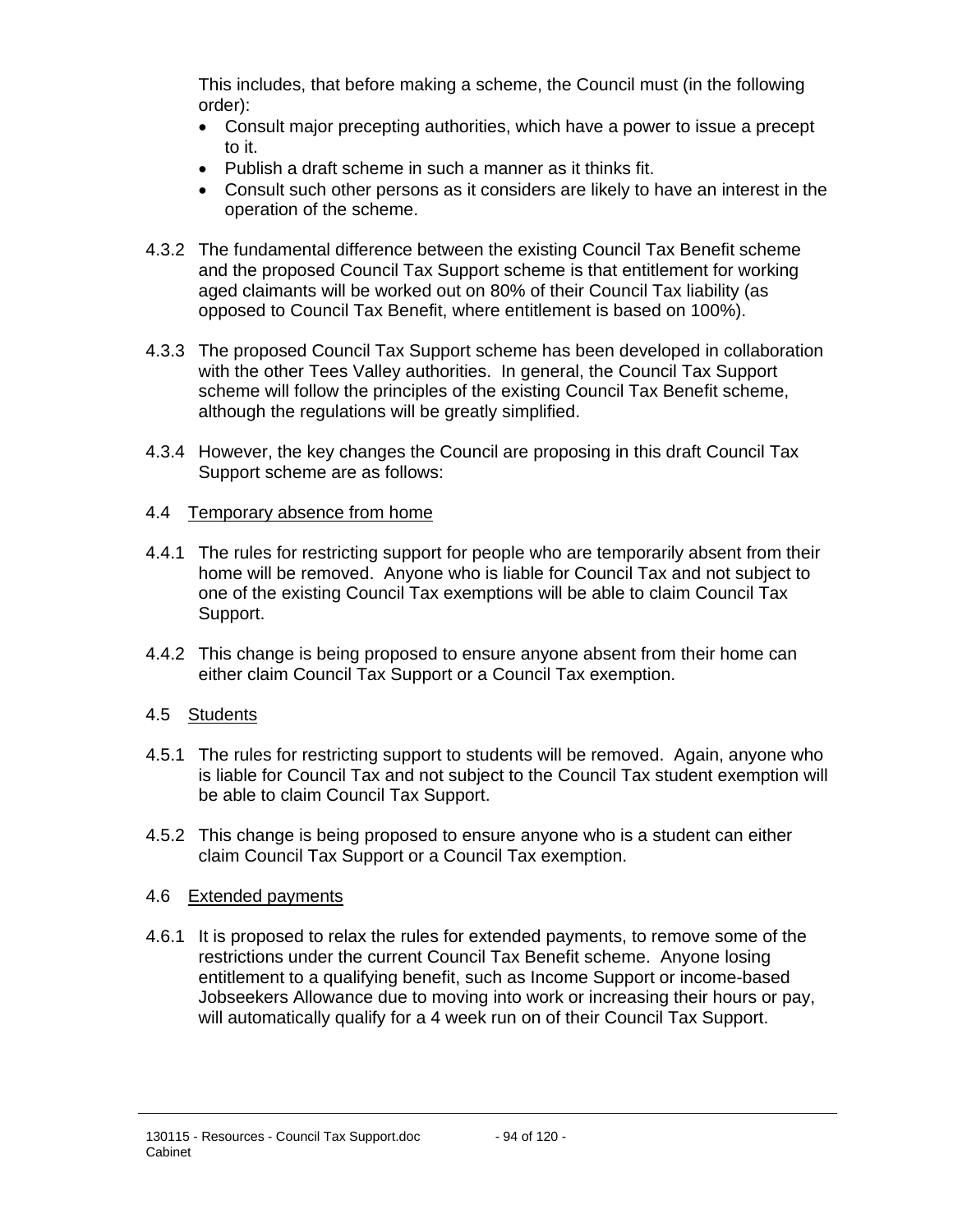4.6.2 This proposal has been included to increase work incentives, particularly for people considering temporary work, or for those who frequently move in and out of work.

## 4.7 Backdating

- 4.7.1 An automatic backdating rule will be introduced for new Council Tax Support claims, although backdated Council Tax Support will be limited to a maximum of one month only.
- 4.7.2 The existing rules, where a person has to show 'good cause' as to why they didn't claim earlier will be removed.
- 4.7.3 This change is being proposed to make the process of claiming Council Tax Support for an earlier period clearer and fairer.

## 4.8 Second Adult Rebate

- 4.8.1 Second Adult Rebate for working aged recipients will be abolished.
- 4.8.2 This proposal has been included because the take-up and amounts of Second Adult Rebate awarded are very low, but complex to claim.

## 4.9 Overpayments

4.9.1 It is proposed that all overpayments of Council Tax Support, however they were caused, will be recoverable, although the Council will still have the discretion not to recover an overpayment.

#### 4.10 Discretionary discounts

4.10.1 The Council will still retain the power under section 13A of the Local Government Finance Act 1992, to reduce the Council Tax liability of a person "to such an extent as it thinks fit". This includes the power to reduce the amount to nil.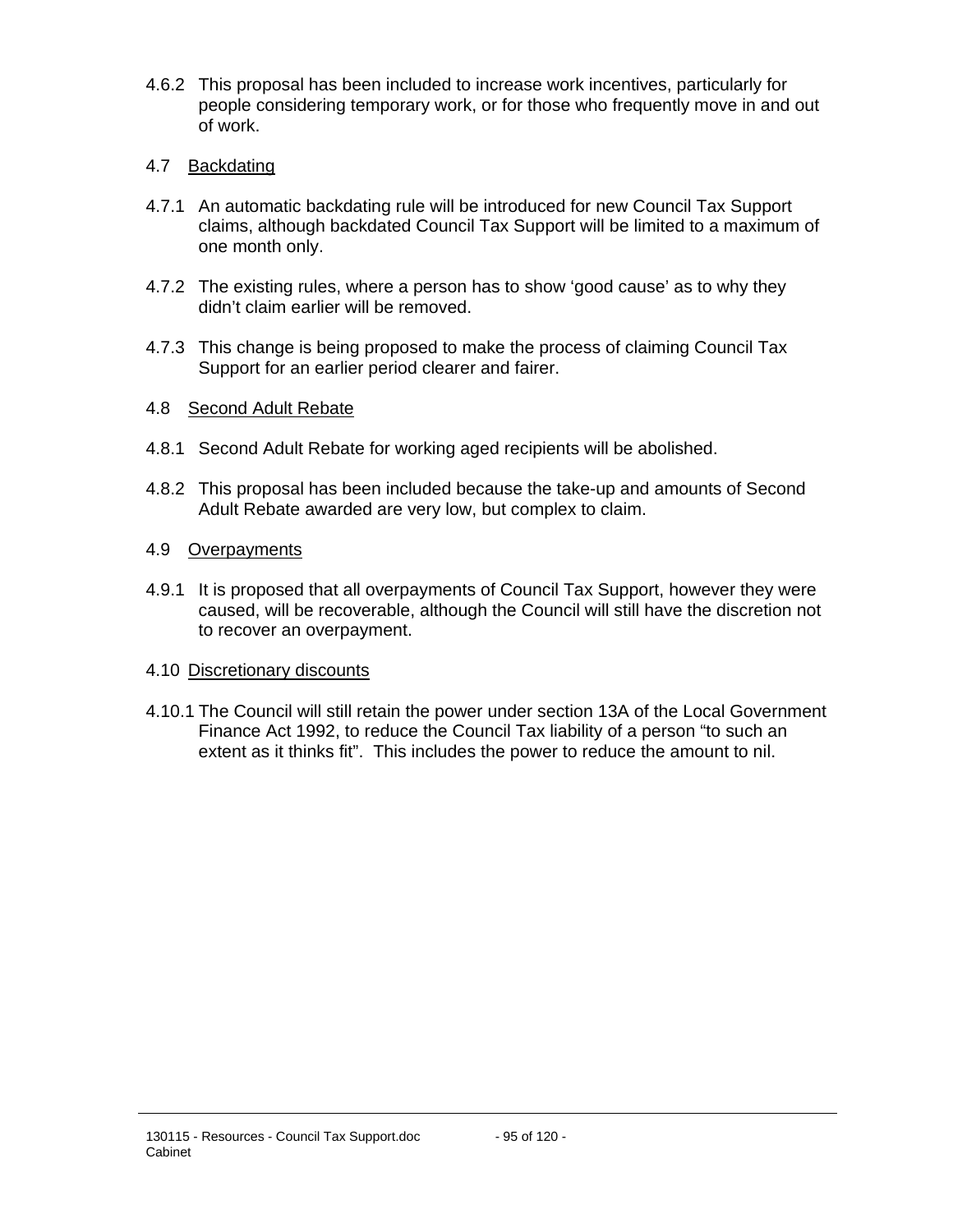# **5 People who can claim Council Tax Support**

## 5.1 Who can claim

- 5.1.1 The rules for making an application to Council Tax Support is set out in Schedule 8, Part 2, paragraph 4 of the regulations. These state:
	- In the case of a couple or members of a polygamous marriage an application is to be made by whichever one of them they agree should apply or, in default of agreement, by such one of them as the council decides.
	- Where the person who is liable for Council Tax is unable to act the Council will accept or appoint a person who may make an application on their behalf.
- 5.1.2 The scheme is open to the following groups:
- 5.2 People in receipt of a qualifying benefit
	- Working aged
	- Liable to pay Council Tax on a dwelling they occupy as their sole or main residence
	- Entitled to Income Support, income-based Jobseekers Allowance or incomerelated Employment and Support Allowance
	- Have made a claim for Council Tax Support
- 5.2.1 Will be entitled to the maximum support of 80% of their eligible Council Tax, less any deductions for non-dependants
- 5.3 People with income equal to or less than their living allowance
	- Working aged
	- Liable to pay Council Tax on a dwelling they occupy as their sole or main residence
	- Capital is less than £16,000
	- Income is equal to or less than their living allowance
	- Have made a claim for Council Tax Support
- 5.3.1 Will be entitled to the maximum support of 80% of their eligible Council Tax, less any deductions for non-dependants
- 5.4 People with income more than their living allowance
	- Working aged
	- Liable to pay Council Tax on a dwelling they occupy as their sole or main residence
	- Capital is less than £16,000
	- Income is more than their living allowance
	- Have made a claim for Council Tax Support
- 5.4.1 Income will be compared to the living allowance. The amount of Council Tax Support will be reduced by 20% of the amount the income exceeds the living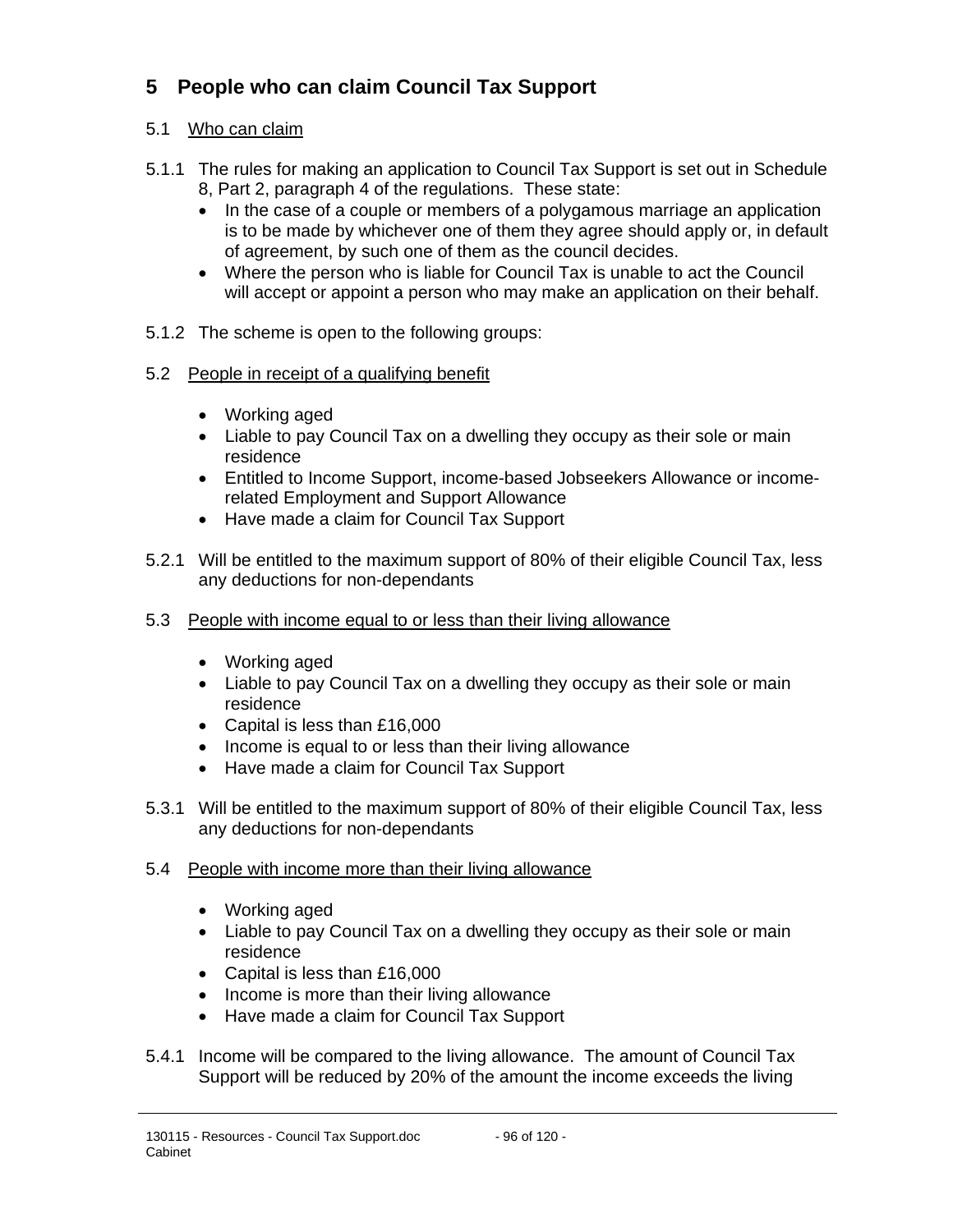allowance. Entitlement will be up to a maximum of 80% of their eligible Council Tax, less any deductions for non-dependants

## 5.5 Pensioners with war pensions

- Pension aged
- Liable to pay Council Tax on a dwelling they occupy as their sole or main residence
- In receipt of War Disablement Pension, War Widow's Pension or War Widower's Pension
- Have made a claim for Council Tax Support
- 5.5.1 Council Tax Support entitlement will be assessed in accordance with the prescribed regulations for pensioners. War Disablement Pension, War Widow's Pension and War Widower's Pension will be fully disregarded.

## 5.6 Pensioners

- 5.6.1 The provisions for pensioners are set out in Schedules 1 to 6 of the regulations.
- 5.6.2 The meaning of who is and who is not a pensioner is set out in paragraph 3 of the regulations. These state:
	- A person is a 'pensioner' if they have attained the qualifying age for state pension credit; and
	- They, or their partner is not in receipt of income support, income-based jobseeker's allowance, income related employment and support allowance, or universal credit.

## 5.7 Membership of a family

- 5.7.1 Council Tax Support will be calculated based on a means test, which takes into account the income, capital and "living allowance" for the claimant and, where appropriate, members of their family.
- 5.7.2 The meaning of a 'couple' is set out in paragraph 4 of the regulations. These state a 'couple' is:
	- A man and woman who are married to each other and are members of the same household,
	- A man and a woman who are not married to each other but are living together as husband and wife,
	- Two people of the same sex who are civil partners of each other and are members of the same household; or
	- Two people of the same sex who are not civil partners of each other but are living together as if they were civil partners.
- 5.7.3 The rules for polygamous marriages are set out in paragraph 5 of the regulations. This regulation applies to:
	- A person is a husband or wife by virtue of a marriage entered into under a law which permits polygamy, and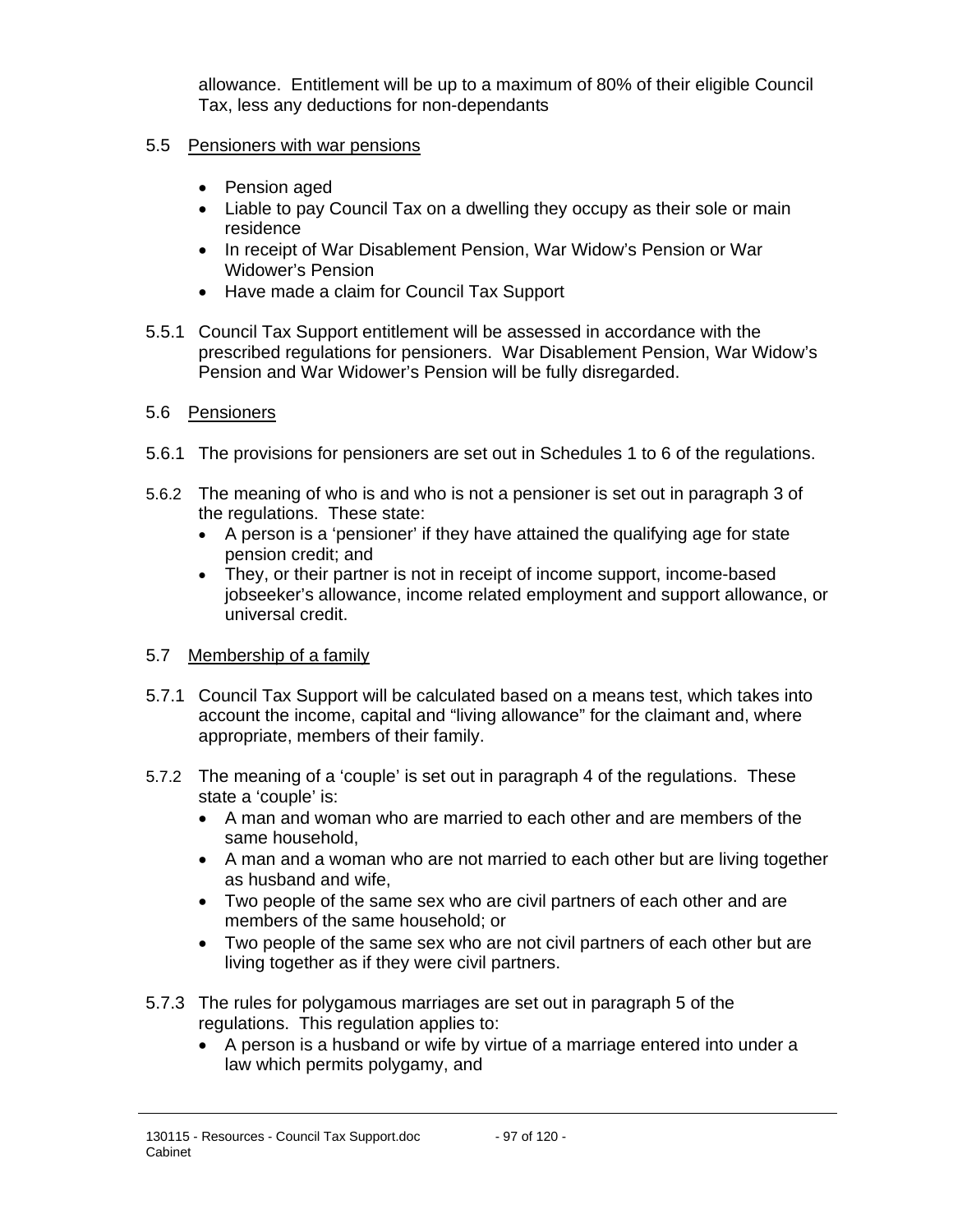- Either party to the marriage has for the time being any spouse additional to the other party.
- 5.7.4 The meaning of 'family' is set out in paragraph 6 of the regulations. These state a 'family' is:
	- A couple
	- A couple and a member of the same household for whom one of them is or both responsible and who is a child or a young person
	- A person who is not a member of a couple and a member of the same household for whom one of them is or both responsible and who is a child or a young person
- 5.7.5 The rules for circumstances in which a person is to be treated as responsible or not responsible for another is set out is paragraph 7 of the regulations. These state:
	- A person is to be treated as responsible for a child or young person who is normally living with them.
	- The arrangements for children or young people who spend equal amounts of time in different households.
- 5.7.6 The rules for membership of a household is set out in paragraph 8 of the regulations. These state:
	- The claimant and any partner who are treated as responsible for a child or young person, that child or young person and any child of that child or young person, are to be treated as members of the same household.

## 5.8 Non-dependants

- 5.8.1 The meaning of non-dependants is set out in paragraph 9 of the regulations. These state a 'non-dependant' is:
	- Any person who normally resides with the claimant or with whom the claimant normally resides.
	- This excludes any member of the claimant's family, any person who is jointly and severally liable to pay Council Tax in respect of the dwelling, and any person who is liable to make payments on a commercial basis to the claimant or their partner in respect of occupation of the dwelling.

# 5.9 Persons from Abroad

- 5.9.1 The rules for persons treated as not being in Great Britain are set out in paragraph 12 of the regulations. These state:
	- Persons treated as not being in Great Britain are a class of person prescribed for the purposes of paragraph 2(9)(b) of Schedule 1A to the 1992 Act and which must not be included in the Council's scheme.
	- A person is to be treated as not being in Great Britain if the person is not habitually resident in the United Kingdom, the Channel Islands, the Isle of Man or the Republic of Ireland.
	- A person must not be treated as habitually resident in the United Kingdom, the Channel Islands, the Isle of Man or the Republic of Ireland unless the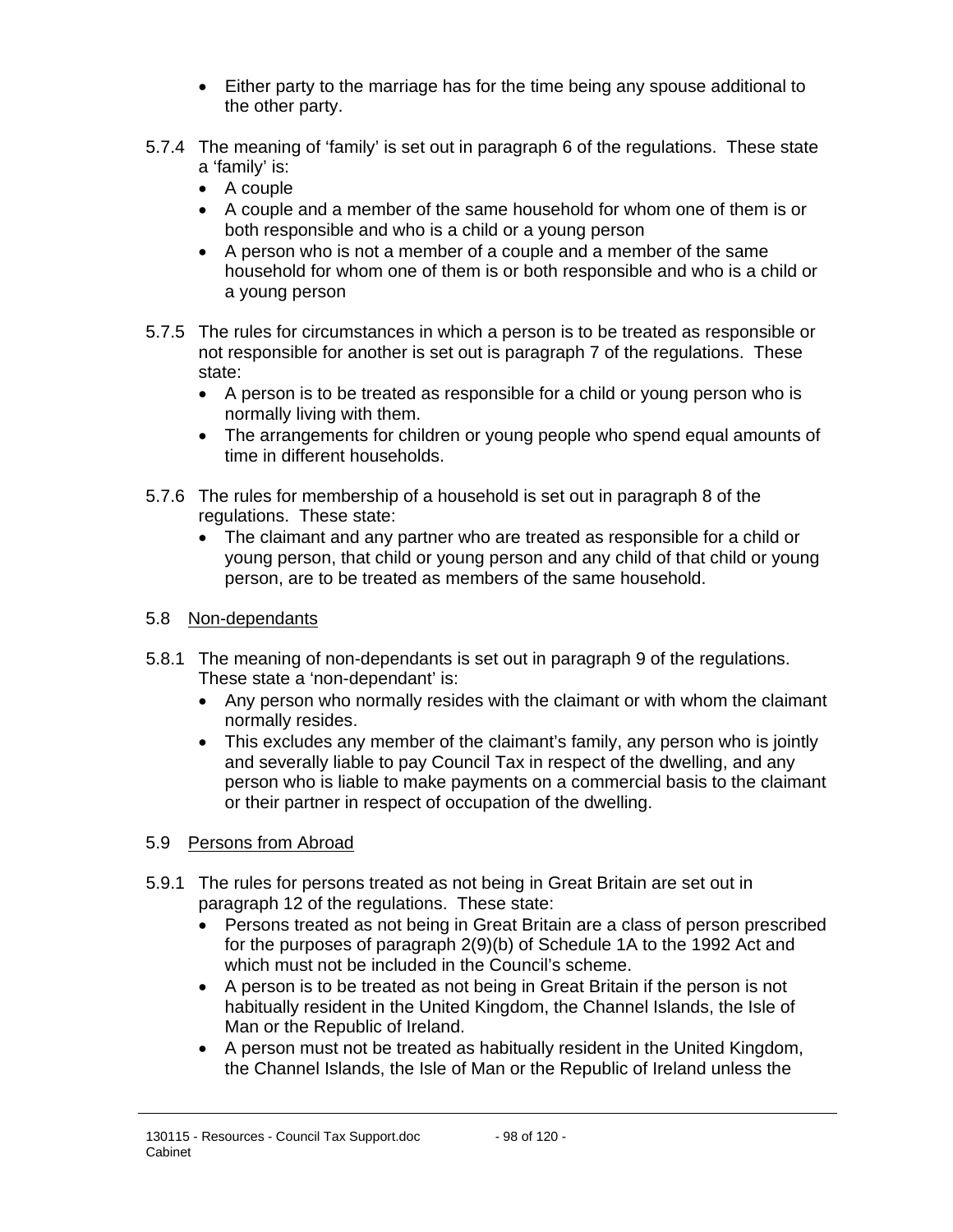person has a right to reside in one of those places.

- 5.9.2 The rules for persons subject to immigration control are set out in paragraph 13 of the regulations. These state:
	- Persons subject to immigration control are a class of person prescribed for the purposes of paragraph 2(9)(b) of Schedule 1A to the 1992 Act and which must not be included in the Council's scheme.
	- 'Persons subject to immigration control' has the same meaning as in section 115(9) of the Immigration and Asylum Act 1999.

## 5.10 Living allowances

- 5.10.1 The Living Allowance will be made up of a number of elements. These may include, depending upon individual circumstances:
	- A personal allowance for the claimant and their partner.
	- An amount for every child or young person who is a member of the family.
	- A "family addition" where at least one child or young person is part of the family.
	- Additions for people in receipt of Employment and Support Allowance.
	- Additions which may apply in special circumstances.
- 5.10.2 The weekly amounts to be included in the living allowance are detailed below. The rates given are based on Council Tax Benefit rates for 2012/2013. The rates for the Council Tax Support scheme for 2013/2014 will be uprated in line with the prescribed scheme for pensioners and other income related benefits.

| <b>Personal allowances</b>                                                                                         | <b>Weekly amount</b> |
|--------------------------------------------------------------------------------------------------------------------|----------------------|
| Single claimant aged 18 to 24                                                                                      | £56.25               |
| Single claimant aged 25 or over                                                                                    | £71.00               |
| Lone parent                                                                                                        | £71.00               |
| Couple                                                                                                             | £111.45              |
| Plus for every child or young person until the day<br>before their twentieth birthday                              | £64.99               |
| Plus for every household which includes a child or<br>young person                                                 | £17.40               |
| <b>Employment and Support additions</b>                                                                            | <b>Weekly amount</b> |
| Claimant in receipt of the work related activity<br>component of Employment and Support Allowance                  | £28.15               |
| Claimant in receipt of the support component of<br><b>Employment and Support Allowance</b>                         | £34.05               |
| Special circumstances additions (entitlement to<br>only one of the additions below)                                | <b>Weekly amount</b> |
| Disability Addition (single) - the claimant is registered<br>blind, or in receipt of one or more of the following: | £30.35               |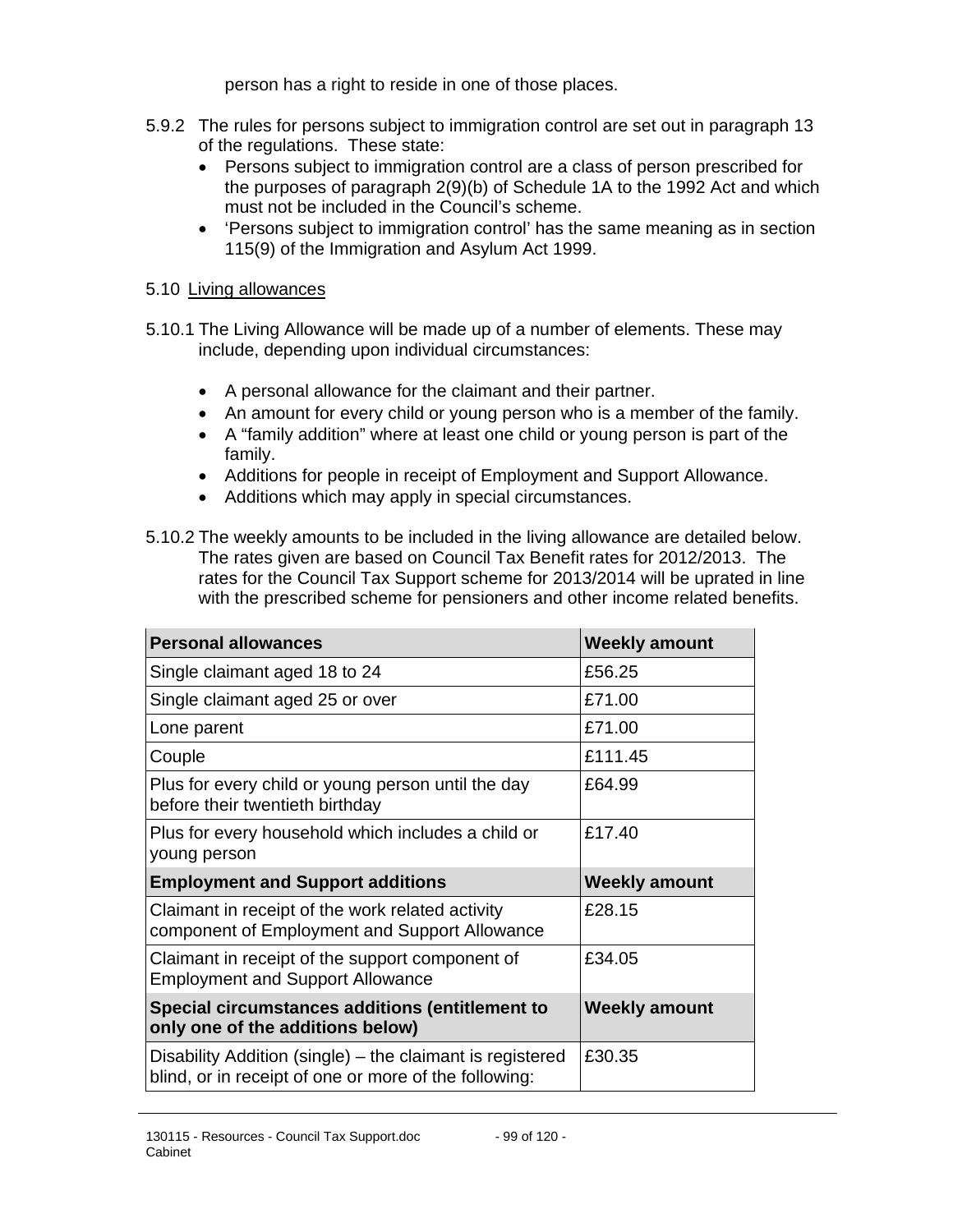| <b>Attendance Allowance</b><br><b>Disability Living Allowance</b><br><b>Mobility Supplement</b><br>٠<br>Long term Incapacity Benefit<br>$\bullet$<br>Severe Disablement Allowance<br>$\bullet$<br>The disability or severe disability element of<br>٠<br>working tax credit<br>Personal Independence Payment<br>$\bullet$         |                      |
|-----------------------------------------------------------------------------------------------------------------------------------------------------------------------------------------------------------------------------------------------------------------------------------------------------------------------------------|----------------------|
| Disability Addition (couple) – the claimant or partner is<br>registered blind, or in receipt of one or more of the<br>following:                                                                                                                                                                                                  | £43.25               |
| <b>Attendance Allowance</b><br>$\bullet$<br><b>Disability Living Allowance</b><br>$\bullet$<br><b>Mobility Supplement</b><br>$\bullet$<br>Long term Incapacity Benefit<br>٠<br>Severe Disablement Allowance<br>$\bullet$<br>The disability or severe disability element of<br>working tax credit<br>Personal Independence Payment |                      |
| Carers addition – the claimant or partner is entitled to<br><b>Carers Allowance</b>                                                                                                                                                                                                                                               | £32.60               |
|                                                                                                                                                                                                                                                                                                                                   |                      |
| Special circumstances additions (these can apply<br>as well as any others awarded)                                                                                                                                                                                                                                                | <b>Weekly amount</b> |
| Severe disability addition (single rate) - for a single<br>claimant, lone parent or couple where:                                                                                                                                                                                                                                 | £58.20               |
| The claimant or partner is receiving Attendance<br>$\bullet$<br>Allowance or the care component of Disability<br>Living Allowance at the higher or middle rate, and<br>No non-dependant adults reside with them, and<br>No one is in receipt of a Carers Allowance for<br>٠<br>looking after them.                                |                      |
| Severe disability addition (double rate) - for a couple<br>where:                                                                                                                                                                                                                                                                 | £116.40              |
| Both the claimant and partner are receiving<br>Attendance Allowance or the care component of<br>Disability Living Allowance at the higher or middle<br>rate, and<br>No non-dependant adults reside with them, and<br>٠<br>No one receives Carers Allowance for looking after<br>$\bullet$<br>both of them.                        |                      |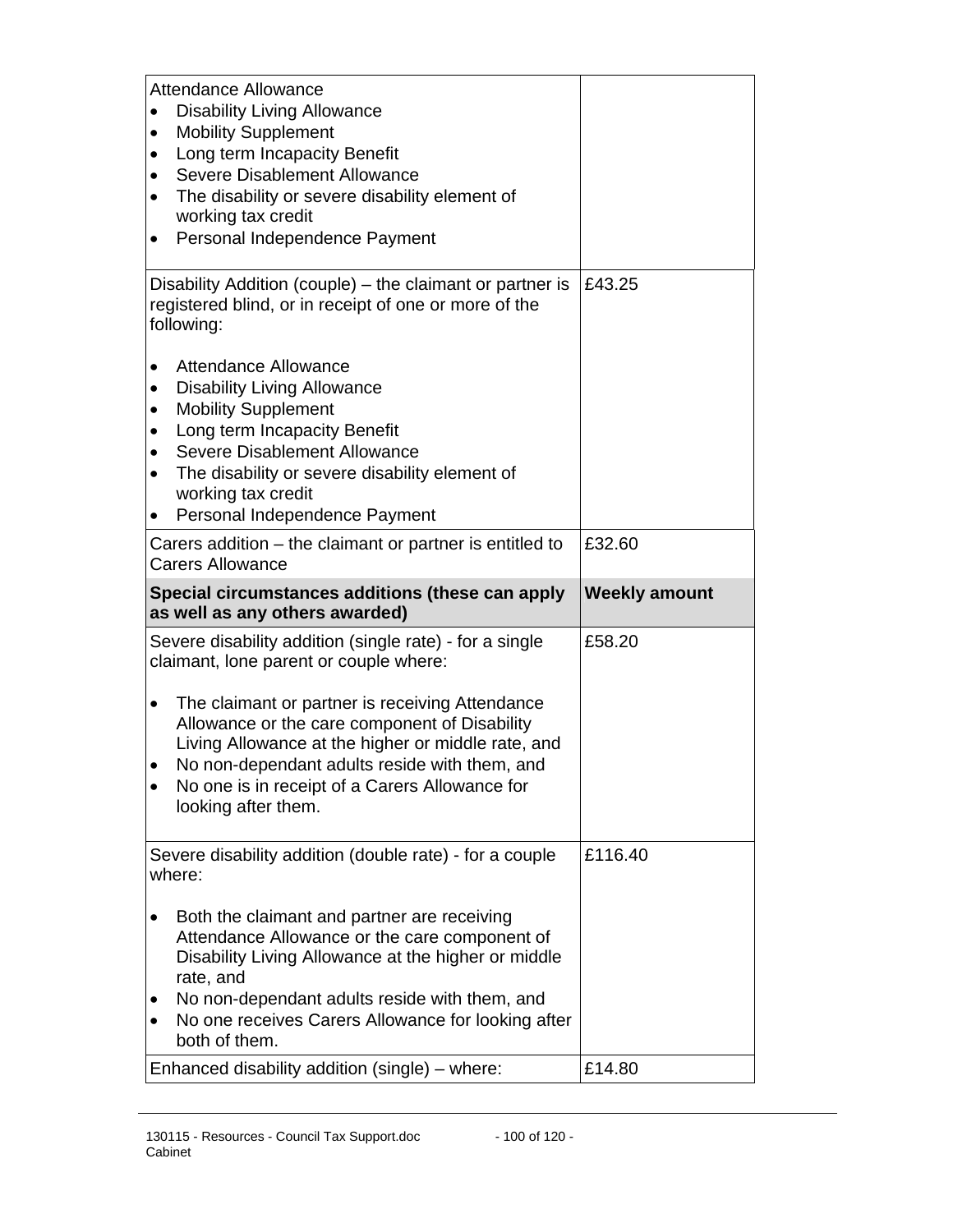| activity, or | The claimant has limited capability for work related                                                                                     |        |
|--------------|------------------------------------------------------------------------------------------------------------------------------------------|--------|
|              | The highest rate care component of Disability<br>Living Allowance is payable for the claimant or any<br>member of the claimant's family. |        |
|              | Enhanced disability addition (couple) - where:                                                                                           | £21.30 |
|              | The claimant or partner has limited capability for<br>work related activity, or                                                          |        |
|              | The highest rate care component of Disability<br>Living Allowance is payable for the claimant or any<br>member of the claimant's family. |        |
|              | Enhanced disability addition (disabled child) – where:                                                                                   | £22.89 |
|              | The highest rate care component of Disability<br>Living Allowance is payable for a dependent child.                                      |        |
|              | Disabled child addition - where a dependent child:                                                                                       | £56.63 |
|              | Receives Disability Living Allowance, or<br>Is registered blind.                                                                         |        |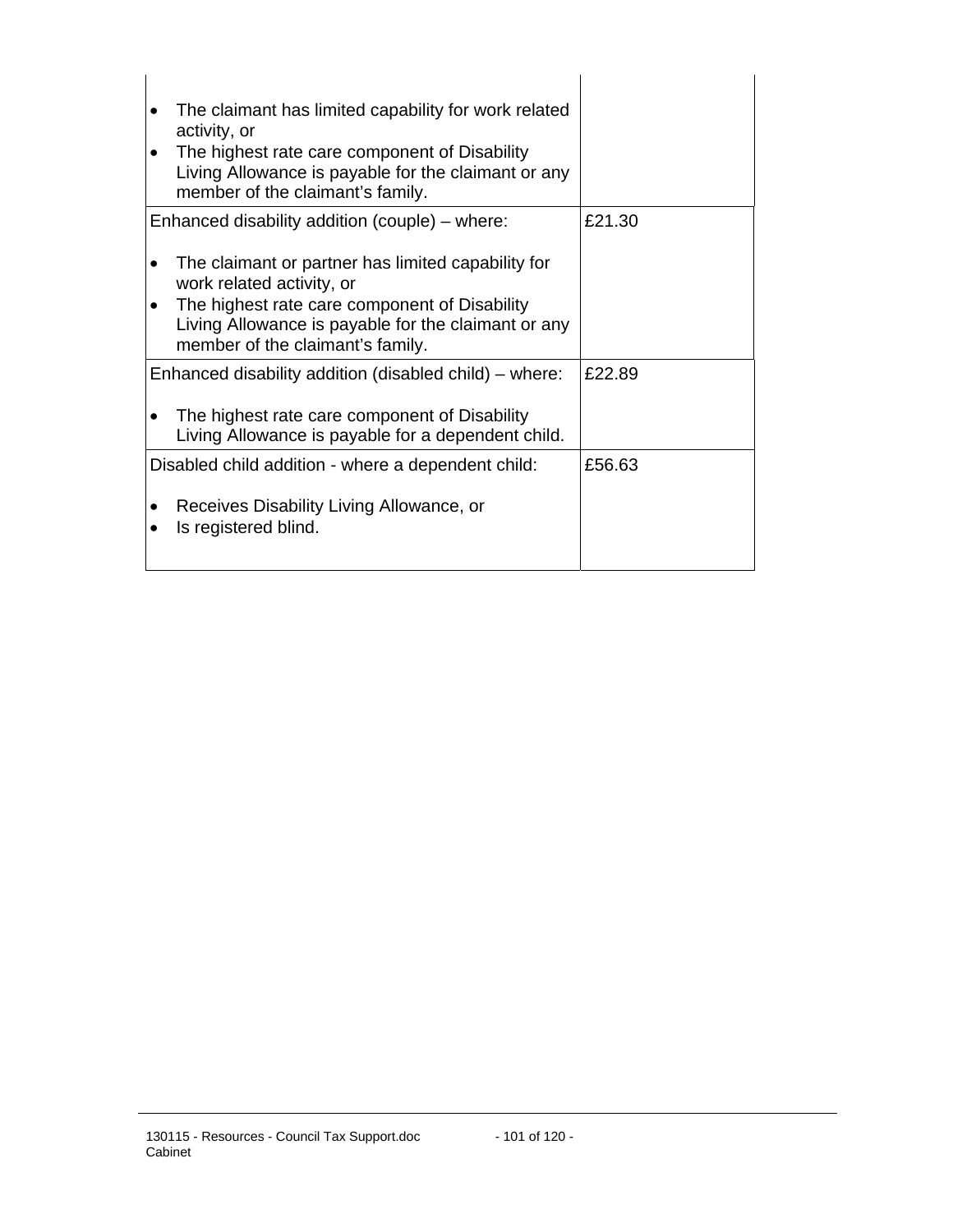# **6 Making a claim**

- 6.1.1 The rules by which a person may apply for a reduction under an authority's scheme is set out in Schedule 7, Part 1 of the regulations. These regulations state that:
	- The claim may be made in writing, by electronic communication means or by telephone.
	- A claim made in writing must be made to the Council on a properly completed form.
	- Where a claim is defective because it is not accepted as being properly completed or has not been made on a form approved for the purpose, the Council may request the claimant to complete an approved form or supply other information and evidence.
	- The Council must provide the claimant with sufficient opportunity to correct any defect with their claim.

## 6.2 Time and manner of making a claim

- 6.2.1 A claim for Council Tax Support will be made with the Council and in writing on a form prescribed and provided by the Council. A claim made in any other way will not be accepted by the Council.
- 6.2.2 Where the Council becomes aware that a person may be entitled to Council Tax Support, or where a claim form has been requested, they will invite a claim by sending the person a claim form.
- 6.2.3 The Council will offer assistance to the claimant to make their claim for Council Tax Support, where this is requested or where assistance is required.

#### 6.3 Evidence and information

- 6.3.1 The rules for the evidence and information required to support a claim or ongoing award of Council Tax Support is set out in Schedule 8, Part 2, paragraph 7 of the regulations. These state:
	- The claim must be accompanied by a statement of the person's national insurance number and information and evidence to establish that that number has been allocated to that person.
	- Where the person has applied for a national insurance number, the claim must be accompanied by evidence of the application for a national insurance number to be allocated.
	- The claim must be accompanied by any certificates, documents, information and evidence in connection with the claim or an award as may reasonably be required by the Council to decide the claim or a continuing award.
	- The claimant must provide the Council with the information and evidence it requires to decide the claim or a continuing award within one month of a request to do so, or such longer time as the Council may consider reasonable.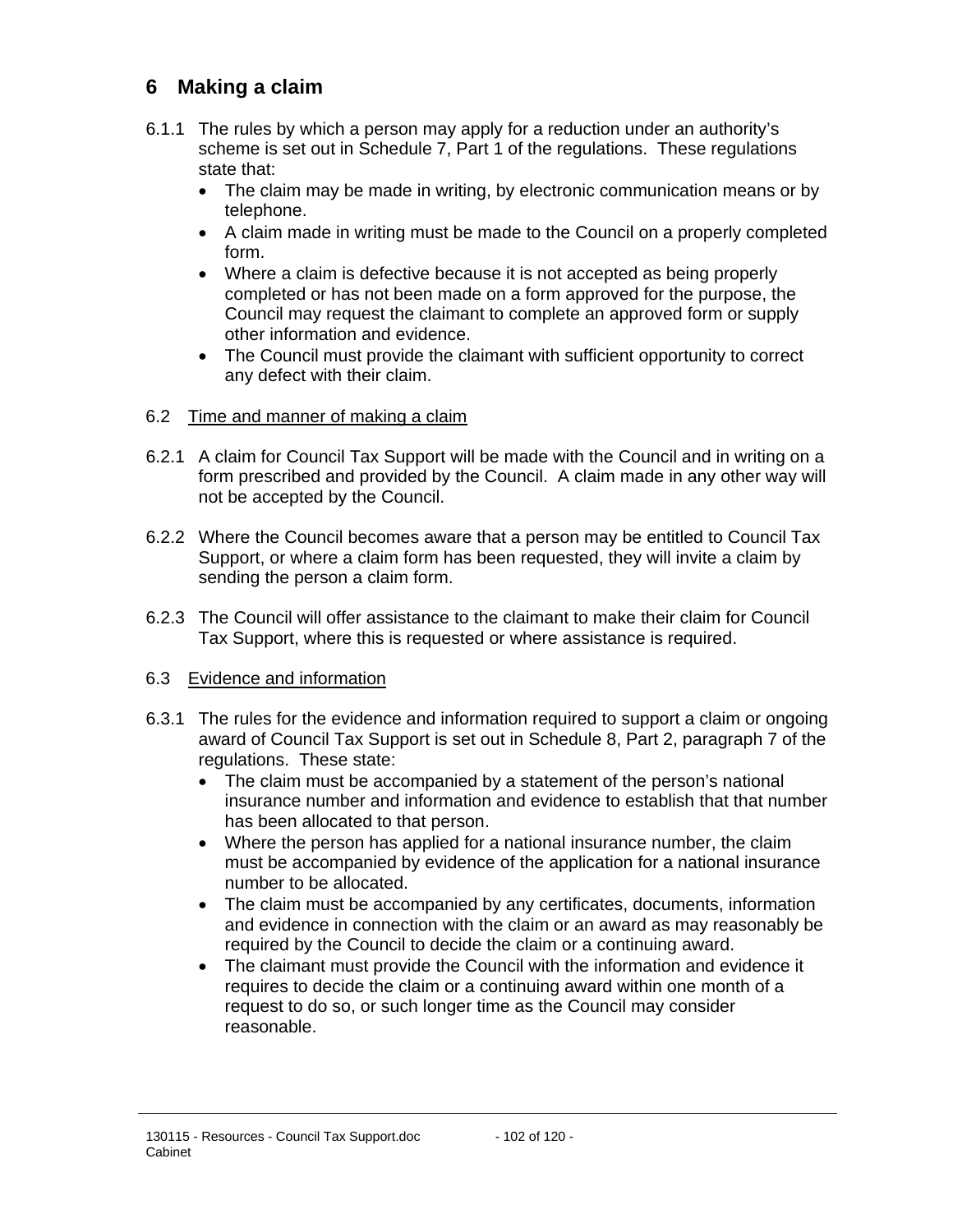## 6.4 Amendment and withdrawal of claim

- 6.4.1 The rules for the amendments and withdrawal of a claim for Council tax Support is set out in Schedule 8, Part 2, paragraph 8 of the regulations. These state:
	- A person who has made a claim may withdraw it at any time before a decision has been made on it.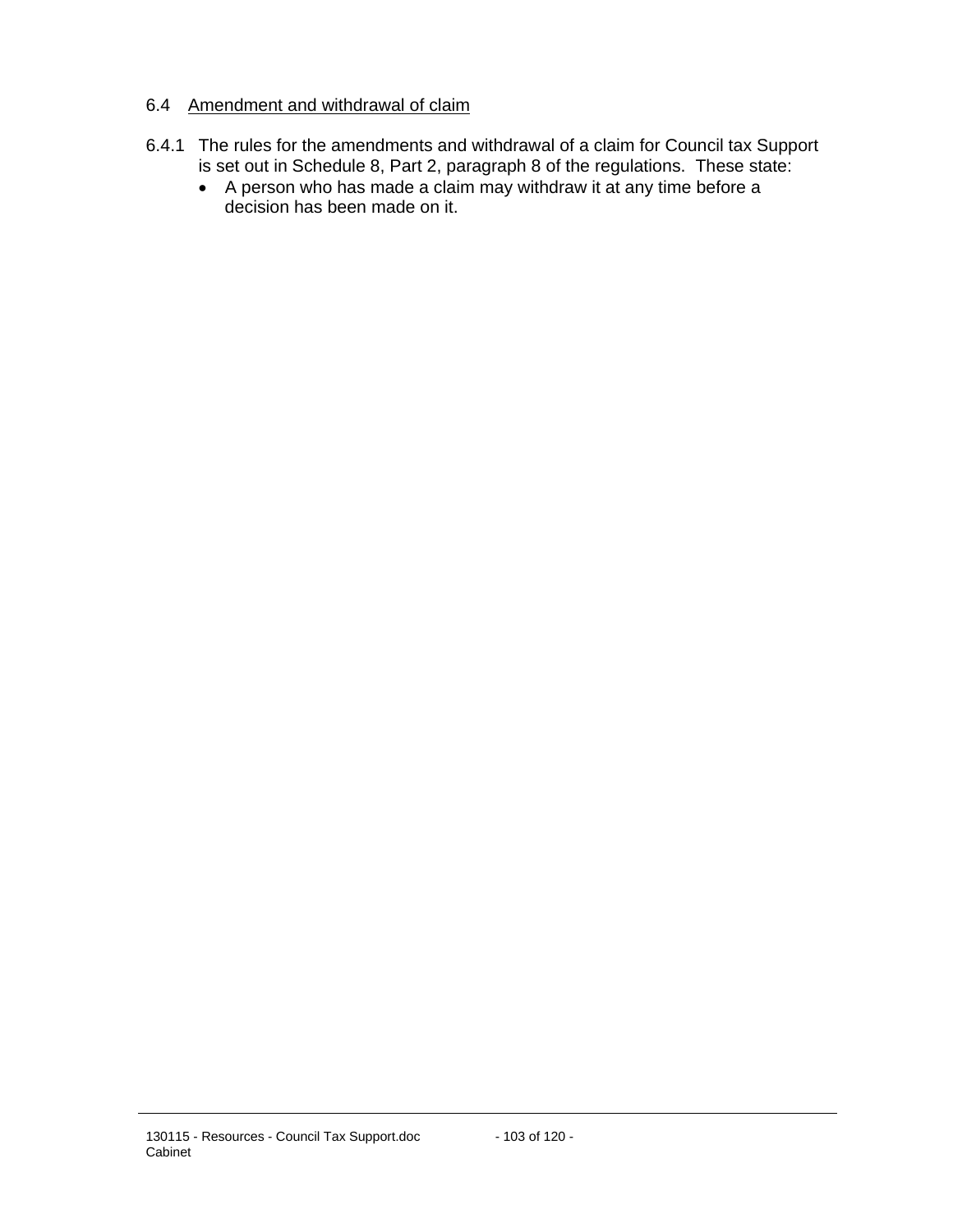# 7 **Income and capital**

## 7.1 Treatment of income and capital

- 7.1.1 The income of the claimant and their partner will be added together, for the purpose of calculating entitlement to Council Tax Support.
- 7.1.2 Income will be calculated on a weekly basis. Any income paid for a period other than on a weekly basis, will be converted to a weekly figure.
- 7.1.3 The income to be taken into account will be the likely average weekly income of the claimant and partner. This will be calculated over such a period as is likely, in the opinion of the Council, to provide the most accurate estimate.
- 7.1.4 In the case of earnings from employment, where employment is due to commence an estimate of likely earnings will be based on information available from the employer.
- 7.1.5 A tariff (standard rate) income from capital will be calculated and added to other income.

## 7.2 Earnings

- 7.2.1 The meaning of remunerative work is set out in paragraph 10 of the regulations. These state:
	- A person must be treated as in remunerative work if they are engaged on average, for not less than 16 hours a week, in work for which payment is made or expected.
	- Where a person's hours fluctuate, regard must be had to the normal cycle of work, the number of hours they are expected to work, or the 5 weeks immediately prior to the date of claim.
	- Where a person works at a school or other educational establishment, any vacation periods or holidays where they are not required to work will be disregarded for establishing the average hours for which they are working.
	- Any periods of absence from work, such as holiday, will be disregarded for establishing the average hours for which the person is working.
	- A person will not be treated as engaged in remunerative work if they are on maternity leave, paternity leave, adoption leave, or if they are absent from work because they are ill.
- 7.2.2 A claimant or partner's net earnings will be the gross earnings less:
	- Income Tax
	- National Insurance contributions
	- Half of any sum paid by the employer towards an occupational or personal pension scheme.
- 7.2.3 The following sums will also be disregarded in the calculation of earnings:
	- Temporary care provision payments in the calculation of earnings.
	- Any payment relating to former employment paid after retirement.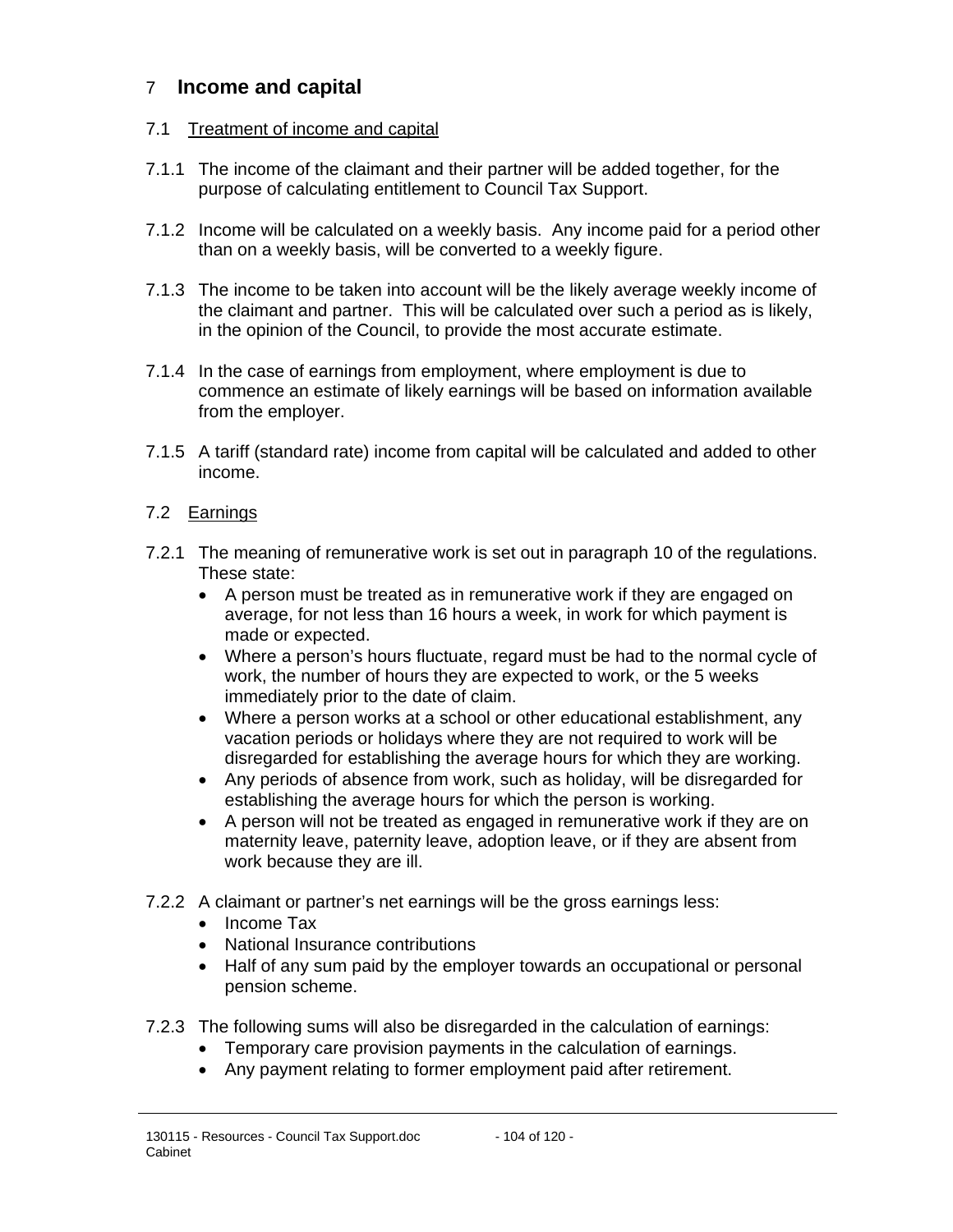- Compensation payments for loss of employment.
- Guarantee payments on medical or maternity grounds.
- Any payments for items wholly, exclusively and necessarily incurred in the performance of the employment.
- For a single person, the first £5 per week of any earnings.
- For a couple, the first £10 per week of any earnings.
- For a lone parent, the first £25 per week of any earnings.
- For people in receipt of contribution-based Employment and Support Allowance, Incapacity Benefit or Severe Disablement Allowance, where a permitted earnings disregard applies, the first £95 per week of any earnings.
- For people entitled to the disability addition or the severe disability addition, the first £20 per week of any earnings, except where the permitted earnings disregard applies.
- For people entitled to the carers addition, the first £20 per week of any earnings.
- For people in certain special occupations, the first £20 per week of any earnings. These are:
	- o Part-time fire-fighters.
	- o Auxiliary coastguards.
	- o Part-time life-boat workers.
	- o Members of the Territorial Army or similar reserve force.
- For people in receipt of the additional earnings disregard in Working Tax Credit, an additional disregard of £17.10 per week of any earnings.
- Child care charges (see below).
- Drawings from a self-employed business.

## 7.3 Child care charges

- 7.3.1 Child care charges up to a maximum of £175 per week for one child, or £300 per week for two or more children, will be deducted from earned income, plus any Working Tax Credit and Child Tax Credit where:
	- A single claimant works 16 hours per week or more, or
	- Both members of a couple work 16 hours per week or more, or
	- Where one member of a couple works 16 hours per week or more and the other member of the couple is disabled, and the disability addition is included in the couples living allowance due to this disability, or
	- Where one member of a couple works 16 hours per week or more and the other member of the couple is on maternity leave and receiving Statutory Maternity Pay or Maternity Allowance.
- 7.3.2 The child must be under 15 years of age, or 16 if they are disabled, and the care must be provided by one of the following:
	- A registered Child minder.
	- A registered nursery or play scheme.
	- An out of hours scheme run by an approved provider.
	- An out of hours club provided by a school on school premises (this applies only if the child is aged 8 or over).

#### 7.4 Self-employed earnings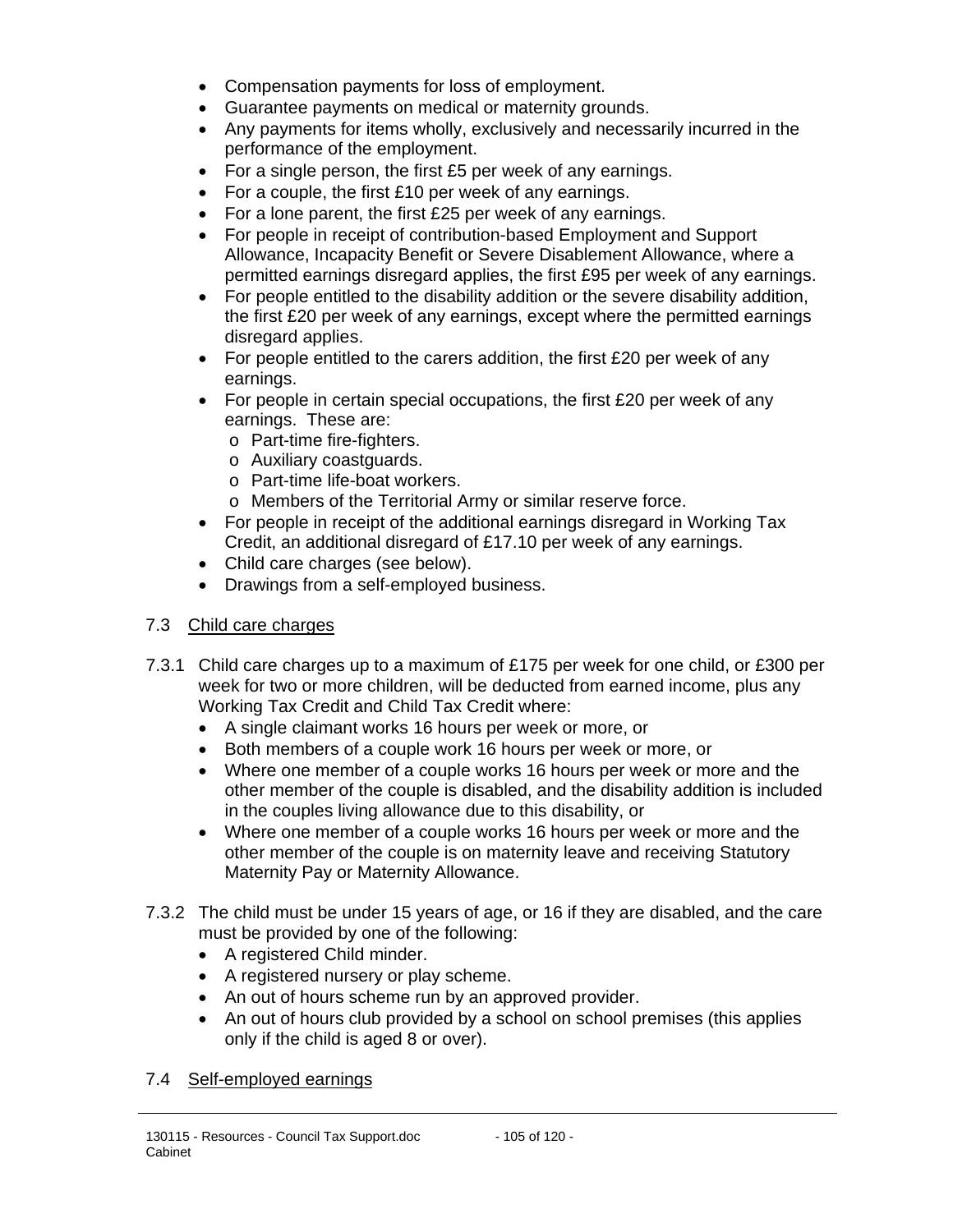- 7.4.1 The weekly earnings of a self-employed claimant or partner will be calculated based on:
	- The most recent year's trading accounts, if the claimant or partner have been self-employed for one year or more, or
	- The estimated net weekly profit figure provided by the claimant or partner, if they have been self-employed for less than a year, together with any evidence of their recent actual income and expenses.
- 7.4.2 In calculating the estimated net weekly profit figure, the Council will include any expenses which are wholly and reasonably incurred for the purpose of the business. The following will not be allowable in the calculation of the estimated net weekly profit figure:
	- Sums employed or intended to be employed in setting up or expanding the business.
	- Capital repayments on business loans, except for where these are for replacing business equipment or machinery.
	- Any other capital expenditure.
	- Depreciation of any capital asset.
	- Losses incurred before the beginning of the assessment period.
	- Debts, other than proven bad debts.
	- Business entertainment.
	- Any sum for domestic or private use.
	- Drawings from the business.
- 7.4.3 For child minders, one third of the gross profit will be used to calculate the gross income. The net income will then be calculated by deducting tax, national insurance and half of any pension contributions.
- 7.4.4 In cases where tax and national insurance contributions are not provided, the Council will estimate the likely tax and National Insurance payable.

## 7.5 Student income

## 7.6 Student grant

- 7.6.1 The whole amount of a person's grant income will be taken into account, with the exception of the following:
	- Payments for tuition fees or examination fees.
	- Payments in relation to the student's disability.
	- Payments for term-time residential study away from the student's educational establishment.
	- Payments for another home at a place other than which the student resides during the course.
	- Payments for books and equipment.
	- Payments for travel expenses to attend the course.
	- Payments for child care costs.
	- Any other amounts intended for expenditure necessary to attend the course.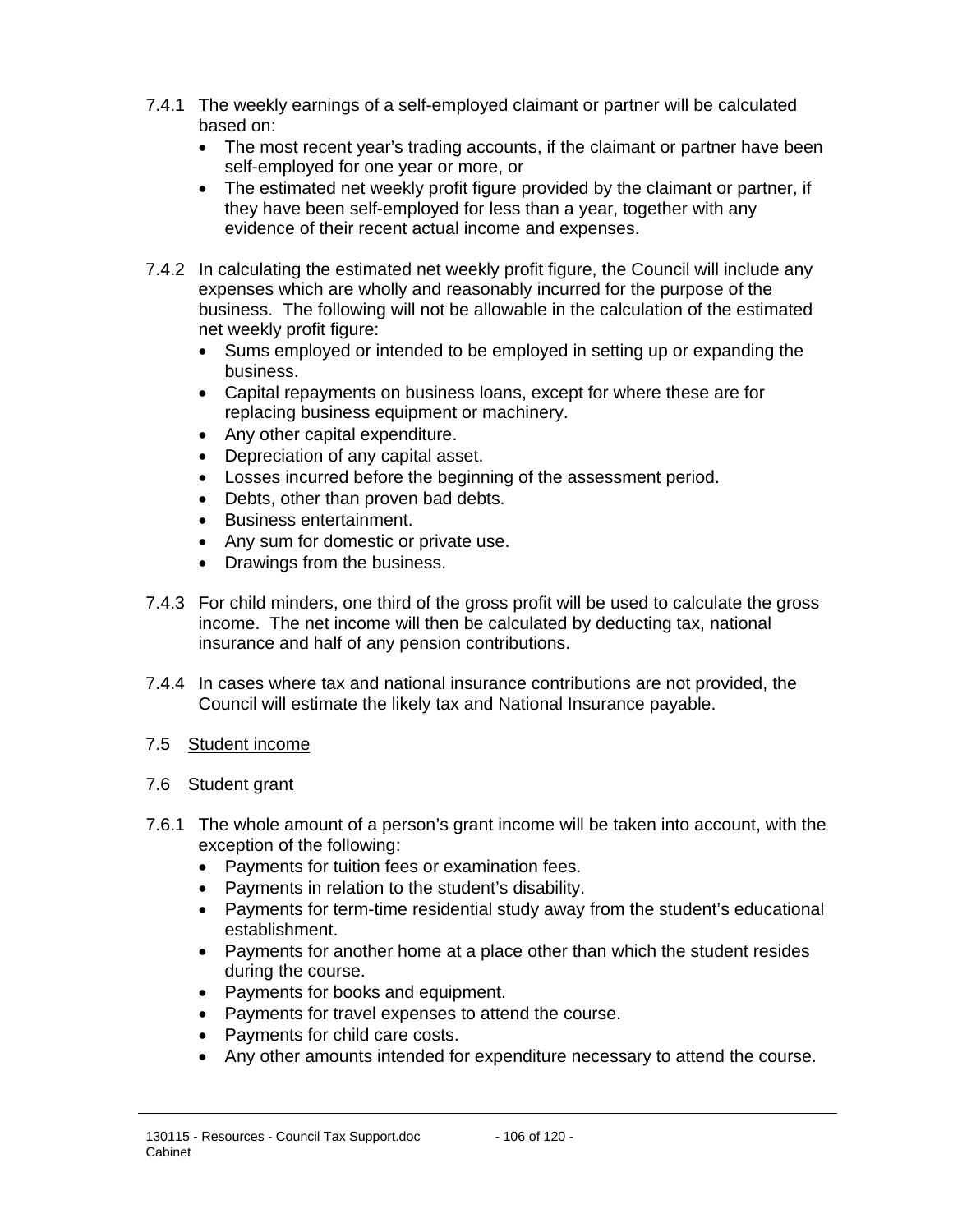7.6.2 A student's grant income will be apportioned over the period of study the grant relates to.

## 7.7 Covenant income

- 7.7.1 Where a student is receiving a grant and a contribution has been assessed, the whole of the covenant income will be taken into account.
- 7.7.2 A student's covenant income will be apportioned over the whole calendar year and an amount of £5 per week will be disregarded.
- 7.7.3 Where a student is not receiving a grant, the whole of the covenant income will be taken into account. In these circumstances, a student's covenant income will be apportioned as follows:
- 7.7.3.1 Any covenant income up to the amount of the standard maintenance grant will be apportioned over the period of study, less any amounts to be disregarded as set out above in 'Grant Income'.
- 7.7.3.2 Any covenant income over the amount of the standard maintenance grant will be apportioned over the whole calendar year and an amount of £5 per week will be disregarded.

## 7.8 Student loans

- 7.8.1 The whole amount of a person's student loan will be taken into account, less any amounts to be disregarded as set out above in 'Grant Income'. A student's loan will be apportioned over the period of study the loan relates to and an amount of £10 per week will be disregarded.
- 7.8.2 A person will be treated as having a student loan in respect of an academic year where:
	- A student loan has been made to them for that year, or
	- They could have taken reasonable steps to acquire a loan. In these cases, the amount to be taken into account will be the maximum amount they could have acquired for that year.
- 7.8.3 A loan for fees, known as a fee loan or a fee contribution loan will be fully disregarded.

## 7.9 Payments from access funds

- 7.9.1 A payment from access funds will be disregarded as income, with the exception of any payments intended for:
	- Food
	- Ordinary clothing or footwear
	- Household fuel
	- Water charges
	- Rent
	- Council Tax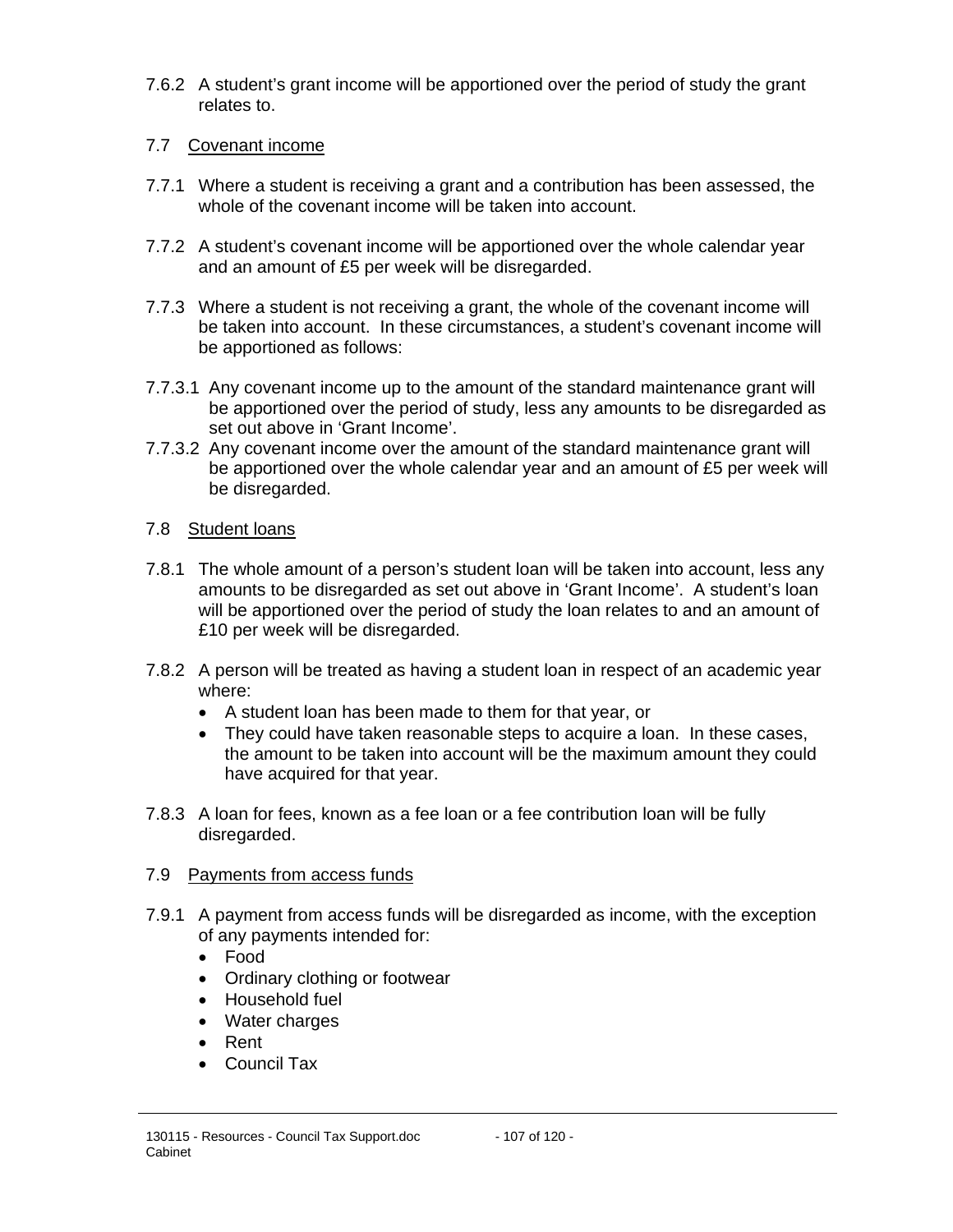- 7.9.2 In these circumstances, the whole amount will be taken into account and an amount of £20 per week will be disregarded.
- 7.9.3 Where a payment from access funds is made to bridge the period until a student loan is received, the whole amount will be disregarded.

## 7.10 Student income treated as capital

- 7.10.1 The following amounts paid to students will be treated as capital:
	- A refund of tax deducted from a student's covenant income.
	- An amount paid from access funds as a single lump sum, whatever the purpose of the payment.

## 7.11 Notional income

7.11.1 A claimant will be treated as possessing income of which they or their partner have deliberately deprived themselves of, to qualify for Council Tax Support.

## 7.12 Tariff income from capital

7.12.1 Where the claimant and their partner have capital in excess of £6,000 (but less than £16,000), a tariff income of £1 per week will be taken into account for every £250, or part of £250, over £6,000.

## 7.13 Other income

- 7.13.1 Any other income of the claimant or partner will be taken fully into account, with the exception of 'income disregarded' below.
- 7.13.2 Where deductions are being made from income in the recovery of overpayments or taxes, by public bodies, the gross income amount will be taken into account.

## 7.14 Income disregarded

- 7.14.1 The following income paid to the claimant or partner will be disregarded in full, unless otherwise stated:
	- Any payment of expenses for participation in 'work for your benefit' schemes.
	- Any payment of expenses for attending mandatory work activity, employment, skills or enterprise schemes.
	- Any payment of expenses for a person who is a volunteer for a charitable or voluntary organisation.
	- Any payment of expenses for a person who participates in a service user group.
	- Certain state benefits and pensions:
		- o Attendance Allowance.
		- o Child Benefit.
		- o Disability Living Allowance.
		- o Discretionary Housing Payments.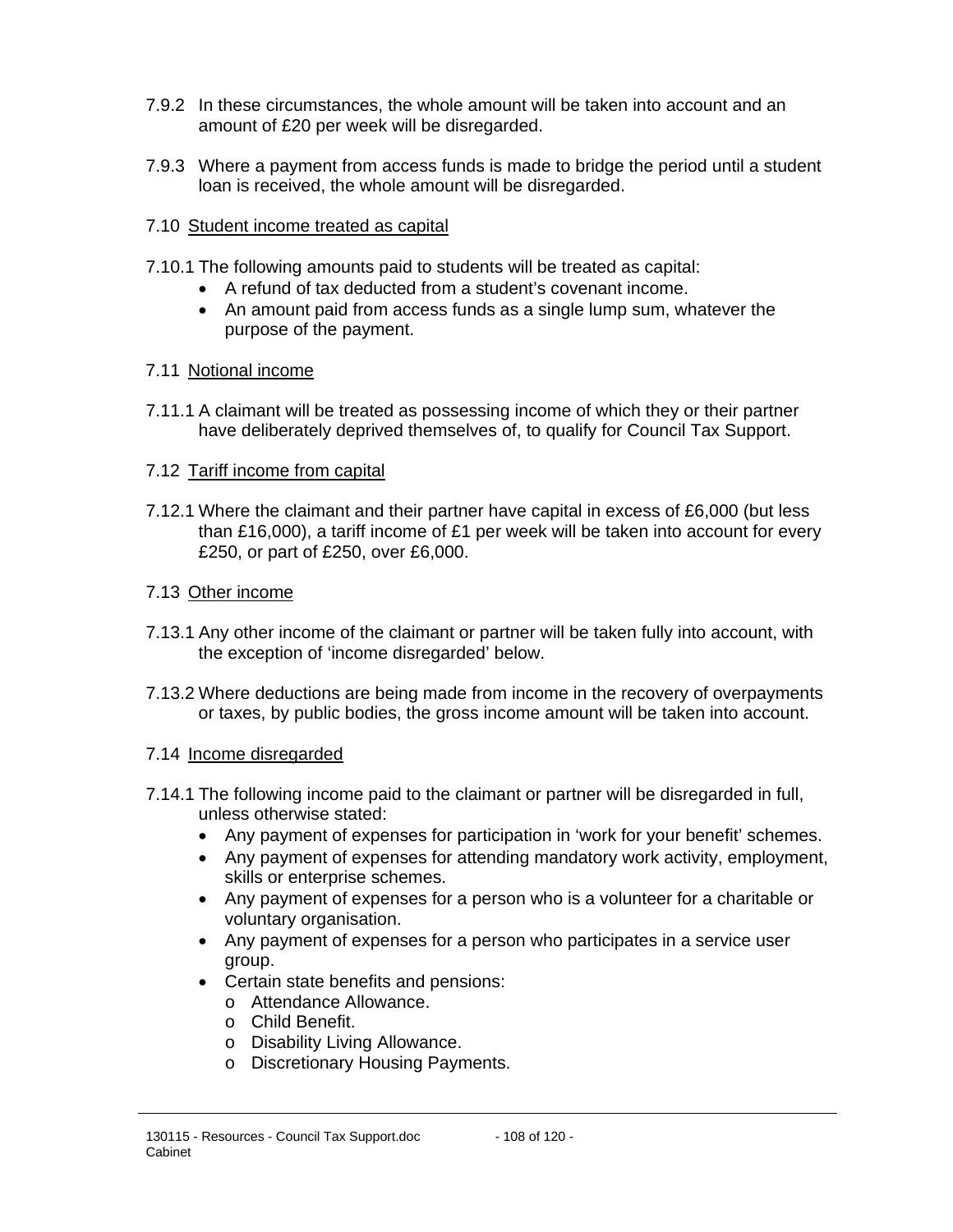- o Education Maintenance Allowance.
- o Guardian's Allowance.
- o Housing Benefit.
- o Income Support.
- o Income based Jobseekers Allowance.
- o Income related Employment and Support Allowance.
- o Mobility supplements.
- o Personal Independence Payments.
- o War Disablement Pension.
- o War Widow's Pension
- o War Widower's Pension.
- o Widowed Mother's Allowance.
- o Widowed Parent's Allowance.
- Any payment made to a person as a holder of the Victoria Cross or George Cross.
- Charitable or voluntary payments.
- Any income from capital.
- Any payments received from dependants or non-dependants.
- The first £20 per week of any rental payments from a person, other than a non-dependant, who occupies the claimant's home.
- The first £20 per week, and then 50% of any income over £20 per week, of any rental payments from a boarder, other than a non-dependant, who occupies the claimant's home.
- Any payment in kind made by a charity.
- Any income payable outside the United Kingdom where there is a prohibition against the transfer to the United Kingdom of that income.
- Any payment made for adoption, fostering, guardianship support or supported lodgings.
- Any payment made for a person who is not normally a member of the claimant's household, but is temporarily in their care.
- Any payment made by a Local Authority under section 17 of the Children's Act 1989.
- Any payment received under an insurance policy taken out to insure against the risk of being unable to maintain repayments of a loan.
- Any income treated as capital.
- Social Fund payments or its equivalent.
- Any payment for banking charges or commission, to convert a payment of income to sterling.
- Any payment made under the Eileen Trust, the Independent Living Fund, the Skipton Funds, the London Bombing Relief Charitable Fund, or the Variant Creutzfeldt-Jacob Disease Trust.
- Any payment of expenses for jurors, witnesses or prison visitors.
- Any refund of Council Tax.
- Child maintenance.
- The first £15 per week of any maintenance, other than child maintenance.
- Personal injury payments from a trust.
- Sports awards.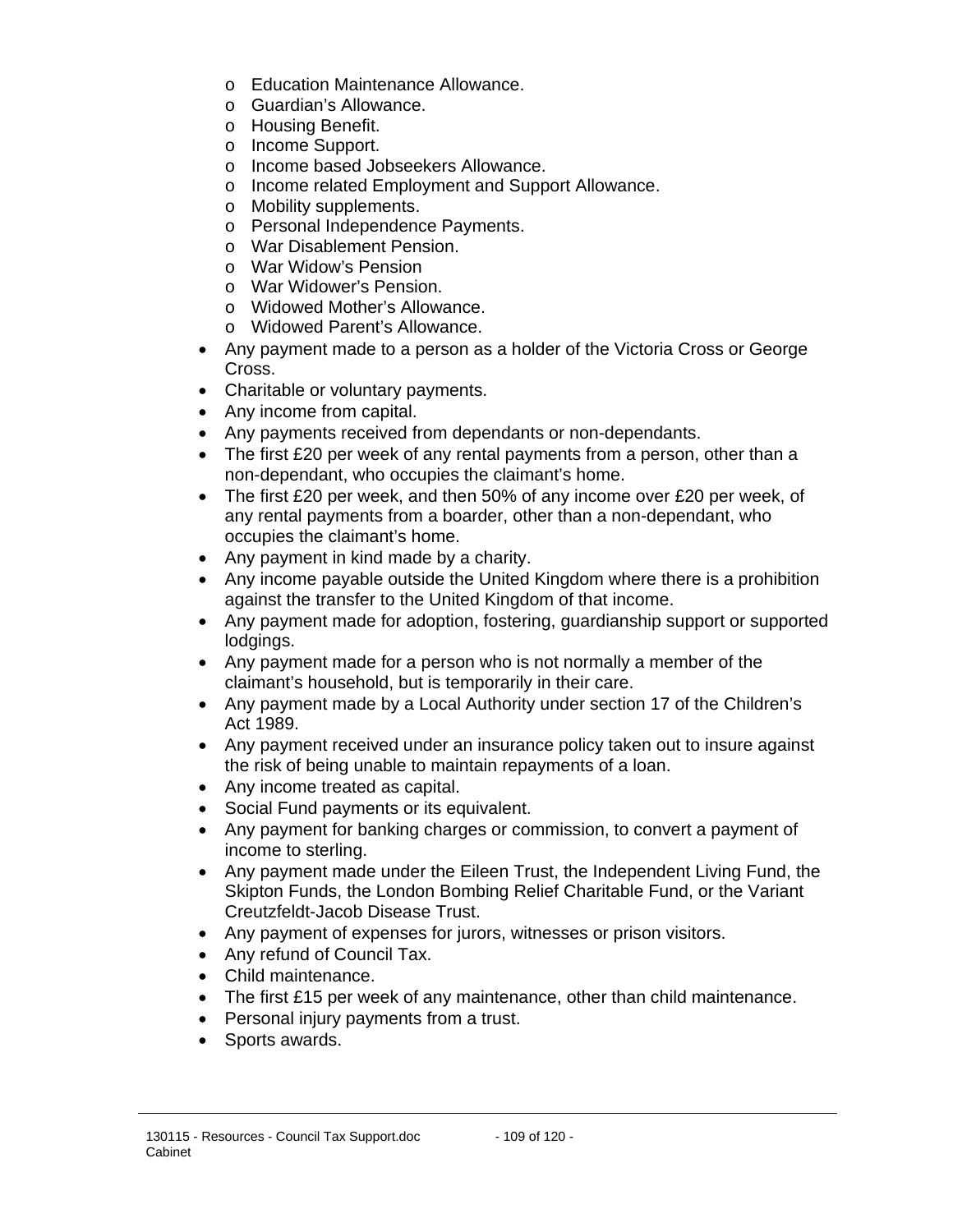### 7.15 Capital

- 7.15.1 The capital of the claimant and their partner will be added together, for the purpose of calculating entitlement to Council Tax Support.
- 7.15.2 All capital of the claimant or partner will be taken fully into account, with the exception of 'capital disregarded' below.
- 7.15.3 Where capital is jointly held by the claimant or partner and one or more other persons, the Council will apportion the capital to decide what share is held by the claimant or partner.
- 7.15.4 Where the value of the capital item is not known, the Council will calculate the value of the capital item using the information available to provide the most accurate estimate, including:
	- The current market or surrender value of the capital item.
	- Less any costs for selling the capital item.
	- Less any debt or charge secured against the capital item

#### 7.16 Income treated as capital

- 7.16.1 The following payments will be treated as capital:
	- Holiday pay, paid 4 weeks or more after termination of employment.
	- Tax refunds.
	- Lump sum charitable or subsistence payments.
	- Arrears of Tax Credits.

## 7.17 Notional capital

7.17.1 A claimant will be treated as possessing capital of which they or their partner have deliberately deprived themselves of, to qualify for Council Tax Support.

#### 7.18 Capital disregarded

- 7.18.1 The following capital held by the claimant or partner will be disregarded in full, unless otherwise stated:
	- The dwelling normally occupied by the claimant as their home.
	- Any property which is actively being sold.
	- Any property acquired by the claimant which they intend to occupy as their home, whilst they are preparing for occupation.
	- Any property acquired by the claimant, which they intend to occupy as their home, which is undergoing essential repairs or alterations.
	- The proceeds of sale of any property formerly occupied by the claimant as their home, which is to be used for the purchase of another property intended for occupation.
	- Any property occupied by a partner or relative of the claimant or any member of their family, where that person is a pensioner or disabled.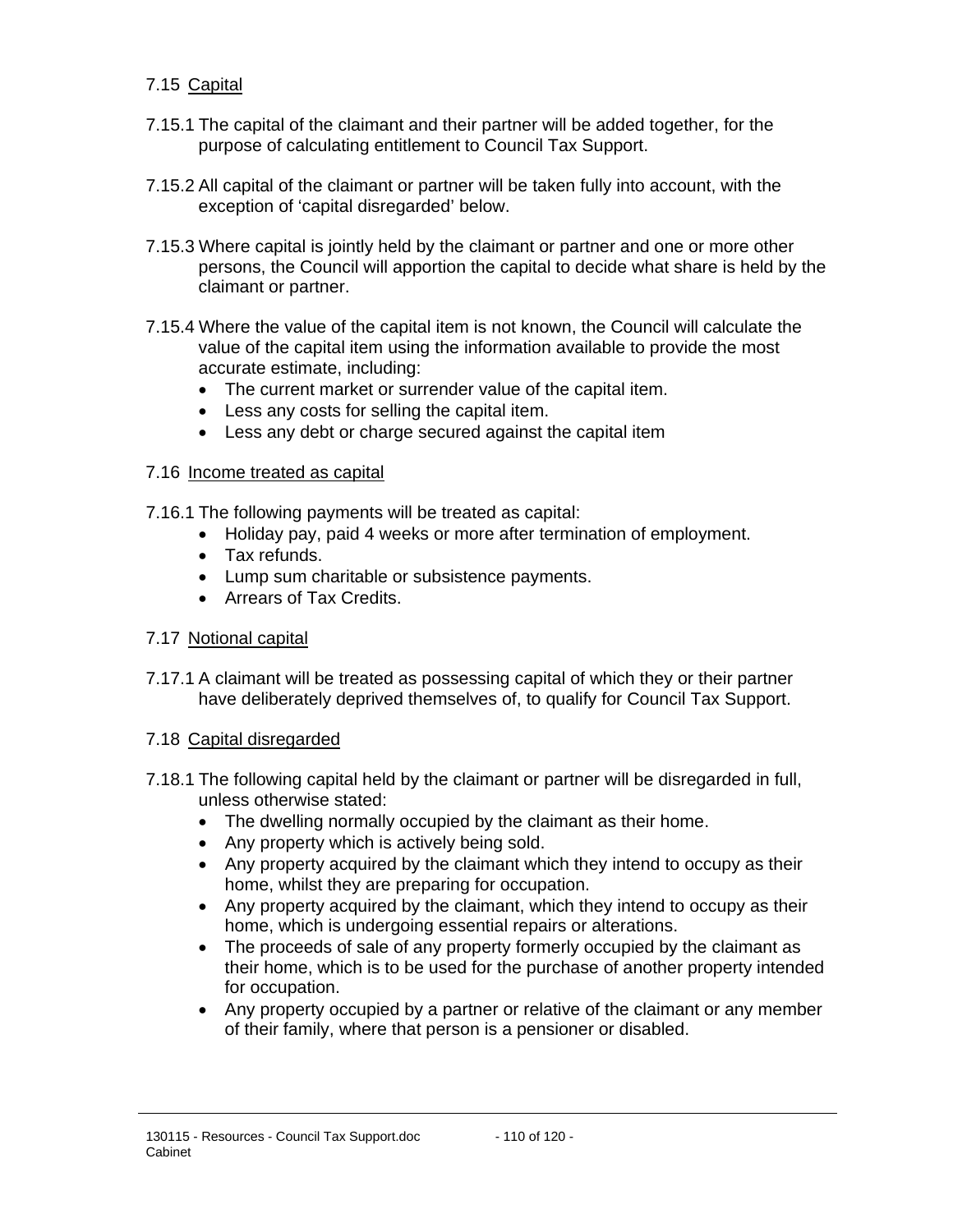- Any property occupied by the former partner of the claimant as their home, where the former partner is a lone parent, or where the property is actively being sold.
- The capital of a person in receipt of Income Support, Income Based Jobseekers Allowance or Income Related Employment and Support Allowance.
- Any future interest in property, other than land or premises where the claimant has granted a lease or tenancy.
- The assets of any business owned by the claimant for the purpose of their self-employment.
- Any arrears of state pensions, benefits or tax credits.
- Any amount paid to the claimant, or acquired by the claimant as a loan, as a result of damage or loss of the home or personal possessions and intended for its repair or replacement.
- Any amount deposited with a Registered Provider, which is to be used for the purchase of another property intended for occupation.
- Any personal possessions.
- The value of the right to receive any income under an annuity or the surrender value of an annuity.
- Where the funds of a trust resulted from a payment for a personal injury to the claimant of their partner, the value of the trust fund and the right to receive any payment under that trust.
- The value of the right to receive any income under a life interest or from a life rent.
- The value of the right to receive any income payable in a country outside the United Kingdom where there is a prohibition against the transfer to the United Kingdom of that income.
- The surrender value of any life insurance policy.
- Where payments of capital are made by instalments, the value of the right to receive any outstanding instalments.
- Any payment made by a local authority under section 17 of the Children Act 1989.
- Any payment made for adoption, fostering, guardianship support or supported lodgings.
- Any social fund payment or its equivalent.
- Any refund of tax deducted on a payment of loan interest for the purpose of acquiring a home or carrying out repairs or improvement to the home.
- Where a payment of capital is made in a currency other than sterling, any banking charge or commission payable in converting that payment into sterling.
- Any payment made under the Eileen Trust, the Independent Living Fund, the Skipton Funds, the London Bombing Relief Charitable Fund, or the Variant Creutzfeldt-Jacob Disease Trust.
- The value of the right to receive any rent.
- Any payment in kind made by a charity.
- Any refund of Council Tax.
- Any payment made by a local authority to the claimant, to be used to purchase a property for occupation as their home, or to carry out repairs or alterations to the home.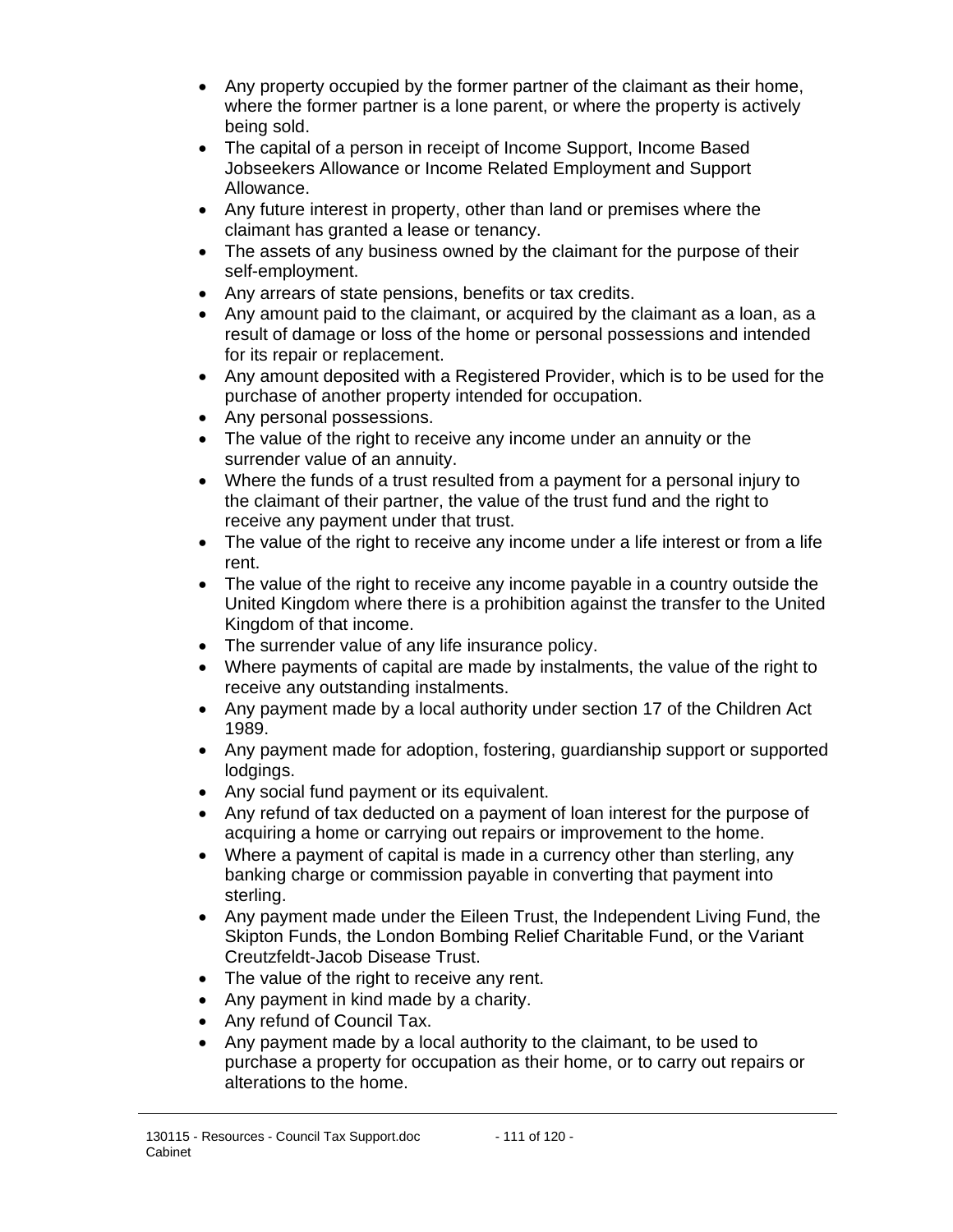- Any payments for:
	- o travel expenses for hospital visits
	- o medical supplies and vouchers
	- o health in pregnancy grants
- Home Office payments for prison visits.
- Any payment made to assist a disabled person to obtain or retain their employment.
- Any payment made by a local authority under the Blind Homeworkers' Scheme.
- Any capital administered on behalf of a person by the High Court, County Court, or the Court of Protection.
- Any payment to the claimant as a holder of the Victoria Cross or George Cross.
- Any payment made to assist a person under the self-employment route.
- Any payment of a sports award.
- Any payment of an education maintenance allowance.
- Any payment made by a contractor for a person participating in an employment zone programme.
- Any arrears of subsistence allowance.
- Any payment made by a local authority for a service which is provided to develop or sustain the capacity of the claimant or their partner to live independently in their accommodation, including personal budgets.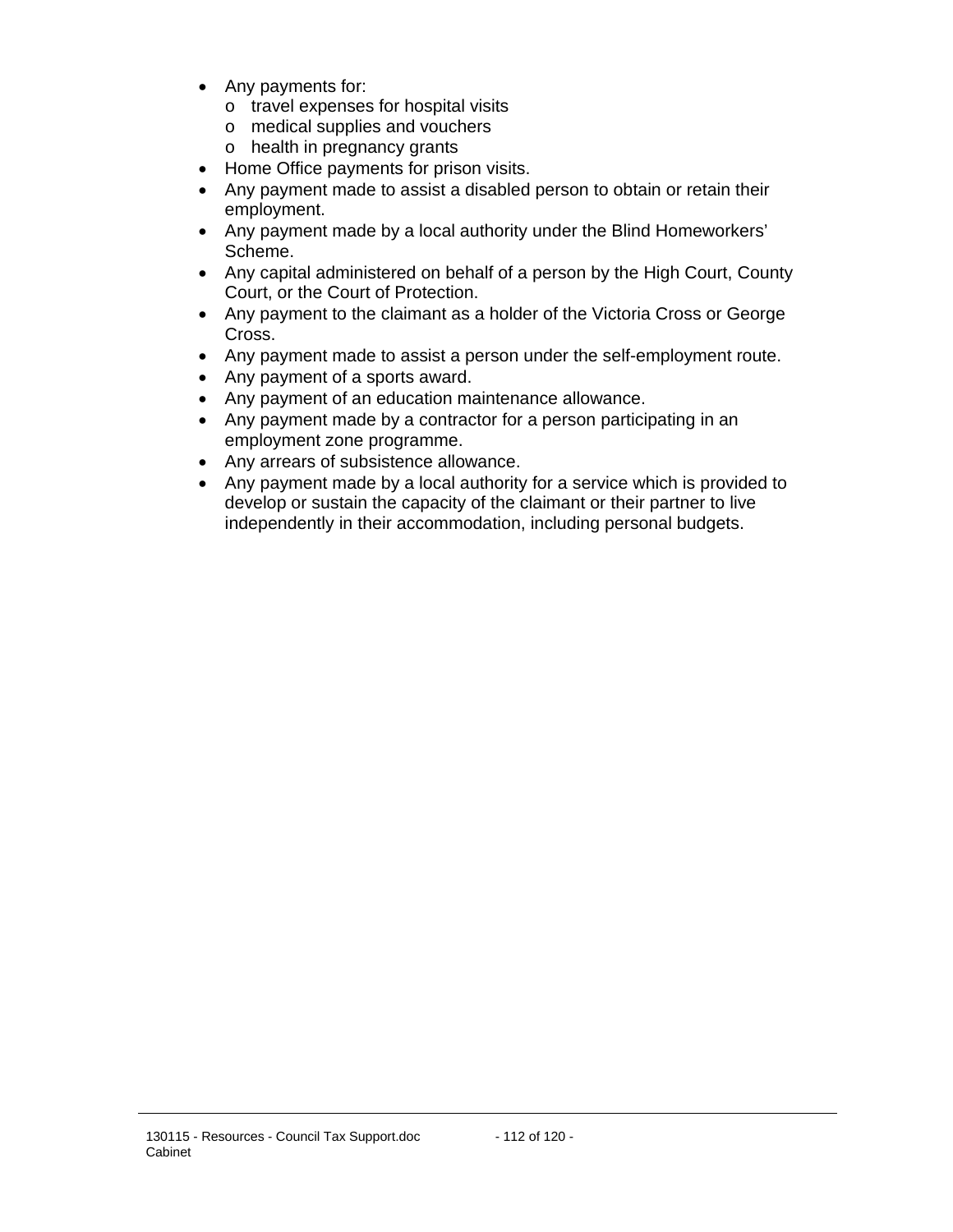# **8 Calculation of entitlement**

#### 8.1 Maximum Council Tax Support

- 8.1.1 The amount of a person's maximum Council Tax Support for a day which they are liable to pay Council Tax will be 80%.
- 8.1.2 The amount of Council Tax Support will be calculated as A divided by B and multiplied by 80% where:
	- A is the amount of Council Tax set for the financial year for the dwelling the person resides in and for which they are liable, less any discount which applies
	- B is the number of days in that financial year
	- Less any non-dependant deductions.
- 8.1.3 Where a person is jointly and severally liable for Council Tax, which they are liable with one or more other persons, the maximum amount of Council Tax Support will be the amount in A divided by the number of people who are jointly and severally liable. This will not apply if the only person they are jointly and severally liable with is their partner.

#### 8.2 Council Tax Support taper

- 8.2.1 The percentage of excess income over the living allowance which will be deducted from the weekly maximum Council Tax Support will be 20%.
- 8.3 Non-dependant deductions
- 8.3.1 A deduction from a person's maximum Council Tax Support will be made for non-dependants, as follows:
	- A non-dependant aged 18 or over in remunerative work where their normal weekly gross income is:
	- Less than £183.00, the deduction will be £3.30 per week.
	- Between £183.00 and £315.99, the deduction will be £6.55 per week.
	- Between £316.00 and £393.99, the deduction will be £8.25 per week.
	- £394.00 or over, the deduction will be £9.90 per week.
	- A non-dependant aged 18 or over not in remunerative work, the deduction will be £3.30 per week.
- 8.3.2 The amounts above relate to non-dependant deductions in Council Tax Benefit for 2012/2013 and will be uprated for Council Tax Support for 2013/2014 in line with the prescribed scheme for pensioners and other income related benefits.
- 8.3.3 In calculating the gross income of a non-dependant, any amounts which would normally be disregarded for a Council Tax Support claimant, will also be disregarded for a non-dependant.
- 8.3.4 Only one non-dependant deduction will be made for a couple, and the amount deducted will be based on their joint income, calculated as above.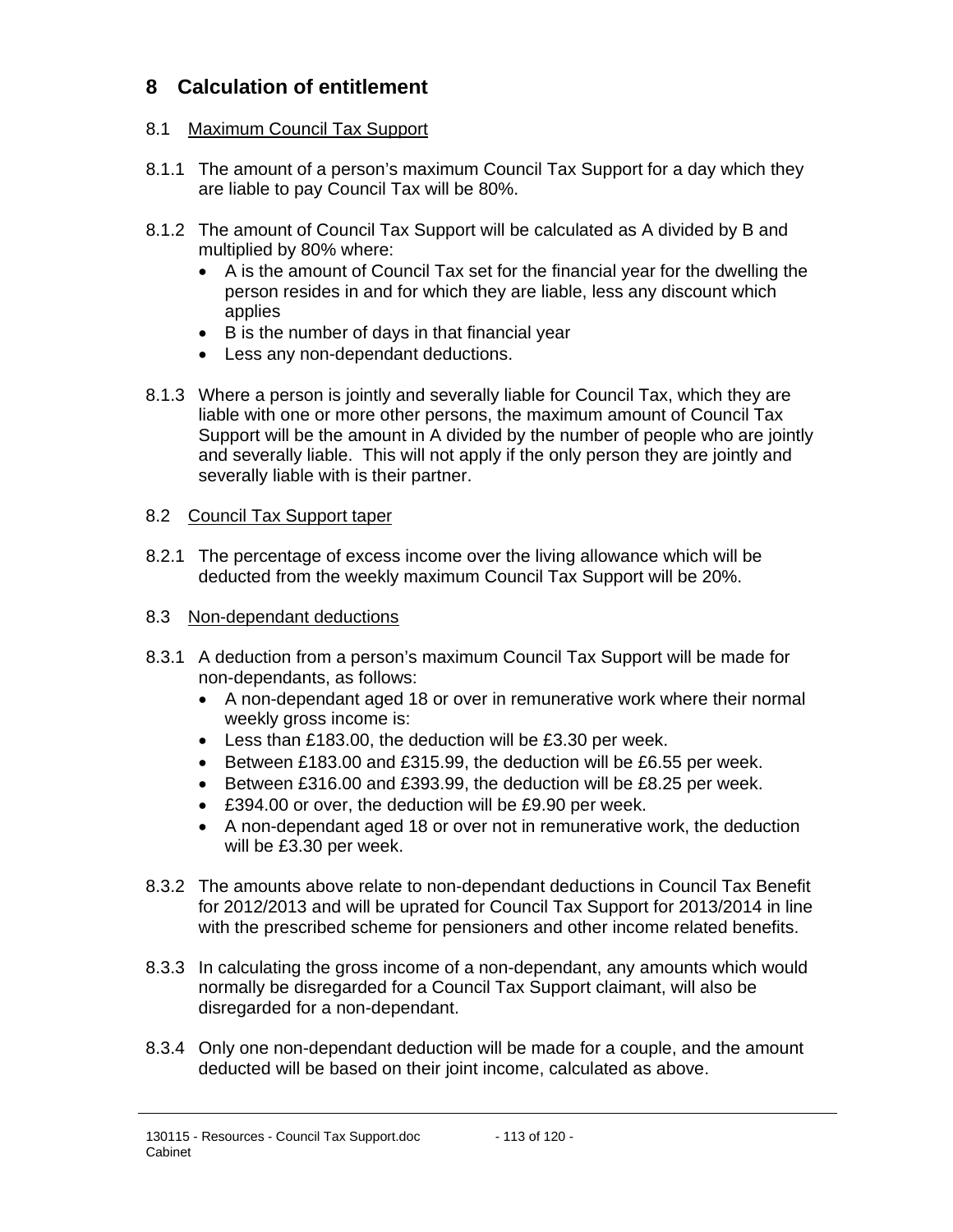- 8.3.5 Where a person is jointly and severally liable for Council Tax for a dwelling they reside in, which they are liable with one or more other persons, the amount of the non-dependant deduction will be apportioned equally between those liable persons.
- 8.3.6 Non-dependant deductions will not be made in the following circumstances: Where the claimant or their partner is blind
	- Where the claimant or their partner receives Attendance Allowance or the care component of Disability Living Allowance
	- Where the non-dependant normally resides elsewhere
	- Where the non-dependant receives a training allowance
	- Where the non-dependant is a full-time student
	- Where the non-dependant is not residing with the claimant because they have been an in- patient for more than 52 weeks (without any break exceeding 28 days)
	- Where the non-dependant receives Income Support, Income Based Jobseekers Allowance, Income Related Employment and Support Allowance, or Pension Credit
	- Where the non-dependant is aged under 18.
- 8.3.7 Where the income of the non-dependant is not known or has not been provided, the Council will assume that the maximum deduction will apply.
- 8.4 Date on which a claim is made and entitlement begins
- 8.4.1 Entitlement to Council Tax Support will begin on the Monday following the date the claim is received by the Council, unless the claim is treated as being made from a different date. Schedule 8, Part 2, paragraph 5 of the regulations sets out the rules for the date on which a claim is made. These state:
	- Where an award of income support, income-based jobseeker's allowance, income-related employment and support allowance, or universal credit has been made to the claimant or their partner; and the claim for Council Tax Support is made within one month of the date of the claim for one of those benefits; the date of claim will be the first day of entitlement to those benefits.
	- Where the claimant or their partner is on income support, income-based jobseeker's allowance, income-related employment and support allowance, or universal credit; and they become liable for Council Tax for the first time; and the claim for Council Tax Support is made within one month of the date of the change; the date of claim will be the date on which the change takes place.
	- Where the claimant is the former partner of a person who was entitled to Council Tax Support before the date of death or separation; and the claimant makes a claim for Council Tax Support within one month of the date of death or separation; the date of claim will be the date of death or separation.
	- Where the claim for Council Tax Support is made within one month of a request to claim Council Tax Support, the date of claim will be the date on which the request was made.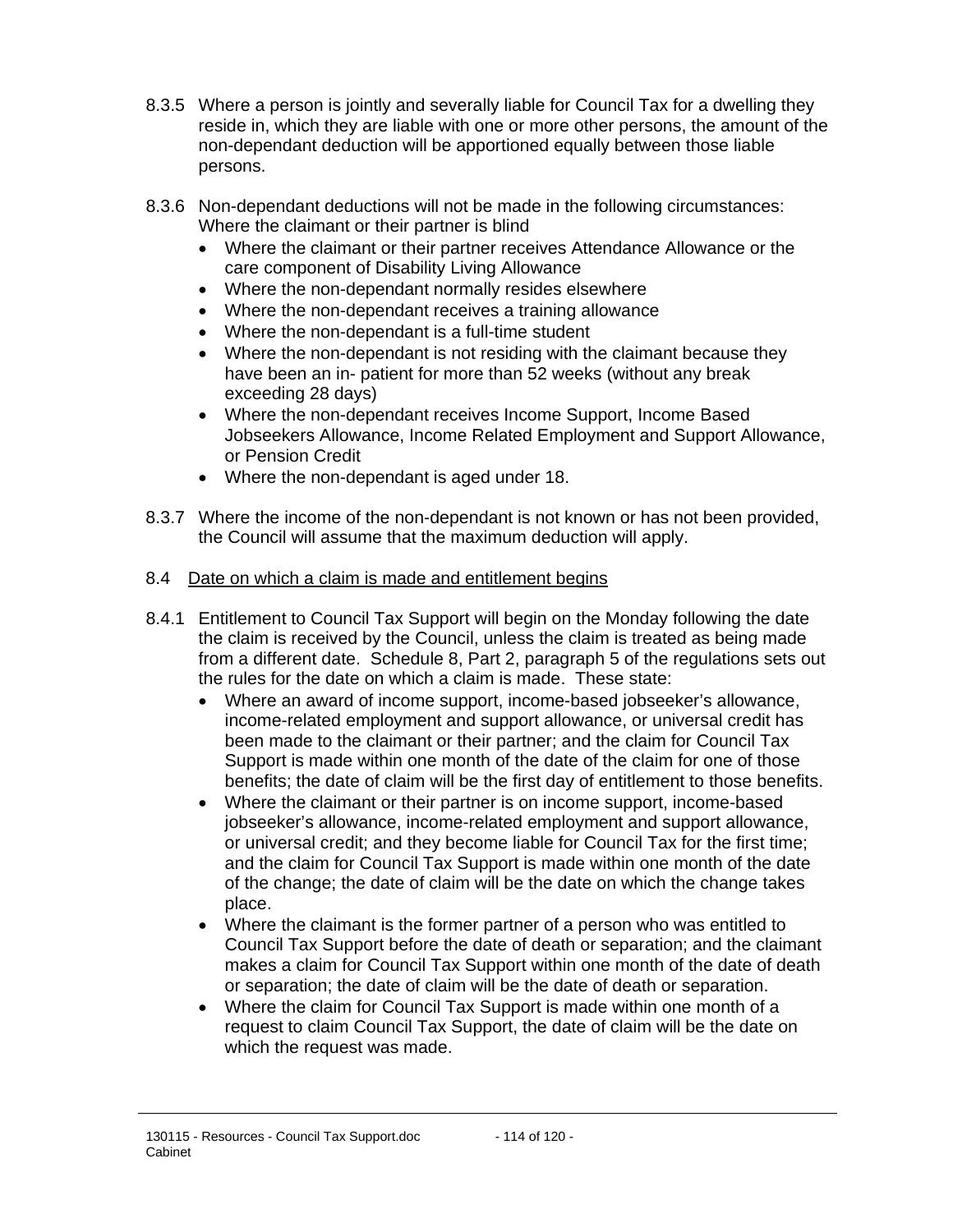- In all other cases, the date of claim for Council Tax Support will be the date the claim form is received by the Council.
- 8.4.2 Council Tax Support will be paid for an earlier period, up to a maximum of one month before the claim is made, where:
	- Council Tax liability starts within one month before the claim is made.
	- The claimant requests the claim is paid earlier than the claim is made.
	- Providing that the claimant has supplied sufficient information and evidence for the Council to calculate entitlement to Council Tax Support for the earlier period.

## 8.5 Duration of award and reviews

- 8.5.1 Council Tax Support will be awarded for an indefinite period, until:
	- Council Tax liability ends.
	- A change in the claimant or partner's circumstances results in Council Tax Support ending.
	- The claimant fails to respond to a request for information and evidence in connection with their claim or an award.
- 8.5.2 The Council may review a person's entitlement to Council Tax Support at any time.

#### 8.6 Extended payments

- 8.6.1 A person who is entitled to Council Tax Support will be entitled to an extended payment where:
	- The claimant or their partner were entitled to a qualifying benefit or any combination of those benefits for a continuous period of 26 weeks of either;
	- Income Support, or
	- Jobseekers Allowance (income based or contributory), or
	- Employment and Support Allowance (income related or contributory), or
	- Incapacity Benefit, or
	- Severe Disablement Allowance.
	- Entitlement to a qualifying benefit ceased because the claimant or their partner;
	- Commenced employment as an employed or self-employed earner, or
	- Increased their earnings from their employment. or
	- Increased the number of hours in their employment.
- 8.6.2 Providing that the claimant remains liable for Council Tax at the dwelling in which they reside during the extended payment period.
- 8.6.3 The extended payment period will start on the day after Council Tax Support would normally have ended after the qualifying benefit has ceased and will last for 4 weeks or up to the day Council Tax liability at the dwelling in which they reside ends, if this is earlier.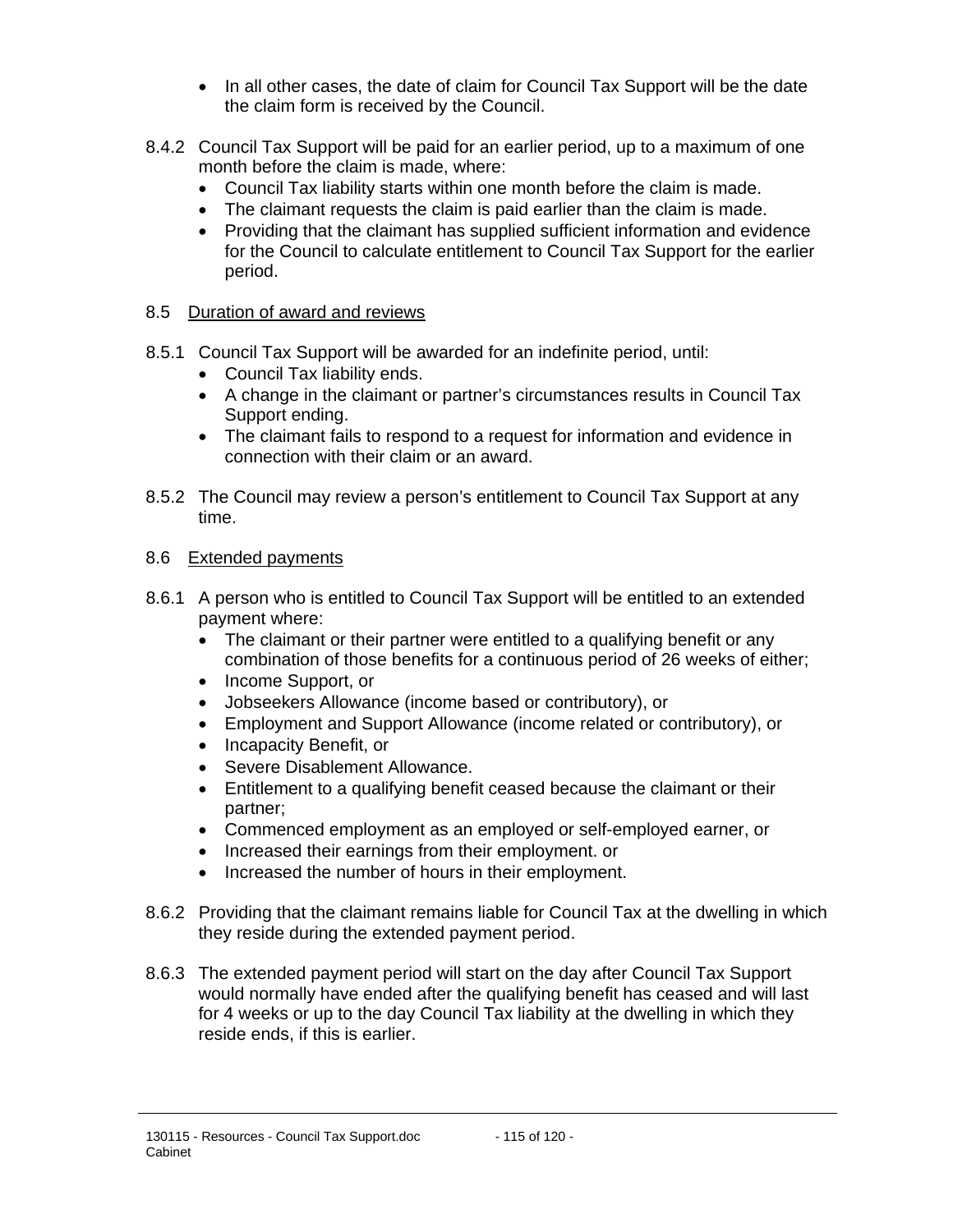- 8.6.4 The amount of the extended payment will be the higher of:
	- The amount of Council Tax Support which the claimant was entitled to before the qualifying benefit ceased, or
	- The amount of Council Tax Support which the claimant is entitled to after the qualifying benefit ceased.
- 8.7 Extended payments movers into Darlington
- 8.7.1 The rules covering people who move into Darlington who are in receipt of an extended payment is set out in Schedule 8, Part 1 of the regulations. These state:
	- Where a claim for Council Tax Support is made and the claimant or their partner is in receipt of an extended payment from another authority, the Council must reduce any entitlement to Council Tax Support by the amount of that extended payment.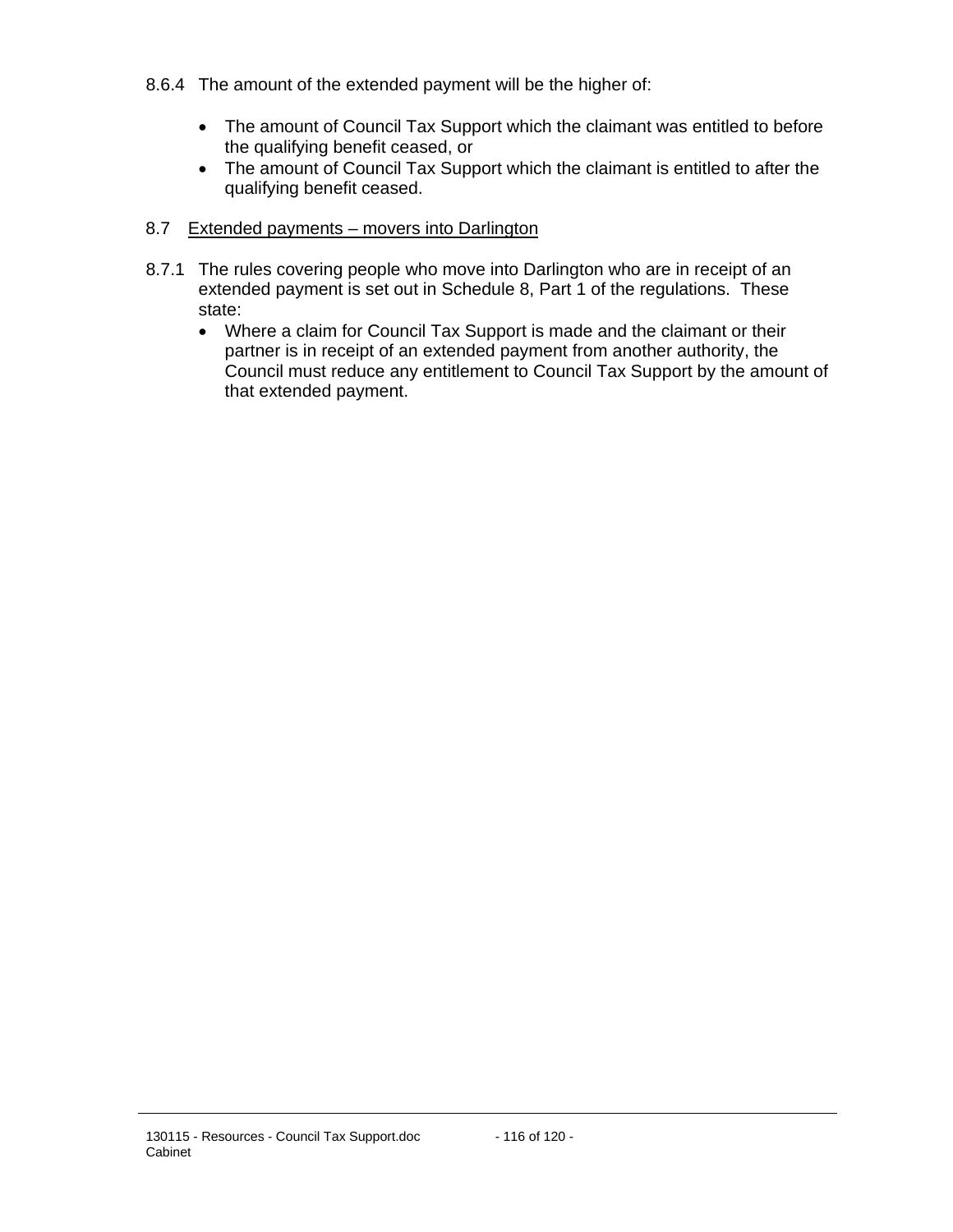# **9 Decision making and notifications**

### 9.1 Decisions and notification

- 9.1.1 The rules by which the Council must make and notify decisions for Council Tax Support are set out in Schedule 8, Part 3 of the regulations. These state:
	- The Council must make a decision on a Council Tax Support claim within 14 days of receiving all the information and evidence for that claim, or as soon as possible after that date.
	- The Council must notify the claimant in writing of any decision relating to a Council Tax Support claim within 14 days of making the decision, or as soon as possible after that date.
	- The decision notice must include a statement informing the claimant of their duty to notify changes of circumstances, explaining the consequences of failing to comply with that duty, and setting out the changes which may affect entitlement to Council Tax Support.
	- The decision notice must include the procedure by which an appeal may be made.
	- The claimant may request a statement of reasons about the notification, within one month of the date of the notification. The statement of reasons must then be sent to the claimant within 14 days of the request, or as soon as possible after that date.

### 9.2 Payment of Council Tax Support

- 9.2.1 The rules for the payment of Council Tax Support are set out in Schedule 8, Part 4 of the regulations. These state:
	- Payment of Council Tax Support will be made to the person entitled to the reduction of their Council Tax liability.
	- Where a person is jointly and severally liable for Council Tax, payment of Council Tax Support will be paid to the person entitled to the reduction of an appropriate amount of their Council Tax liability.

#### 9.3 Electronic communications

- 9.3.1 The rules by which the Council can undertake electronic communications is set out in Schedule 7, Part 4 of the regulations. These state:
	- The Council must meet certain conditions to allow electronic communication in relation to its Council Tax Support scheme.
	- The Council may use intermediaries in connection with electronic communication in relation to its Council Tax Support scheme.
	- Any information delivered by the Council by electronic means must meet all the other conditions relating to its Council Tax Support scheme.
	- Proof of identity of the sender or recipient of information will need to be verified where information is sent or received by electronic means.
	- The Council will need to establish procedures to establish proof of delivery of information by electronic means.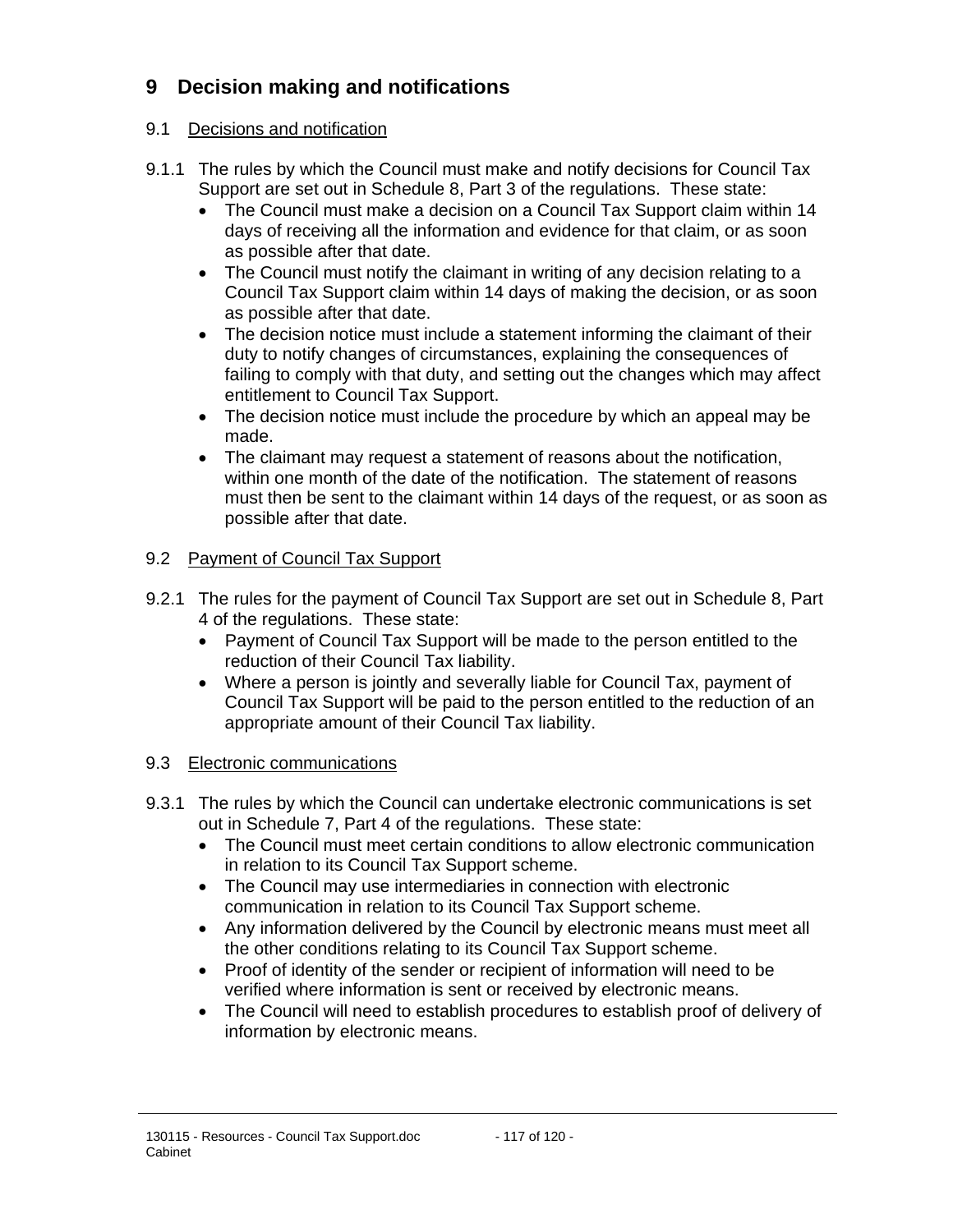# **10 Changes in decisions**

#### 10.1 Duty to notify changes of circumstances

- 10.1.1 The duty to notify changes of circumstances is set out in Schedule 8, Part 2, paragraph 9 of the regulations. These state:
	- The claimant must notify the Council of any changes of circumstances which they might reasonably be expected to know may affect their entitlement to Council Tax Support.
	- Notification of a change of circumstances may be made in writing or by telephone and within 21 days of the change occurring, or as soon as possible after that date.

#### 10.2 Date on which a change of circumstances will affect Council Tax Support

- 10.2.1 The Council will review the amount of Council Tax Support, following a change of circumstances, as follows:
	- Where entitlement to Council Tax Support continues after the change, Council Tax Support will change on the Monday following the date the change occurred.
	- Where entitlement to Council Tax Support ends after the change, Council Tax Support will end on the Sunday of the week in which the change occurred.
	- Where Council Tax liability changes or ends, Council Tax Support will be changed or ended on the same day.
	- Where the claimant has delayed notifying the Council of a change in their circumstances, which results in more Council Tax Support being awarded, the change will be treated as occurring on the date the Council was notified of the change. A delay is counted as being more than one month after the change occurred.

## 10.3 Ending Council Tax Support

- 10.3.1 Council Tax Support will end in the following circumstances:
	- Council Tax liability ends.
	- A Council Tax exemption applies.
	- A change of circumstances occurs, which ends entitlement to Council Tax Support.
	- A change of circumstances occurs, but there is insufficient information or evidence to decide if entitlement to Council Tax Support will continue.
	- The claimant fails to provide, when requested, sufficient information or evidence to decide if entitlement to Council Tax Support will continue.

#### 10.4 Revisions and changes

- 10.4.1 An original decision relating to a claim for Council Tax Support may be revised by the Council at any time.
- 10.4.2 The claimant can ask the Council to revise a decision about their Council Tax Support within one month of the date the original decision was notified.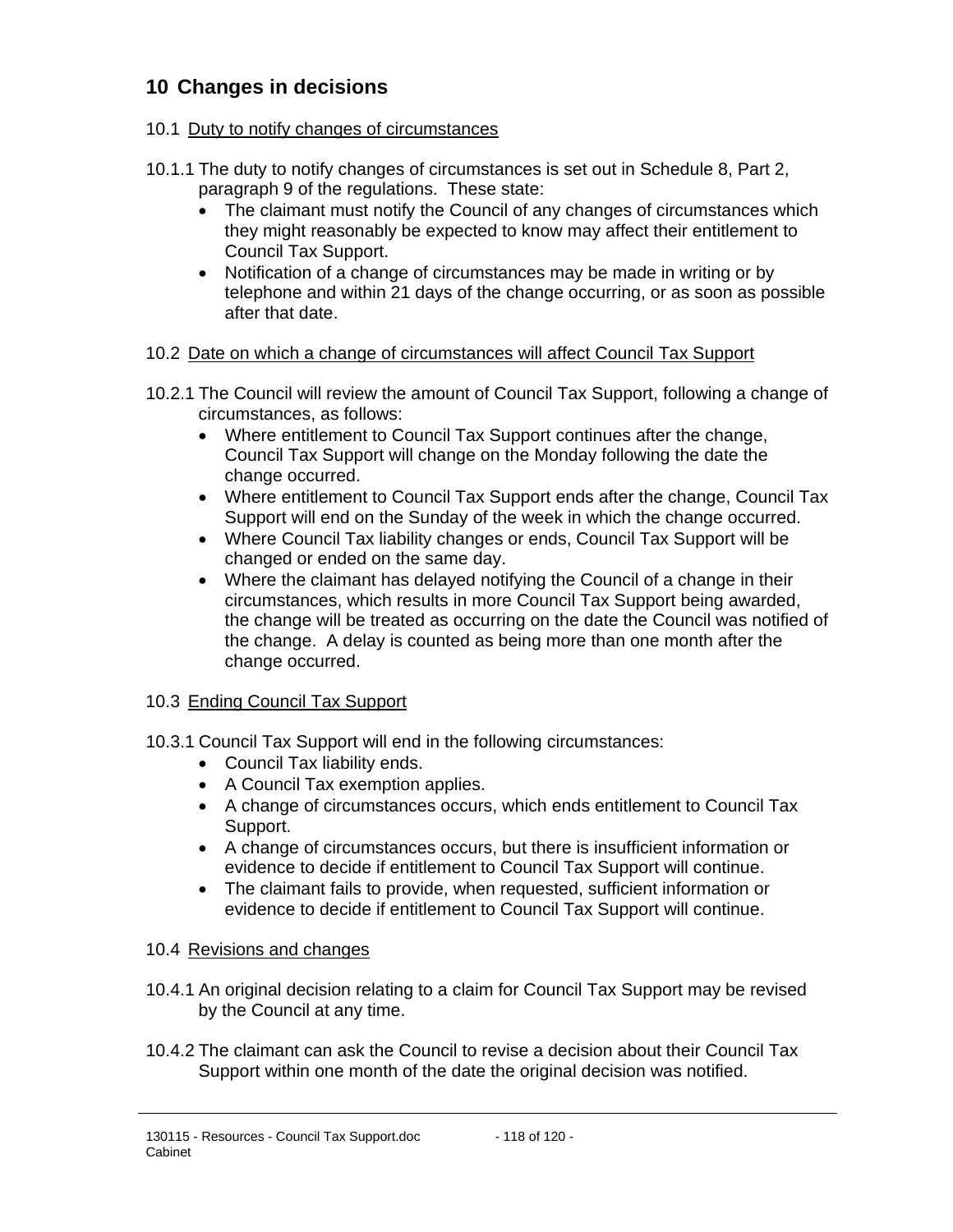- 10.4.3 If a request to revise a decision about Council Tax Support is received, the Council will reconsider the original decision and decide whether or not the decision should be changed.
- 10.4.4 The claimant will be notified of the result of a request for revision, in writing. The notification will include the reasons for the decision and details of any rights of appeal against the decision.
- 10.5 Appeals
- 10.5.1 The rules by which a person may make an appeal against certain decisions of the authority is set out in Schedule 7, Part 2 of the regulations. These state:
	- A person who disagrees with a decision in relation to their Council Tax Support claim may appeal, stating their grounds for appeal.
	- The Council must consider the appeal and notify the person in writing of the outcome of their appeal and the reasons for the decision, within 2 months of the appeal being received.
	- If the person is still aggrieved, they may appeal to a valuation tribunal under section 16 of the 1992 Act.

#### 10.6 Discretionary reductions

- 10.6.1 The rules for an application for a discretionary reduction is set out in Schedule 7, Part 3 of the regulations. These state:
	- An application for a reduction under section  $13A(1)(c)(a)$  of the 1992 Act may be made in writing, by telephone, or by electronic means.
	- A claim for Council Tax Support may also be treated as an application for a reduction under section 13A(1)(c) of the 1992 Act.